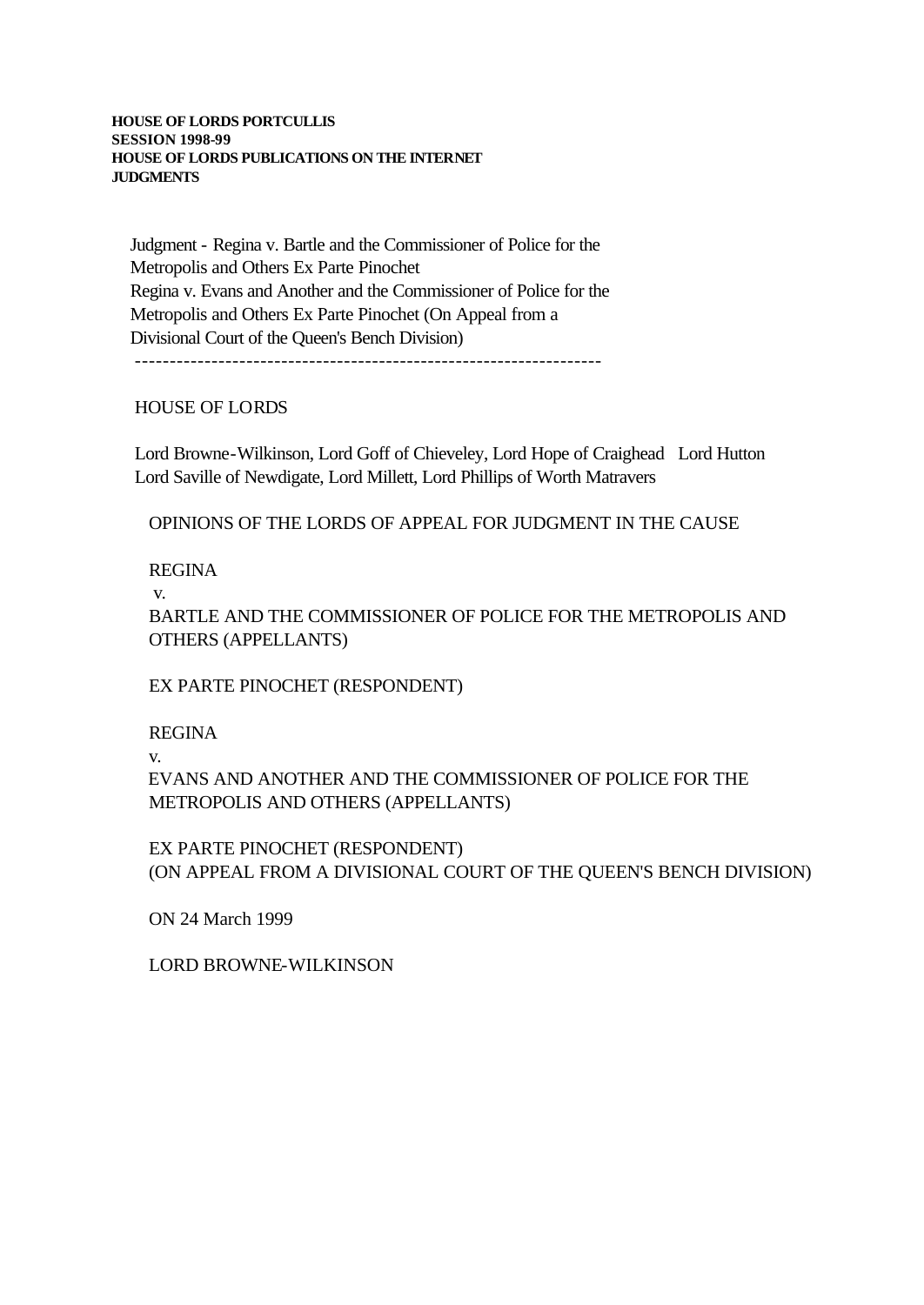#### My Lords,

 As is well known, this case concerns an attempt by the Government of Spain to extradite Senator Pinochet from this country to stand trial in Spain for crimes committed (primarily in Chile) during the period when Senator Pinochet was head of state in Chile. The interaction between the various legal issues which arise is complex. I will therefore seek, first, to give a short account of the legal principles which are in play in order that my exposition of the facts will be more intelligible.

## Outline of the law

 In general, a state only exercises criminal jurisdiction over offences which occur within its geographical boundaries. If a person who is alleged to have committed a crime in Spain is found in the United Kingdom, Spain can apply to the United Kingdom to extradite him to Spain. The power to extradite from the United Kingdom for an "extradition crime" is now contained in the Extradition Act 1989. That Act defines what constitutes an "extradition crime". For the purposes of the present case, the most important requirement is that the conduct complained of must constitute a crime under the law both of Spain and of the United Kingdom. This is known as the double criminality rule.

 Since the Nazi atrocities and the Nuremberg trials, international law has recognised a number of offences as being international crimes. Individual states have taken jurisdiction to try some international crimes even in cases where such crimes were not committed within the geographical boundaries of such states. The most important of such international crimes for present purposes is torture which is regulated by the International Convention Against Torture and other Cruel, Inhuman or Degrading Treatment or Punishment, 1984. The obligations placed on the United Kingdom by that Convention (and on the other 110 or more signatory states who have adopted the Convention) were incorporated into the law of the United Kingdom by section 134 of the Criminal Justice Act 1988. That Act came into force on 29 September 1988. Section 134 created a new crime under United Kingdom law, the crime of torture. As required by the Torture Convention "all" torture wherever committed world-wide was made criminal under United Kingdom law and triable in the United Kingdom. No one has suggested that before section 134 came into effect torture committed outside the United Kingdom was a crime under United Kingdom law. Nor is it suggested that section 134 was retrospective so as to make torture committed outside the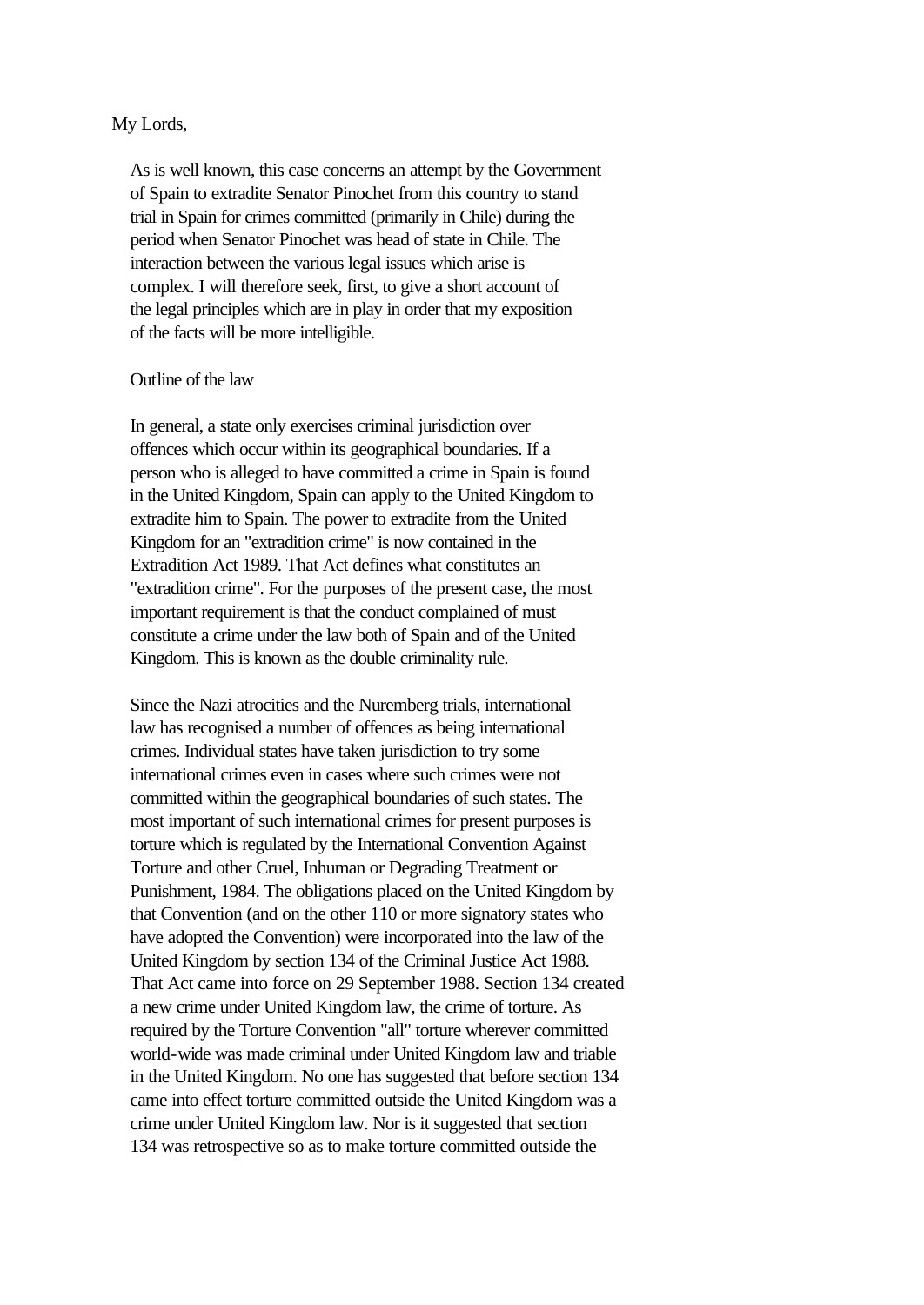United Kingdom before 29 September 1988 a United Kingdom crime. Since torture outside the United Kingdom was not a crime under U.K. law until 29 September 1988, the principle of double criminality which requires an Act to be a crime under both the law of Spain and of the United Kingdom cannot be satisfied in relation to conduct before that date if the principle of double criminality requires the conduct to be criminal under United Kingdom law at the date it was committed. If, on the other hand, the double criminality rule only requires the conduct to be criminal under U.K. law at the date of extradition the rule was satisfied in relation to all torture alleged against Senator Pinochet whether it took place before or after 1988. The Spanish courts have held that they have jurisdiction over all the crimes alleged.

 In these circumstances, the first question that has to be answered is whether or not the definition of an "extradition crime" in the Act of 1989 requires the conduct to be criminal under U.K. law at the date of commission or only at the date of extradition.

 This question, although raised, was not decided in the Divisional Court. At the first hearing in this House it was apparently conceded that all the matters charged against Senator Pinochet were extradition crimes. It was only during the hearing before your Lordships that the importance of the point became fully apparent. As will appear, in my view only a limited number of the charges relied upon to extradite Senator Pinochet constitute extradition crimes since most of the conduct relied upon occurred long before 1988. In particular, I do not consider that torture committed outside the United Kingdom before 29 September 1988 was a crime under U.K. law. It follows that the main question discussed at the earlier stages of this case--is a former head of state entitled to sovereign immunity from arrest or prosecution in the U.K. for acts of torture--applies to far fewer charges. But the question of state immunity remains a point of crucial importance since, in my view, there is certain conduct of Senator Pinochet (albeit a small amount) which does constitute an extradition crime and would enable the Home Secretary (if he thought fit) to extradite Senator Pinochet to Spain unless he is entitled to state immunity. Accordingly, having identified which of the crimes alleged is an extradition crime, I will then go on to consider whether Senator Pinochet is entitled to immunity in respect of those crimes. But first I must state shortly the relevant facts.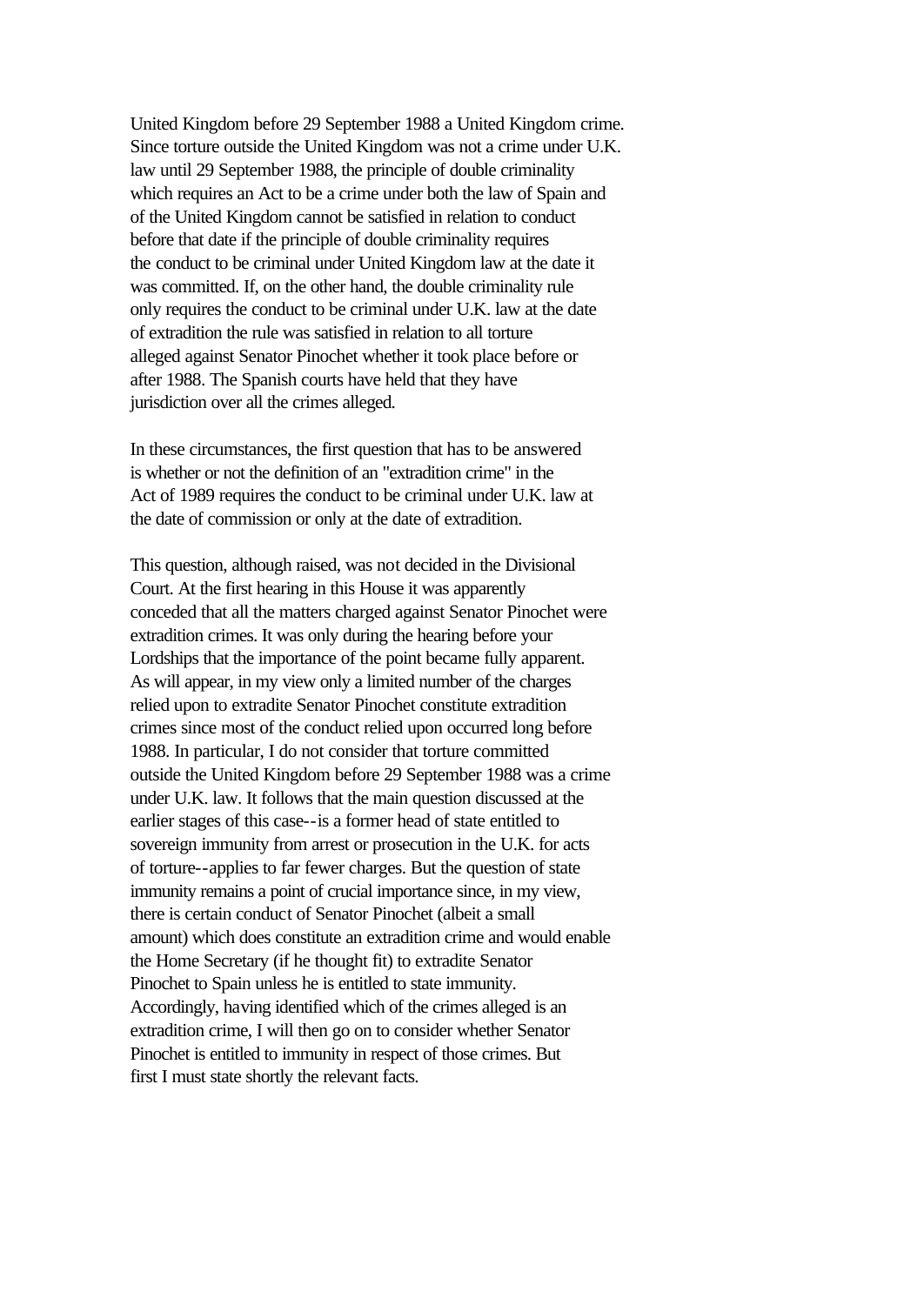#### The facts

 On 11 September 1973 a right-wing coup evicted the left-wing regime of President Allende. The coup was led by a military junta, of whom Senator (then General) Pinochet was the leader. At some stage he became head of state. The Pinochet regime remained in power until 11 March 1990 when Senator Pinochet resigned.

 There is no real dispute that during the period of the Senator Pinochet regime appalling acts of barbarism were committed in Chile and elsewhere in the world: torture, murder and the unexplained disappearance of individuals, all on a large scale. Although it is not alleged that Senator Pinochet himself committed any of those acts, it is alleged that they were done in pursuance of a conspiracy to which he was a party, at his instigation and with his knowledge. He denies these allegations. None of the conduct alleged was committed by or against citizens of the United Kingdom or in the United Kingdom.

 In 1998 Senator Pinochet came to the United Kingdom for medical treatment. The judicial authorities in Spain sought to extradite him in order to stand trial in Spain on a large number of charges. Some of those charges had links with Spain. But most of the charges had no connection with Spain. The background to the case is that to those of left-wing political convictions Senator Pinochet is seen as an arch-devil: to those of right-wing persuasions he is seen as the saviour of Chile. It may well be thought that the trial of Senator Pinochet in Spain for offences all of which related to the state of Chile and most of which occurred in Chile is not calculated to achieve the best justice. But I cannot emphasise too strongly that that is no concern of your Lordships. Although others perceive our task as being to choose between the two sides on the grounds of personal preference or political inclination, that is an entire misconception. Our job is to decide two questions of law: are there any extradition crimes and, if so, is Senator Pinochet immune from trial for committing those crimes. If, as a matter of law, there are no extradition crimes or he is entitled to immunity in relation to whichever crimes there are, then there is no legal right to extradite Senator Pinochet to Spain or, indeed, to stand in the way of his return to Chile. If, on the other hand, there are extradition crimes in relation to which Senator Pinochet is not entitled to state immunity then it will be open to the Home Secretary to extradite him. The task of this House is only to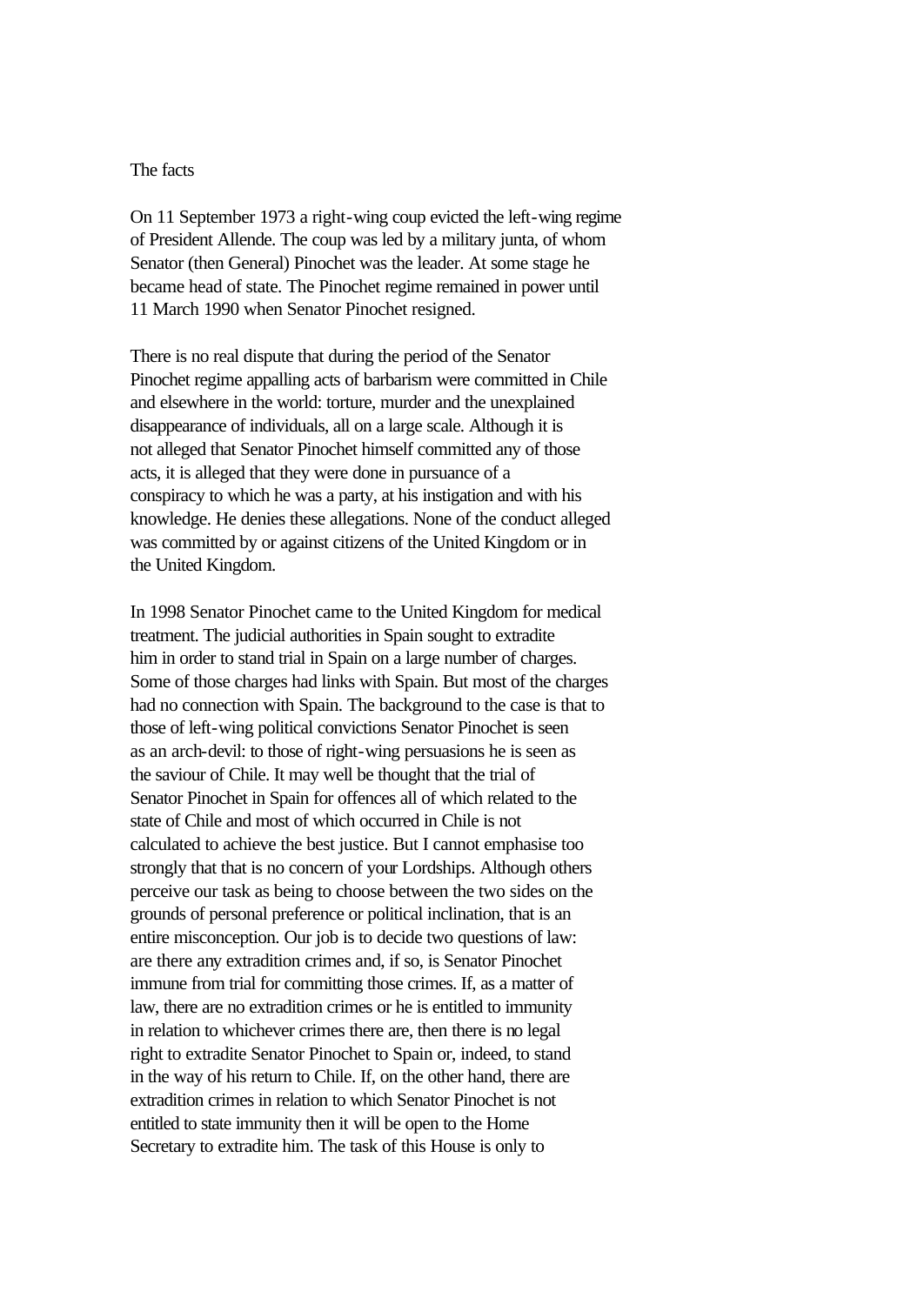decide those points of law.

 On 16 October 1998 an international warrant for the arrest of Senator Pinochet was issued in Spain. On the same day, a magistrate in London issued a provisional warrant ("the first warrant") under section 8 of the Extradition Act 1989. He was arrested in a London hospital on 17 October 1998. On 18 October the Spanish authorities issued a second international warrant. A further provisional warrant ("the second warrant") was issued by the magistrate at Bow Street Magistrates Court on 22 October 1998 accusing Senator Pinochet of:

 "(1) Between 1 January 1988 and December 1992 being a public official intentionally inflicted severe pain or suffering on another in the performance or purported performance of his official duties;

 (2) Between the first day of January 1988 and 31 December 1992 being a public official, conspired with persons unknown to intentionally inflict severe pain or suffering on another in the performance or purported performance of his official duties;

 (3) Between the first day of January 1982 and 31 January 1992 he detained other persons (the hostages) and in order to compel such persons to do or to abstain from doing any act threatened to kill, injure or continue to detain the hostages;

 (4) Between the first day of January 1982 and 31 January 1992 conspired with persons unknown to detain other persons (the hostages) and in order to compel such persons to do or to abstain from doing any act, threatened to kill, injure or continue to detain the hostages.

 (5) Between January 1976 and December 1992 conspired together with persons unknown to commit murder in a Convention country."

 Senator Pinochet started proceedings for habeas corpus and for leave to move for judicial review of both the first and the second provisional warrants. Those proceedings came before the Divisional Court (Lord Bingham of Cornhill C.J., Collins and Richards JJ.) which on 28 October 1998 quashed both warrants. Nothing turns on the first warrant which was quashed since no appeal was brought to this House. The grounds on which the Divisional Court quashed the second warrant were that Senator Pinochet (as former head of state)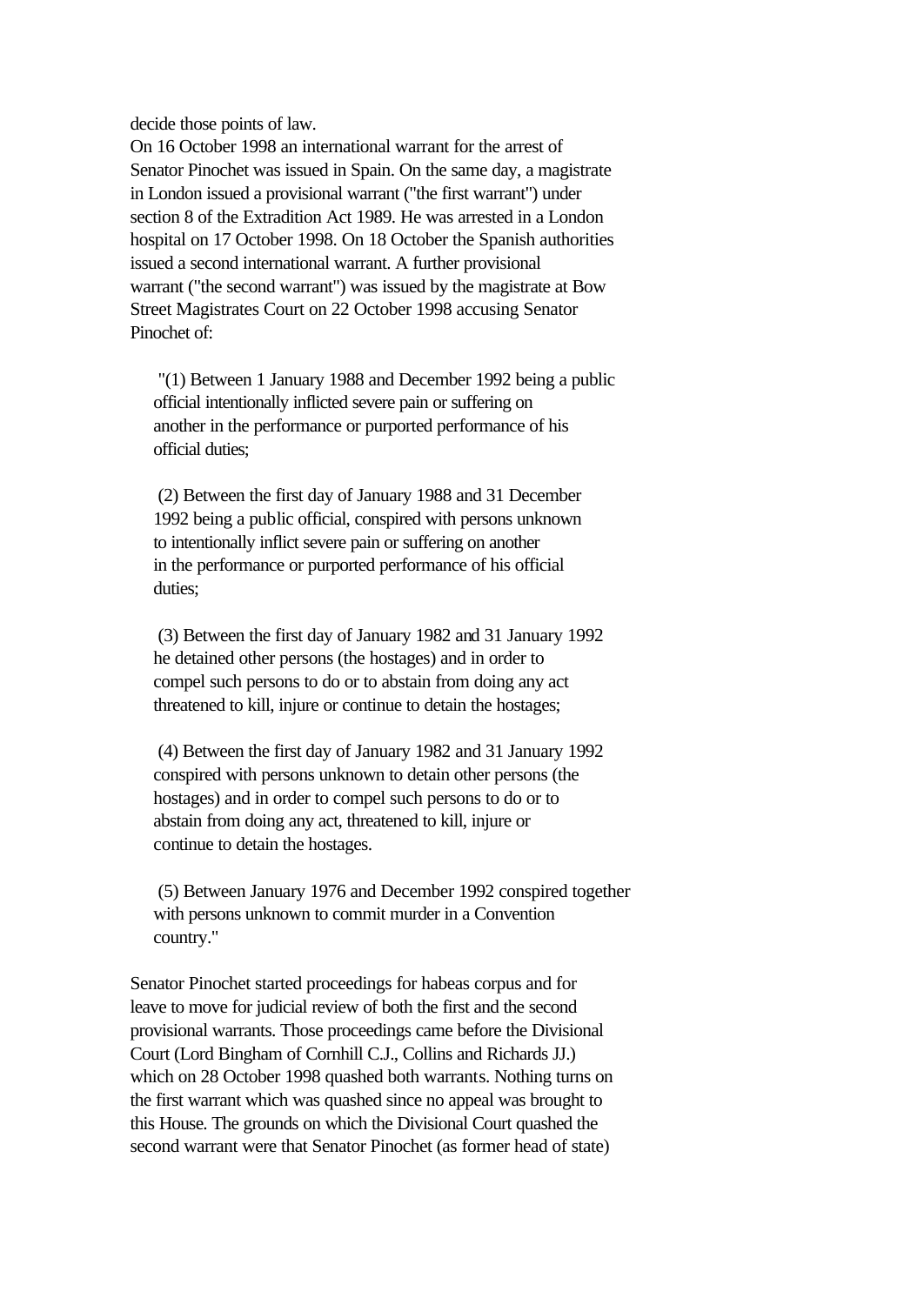was entitled to state immunity in respect of the acts with which he was charged. However, it had also been argued before the Divisional Court that certain of the crimes alleged in the second warrant were not "extradition crimes" within the meaning of the Act of 1989 because they were not crimes under U.K. law at the date they were committed. Whilst not determining this point directly, the Lord Chief Justice held that, in order to be an extradition crime, it was not necessary that the conduct should be criminal at the date of the conduct relied upon but only at the date of request for extradition.

 The Crown Prosecution Service (acting on behalf of the Government of Spain) appealed to this House with the leave of the Divisional Court. The Divisional Court certified the point of law of general importance as being "the proper interpretation and scope of the immunity enjoyed by a former head of state from arrest and extradition proceedings in the United Kingdom in respect of acts committed while he was head of state." Before the appeal came on for hearing in this House for the first time, on 4 November 1998 the Government of Spain submitted a formal Request for Extradition which greatly expanded the list of crimes alleged in the second provisional warrant so as to allege a widespread conspiracy to take over the Government of Chile by a coup and thereafter to reduce the country to submission by committing genocide, murder, torture and the taking of hostages, such conduct taking place primarily in Chile but also elsewhere.

 The appeal first came on for hearing before this House between 4 and 12 November 1998. The Committee heard submissions by counsel for the Crown Prosecution Service as appellants (on behalf of the Government of Spain), Senator Pinochet, Amnesty International as interveners and an independent amicus curiae. Written submissions were also entertained from Human Rights Watch. That Committee entertained argument based on the extended scope of the case as put forward in the Request for Extradition. It is not entirely clear to what extent the Committee heard submissions as to whether all or some of those charges constituted "extradition crimes". There is some suggestion in the judgments that the point was conceded. Certainly, if the matter was argued at all it played a very minor role in that first hearing. Judgment was given on 25 November 1998 (see [1998] 3 W.L.R. 1456). The appeal was allowed by a majority (Lord Nicholls of Birkenhead, Lord Steyn and Lord Hoffmann, Lord Slynn of Hadley and Lord Lloyd of Berwick dissenting) on the grounds that Senator Pinochet was not entitled to immunity in relation to crimes under international law. On 15 January 1998 that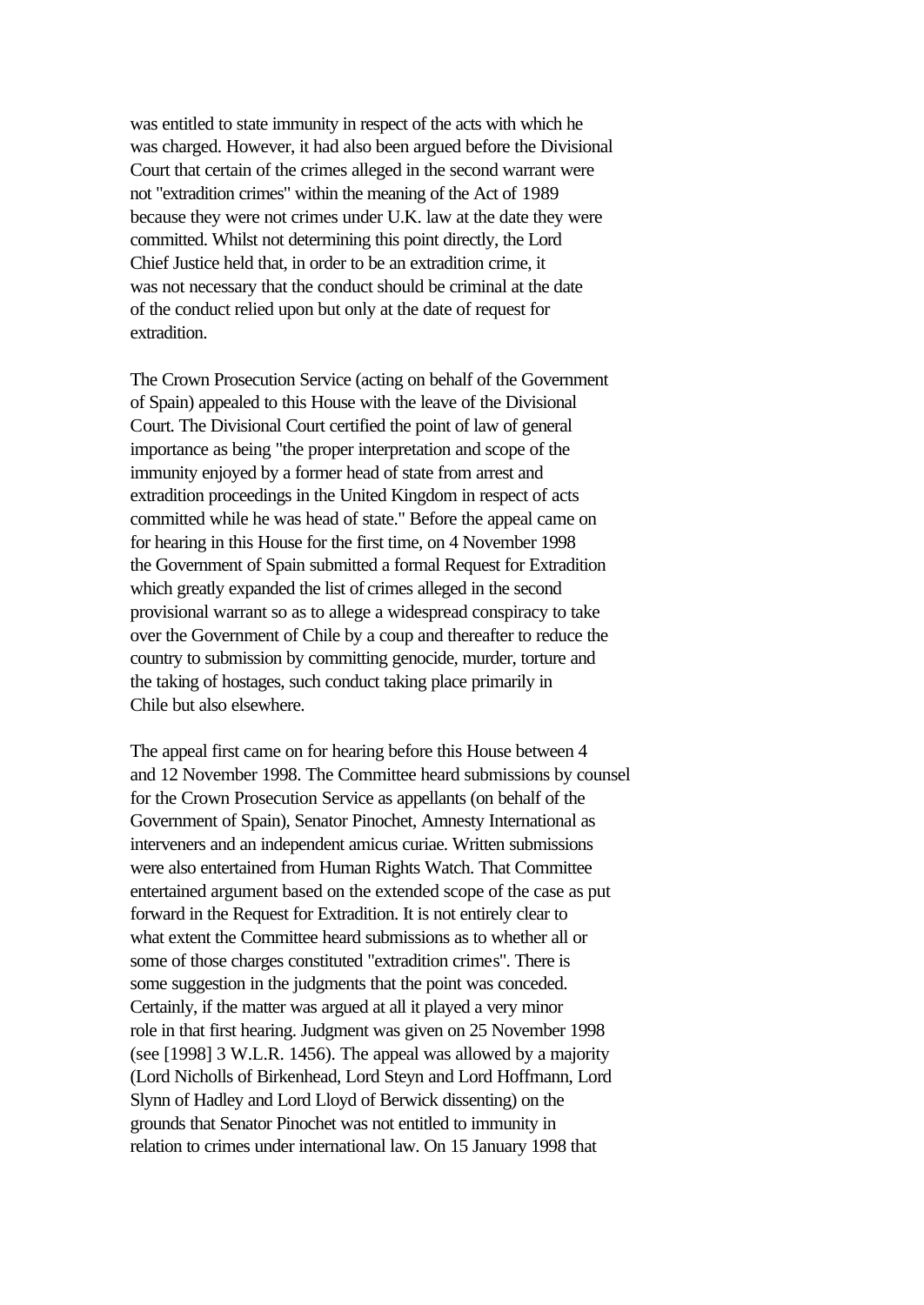judgment of the House was set aside on the grounds that the Committee was not properly constituted: see [1999] 2 W.L.R. 272. The appeal came on again for rehearing on 18 January 1999 before your Lordships. In the meantime the position had changed yet again. First, the Home Secretary had issued to the magistrate authority to proceed under section 7 of the Act of 1989. In deciding to permit the extradition to Spain to go ahead he relied in part on the decision of this House at the first hearing that Senator Pinochet was not entitled to immunity. He did not authorise the extradition proceedings to go ahead on the charge of genocide: accordingly no further arguments were addressed to us on the charge of genocide which has dropped out of the case.

 Secondly, the Republic of Chile applied to intervene as a party. Up to this point Chile had been urging that immunity should be afforded to Senator Pinochet, but it now wished to be joined as a party. Any immunity precluding criminal charges against Senator Pinochet is the immunity not of Senator Pinochet but of the Republic of Chile. Leave to intervene was therefore given to the Republic of Chile. The same amicus, Mr. Lloyd Jones, was heard as at the first hearing as were counsel for Amnesty International. Written representations were again put in on behalf of Human Rights Watch.

 Thirdly, the ambit of the charges against Senator Pinochet had widened yet again. Chile had put in further particulars of the charges which they wished to advance. In order to try to bring some order to the proceedings, Mr. Alun Jones Q.C., for the Crown Prosecution Service, prepared a schedule of the 32 U.K. criminal charges which correspond to the allegations made against Senator Pinochet under Spanish law, save that the genocide charges are omitted. The charges in that schedule are fully analysed and considered in the speech of my noble and learned friend, Lord Hope of Craighead who summarises the charges as follows:

 Charges 1, 2 and 5: conspiracy to torture between 1 January 1972 and 20 September 1973 and between 1 August 1973 and 1 January 1990;

 Charge 3: conspiracy to take hostages between 1 August 1973 and 1 January 1990;

 Charge 4: conspiracy to torture in furtherance of which murder was committed in various countries including Italy, France, Spain and Portugal, between 1 January 1972 and 1 January 1990.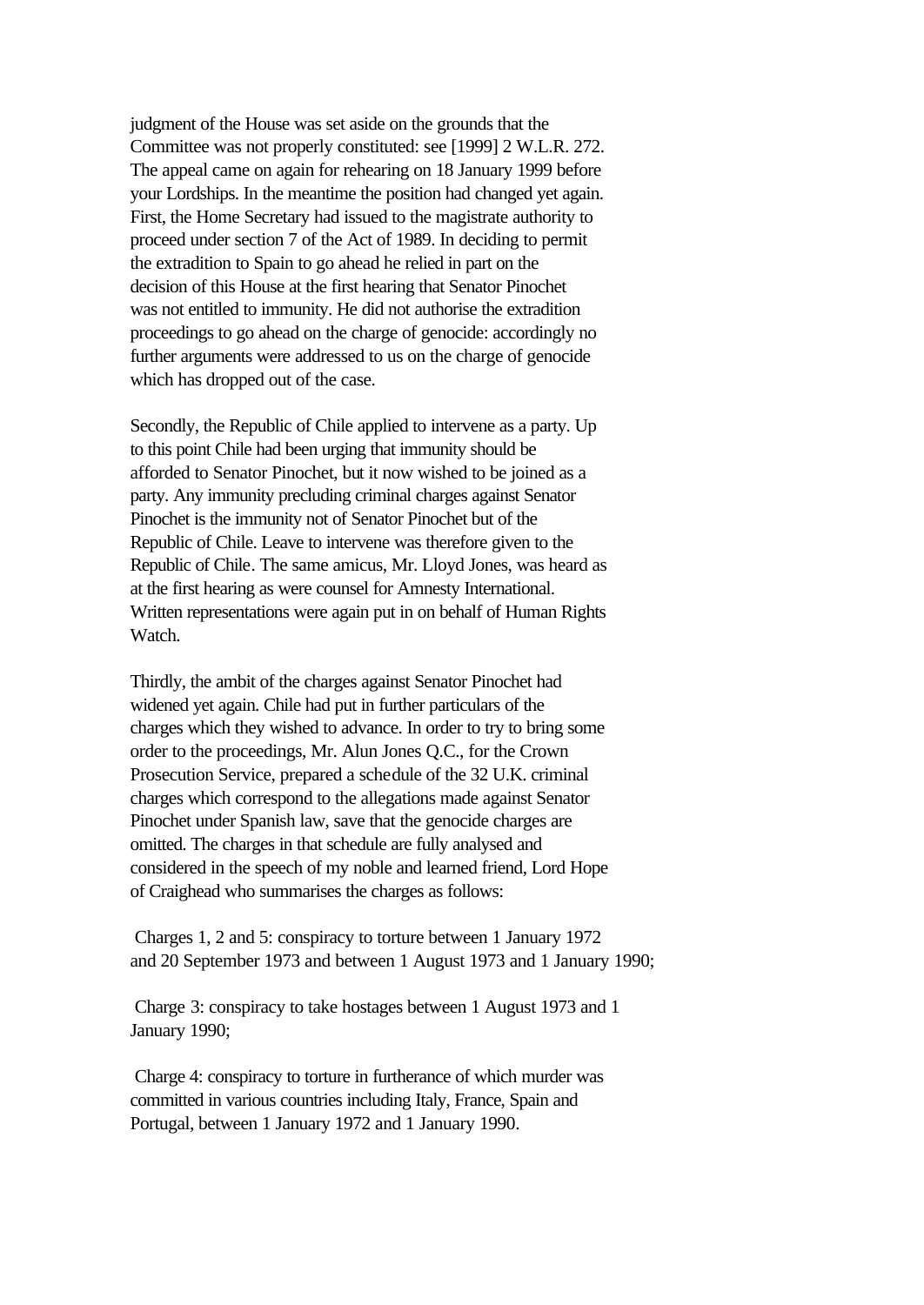Charges 6 and 8: torture between 1 August 1973 and 8 August 1973 and on 11 September 1973.

 Charges 9 and 12: conspiracy to murder in Spain between 1 January 1975 and 31 December 1976 and in Italy on 6 October 1975.

Charges 10 and 11: attempted murder in Italy on 6 October 1975.

 Charges 13-29; and 31-32: torture on various occasions between 11 September 1973 and May 1977.

Charge 30: torture on 24 June 1989.

 I turn then to consider which of those charges are extradition crimes.

Extradition Crimes

 As I understand the position, at the first hearing in the House of Lords the Crown Prosecution Service did not seek to rely on any conduct of Senator Pinochet occurring before 11 September 1973 (the date on which the coup occurred) or after 11 March 1990 (the date when Senator Pinochet retired as head of state). Accordingly, as the case was then presented, if Senator Pinochet was entitled to immunity such immunity covered the whole period of the alleged crimes. At the second hearing before your Lordships, however, the Crown Prosecution Service extended the period during which the crimes were said to have been committed: for example, see charges 1 and 4 where the conspiracies are said to have started on 1 January 1972, i.e. at a time before Senator Pinochet was head of state and therefore could be entitled to immunity. In consequence at the second hearing counsel for Senator Pinochet revived the submission that certain of the charges, in particular those relating to torture and conspiracy to torture, were not "extradition crimes" because at the time the acts were done the acts were not criminal under the law of the United Kingdom. Once raised, this point could not be confined simply to the period (if any) before Senator Pinochet became head of state. If the double criminality rule requires it to be shown that at the date of the conduct such conduct would have been criminal under the law of the United Kingdom, any charge based on torture or conspiracy to torture occurring before 29 September 1988 (when section 134 of the Criminal Justice Act came into force) could not be an "extradition crime" and therefore could not in any event found an extradition order against Senator Pinochet.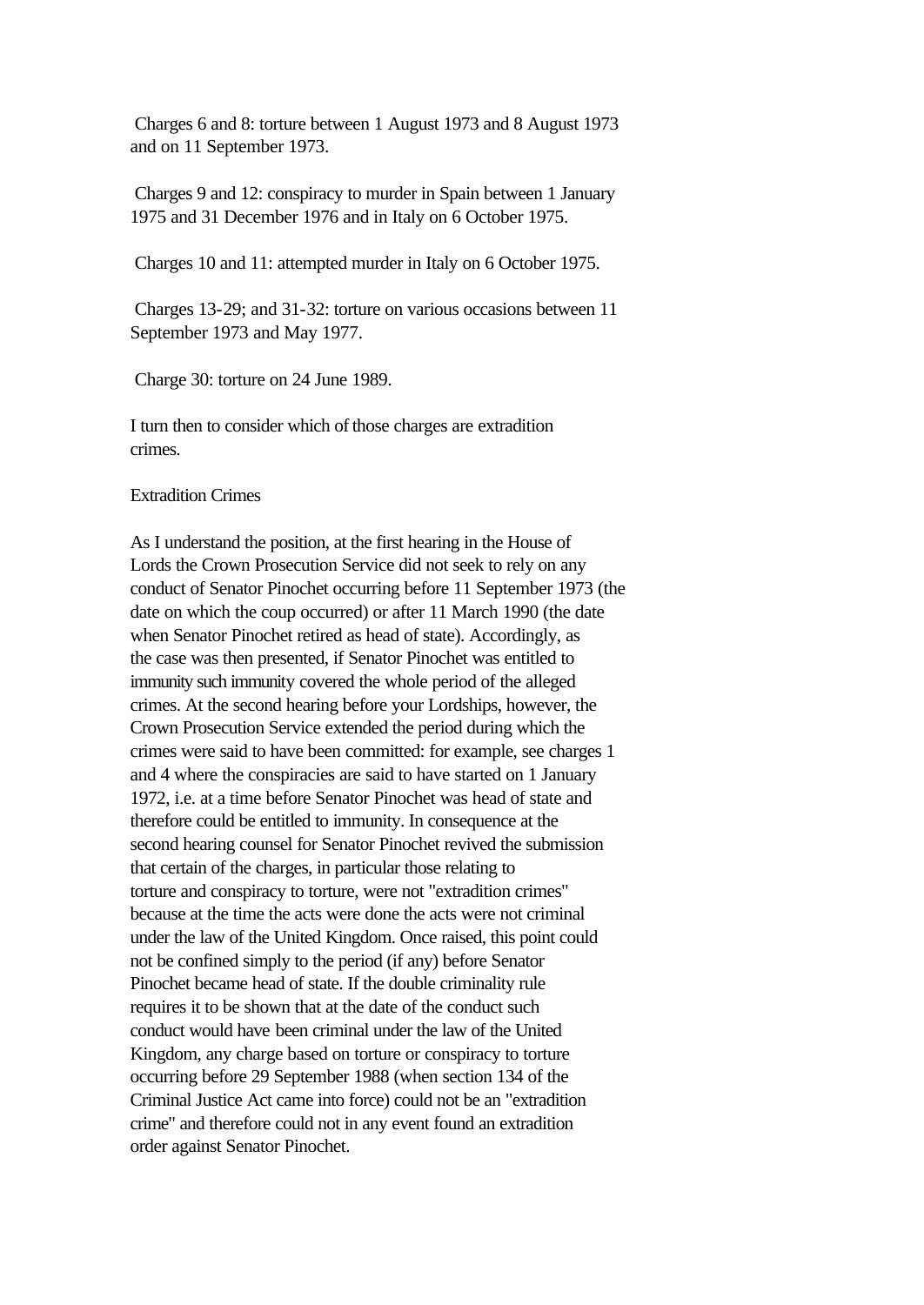Under section 1(1) of the Act of 1989 a person who is accused of an "extradition crime" may be arrested and returned to the state which has requested extradition. Section 2 defines "extradition crime" so far as relevant as follows:

 "(1) In this Act, except in Schedule 1, 'extradition crime' means -

 (a) conduct in the territory of a foreign state, a designated Commonwealth country or a colony which, if it occurred in the United Kingdom, would constitute an offence punishable with imprisonment for a term of 12 months, or any greater punishment, and which, however described in the law of the foreign state, Commonwealth country or colony, is so punishable under that law;

 (b) an extra-territorial offence against the law of a foreign state, designated Commonwealth country or colony which is punishable under that law with imprisonment for a term of 12 months, or any greater punishment, and which satisfies -

 (i) the condition specified in subsection (2) below; or

 (ii) all the conditions specified in subsection (3) below.

"(2) The condition mentioned in subsection  $(1)(b)(i)$  above is that in corresponding circumstances equivalent conduct would constitute an extra-territorial offence against the law of the United Kingdom punishable with imprisonment for a term of 12 months, or any greater punishment.

 "(3) The conditions mentioned in subsection (1)(b)(ii) above are -

 (a) that the foreign state, Commonwealth country or colony bases its jurisdiction on the nationality of the offender;

 (b) that the conduct constituting the offence occurred outside the United Kingdom; and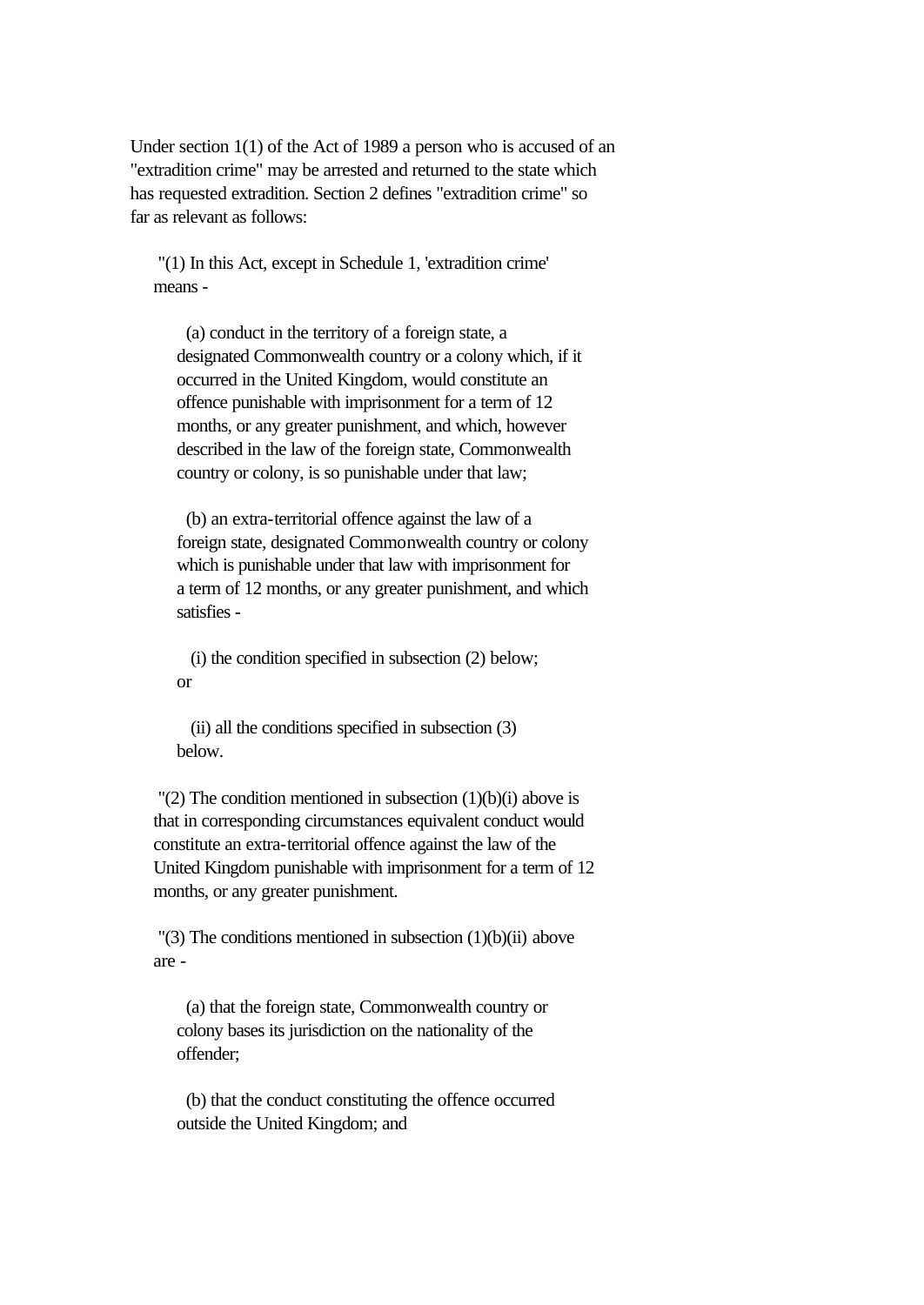(c) that, if it occurred in the United Kingdom, it would constitute an offence under the law of the United Kingdom punishable with imprisonment for a term of 12 months, or any greater punishment."

 The question is whether the references to conduct "which, if it occurred in the United Kingdom, would constitute an offence" in section  $2(1)(a)$  and  $(3)(c)$  refer to a hypothetical occurrence which took place at the date of the request for extradition ("the request date") or the date of the actual conduct ("the conduct date"). In the Divisional Court, the Lord Chief Justice (at p. 20 of the Transcript) held that the words required the acts to be criminal only at the request date. He said:

 "I would however add on the retrospectivity point that the conduct alleged against the subject of the request need not in my judgment have been criminal here at the time the alleged crime was committed abroad. There is nothing in section 2 which so provides. What is necessary is that at the time of the extradition request the offence should be a criminal offence here and that it should then be punishable with 12 months imprisonment or more. Otherwise section 2(1)(a) would have referred to conduct which would at the relevant time 'have constituted' an offence and section 2(3)(c) would have said 'would have constituted'. I therefore reject this argument."

 Lord Lloyd (who was the only member of the Committee to express a view on this point at the first hearing) took the same view. He said at p. 1481:

 "But I agree with the Divisional Court that this argument is bad. It involves a misunderstanding of section 2 of the Extradition Act 1989. Section 2(1)(a) refers to conduct which would constitute an offence in the United Kingdom now. It does not refer to conduct which would have constituted an offence then."

 My Lords, if the words of section 2 are construed in isolation there is room for two possible views. I agree with the Lord Chief Justice and Lord Lloyd that, if read in isolation, the words "if it occurred . . . would constitute" read more easily as a reference to a hypothetical event happening now, i.e. at the request date, than to a past hypothetical event, i.e. at the conduct date. But in my judgment the right construction is not clear. The word "it" in the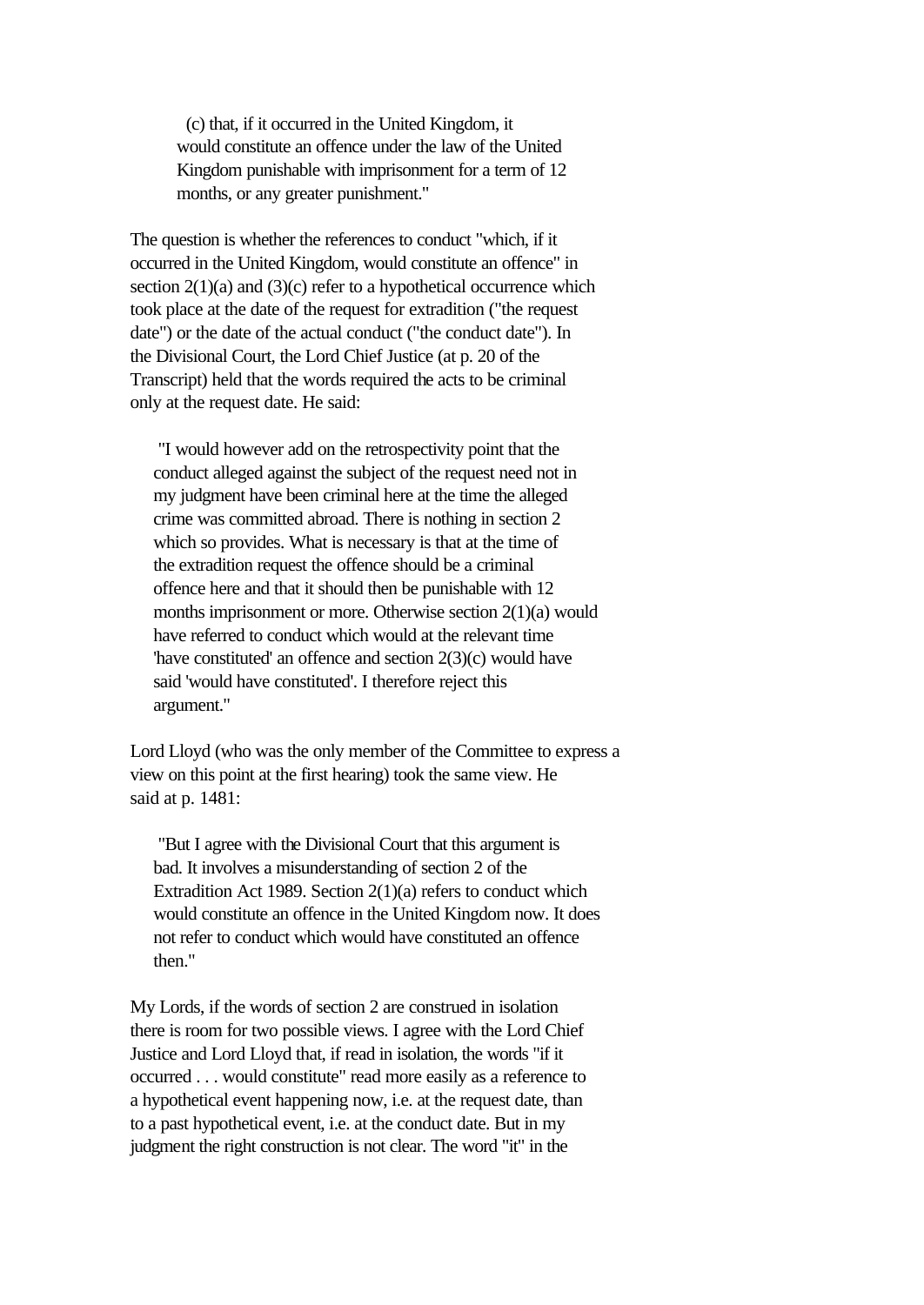phrase "if it occurred . . ." is a reference back to the actual conduct of the individual abroad which, by definition, is a past event. The question then would be "would that past event (including the date of its occurrence) constitute an offence under the law of the United Kingdom." The answer to that question would depend upon the United Kingdom law at that date.

 But of course it is not correct to construe these words in isolation and your Lordships had the advantage of submissions which strongly indicate that the relevant date is the conduct date. The starting point is that the Act of 1989 regulates at least three types of extradition.

 First, extradition to a Commonwealth country, to a colony or to a foreign country which is not a party to the European Convention on Extradition. In this class of case (which is not the present one) the procedure under Part III of the Act of 1989 requires the extradition request to be accompanied by evidence sufficient to justify arrest under the Act: section 7(2)(b). The Secretary of State then issues his authority to proceed which has to specify the offences under U.K. law which "would be constituted by equivalent conduct in the United Kingdom": section 7(5). Under section 8 the magistrate is given power to issue a warrant of arrest if he is supplied with such evidence "as would in his opinion justify the issue of a warrant for the arrest of a person accused": section 8(3). The committal court then has to consider, amongst other things, whether "the evidence would be sufficient to warrant his trial if the extradition crime had taken place within jurisdiction of the court" (emphasis added): section 9(8). In my judgment these provisions clearly indicate that the conduct must be criminal under the law of the United Kingdom at the conduct date and not only at the request date. The whole process of arrest and committal leads to a position where under section 9(8) the magistrate has to be satisfied that, under the law of the United Kingdom, if the conduct "had occurred" the evidence was sufficient to warrant his trial. This is a clear reference to the position at the date when the conduct in fact occurred. Moreover, it is in my judgment compelling that the evidence which the magistrate has to consider has to be sufficient "to warrant his trial". Here what is under consideration is not an abstract concept whether a hypothetical case is criminal but of a hard practical matter--would this case in relation to this defendant be properly committed for trial if the conduct in question had happened in the United Kingdom? The answer to that question must be "no" unless at that date the conduct was criminal under the law of the United Kingdom.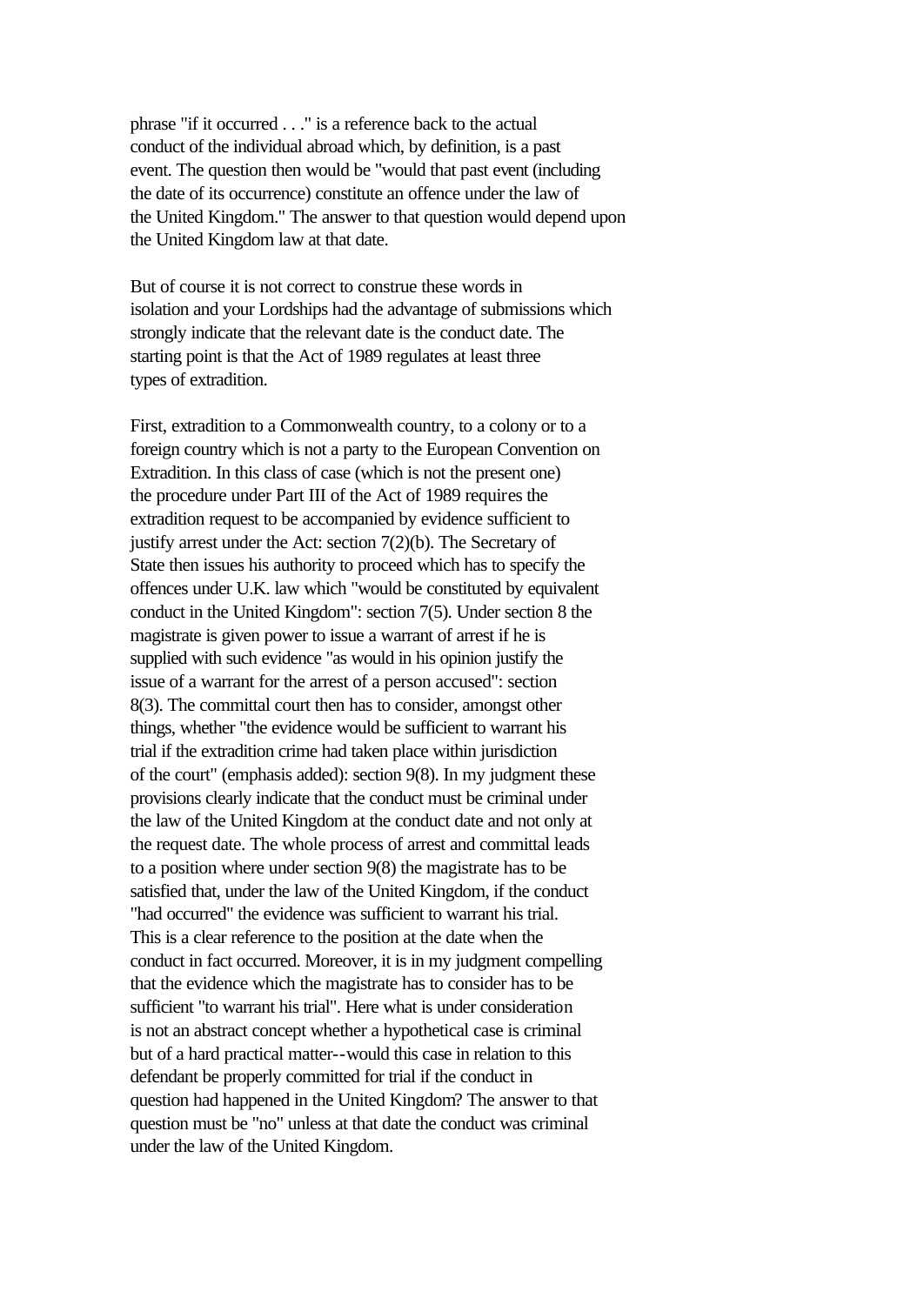The second class of case dealt with by the Act of 1989 is where extradition is sought by a foreign state which, like Spain, is a party to the European Extradition Convention. The requirements applicable in such a case are the same as those I have dealt with above in relation to the first class of case save that the requesting state does not have to present evidence to provide the basis on which the magistrate can make his order to commit. The requesting state merely supplies the information. But this provides no ground for distinguishing Convention cases from the first class of case. The double criminality requirement must be the same in both classes of case.

 Finally, the third class of case consists of those cases where there is an Order in Council in force under the Extradition Act 1870. In such cases, the procedure is not regulated by Part III of the Act of 1989 but by Schedule I to the Act of 1989: see section 1(3). Schedule I contains, in effect, the relevant provisions of the Act of 1870, which subject to substantial amendments had been in force down to the passing of the Act of 1989. The scheme of the Act of 1870 was to define "extradition crime" as meaning "a crime which, if committed in England . . . would be one of the crimes described in the first schedule to this Act": section 26. The first schedule to the Act of 1870 contains a list of crimes and is headed:

 "The following list of crimes is to be construed according to the law existing in England . . . at the date of the alleged crime, whether by common law or by statute made before or after the passing of this Act." (emphasis added)

 It is therefore quite clear from the words I have emphasised that under the Act of 1870 the double criminality rule required the conduct to be criminal under English law at the conduct date not at the request date. Paragraph 20 of Schedule 1 to the Act of 1989 provides:

 "'extradition crime', in relation to any foreign state, is to be construed by reference to the Order in Council under section 2 of the Extradition Act 1870 applying to that state as it had effect immediately before the coming into force of this Act and to any amendments thereafter made to that Order;"

 Therefore in this class of case regulated by Schedule 1 to the Act of 1989 the same position applies as it formerly did under the Act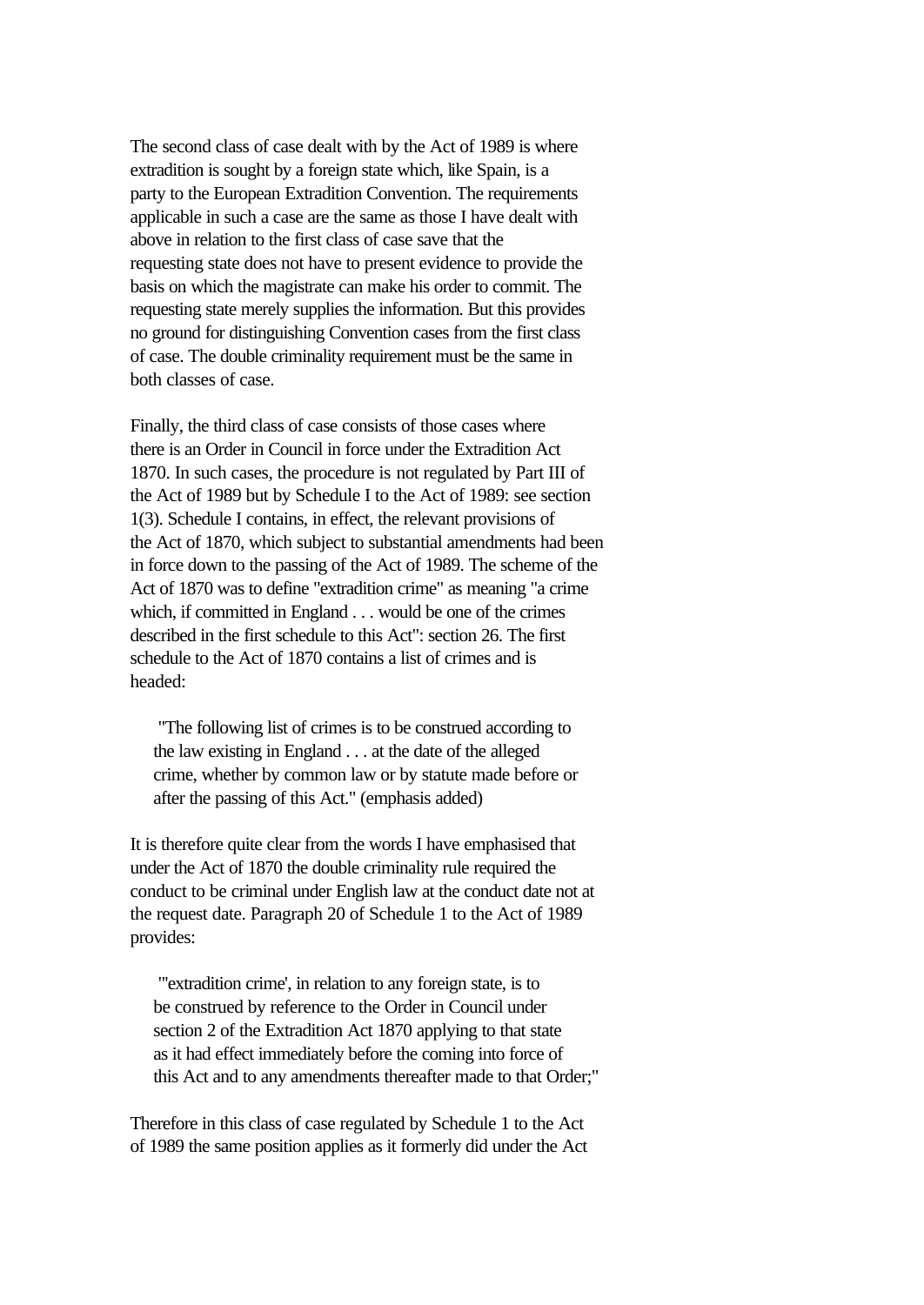of 1870, i.e. the conduct has to be a crime under English law at the conduct date. It would be extraordinary if the same Act required criminality under English law to be shown at one date for one form of extradition and at another date for another. But the case is stronger than that. We were taken through a trawl of the travaux preparatoires relating to the Extradition Convention and the departmental papers leading to the Act of 1989. They were singularly silent as to the relevant date. But they did disclose that there was no discussion as to changing the date on which the criminality under English law was to be demonstrated. It seems to me impossible that the legislature can have intended to change that date from the one which had applied for over a hundred years under the Act of 1870 (i.e. the conduct date) by a side wind and without investigation.

The charges which allege extradition crimes

 The consequences of requiring torture to be a crime under U.K. law at the date the torture was committed are considered in Lord Hope's speech. As he demonstrates, the charges of torture and conspiracy to torture relating to conduct before 29 September 1988 (the date on which section 134 came into effect) are not extraditable, i.e. only those parts of the conspiracy to torture alleged in charge 2 and of torture and conspiracy to torture alleged in charge 4 which relate to the period after that date and the single act of torture alleged in charge 30 are extradition crimes relating to torture.

 Lord Hope also considers, and I agree, that the only charge relating to hostage-taking (charge 3) does not disclose any offence under the Taking of Hostages Act 1982. The statutory offence consists of taking and detaining a person (the hostage), so as to compel someone who is not the hostage to do or abstain from doing some act: section 1. But the only conduct relating to hostages which is charged alleges that the person detained (the so-called hostage) was to be forced to do something by reason of threats to injure other non-hostages which is the exact converse of the offence. The hostage charges therefore are bad and do not constitute extradition crimes.

 Finally, Lord Hope's analysis shows that the charge of conspiracy in Spain to murder in Spain (charge 9) and such conspiracies in Spain to commit murder in Spain, and such conspiracies in Spain prior to 29 September 1988 to commit acts of torture in Spain, as can be shown to form part of the allegations in charge 4 are extradition crimes.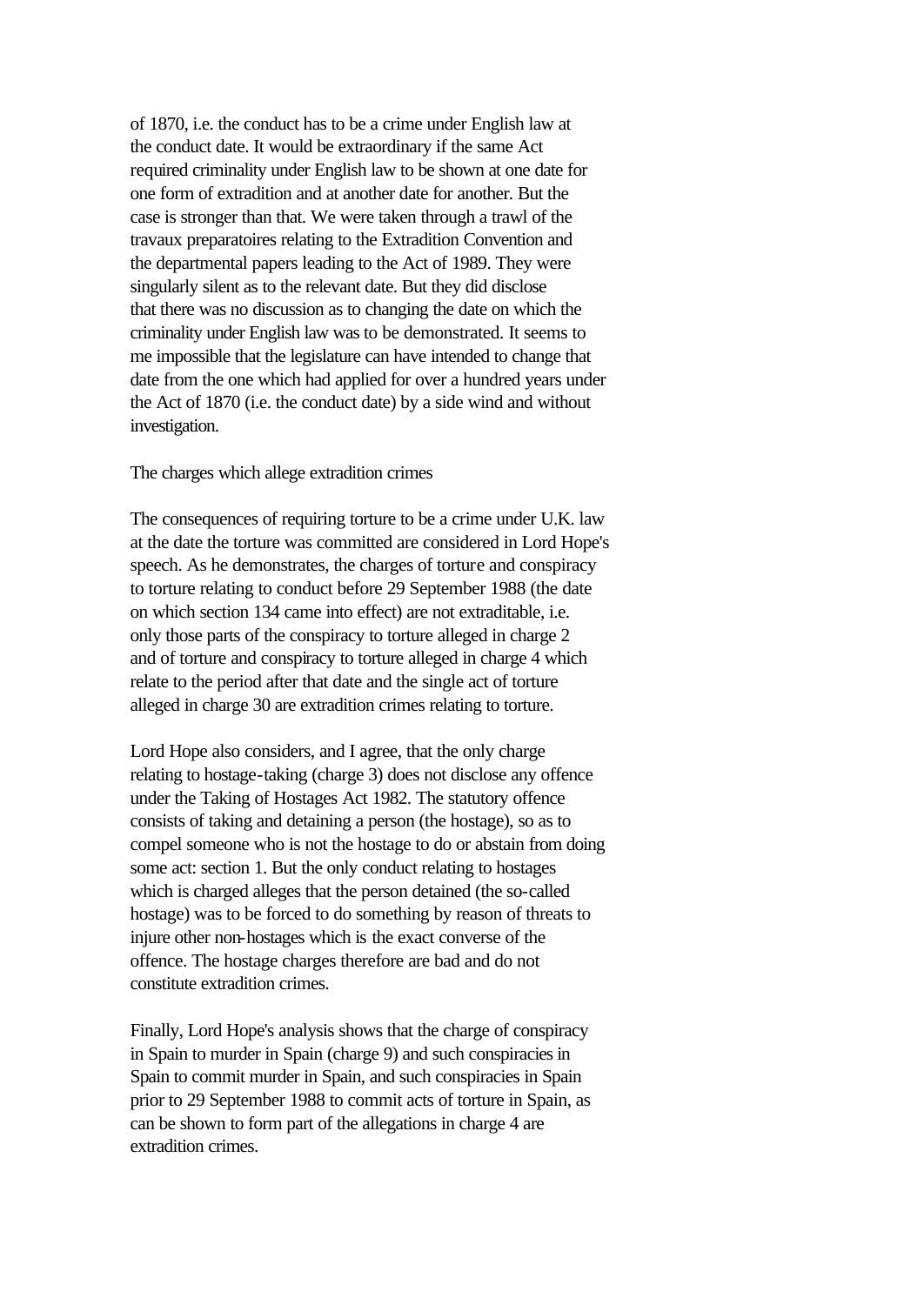I must therefore consider whether, in relation to these two surviving categories of charge, Senator Pinochet enjoys sovereign immunity. But first it is necessary to consider the modern law of torture.

# Torture

 Apart from the law of piracy, the concept of personal liability under international law for international crimes is of comparatively modern growth. The traditional subjects of international law are states not human beings. But consequent upon the war crime trials after the 1939-45 World War, the international community came to recognise that there could be criminal liability under international law for a class of crimes such as war crimes and crimes against humanity. Although there may be legitimate doubts as to the legality of the Charter of the Nuremberg Tribunal, in my judgment those doubts were stilled by the Affirmation of the Principles of International Law recognised by the Charter of Nuremberg Tribunal adopted by the United Nations General Assembly on 11 December 1946. That Affirmation affirmed the principles of international law recognised by the Charter of the Nuremberg Tribunal and the judgment of the Tribunal and directed the Committee on the codification of international law to treat as a matter of primary importance plans for the formulation of the principles recognised in the Charter of the Nuremberg Tribunal. At least from that date onwards the concept of personal liability for a crime in international law must have been part of international law. In the early years state torture was one of the elements of a war crime. In consequence torture, and various other crimes against humanity, were linked to war or at least to hostilities of some kind. But in the course of time this linkage with war fell away and torture, divorced from war or hostilities, became an international crime on its own: see Oppenheim's International Law (Jennings and Watts edition) vol. 1, 996; note 6 to Article 18 of the I.L.C. Draft Code of Crimes Against Peace; Prosecutor v. Furundzija Tribunal for Former Yugoslavia, Case No. 17-95-17/1-T. Ever since 1945, torture on a large scale has featured as one of the crimes against humanity: see, for example, U.N. General Assembly Resolutions 3059, 3452 and 3453 passed in 1973 and 1975; Statutes of the International Criminal Tribunals for former Yugoslavia (Article 5) and Rwanda (Article 3).

 Moreover, the Republic of Chile accepted before your Lordships that the international law prohibiting torture has the character of jus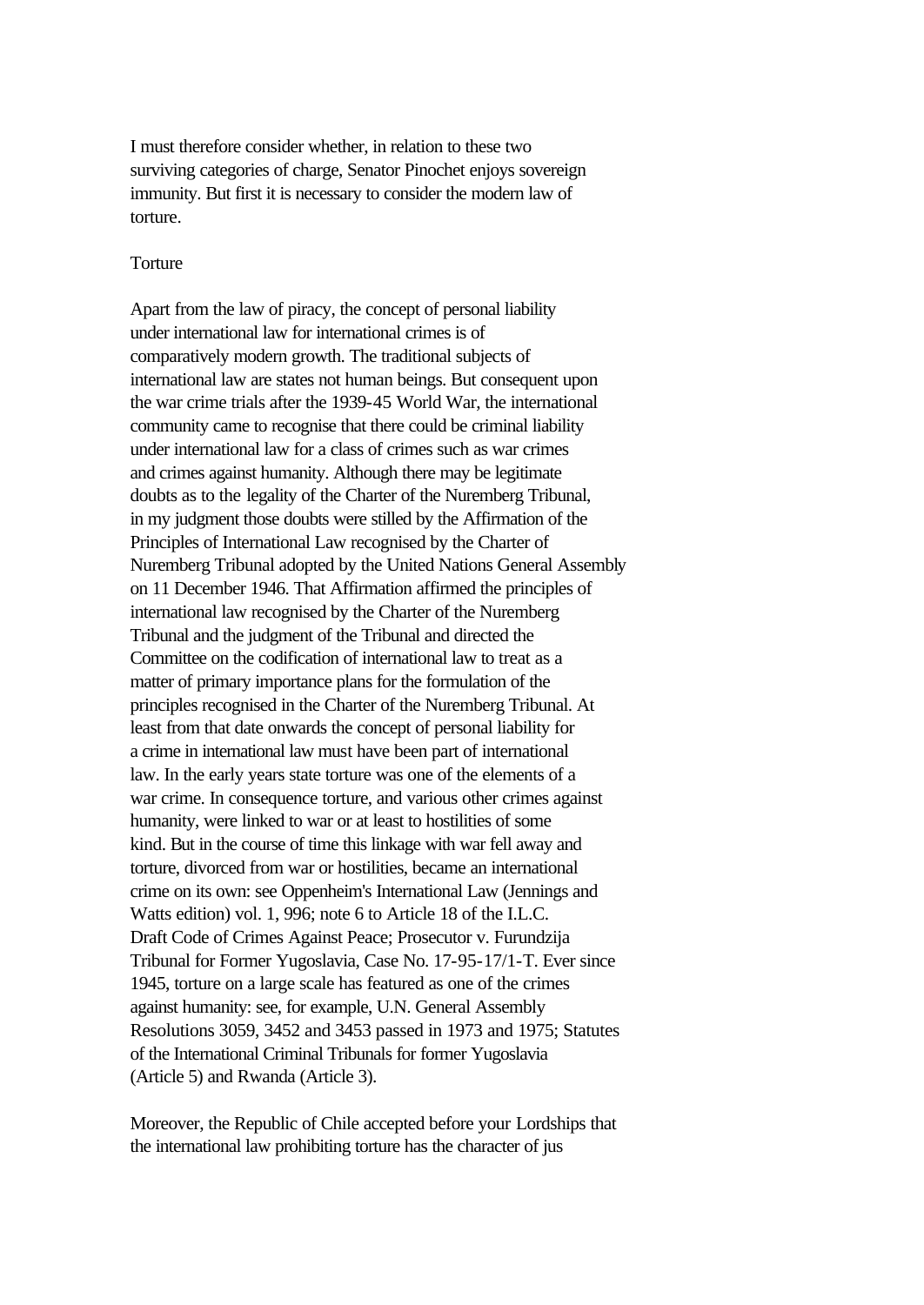cogens or a peremptory norm, i.e. one of those rules of international law which have a particular status. In Furundzija (supra) at para. 153, the Tribunal said:

 "Because of the importance of the values it protects, [the prohibition of torture] has evolved into a peremptory norm or jus cogens, that is, a norm that enjoys a higher rank in the international hierarchy than treaty law and even 'ordinary' customary rules. The most conspicuous consequence of this higher rank is that the principle at issue cannot be derogated from by states through international treaties or local or special customs or even general customary rules not endowed with the same normative force. . . . Clearly, the jus cogens nature of the prohibition against torture articulates the notion that the prohibition has now become one of the most fundamental standards of the international community. Furthermore, this prohibition is designed to produce a deterrent effect, in that it signals to all members of the international community and the individuals over whom they wield authority that the prohibition of torture is an absolute value from which nobody must deviate." (See also the cases cited in Note 170 to the Furundzija case.)

 The jus cogens nature of the international crime of torture justifies states in taking universal jurisdiction over torture wherever committed. International law provides that offences jus cogens may be punished by any state because the offenders are "common enemies of all mankind and all nations have an equal interest in their apprehension and prosecution": Demjanjuk v. Petrovsky (1985) 603 F. Supp. 1468; 776 F. 2d. 571.

 It was suggested by Miss Montgomery, for Senator Pinochet, that although torture was contrary to international law it was not strictly an international crime in the highest sense. In the light of the authorities to which I have referred (and there are many others) I have no doubt that long before the Torture Convention of 1984 state torture was an international crime in the highest sense.

 But there was no tribunal or court to punish international crimes of torture. Local courts could take jurisdiction: see Demjanjuk (supra); Attorney-General of Israel v. Eichmann (1962) 36 I.L.R.S. But the objective was to ensure a general jurisdiction so that the torturer was not safe wherever he went. For example, in this case it is alleged that during the Pinochet regime torture was an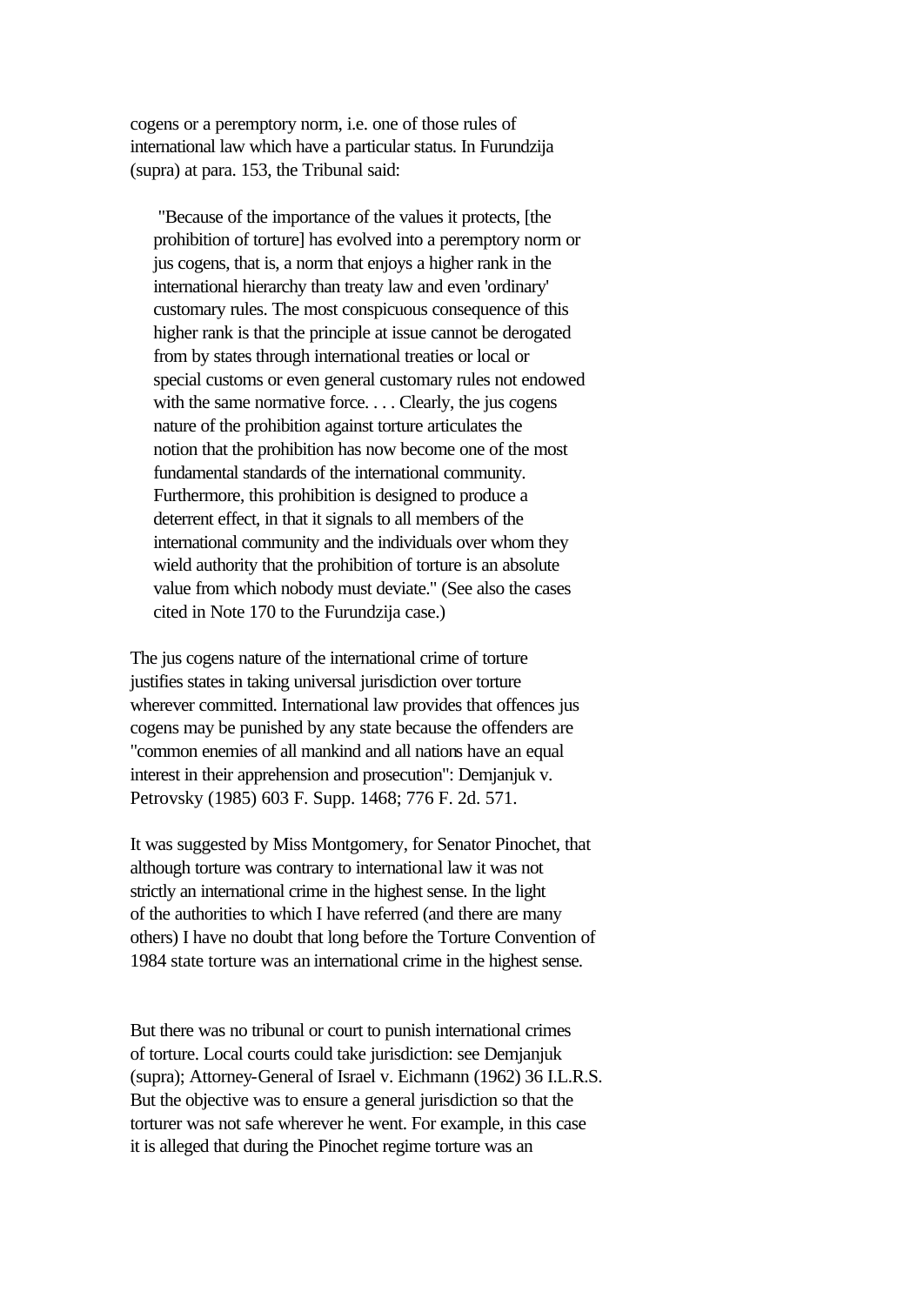official, although unacknowledged, weapon of government and that, when the regime was about to end, it passed legislation designed to afford an amnesty to those who had engaged in institutionalised torture. If these allegations are true, the fact that the local court had jurisdiction to deal with the international crime of torture was nothing to the point so long as the totalitarian regime remained in power: a totalitarian regime will not permit adjudication by its own courts on its own shortcomings. Hence the demand for some international machinery to repress state torture which is not dependent upon the local courts where the torture was committed. In the event, over 110 states (including Chile, Spain and the United Kingdom) became state parties to the Torture Convention. But it is far from clear that none of them practised state torture. What was needed therefore was an international system which could punish those who were guilty of torture and which did not permit the evasion of punishment by the torturer moving from one state to another. The Torture Convention was agreed not in order to create an international crime which had not previously existed but to provide an international system under which the international criminal--the torturer -could find no safe haven. Burgers and Danelius (respectively the chairman of the United Nations Working Group on the 1984 Torture Convention and the draftsmen of its first draft) say, at p. 131, that it was "an essential purpose [of the Convention] to ensure that a torturer does not escape the consequences of his act by going to another country."

## The Torture Convention

 Article 1 of the Convention defines torture as the intentional infliction of severe pain and of suffering with a view to achieving a wide range of purposes "when such pain or suffering is inflicted by or at the instigation of or with the consent or acquiesence of a public official or other person acting in an official capacity." Article 2(1) requires each state party to prohibit torture on territory within its own jurisdiction and Article 4 requires each state party to ensure that "all" acts of torture are offences under its criminal law. Article 2(3) outlaws any defence of superior orders. Under Article 5(1) each state party has to establish its jurisdiction over torture (a) when committed within territory under its jurisdiction (b) when the alleged offender is a national of that state, and (c) in certain circumstances, when the victim is a national of that state. Under Article 5(2) a state party has to take jurisdiction over any alleged offender who is found within its territory. Article 6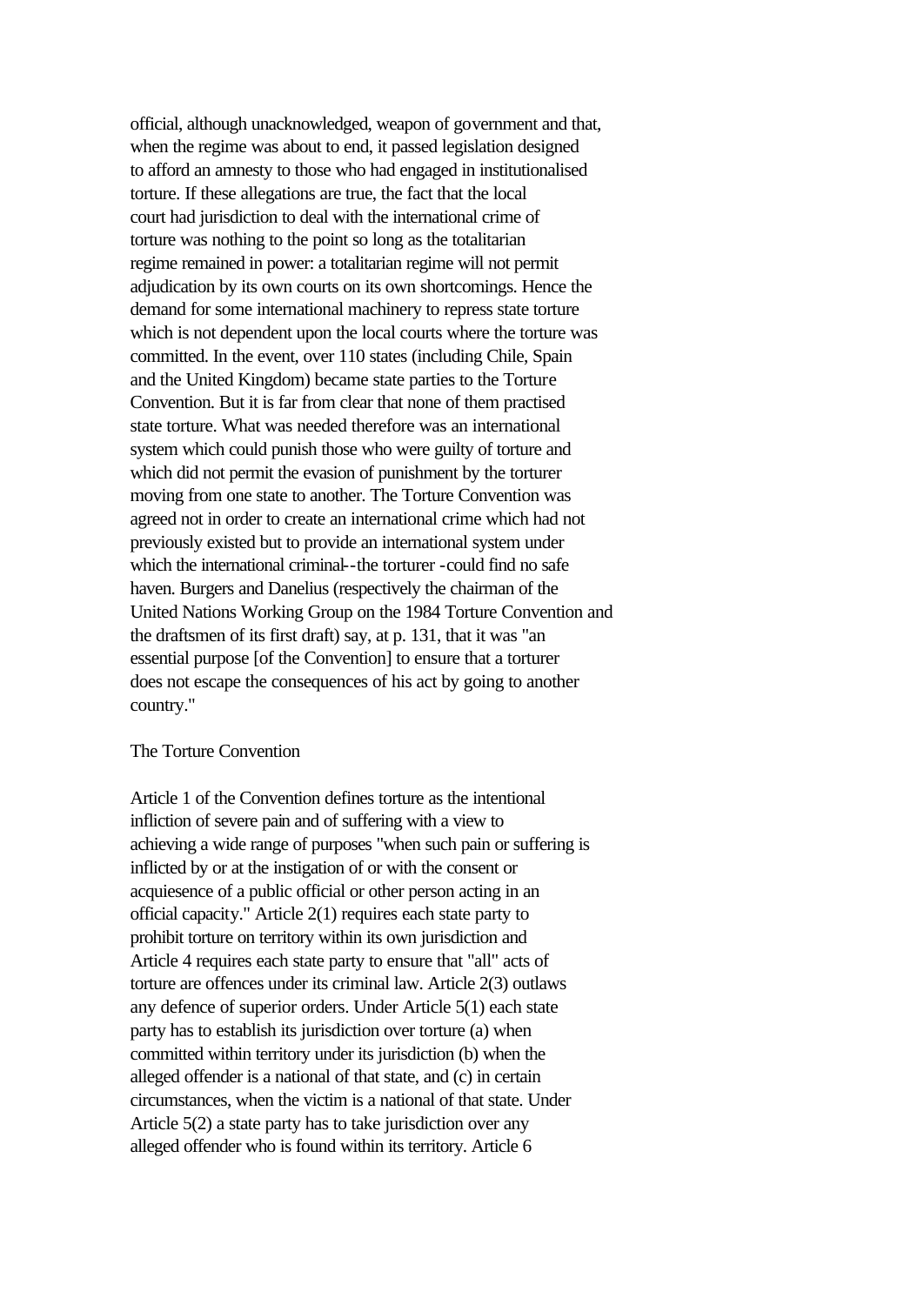contains provisions for a state in whose territory an alleged torturer is found to detain him, inquire into the position and notify the states referred to in Article 5(1) and to indicate whether it intends to exercise jurisdiction. Under Article 7 the state in whose territory the alleged torturer is found shall, if he is not extradited to any of the states mentioned in Article 5(1), submit him to its authorities for the purpose of prosecution. Under Article 8(1) torture is to be treated as an extraditable offence and under Article 8(4) torture shall, for the purposes of extradition, be treated as having been committed not only in the place where it occurred but also in the state mentioned in Article 5(1).

Who is an "official" for the purposes of the Torture Convention?

 The first question on the Convention is to decide whether acts done by a head of state are done by "a public official or a person acting in an official capacity" within the meaning of Article 1. The same question arises under section 134 of the Criminal Justice Act 1988. The answer to both questions must be the same. In his judgment at the first hearing (at pp. 1476G-1477E) Lord Slynn held that a head of state was neither a public official nor a person acting in an official capacity within the meaning of Article 1: he pointed out that there are a number of international conventions (for example the Yugoslav War Crimes Statute and the Rwanda War Crimes Statute) which refer specifically to heads of state when they intend to render them liable. Lord Lloyd apparently did not agree with Lord Slynn on this point since he thought that a head of state who was a torturer could be prosecuted in his own country, a view which could not be correct unless such head of state had conducted himself as a public official or in an official capacity.

 It became clear during the argument that both the Republic of Chile and Senator Pinochet accepted that the acts alleged against Senator Pinochet, if proved, were acts done by a public official or person acting in an official capacity within the meaning of Article 1. In my judgment these concessions were correctly made. Unless a head of state authorising or promoting torture is an official or acting in an official capacity within Article 1, then he would not be guilty of the international crime of torture even within his own state. That plainly cannot have been the intention. In my judgment it would run completely contrary to the intention of the Convention if there was anybody who could be exempt from guilt. The crucial question is not whether Senator Pinochet falls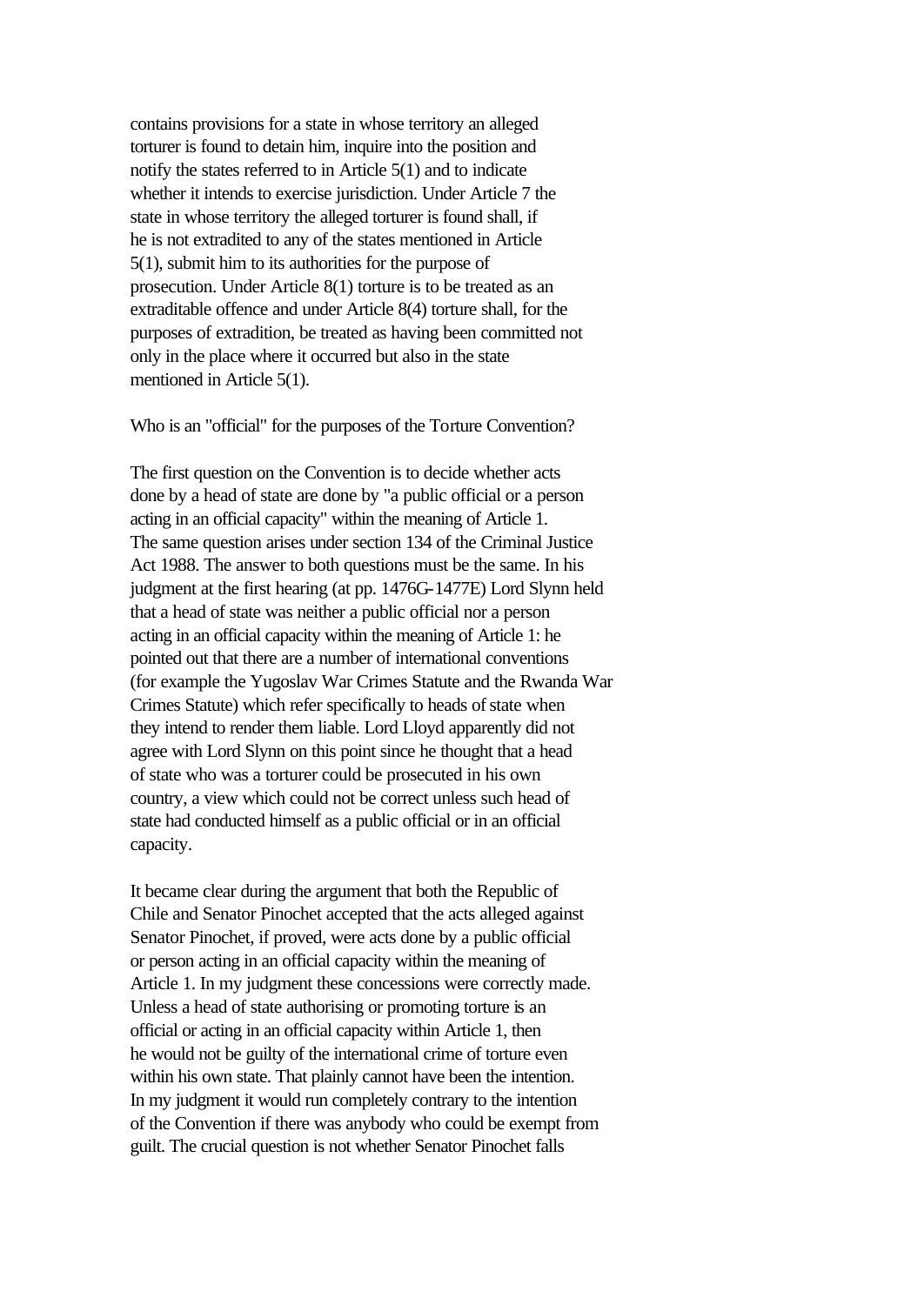within the definition in Article 1: he plainly does. The question is whether, even so, he is procedurally immune from process. To my mind the fact that a head of state can be guilty of the crime casts little, if any, light on the question whether he is immune from prosecution for that crime in a foreign state.

# Universal jurisdiction

 There was considerable argument before your Lordships concerning the extent of the jurisdiction to prosecute torturers conferred on states other than those mentioned in Article 5(1). I do not find it necessary to seek an answer to all the points raised. It is enough that it is clear that in all circumstances, if the Article 5(1) states do not choose to seek extradition or to prosecute the offender, other states must do so. The purpose of the Convention was to introduce the principle aut dedere aut punire--either you extradite or you punish: Burgers and Danelius p. 131. Throughout the negotiation of the Convention certain countries wished to make the exercise of jurisdiction under Article 5(2) dependent upon the state assuming jurisdiction having refused extradition to an Article 5(1) state. However, at a session in 1984 all objections to the principle of aut dedere aut punire were withdrawn. "The inclusion of universal jurisdiction in the draft Convention was no longer opposed by any delegation": Working Group on the Draft Convention U.N. Doc. E/CN. 4/1984/72, para. 26. If there is no prosecution by, or extradition to, an Article 5(1) state, the state where the alleged offender is found (which will have already taken him into custody under Article 6) must exercise the jurisdiction under Article 5(2) by prosecuting him under Article 7(1).

 I gather the following important points from the Torture Convention:

 1) Torture within the meaning of the Convention can only be committed by "a public official or other person acting in an official capacity", but these words include a head of state. A single act of official torture is "torture" within the Convention;

2) Superior orders provide no defence;

 3) If the states with the most obvious jurisdiction (the Article 5(1) states) do not seek to extradite, the state where the alleged torturer is found must prosecute or, apparently, extradite to another country, i.e. there is universal jurisdiction.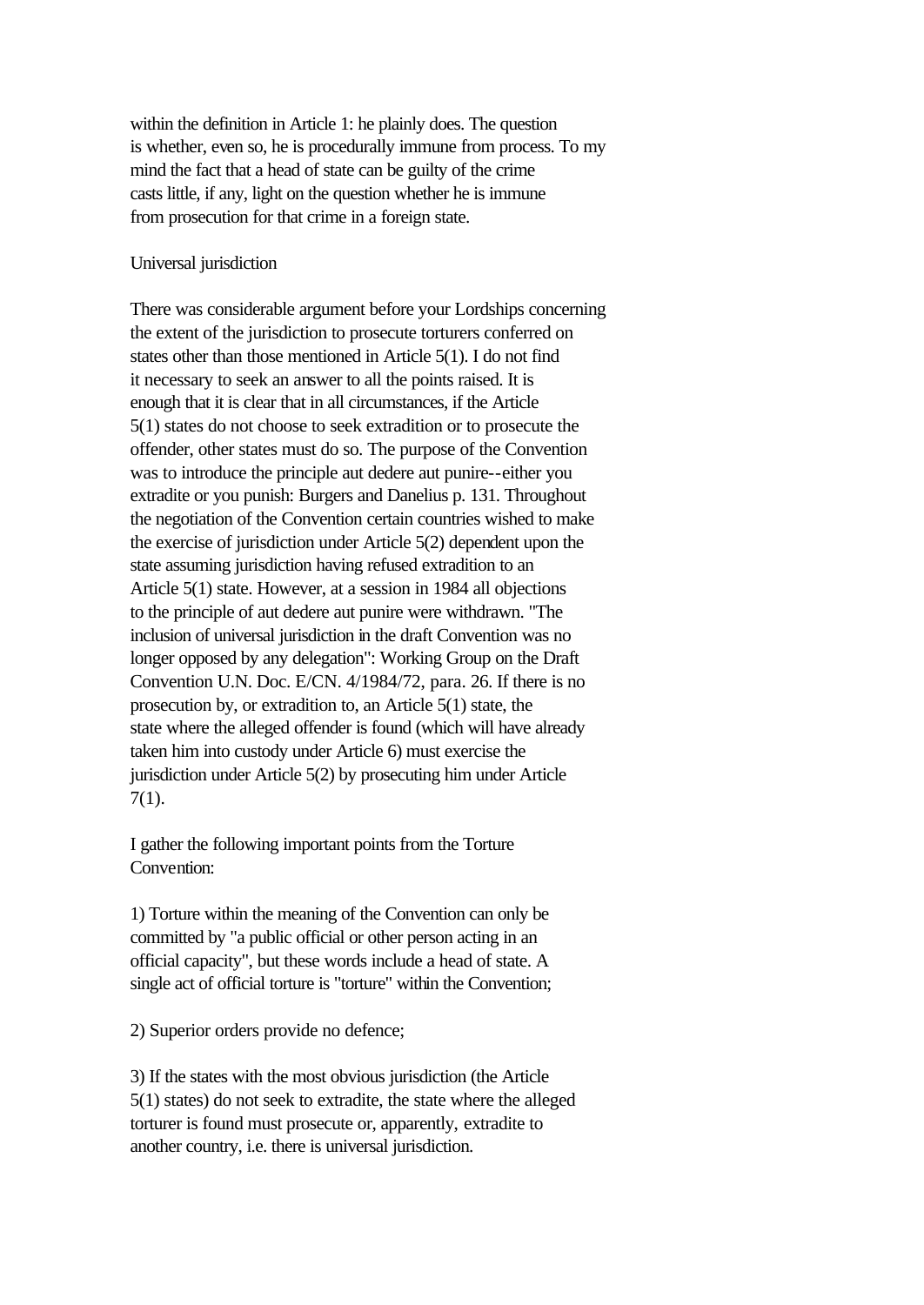4) There is no express provision dealing with state immunity of heads of state, ambassadors or other officials.

 5) Since Chile, Spain and the United Kingdom are all parties to the Convention, they are bound under treaty by its provisions whether or not such provisions would apply in the absence of treaty obligation. Chile ratified the Convention with effect from 30 October 1988 and the United Kingdom with effect from 8 December 1988.

## State immunity

 This is the point around which most of the argument turned. It is of considerable general importance internationally since, if Senator Pinochet is not entitled to immunity in relation to the acts of torture alleged to have occurred after 29 September 1988, it will be the first time so far as counsel have discovered when a local domestic court has refused to afford immunity to a head of state or former head of state on the grounds that there can be no immunity against prosecution for certain international crimes.

 Given the importance of the point, it is surprising how narrow is the area of dispute. There is general agreement between the parties as to the rules of statutory immunity and the rationale which underlies them. The issue is whether international law grants state immunity in relation to the international crime of torture and, if so, whether the Republic of Chile is entitled to claim such immunity even though Chile, Spain and the United Kingdom are all parties to the Torture Convention and therefore "contractually" bound to give effect to its provisions from 8 December 1988 at the latest.

 It is a basic principle of international law that one sovereign state (the forum state) does not adjudicate on the conduct of a foreign state. The foreign state is entitled to procedural immunity from the processes of the forum state. This immunity extends to both criminal and civil liability. State immunity probably grew from the historical immunity of the person of the monarch. In any event, such personal immunity of the head of state persists to the present day: the head of state is entitled to the same immunity as the state itself. The diplomatic representative of the foreign state in the forum state is also afforded the same immunity in recognition of the dignity of the state which he represents. This immunity enjoyed by a head of state in power and an ambassador in post is a complete immunity attaching to the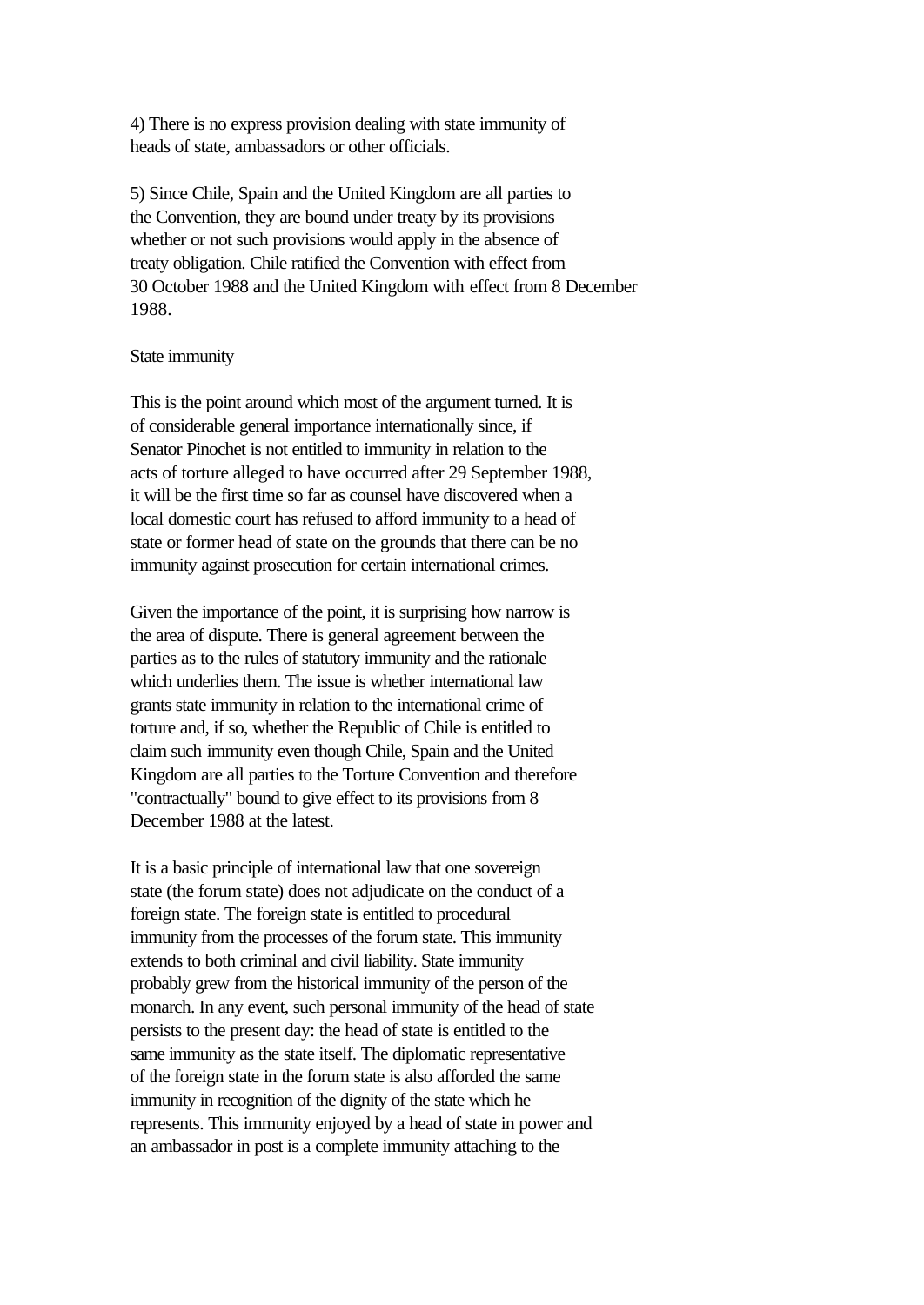person of the head of state or ambassador and rendering him immune from all actions or prosecutions whether or not they relate to matters done for the benefit of the state. Such immunity is said to be granted ratione personae.

 What then when the ambassador leaves his post or the head of state is deposed? The position of the ambassador is covered by the Vienna Convention on Diplomatic Relations, 1961. After providing for immunity from arrest (Article 29) and from criminal and civil jurisdiction (Article 31), Article 39(1) provides that the ambassador's privileges shall be enjoyed from the moment he takes up post; and subsection (2) provides:

 "(2) When the functions of a person enjoying privileges and immunities have come to an end, such privileges and immunities shall normally cease at the moment when he leaves the country, or on expiry of a reasonable period in which to do so, but shall subsist until that time, even in case of armed conflict. However, with respect to acts performed by such a person in the exercise of his functions as a member of the mission, immunity shall continue to subsist."

 The continuing partial immunity of the ambassador after leaving post is of a different kind from that enjoyed ratione personae while he was in post. Since he is no longer the representative of the foreign state he merits no particular privileges or immunities as a person. However in order to preserve the integrity of the activities of the foreign state during the period when he was ambassador, it is necessary to provide that immunity is afforded to his official acts during his tenure in post. If this were not done the sovereign immunity of the state could be evaded by calling in question acts done during the previous ambassador's time. Accordingly under Article 39(2) the ambassador, like any other official of the state, enjoys immunity in relation to his official acts done while he was an official. This limited immunity, ratione materiae, is to be contrasted with the former immunity ratione personae which gave complete immunity to all activities whether public or private.

 In my judgment at common law a former head of state enjoys similar immunities, ratione materiae, once he ceases to be head of state. He too loses immunity ratione personae on ceasing to be head of state: see Watts The Legal Position in International Law of Heads of States, Heads of Government and Foreign Ministers p. 88 and the cases there cited. He can be sued on his private obligations: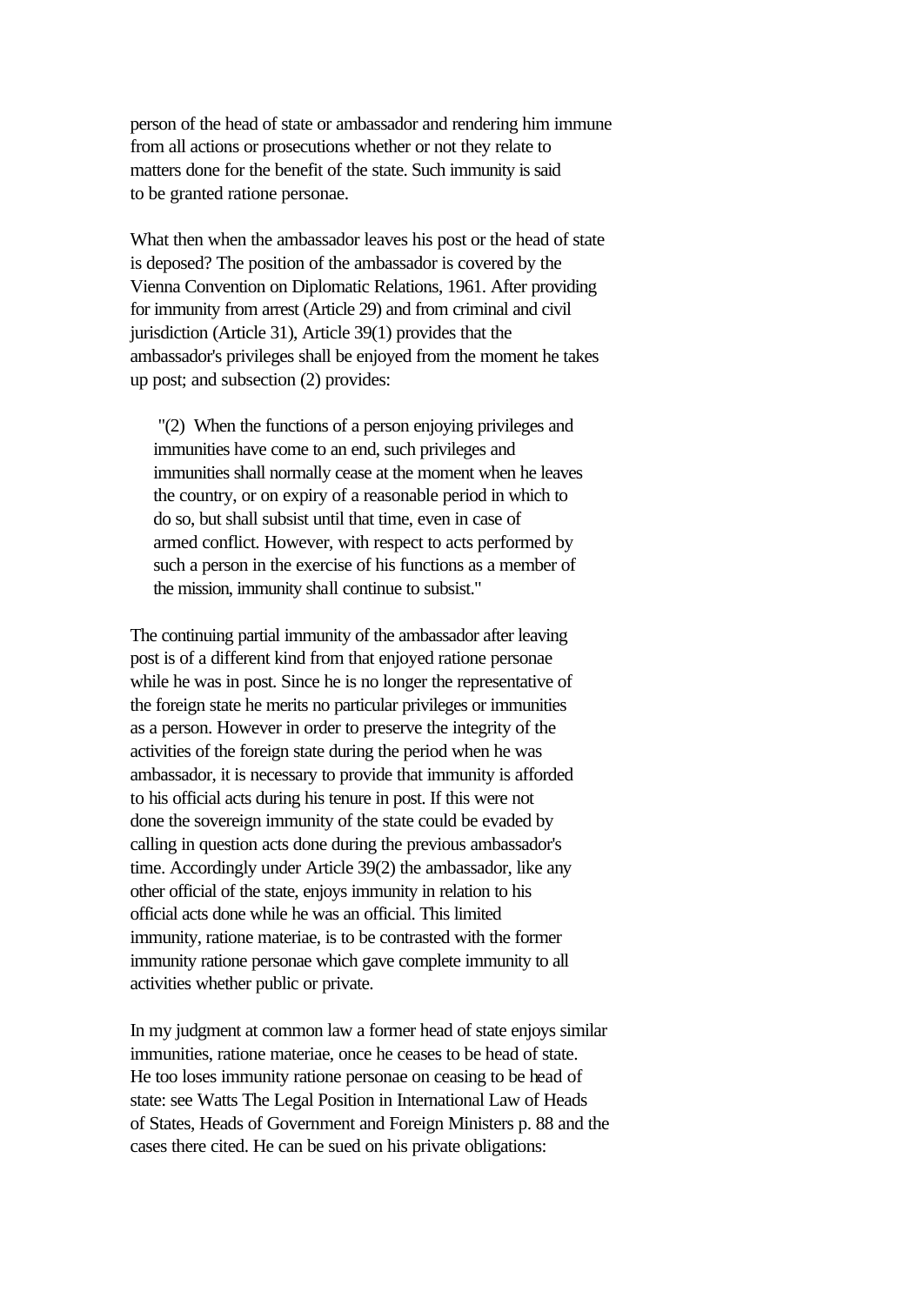Ex-King Farouk of Egypt v. Christian Dior (1957) 24 I.L.R. 228; Jimenez v. Aristeguieta (1962) 311 F. 2d 547. As ex head of state he cannot be sued in respect of acts performed whilst head of state in his public capacity: Hatch v. Baez [1876] 7 Hun. 596. Thus, at common law, the position of the former ambassador and the former head of state appears to be much the same: both enjoy immunity for acts done in performance of their respective functions whilst in office.

 I have belaboured this point because there is a strange feature of the United Kingdom law which I must mention shortly. The State Immunity Act 1978 modifies the traditional complete immunity normally afforded by the common law in claims for damages against foreign states. Such modifications are contained in Part I of the Act. Section 16(1) provides that nothing in Part I of the Act is to apply to criminal proceedings. Therefore Part I has no direct application to the present case. However, Part III of the Act contains section 20(1) which provides:

 "Subject to the provisions of this section and to any necessary modifications, the Diplomatic Privileges Act 1964 shall apply to -

- (a) a sovereign or other head of state;
- $(b)$ ...
- $(c)$ ...

as it applies to a head of a diplomatic mission . . ."

 The correct way in which to apply Article 39(2) of the Vienna Convention to a former head of state is baffling. To what "functions" is one to have regard? When do they cease since the former head of state almost certainly never arrives in this country let alone leaves it? Is a former head of state's immunity limited to the exercise of the functions of a member of the mission, or is that again something which is subject to "necessary modification"? It is hard to resist the suspicion that something has gone wrong. A search was done on the parliamentary history of the section. From this it emerged that the original section  $20(1)(a)$  read "a sovereign or other head of state who is in the United Kingdom at the invitation or with the consent of the Government of the United Kingdom." On that basis the section would have been intelligible. However it was changed by a Government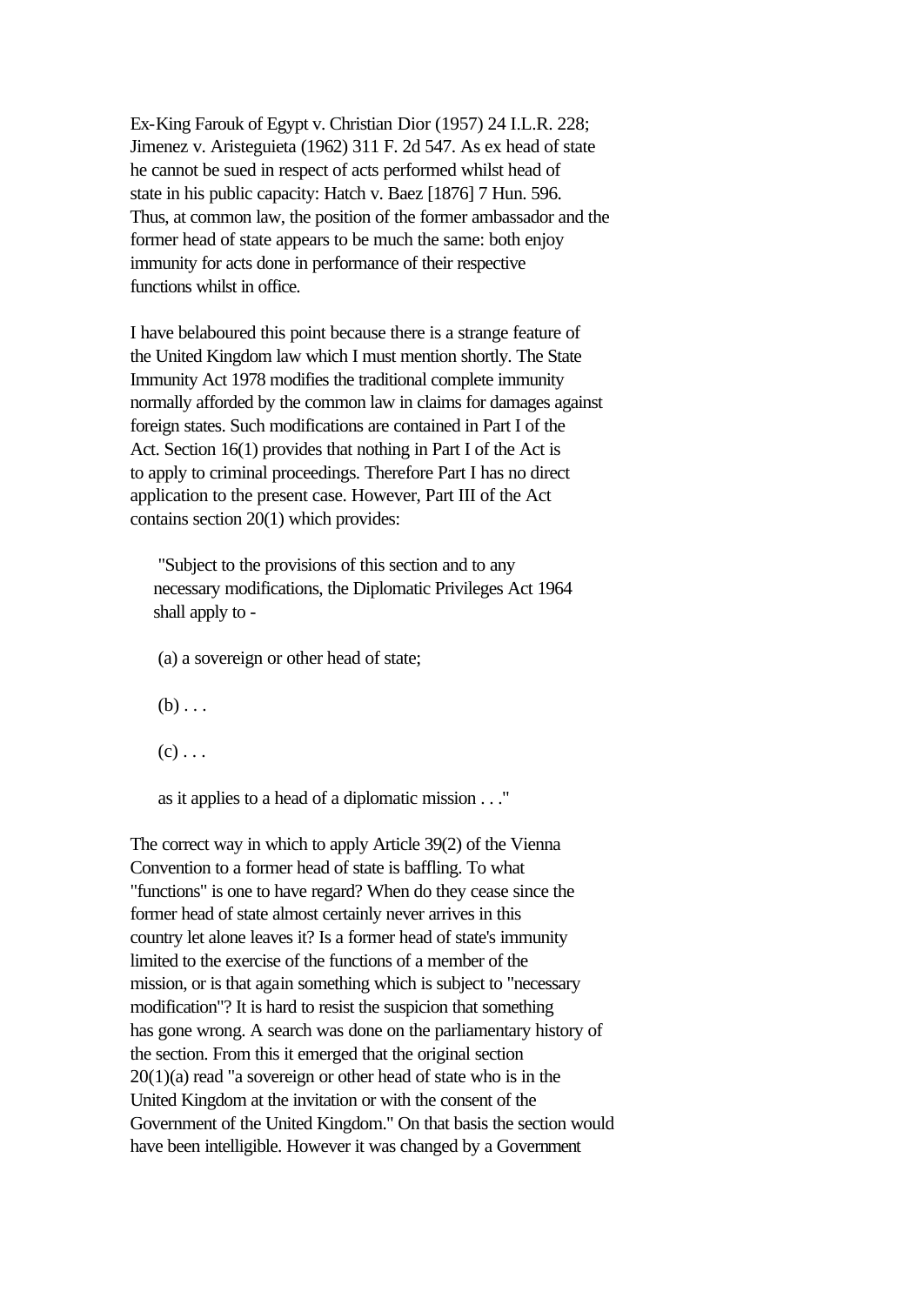amendment the mover of which said that the clause as introduced "leaves an unsatisfactory doubt about the position of heads of state who are not in the United Kingdom"; he said that the amendment was to ensure that heads of state would be treated like heads of diplomatic missions "irrespective of presence in the United Kingdom." The parliamentary history, therefore, discloses no clear indication of what was intended. However, in my judgment it does not matter unduly since Parliament cannot have intended to give heads of state and former heads of state greater rights than they already enjoyed under international law. Accordingly, "the necessary modifications" which need to be made will produce the result that a former head of state has immunity in relation to acts done as part of his official functions when head of state. Accordingly, in my judgment, Senator Pinochet as former head of state enjoys immunity ratione materiae in relation to acts done by him as head of state as part of his official functions as head of state.

 The question then which has to be answered is whether the alleged organisation of state torture by Senator Pinochet (if proved) would constitute an act committed by Senator Pinochet as part of his official functions as head of state. It is not enough to say that it cannot be part of the functions of the head of state to commit a crime. Actions which are criminal under the local law can still have been done officially and therefore give rise to immunity ratione materiae. The case needs to be analysed more closely.

 Can it be said that the commission of a crime which is an international crime against humanity and jus cogens is an act done in an official capacity on behalf of the state? I believe there to be strong ground for saying that the implementation of torture as defined by the Torture Convention cannot be a state function. This is the view taken by Sir Arthur Watts (supra) who said (at p. 82):

 "While generally international law . . . does not directly involve obligations on individuals personally, that is not always appropriate, particularly for acts of such seriousness that they constitute not merely international wrongs (in the broad sense of a civil wrong) but rather international crimes which offend against the public order of the international community. States are artificial legal persons: they can only act through the institutions and agencies of the state, which means, ultimately through its officials and other individuals acting on behalf of the state. For international conduct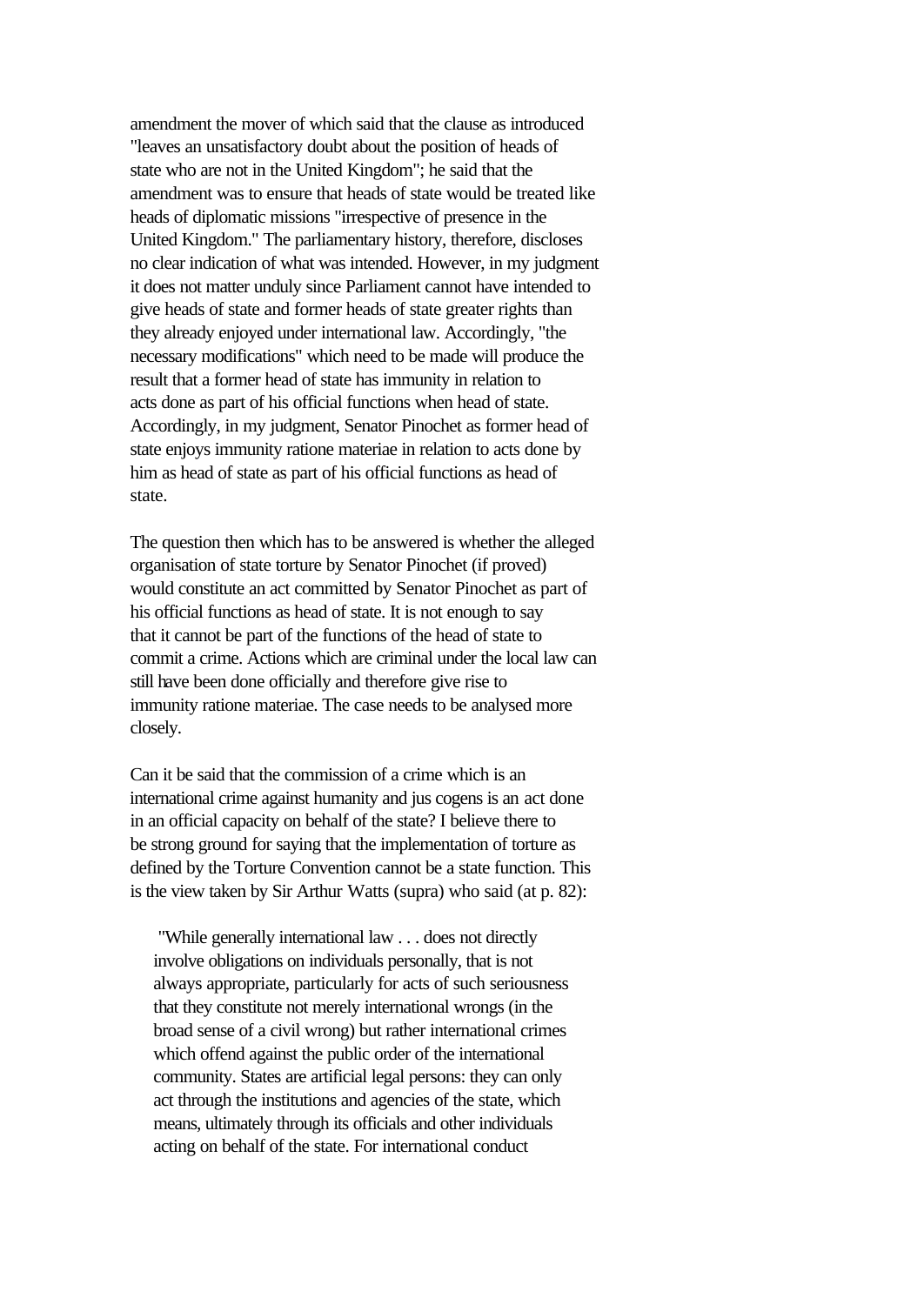which is so serious as to be tainted with criminality to be regarded as attributable only to the impersonal state and not to the individuals who ordered or perpetrated it is both unrealistic and offensive to common notions of justice.

 "The idea that individuals who commit international crimes are internationally accountable for them has now become an accepted part of international law. Problems in this area--such as the non-existence of any standing international tribunal to have jurisdiction over such crimes, and the lack of agreement as to what acts are internationally criminal for this purpose--have not affected the general acceptance of the principle of individual responsibility for international criminal conduct."

Later, at p. 84, he said:

 "It can no longer be doubted that as a matter of general customary international law a head of state will personally be liable to be called to account if there is sufficient evidence that he authorised or perpetrated such serious international crimes."

 It can be objected that Sir Arthur was looking at those cases where the international community has established an international tribunal in relation to which the regulating document expressly makes the head of state subject to the tribunal's jurisdiction: see, for example, the Nuremberg Charter Article 7; the Statute of the International Tribunal for former Yugoslavia; the Statute of the International Tribunal for Rwanda and the Statute of the International Criminal Court. It is true that in these cases it is expressly said that the head of state or former head of state is subject to the court's jurisdiction. But those are cases in which a new court with no existing jurisdiction is being established. The jurisdiction being established by the Torture Convention and the Hostages Convention is one where existing domestic courts of all the countries are being authorised and required to take jurisdiction internationally. The question is whether, in this new type of jurisdiction, the only possible view is that those made subject to the jurisdiction of each of the state courts of the world in relation to torture are not entitled to claim immunity.

 I have doubts whether, before the coming into force of the Torture Convention, the existence of the international crime of torture as jus cogens was enough to justify the conclusion that the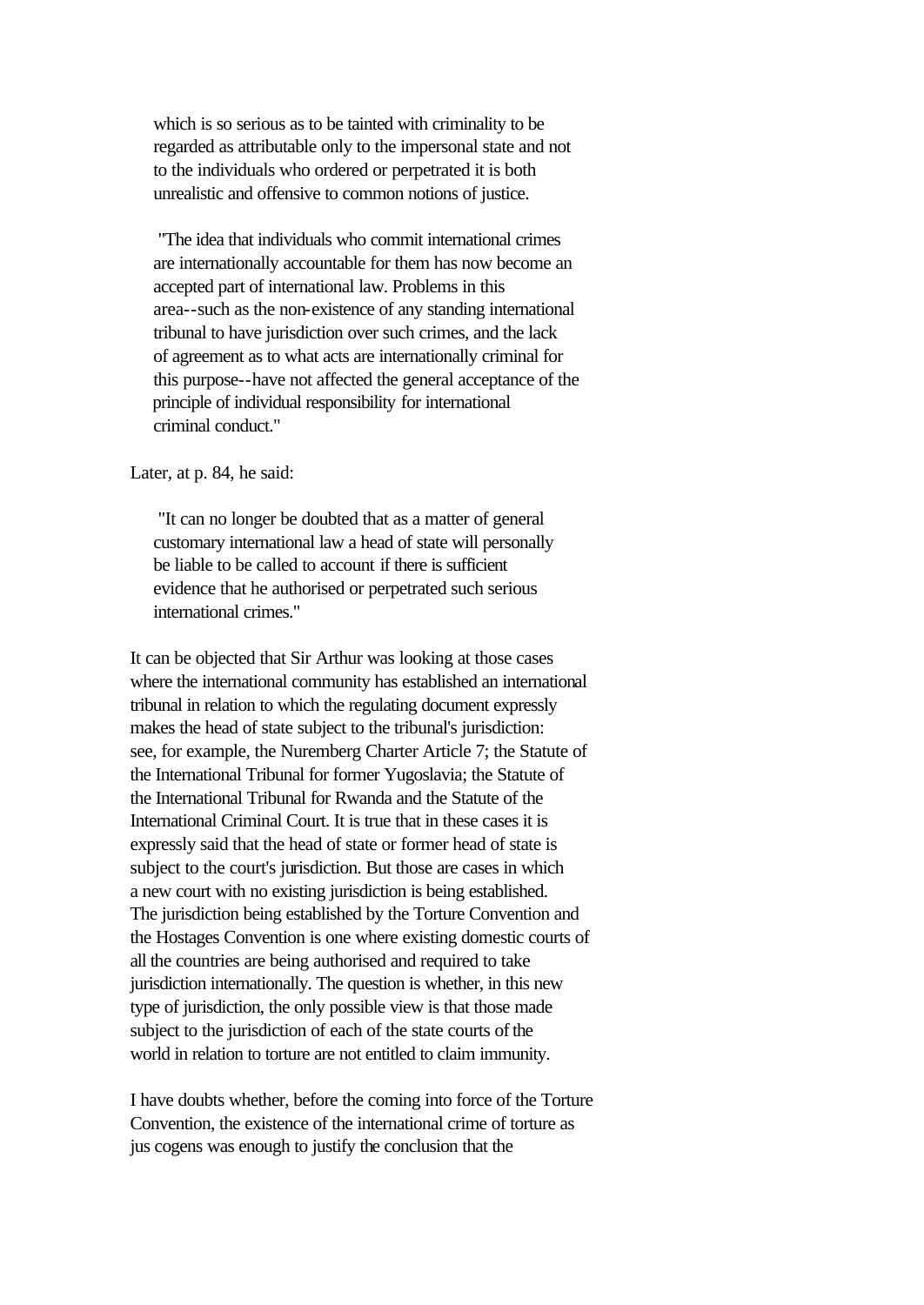organisation of state torture could not rank for immunity purposes as performance of an official function. At that stage there was no international tribunal to punish torture and no general jurisdiction to permit or require its punishment in domestic courts. Not until there was some form of universal jurisdiction for the punishment of the crime of torture could it really be talked about as a fully constituted international crime. But in my judgment the Torture Convention did provide what was missing: a worldwide universal jurisdiction. Further, it required all member states to ban and outlaw torture: Article 2. How can it be for international law purposes an official function to do something which international law itself prohibits and criminalises? Thirdly, an essential feature of the international crime of torture is that it must be committed "by or with the acquiesence of a public official or other person acting in an official capacity." As a result all defendants in torture cases will be state officials. Yet, if the former head of state has immunity, the man most responsible will escape liability while his inferiors (the chiefs of police, junior army officers) who carried out his orders will be liable. I find it impossible to accept that this was the intention.

 Finally, and to my mind decisively, if the implementation of a torture regime is a public function giving rise to immunity ratione materiae, this produces bizarre results. Immunity ratione materiae applies not only to ex-heads of state and ex-ambassadors but to all state officials who have been involved in carrying out the functions of the state. Such immunity is necessary in order to prevent state immunity being circumvented by prosecuting or suing the official who, for example, actually carried out the torture when a claim against the head of state would be precluded by the doctrine of immunity. If that applied to the present case, and if the implementation of the torture regime is to be treated as official business sufficient to found an immunity for the former head of state, it must also be official business sufficient to justify immunity for his inferiors who actually did the torturing. Under the Convention the international crime of torture can only be committed by an official or someone in an official capacity. They would all be entitled to immunity. It would follow that there can be no case outside Chile in which a successful prosecution for torture can be brought unless the State of Chile is prepared to waive its right to its officials immunity. Therefore the whole elaborate structure of universal jurisdiction over torture committed by officials is rendered abortive and one of the main objectives of the Torture Convention--to provide a system under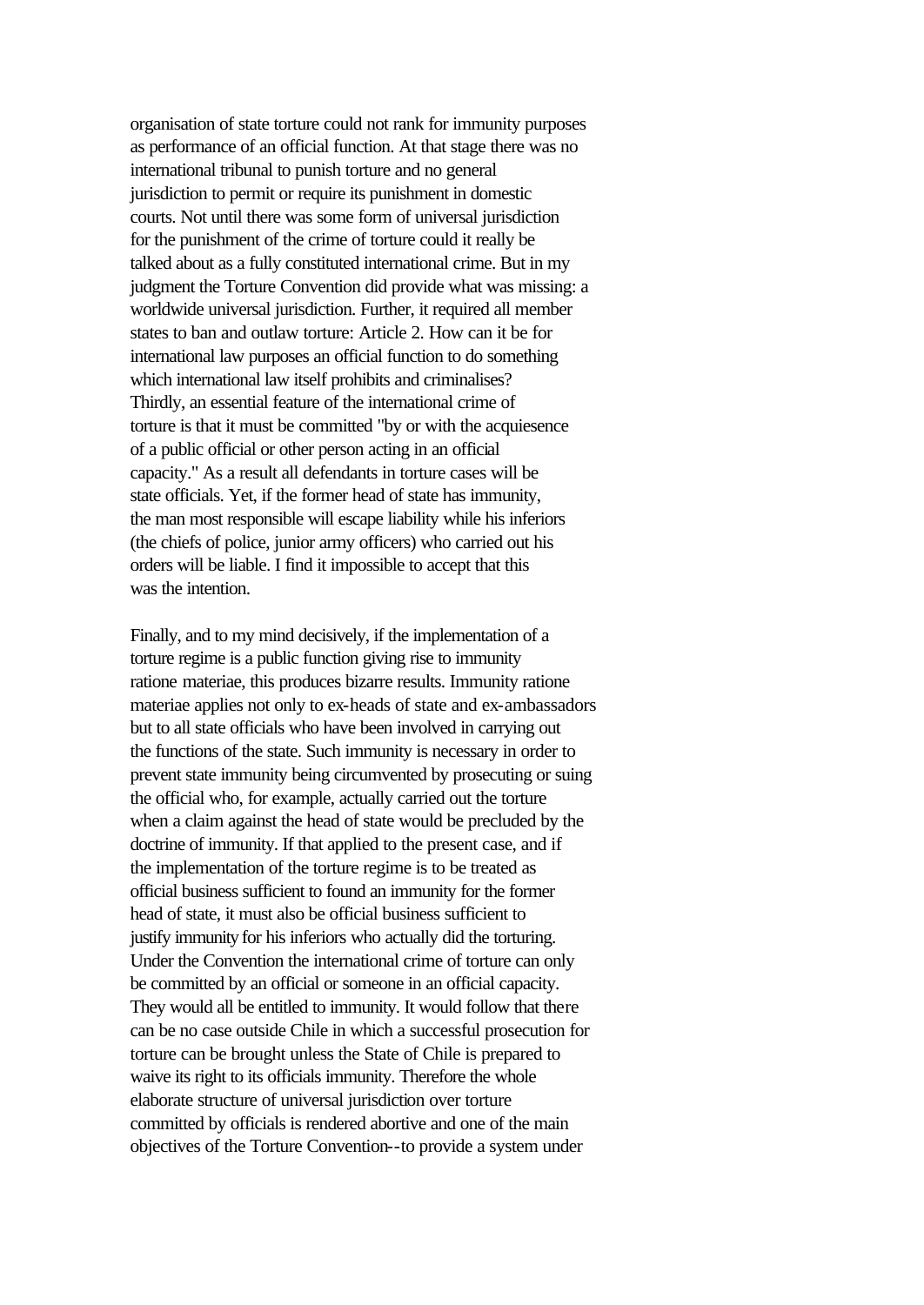which there is no safe haven for torturers--will have been frustrated. In my judgment all these factors together demonstrate that the notion of continued immunity for ex-heads of state is inconsistent with the provisions of the Torture Convention.

 For these reasons in my judgment if, as alleged, Senator Pinochet organised and authorised torture after 8 December 1988, he was not acting in any capacity which gives rise to immunity ratione materiae because such actions were contrary to international law, Chile had agreed to outlaw such conduct and Chile had agreed with the other parties to the Torture Convention that all signatory states should have jurisdiction to try official torture (as defined in the Convention) even if such torture were committed in Chile.

 As to the charges of murder and conspiracy to murder, no one has advanced any reason why the ordinary rules of immunity should not apply and Senator Pinochet is entitled to such immunity.

 For these reasons, I would allow the appeal so as to permit the extradition proceedings to proceed on the allegation that torture in pursuance of a conspiracy to commit torture, including the single act of torture which is alleged in charge 30, was being committed by Senator Pinochet after 8 December 1988 when he lost his immunity.

 In issuing to the magistrate an authority to proceed under section 7 of the Extradition Act 1989, the Secretary of State proceeded on the basis that the whole range of torture charges and murder charges against Senator Pinochet would be the subject matter of the extradition proceedings. Your Lordships' decision excluding from consideration a very large number of those charges constitutes a substantial change in the circumstances. This will obviously require the Secretary of State to reconsider his decision under section 7 in the light of the changed circumstances.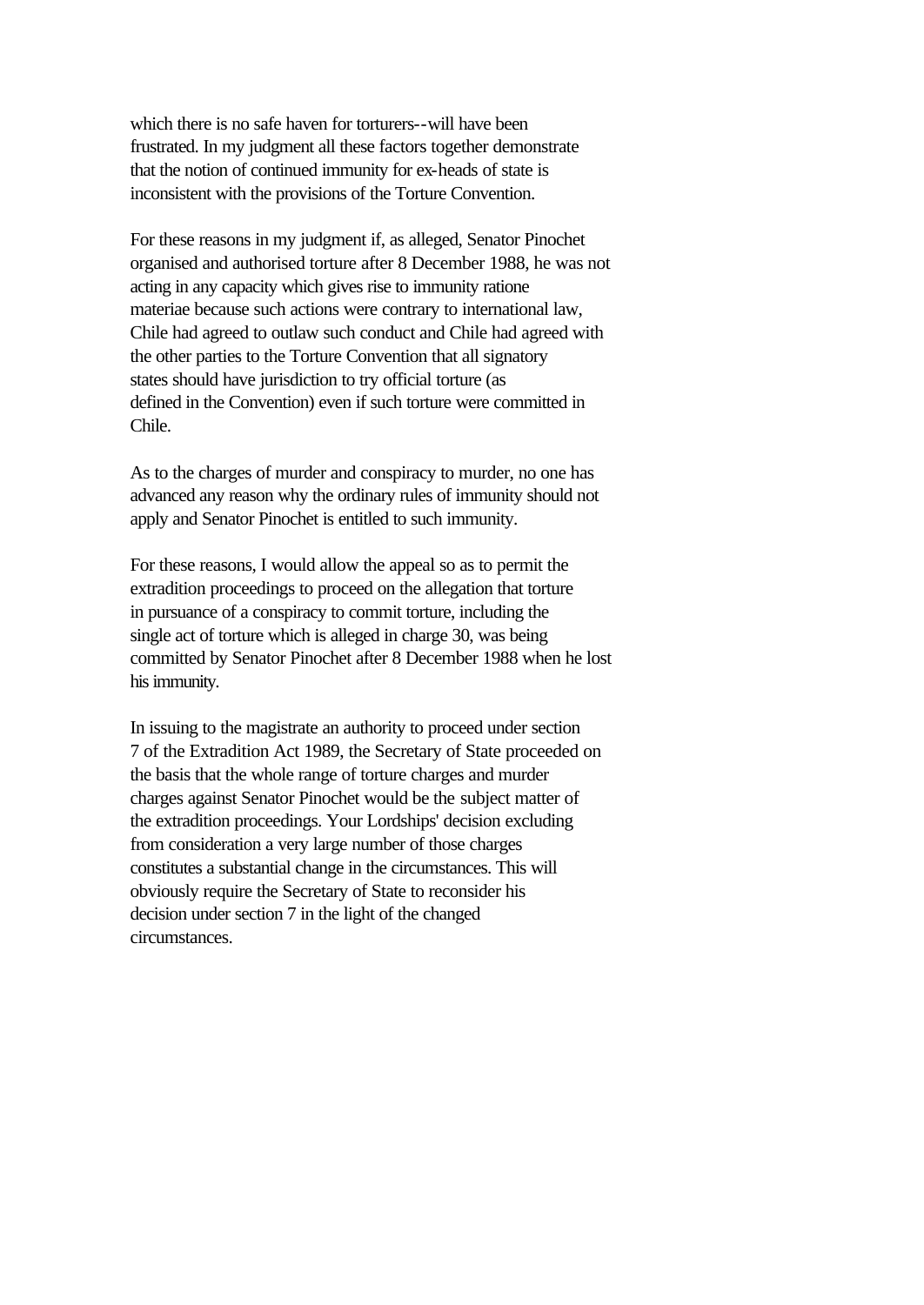# LORD GOFF OF CHIEVELEY

## My Lords,

### I. Introduction

 The background to the present appeal is set out, with economy and lucidity, in the opinion of my noble and learned friend Lord Browne-Wilkinson, which I have had the opportunity of reading in draft. I gratefully adopt his account and, to keep my own opinion as short as reasonably possible, I do not propose to repeat it. The central question in the appeal is whether Senator Pinochet is entitled as former head of state to the benefit of state immunity ratione materiae in respect of the charges advanced against him, as set out in the schedule of charges prepared by Mr. Alun Jones Q.C. on behalf of the Government of Spain.

# II. The principal issue argued on the appeal

 Before the Divisional Court, and again before the first Appellate Committee, it was argued on behalf of the Government of Spain that Senator Pinochet was not entitled to the benefit of state immunity basically on two grounds, viz. first, that the crimes alleged against Senator Pinochet are so horrific that an exception must be made to the international law principle of state immunity; and second, that the crimes with which he is charged are crimes against international law, in respect of which state immunity is not available. Both arguments were rejected by the Divisional Court, but a majority of the first Appellate Committee accepted the second argument. The leading opinion was delivered by Lord Nicholls of Birkenhead, whose reasoning was of great simplicity. He said (see [1998] 3 W.L.R. 1456 at p. 1500C-F):

 "In my view, article 39(2) of the Vienna Convention, as modified and applied to former heads of state by section 20 of the Act of 1978, is apt to confer immunity in respect of functions which international law recognises as functions of a head of state, irrespective of the terms of his domestic constitution. This formulation, and this test for determining what are the functions of a head of state for this purpose, are sound in principle and were not the subject of controversy before your Lordships. International law does not require the grant of any wider immunity. And it hardly needs saying that torture of his own subjects, or of aliens, would not be regarded by international law as a function of a head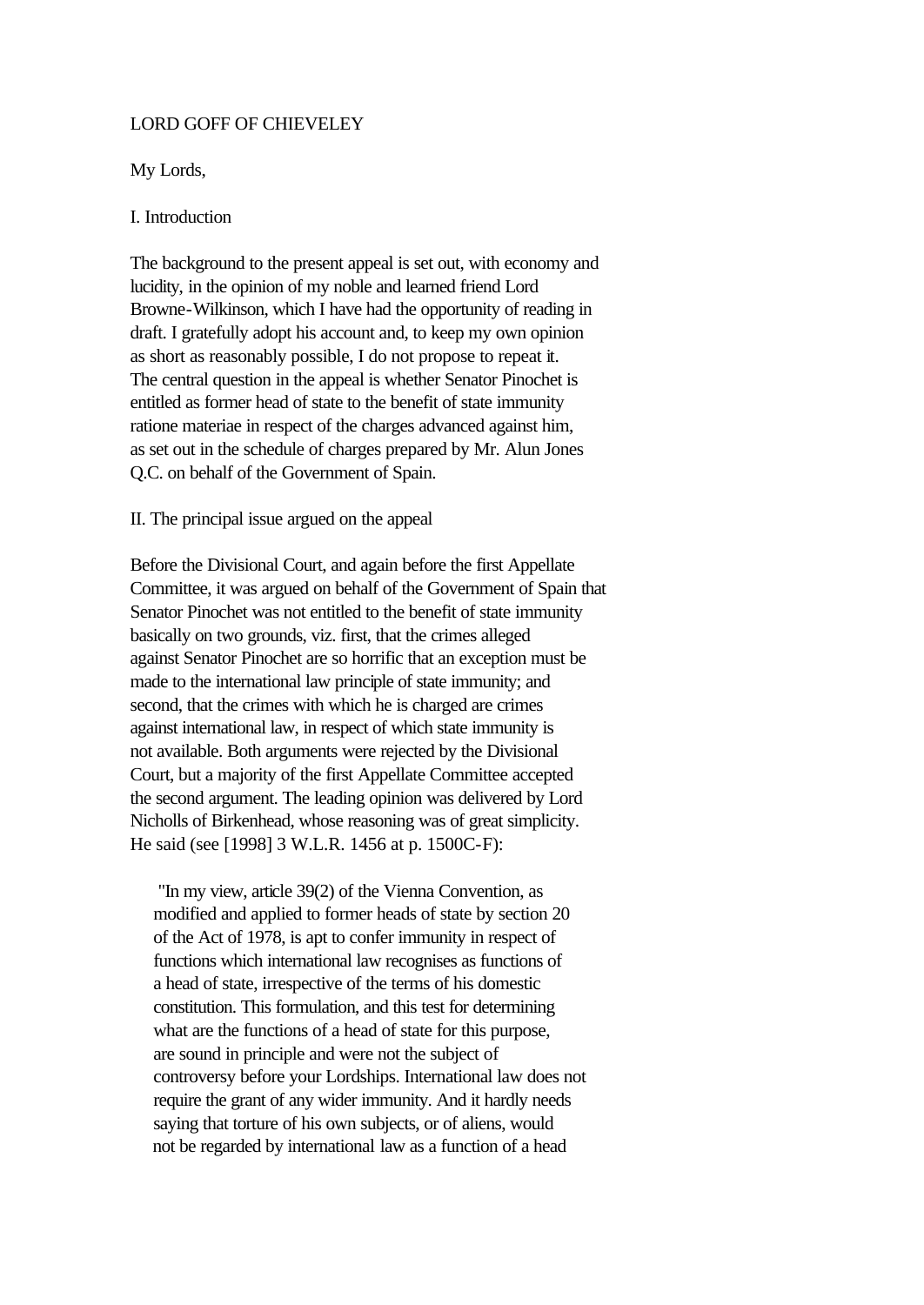of state. All states disavow the use of torture as abhorrent, although from time to time some still resort to it. Similarly, the taking of hostages, as much as torture, has been outlawed by the international community as an offence. International law recognises, of course, that the functions of a head of state may include activities which are wrongful, even illegal, by the law of his own state or by the laws of other states. But international law has made plain that certain types of conduct, including torture and hostage-taking, are not acceptable conduct on the part of anyone. This applies as much to heads of state, or even more so, as it does to everyone else; the contrary conclusion would make a mockery of international law."

 Lord Hoffmann agreed, and Lord Steyn delivered a concurring opinion to the same effect.

 Lord Slynn of Hadley and Lord Lloyd of Berwick, however, delivered substantial dissenting opinions. In particular, Lord Slynn (see [1998] 3 W.L.R. 1456 at pp. 1471F-1475G) considered in detail "the developments in international law relating to what are called international crimes." On the basis of the material so reviewed by him, he concluded (at p. 1473C):

 "It does not seem to me that it has been shown that there is any state practice or general consensus let alone a widely supported convention that all crimes against international law should be justiciable in national courts on the basis of the universality of jurisdiction. Nor is there any jus cogens in respect of such breaches of international law which requires that a claim of state or head of state immunity, itself a well-established principle of international law, should be overridden."

 He went on to consider whether international law now recognises that some crimes, and in particular crimes against humanity, are outwith the protection of head of state immunity. He referred to the relevant material, and observed at p. 1474H:

 ". . . except in regard to crimes in particular situations before international tribunals these measures did not in general deal with the question as to whether otherwise existing immunities were taken away. Nor did they always specifically recognise the jurisdiction of, or confer jurisdiction on, national courts to try such crimes."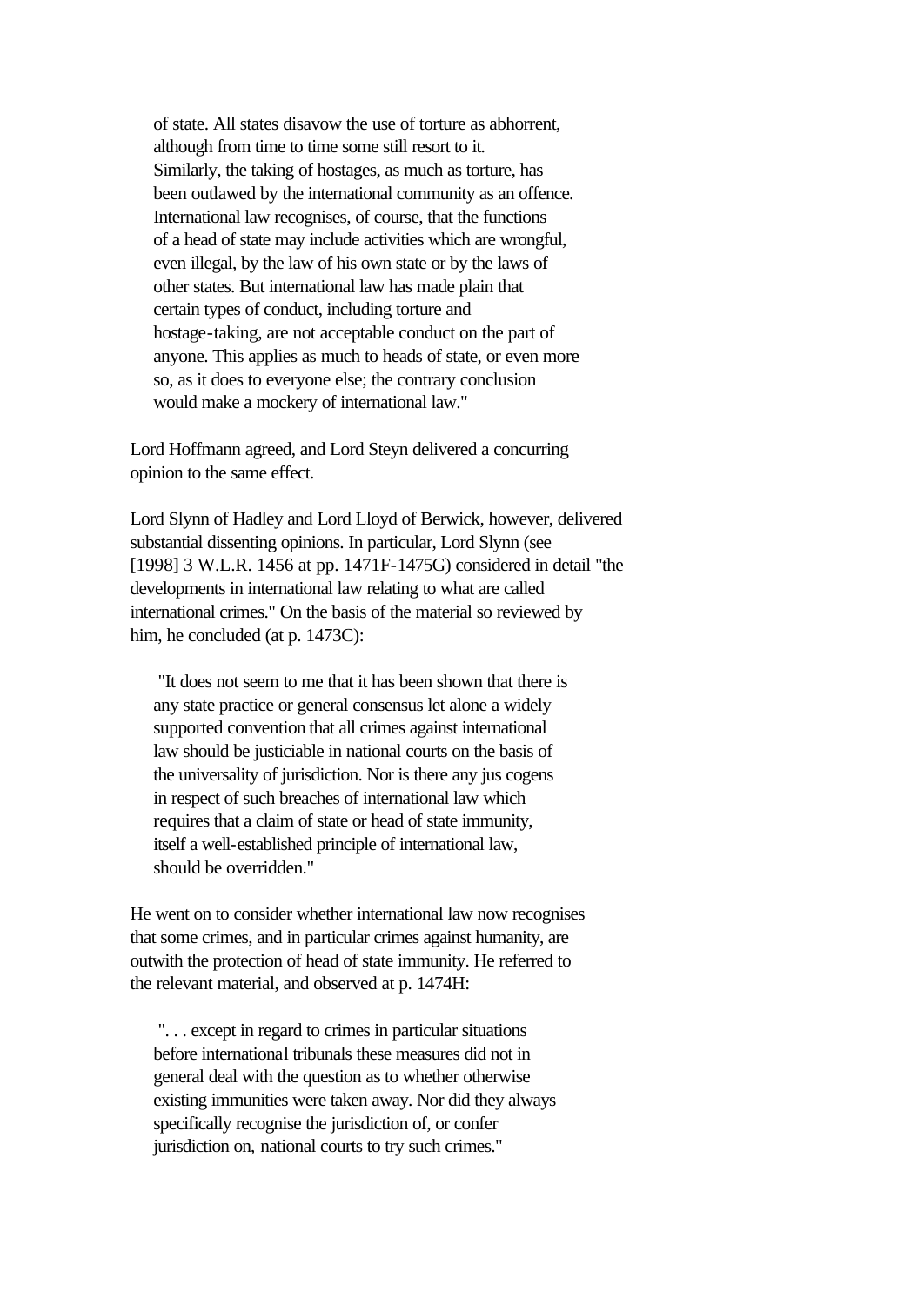He then proceeded to examine the Torture Convention of 1984, the Genocide Convention of 1948 and the Taking of Hostages Convention of 1983, and concluded that none of them had removed the long established immunity of former heads of state.

 I have no doubt that, in order to consider the validity of the argument advanced on behalf of the Government of Spain on this point, it was necessary to carry out the exercise so performed by Lord Slynn; and I am therefore unable, with all respect, to accept the simple approach of the majority of the first Appellate Committee. Furthermore, I wish to record my respectful agreement with the analysis, and conclusions, of Lord Slynn set out in the passages from his opinion to which I have referred. I intend no disrespect to the detailed arguments advanced before your Lordships on behalf of the appellants in this matter, when I say that in my opinion they did not succeed in shaking the reasoning, or conclusions, of Lord Slynn which I have set out above. However, having regard to (1) the extraordinary impact on this case of the double criminality rule, to which I will refer in a moment, and (2) the fact that a majority of your Lordships have formed the view that, in respect of the very few charges (of torture or conspiracy to torture) which survive the impact of the double criminality rule, the effect of the Torture Convention is that in any event Senator Pinochet is not entitled to the benefit of state immunity, the present issue has ceased to have any direct bearing on the outcome of the case. In these circumstances, I do not consider it necessary or appropriate to burden this opinion with a detailed consideration of the arguments addressed to the Appellate Committee on this issue. However, I shall return to the point when I come to consider the topic of state immunity later in this opinion.

III The double criminality rule

 During the course of the hearing before your Lordships, two new issues emerged or acquired an importance which they had not previously enjoyed. The first of these is the issue of double criminality, to which I now turn.

 At the hearing before your Lordships Mr. Alun Jones Q.C., for the appellants, sought to extend backwards the period during which the crimes charged were alleged to have been committed, with the effect that some of those crimes could be said to have taken place before the coup following which Senator Pinochet came into power. The purpose was obviously to enable the appellants to assert that,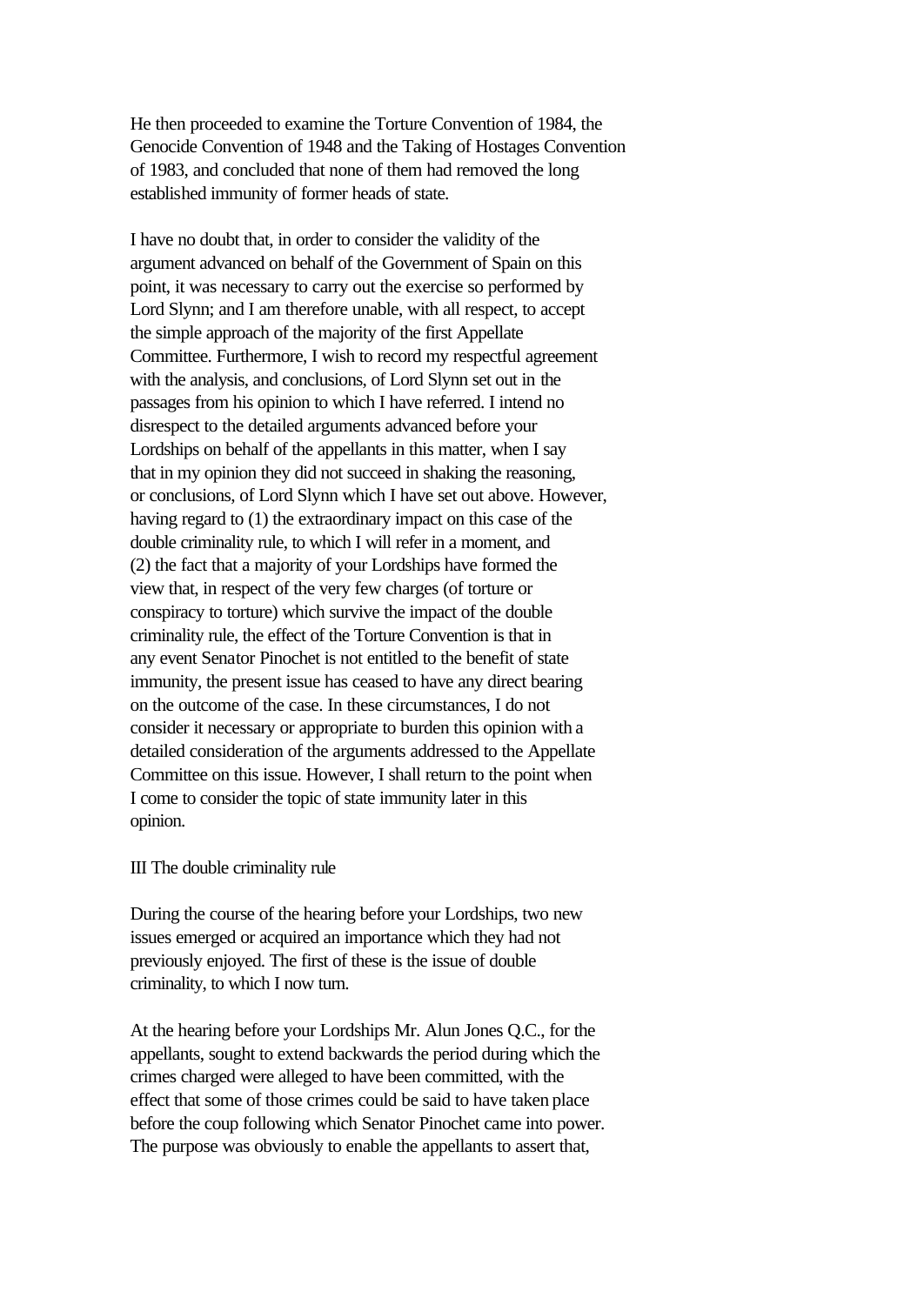in respect of these crimes, no immunity as former head of state was available to him. As a result Miss Clare Montgomery Q.C., for Senator Pinochet, revived the submission that certain of the charges related to crimes which were not extradition crimes because they were not, at the time they were alleged to have been committed, criminal under the law of this country, thus offending against the double criminality rule. Mr. Alun Jones Q.C. replied to this argument but, for the reasons given by my noble and learned friend Lord Browne-Wilkinson, with which I am respectfully in complete agreement, I too am satisfied that Miss Montgomery's submission was well-founded.

 The appellants did not, however, analyse the consequences of this argument, if successful, in order to identify the charges against Senator Pinochet which would survive the application of the double criminality rule. That substantial task has, however, been undertaken by my noble and learned friend, Lord Hope of Craighead, to whom your Lordships owe a debt of gratitude. His analysis I respectfully accept. As he truly says, the impact upon the present case is profound. The great mass of the offences with which Senator Pinochet is charged must be excluded, as must also be the charge of hostage-taking which does not disclose an offence under the Taking of Hostages Act 1982. The principal charges which survive are those which relate to acts of torture alleged to have been committed, or conspiracies to torture which are alleged to have been active, after 29 September 1988, the date on which section 134 of the Criminal Justice Act 1988 (which gave effect to the Torture Convention in this country) came into effect. These are: charge 30, which relates to a single act of torture alleged to have been committed on 24 June 1989; and charges 2 and 4, which allege conspiracies to torture between 1 August 1973 and 1 January 1972 respectively, and 1 January 1990, in so far as they relate to the relatively brief period between 29 September 1988 and 1 January 1990. In addition, however, the charge of conspiracy to commit murder in Spain (charge 9), and such conspiracies to commit murder in Spain as can be shown to form part of the allegations in charge 4, also survive.

## IV. State immunity

 Like my noble and learned friend Lord Browne-Wilkinson, I regard the principles of state immunity applicable in the case of heads of state and former heads of state as being relatively non-controversial, though the legislation on which they are now based, the State Immunity Act 1978, is in a strange form which can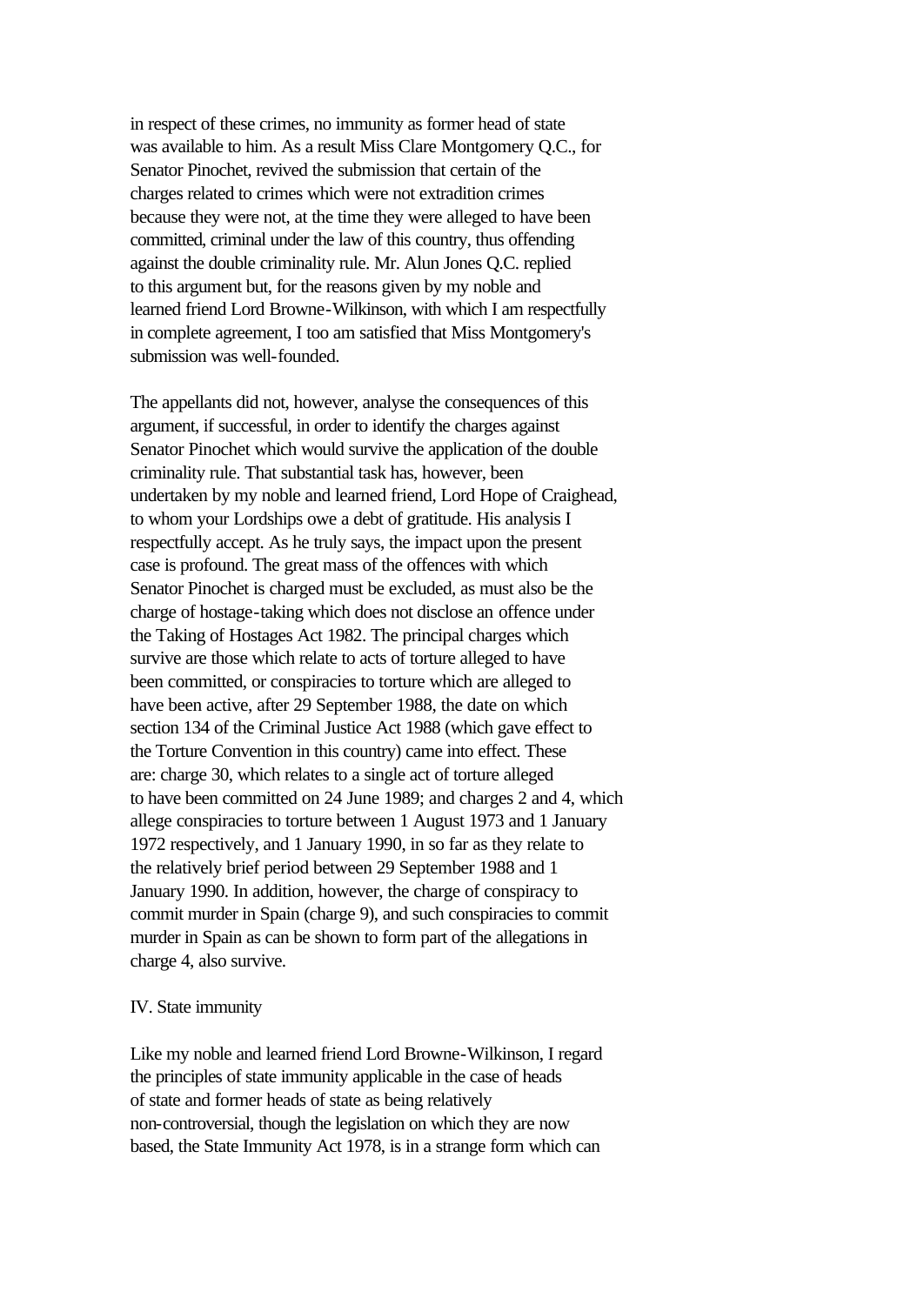only be explained by the legislative history of the Act.

 There can be no doubt, in my opinion, that the Act is intended to provide the sole source of English law on this topic. This is because the long title to the Act provides (inter alia) that the Act is "to make new provision with regard to the immunities and privileges of heads of state." Since in the present case we are concerned with immunity from criminal process, we can ignore Part I (which does not apply to criminal proceedings) and turn straight to Part III, and in particular to section 20. Section 20(1) provides as follows:

 "Subject to the provisions of this section and to any necessary modifications, the Diplomatic Privileges Act 1964 shall apply to--(a) a sovereign or other head of state . . . as it applies to the head of a diplomatic mission."

 The function of the Diplomatic Privileges Act 1964 is to give effect to the Vienna Convention on Diplomatic Relations in this country, the relevant articles of which are scheduled to the Act. The problem is, of course, how to identify the "necessary modifications" when applying the Vienna Convention to heads of state. The nature of the problem is apparent when we turn to Article 39 of the Convention, which provides:

 "1. Every person entitled to privileges and immunities shall enjoy them from the moment he enters the territory of the receiving state on proceeding to take up his post or, if already in its territory, from the moment when his appointment is notified to the Ministry for Foreign Affairs or such other ministry as may be agreed.

 "2. When the functions of a person enjoying privileges and immunities have come to an end, such privileges and immunities shall normally cease at the moment when he leaves the country, or on expiry of a reasonable period in which to do so, but shall subsist until that time, even in case of armed conflict. However, with respect to acts performed by such a person in the exercise of his functions as a member of the mission, immunity shall continue to subsist."

 At first this seems very strange, when applied to a head of state. However, the scales fall from our eyes when we discover from the legislative history of the Act that it was originally intended to apply only to a sovereign or other head of state in this country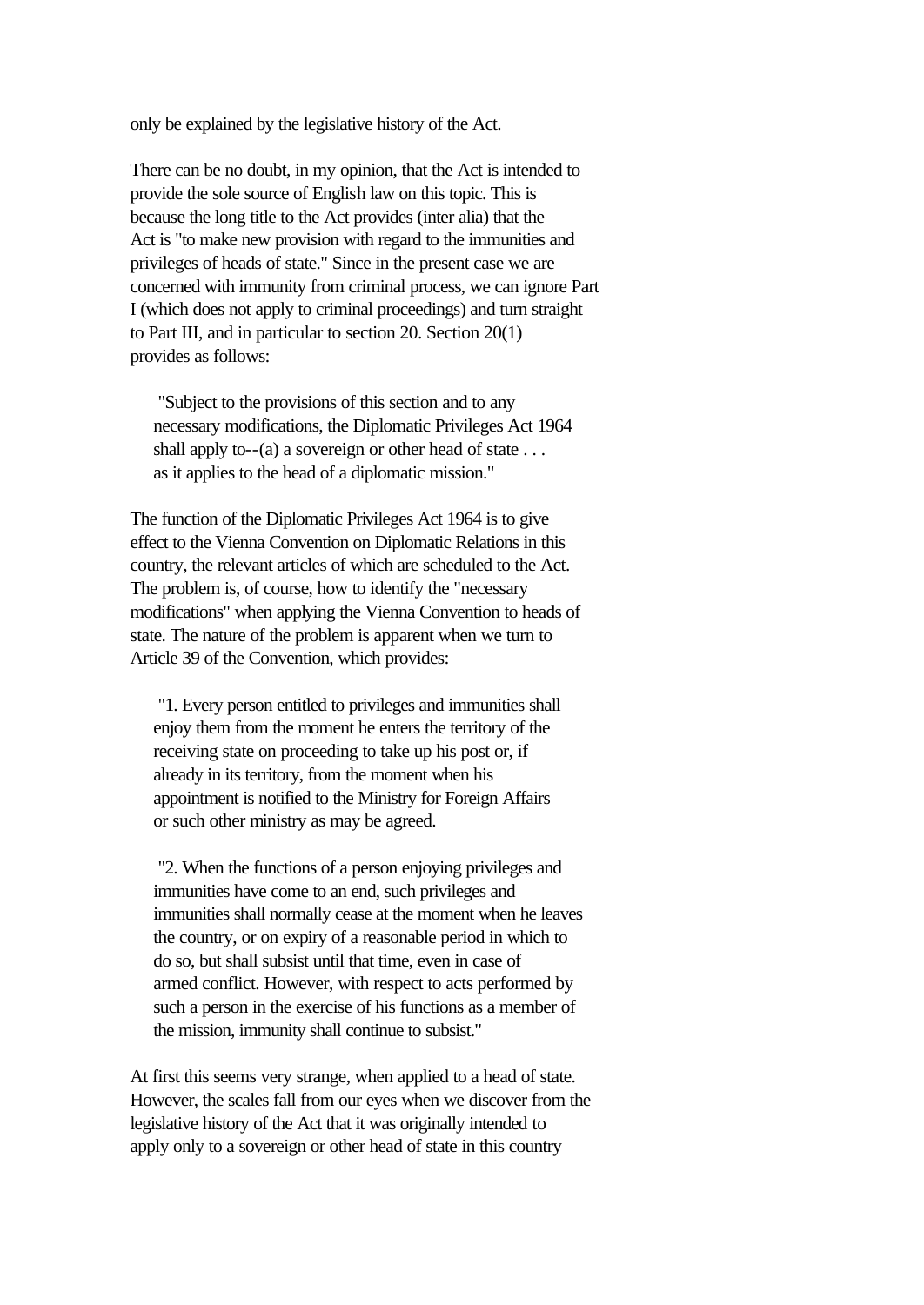at the invitation or with the consent of the government of this country, but was amended to provide also for the position of a head of state who was not in this country--hence the form of the long title, which was amended to apply simply to heads of state. We have, therefore, to be robust in applying the Vienna Convention to heads of state "with the necessary modifications". In the case of a head of state, there can be no question of tying Article 39(1) or (2) to the territory of the receiving state, as was suggested on behalf of the appellants. Once that is realised, there seems to be no reason why the immunity of a head of state under the Act should not be construed as far as possible to accord with his immunity at customary international law, which provides the background against which this statute is set: see Alcom Ltd. v. Republic of Colombia [1984] 1 A.C. 580, 597G, per Lord Diplock. The effect is that a head of state will, under the statute as at international law, enjoy state immunity ratione personae so long as he is in office, and after he ceases to hold office will enjoy the concomitant immunity ratione materiae "in respect of acts performed [by him] in the exercise of his functions [as head of state]", the critical question being "whether the conduct was engaged in under colour of or in ostensible exercise of the head of state's public authority" (see The Legal Position in International Law of Heads of States, Heads of Governments and Foreign Ministers by Sir Arthur Watts, Recueil des Cours, vol. 247 (1994-III), at p. 56). In this context, the contrast is drawn between governmental acts, which are functions of the head of state, and private acts, which are not.

 There can be no doubt that the immunity of a head of state, whether ratione personae or ratione materiae, applies to both civil and criminal proceedings. This is because the immunity applies to any form of legal process. The principle of state immunity is expressed in the Latin maxim par in parem non habet imperium, the effect of which is that one sovereign state does not adjudicate on the conduct of another. This principle applies as between states, and the head of a state is entitled to the same immunity as the state itself, as are the diplomatic representatives of the state. That the principle applies in criminal proceedings is reflected in the Act of 1978, in that there is no equivalent provision in Part III of the Act to section 16(4) which provides that Part I does not apply to criminal proceedings.

 However, a question arises whether any limit is placed on the immunity in respect of criminal offences. Obviously the mere fact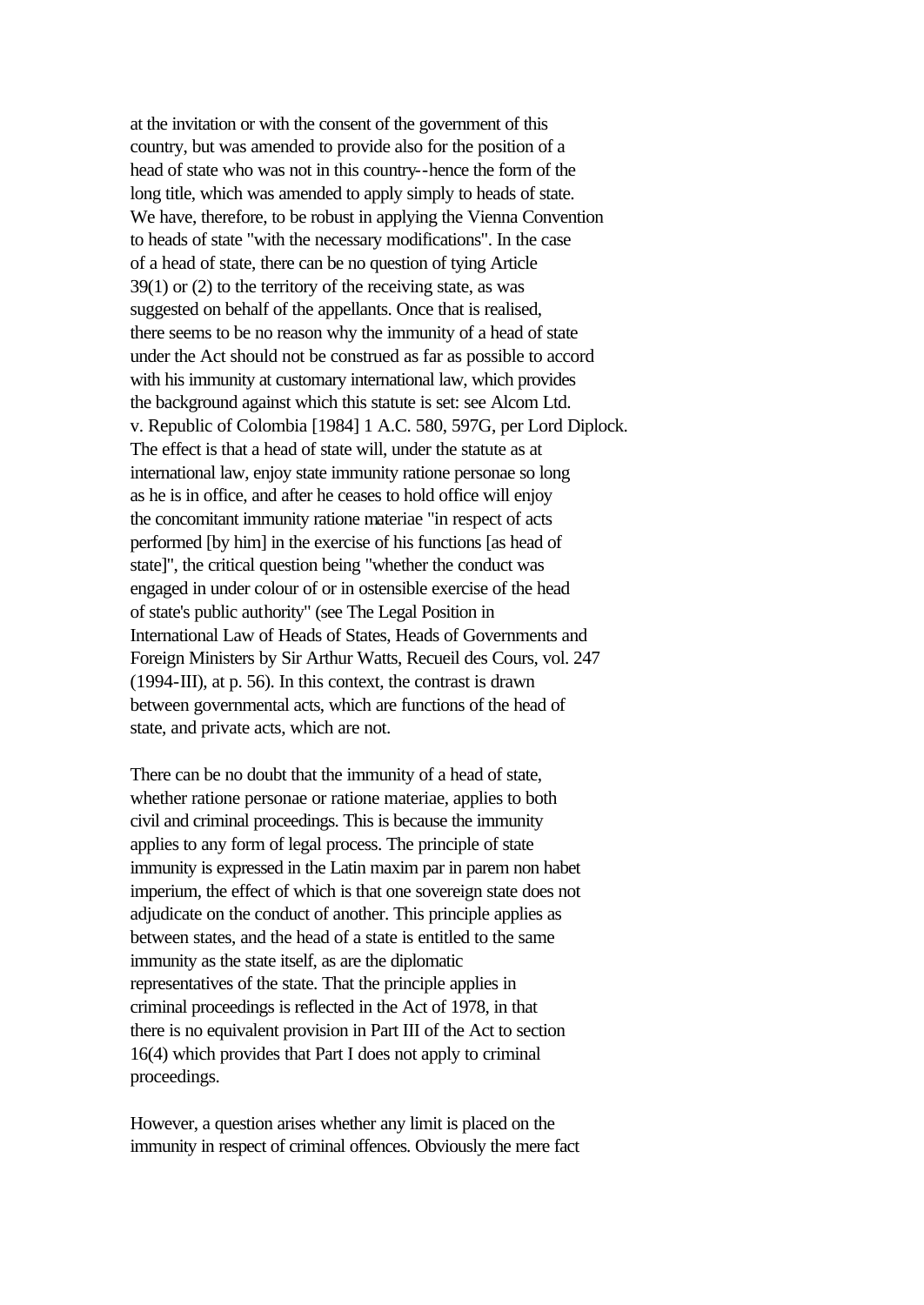that the conduct is criminal does not of itself exclude the immunity, otherwise there would be little point in the immunity from criminal process; and this is so even where the crime is of a serious character. It follows, in my opinion, that the mere fact that the crime in question is torture does not exclude state immunity. It has however been stated by Sir Arthur Watts (op. cit. at pp. 81-84) that a head of state may be personally responsible:

 "for acts of such seriousness that they constitute not merely international wrongs (in the broad sense of a civil wrong) but rather international crimes which offend against the public order of the international community."

 He then referred to a number of instruments, including the Charter of the Nuremberg Tribunal (1946), the Charter of the Tokyo Tribunal (1948), the International Law Commission's Draft Code of Crimes Against the Peace and Security of Mankind (provisionally adopted in 1988), and the Statute of the War Crimes Tribunal for former Yugoslavia (1993), all of which expressly provide for the responsibility of heads of state, apart from the Charter of the Tokyo Tribunal which contains a similar provision regarding the official position of the accused. He concluded, at p. 84, that:

 "It can no longer be doubted that as a matter of general customary international law a head of state will personally be liable to be called to account if there is sufficient evidence that he authorised or perpetrated such serious international crimes."

 So far as torture is concerned, however, there are two points to be made. The first is that it is evident from this passage that Sir Arthur is referring not just to a specific crime as such, but to a crime which offends against the public order of the international community, for which a head of state may be internationally (his emphasis) accountable. The instruments cited by him show that he is concerned here with crimes against peace, war crimes and crimes against humanity. Originally these were limited to crimes committed in the context of armed conflict, as in the case of the Nuremberg and Tokyo Charters, and still in the case of the Yugoslavia Statute, though there it is provided that the conflict can be international or internal in character. Subsequently, the context has been widened to include (inter alia) torture "when committed as part of a widespread or systematic attack against a civilian population" on specified grounds. A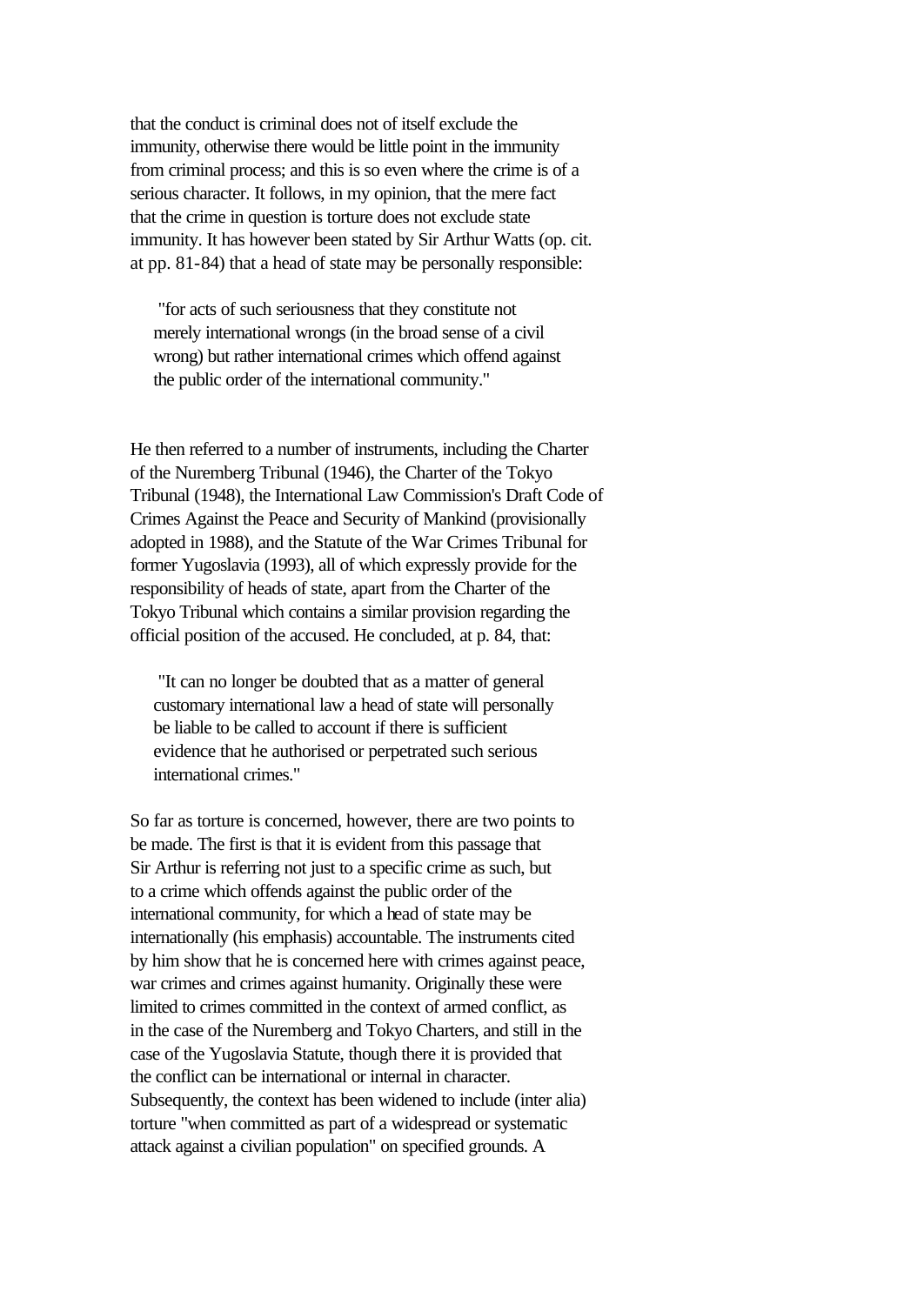provision to this effect appeared in the International Law Commission's Draft Code of Crimes of 1996 (which was, I understand, provisionally adopted in 1988), and also appeared in the Statute of the International Tribunal for Rwanda (1994), and in the Rome Statute of the International Court (adopted in 1998); and see also the view expressed obiter by the U.S. Court of Appeals in Siderman de Blake v. Republic of Argentina (1992) 965 F. 2d 699 at p. 716. I should add that these developments were foreshadowed in the International Law Commission's Draft Code of Crimes of 1954; but this was not adopted, and there followed a long gap of about 35 years before the developments in the 1990s to which I have referred. It follows that these provisions are not capable of evidencing any settled practice in respect of torture outside the context of armed conflict until well after 1989 which is the latest date with which we are concerned in the present case. The second point is that these instruments are all concerned with international responsibility before international tribunals, and not with the exclusion of state immunity in criminal proceedings before national courts. This supports the conclusion of Lord Slynn ( [1998] 3 W.L.R. 1456 at p. 1474H) that "except in regard to crimes in particular situations before international tribunals these measures did not in general deal with the question whether otherwise existing immunities were taken away", with which I have already expressed my respectful agreement.

 It follows that, if state immunity in respect of crimes of torture has been excluded at all in the present case, this can only have been done by the Torture Convention itself.

## V. Torture Convention

 I turn now to the Torture Convention of 1984, which lies at the heart of the present case. This is concerned with the jurisdiction of national courts, but its "essential purpose" is to ensure that a torturer does not escape the consequences of his act by going to another country: see the Handbook on the Convention by Burgers (the Chairman-Rapporteur of the Convention) and Danelius at p. 131. The Articles of the Convention proceed in a logical order. Article 1 contains a very broad definition of torture. For present purposes, it is important that torture has to be "inflicted by or at the instigation of or with the consent or acquiescence of a public official or other person acting in an official capacity." Article 2 imposes an obligation on each state party to take effective measures to prevent acts of torture in any territory under its jurisdiction. Article 3 precludes refoulement of persons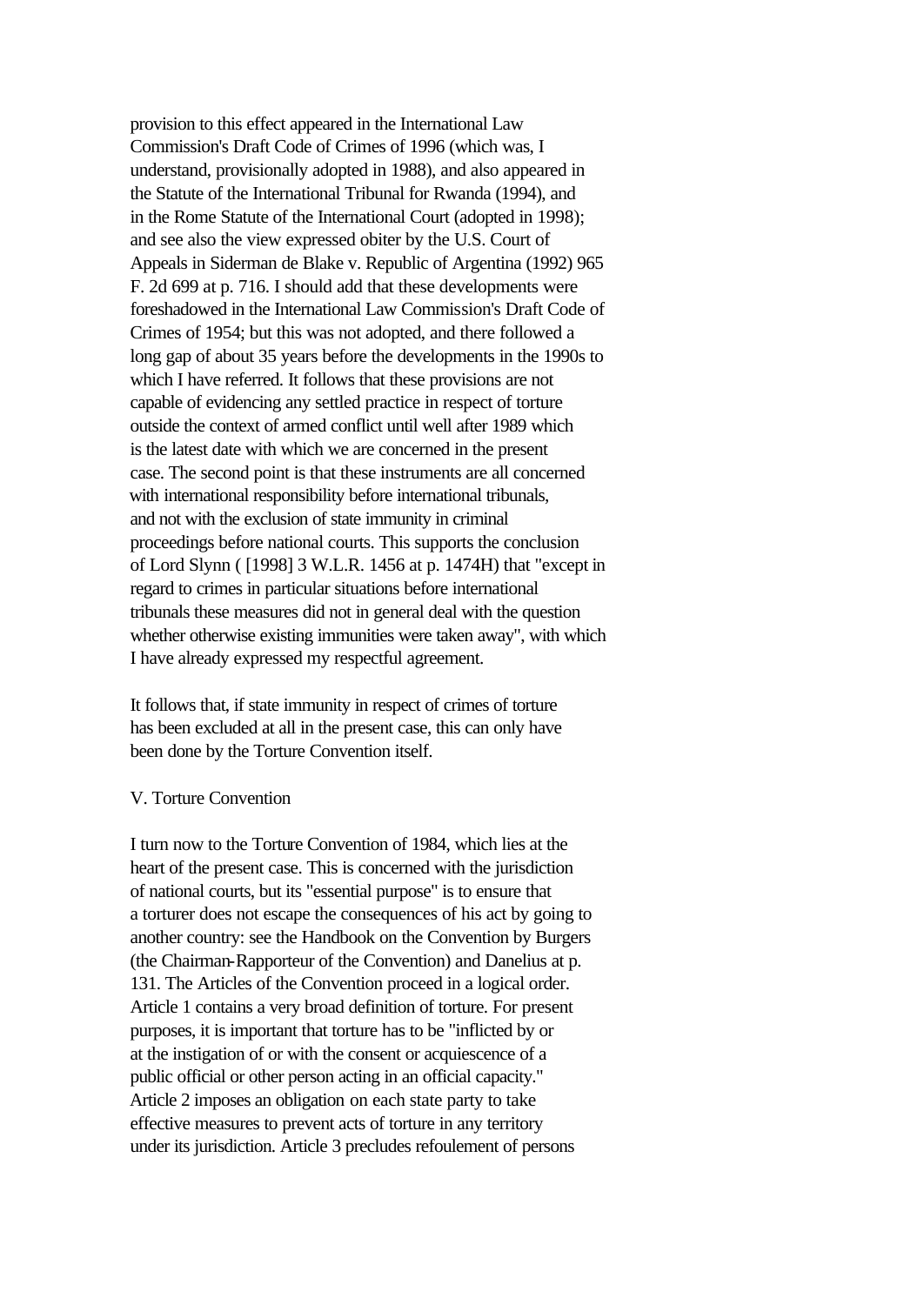to another state where there are substantial grounds for believing that he would be in danger of being subjected to torture. Article 4 provides for the criminalisation of torture by each state party. Article 5 is concerned with jurisdiction. Each state party is required to establish its jurisdiction over the offences referred to in Article 4 in the following cases:

 "(a) when the offences are committed in any territory under its jurisdiction . . .;

(b) when the alleged offender is a national of that state;

 (c) when the victim is a national of that state if that state considers it appropriate"

 and also "over such offences in cases where the alleged offender is present in any territory under its jurisdiction and it does not extradite him. . . ."

 Article 7 is concerned with the exercise of jurisdiction. Article 7(1) provides:

 "The state party in territory under whose jurisdiction a person alleged to have committed any offence referred to in Article 4 is found, shall in the cases contemplated in Article 5, if it does not extradite him, submit the case to its competent authorities for the purpose of prosecution."

 This provision reflects the principle aut dedere aut punire, designed to ensure that torturers do not escape by going to another country.

 I wish at this stage to consider briefly the question whether a head of state, if not a public official, is at least a "person acting in a public capacity" within Article 1(1) of the Torture Convention. It was my first reaction that he is not, on the ground that no one would ordinarily describe a head of state such as a monarch or the president of a republic as a "public official", and the subsidiary words "other person acting in a public capacity" appeared to be intended to catch a person who, while not a public official, has fulfilled the role of a public official, for example, on a temporary or ad hoc basis. Miss Montgomery, for Senator Pinochet, submitted that the words were not apt to include a head of state relying in particular on the fact that in a number of earlier conventions heads of state are expressly mentioned in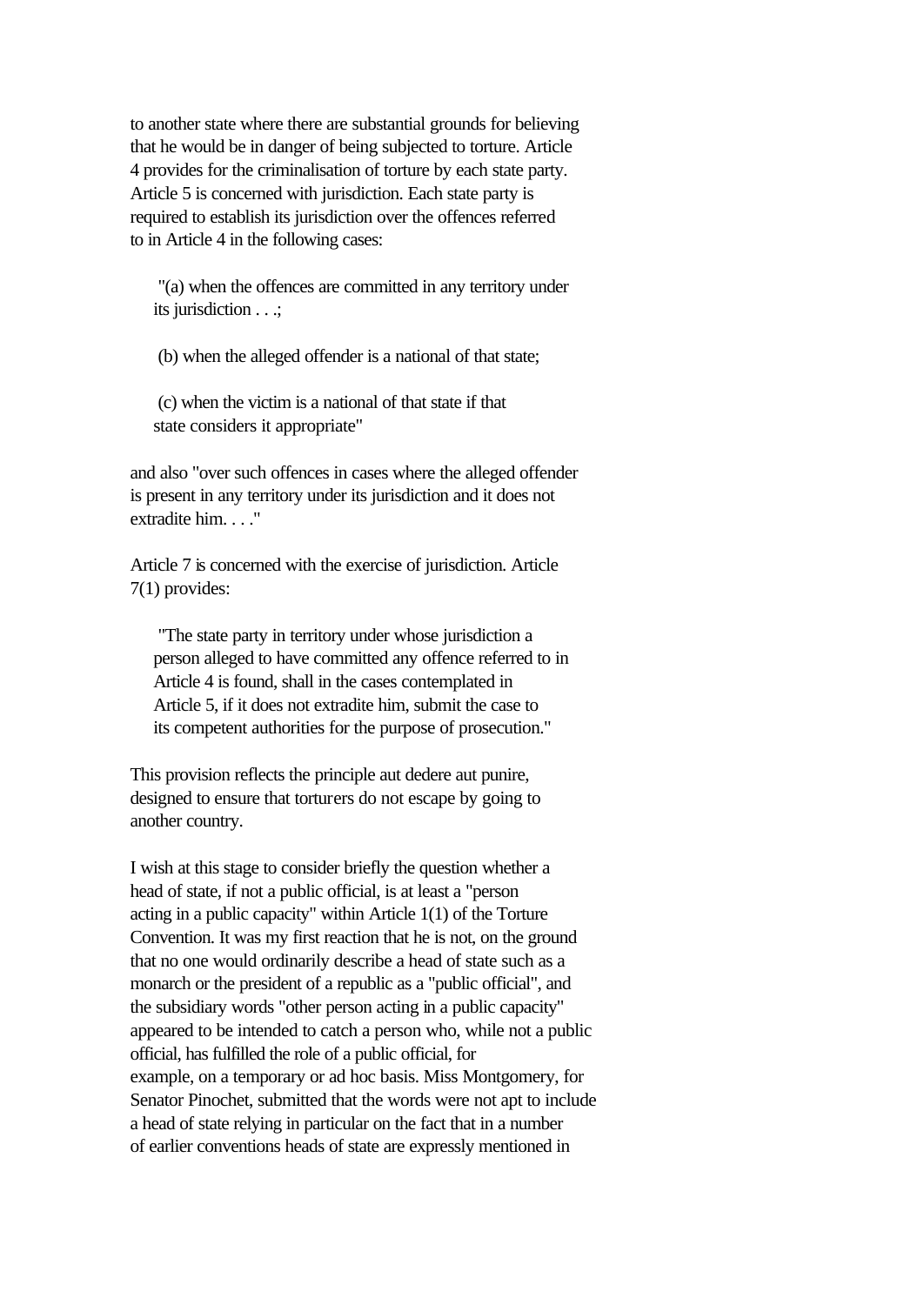this context in addition to responsible government officials. However, Dr. Collins for the Republic of Chile conceded that, in the Torture Convention, heads of state must be regarded as falling within the category of "other person acting in a public capacity"; and in these circumstances I am content to proceed on that basis. The effect of Dr. Collins' concession is that a head of state could be held responsible for torture committed during his term of office, although (as Dr. Collins submitted) the state of which he was head would be able to invoke the principle of state immunity, ratione personae or materiae, in proceedings brought against him in another national jurisdiction if it thought right to do so. Accordingly, on the argument now under consideration, the crucial question relates to the availability of state immunity.

 It is to be observed that no mention is made of state immunity in the Convention. Had it been intended to exclude state immunity, it is reasonable to assume that this would have been the subject either of a separate article, or of a separate paragraph in Article 7, introduced to provide for that particular matter. This would have been consistent with the logical framework of the Convention, under which separate provision is made for each topic, introduced in logical order.

 VI. The issue whether immunity ratione materiae has been excluded under the Torture Convention

#### (a) The argument

 I now come to the second of the two issues which were raised during the hearing of the appeal, viz. whether the Torture Convention has the effect that state parties to the Convention have agreed to exclude reliance on state immunity ratione materiae in relation to proceedings brought against their public officials, or other persons acting in an official capacity, in respect of torture contrary to the Convention. In broad terms I understand the argument to be that, since torture contrary to the Convention can only be committed by a public official or other person acting in an official capacity, and since it is in respect of the acts of these very persons that states can assert state immunity ratione materiae, it would be inconsistent with the obligations of state parties under the Convention for them to be able to invoke state immunity ratione materiae in cases of torture contrary to the Convention. In the case of heads of state this objective could be achieved on the basis that torture contrary to the Convention would not be regarded as falling within the functions of a head of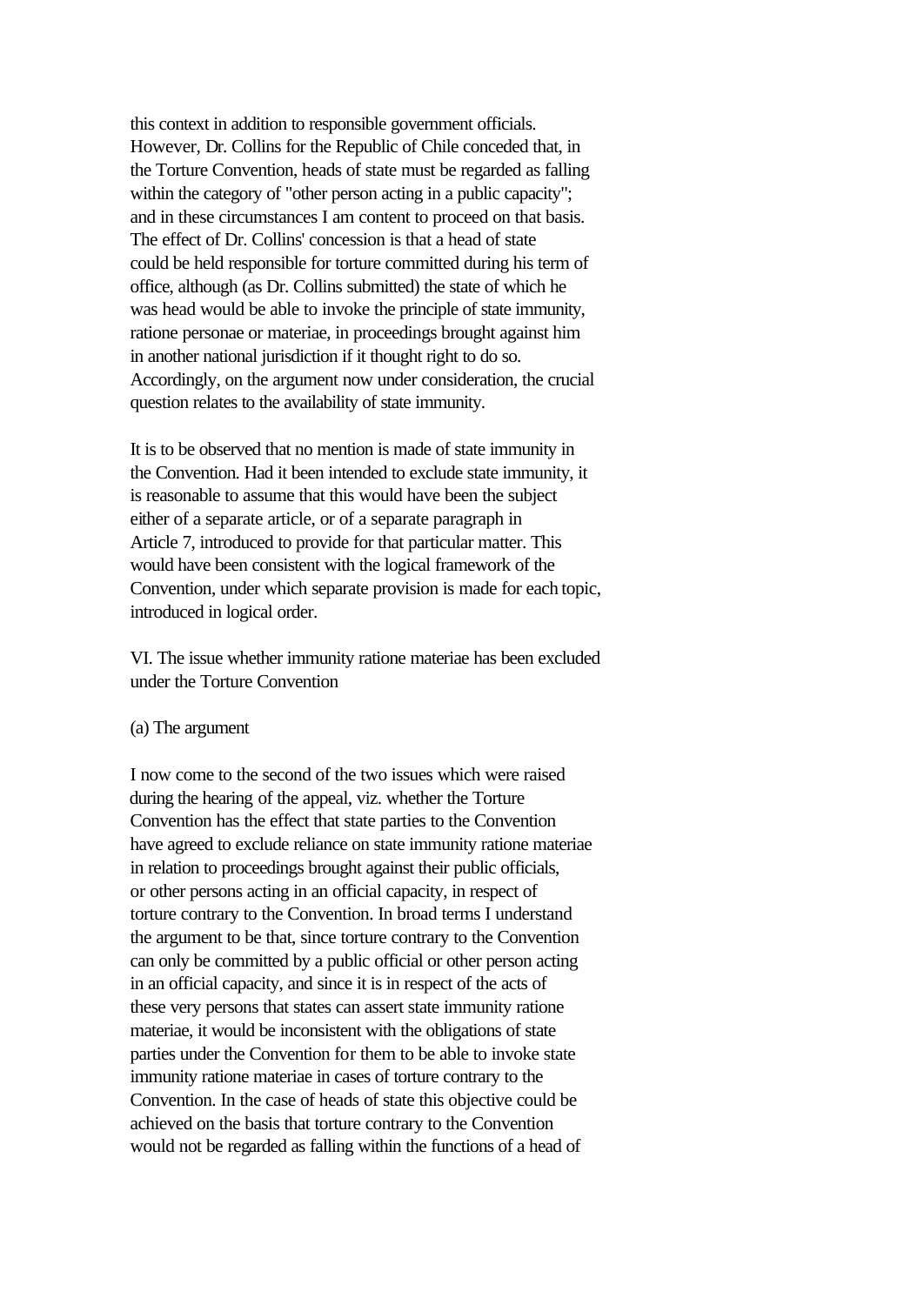state while in office, so that although he would be protected by immunity ratione personae while in office as head of state, no immunity ratione materiae would protect him in respect of allegations of such torture after he ceased to hold office. There can, however, be no doubt that, before the Torture Convention, torture by public officials could be the subject of state immunity. Since therefore exclusion of immunity is said to result from the Torture Convention and there is no express term of the Convention to this effect, the argument has, in my opinion, to be formulated as dependent upon an implied term in the Convention. It is a matter of comment that, for reasons which will appear in a moment, the proposed implied term has not been precisely formulated; it has not therefore been exposed to that valuable discipline which is always required in the case of terms alleged to be implied in ordinary contracts. In any event, this is a different argument from that which was advanced to your Lordships by the appellants and those supporting them, which was that both torture contrary to the Torture Convention, and hostage-taking contrary to the Taking of Hostages Convention, constituted crimes under international law, and that such crimes cannot be part of the functions of a head of state as a matter of international law.

 The argument now under consideration was not advanced before the Divisional Court; nor can it have been advanced before the first Appellate Committee, or it would have been considered by both Lord Slynn of Hadley and Lord Lloyd of Berwick in their dissenting opinions. It was not advanced before your Lordships by the appellants and those supporting them, either in their written cases, or in their opening submissions. In fact, it was introduced into the present case as a result of interventions by members of the Appellate Committee in the course of the argument. This they were, of course, fully entitled to do; and subsequently the point was very fairly put both to Miss Montgomery for Senator Pinochet and to Dr. Collins for the Government of Chile. It was subsequently adopted by Mr. Lloyd Jones, the amicus curiae, in his oral submissions to the Committee. The appellants, in their written submissions in reply, restricted themselves to submitting that "The conduct alleged in the present case is not conduct which amounts to official acts performed by the respondent in the exercise of his functions as head of state . . .": see paragraph 11 of their written submissions. They did not at that stage go so far as to submit that any torture contrary to the Torture Convention would not amount to such an official act. However, when he came to make his final oral submissions on behalf of the appellants, Professor Greenwood, following the lead of Mr. Lloyd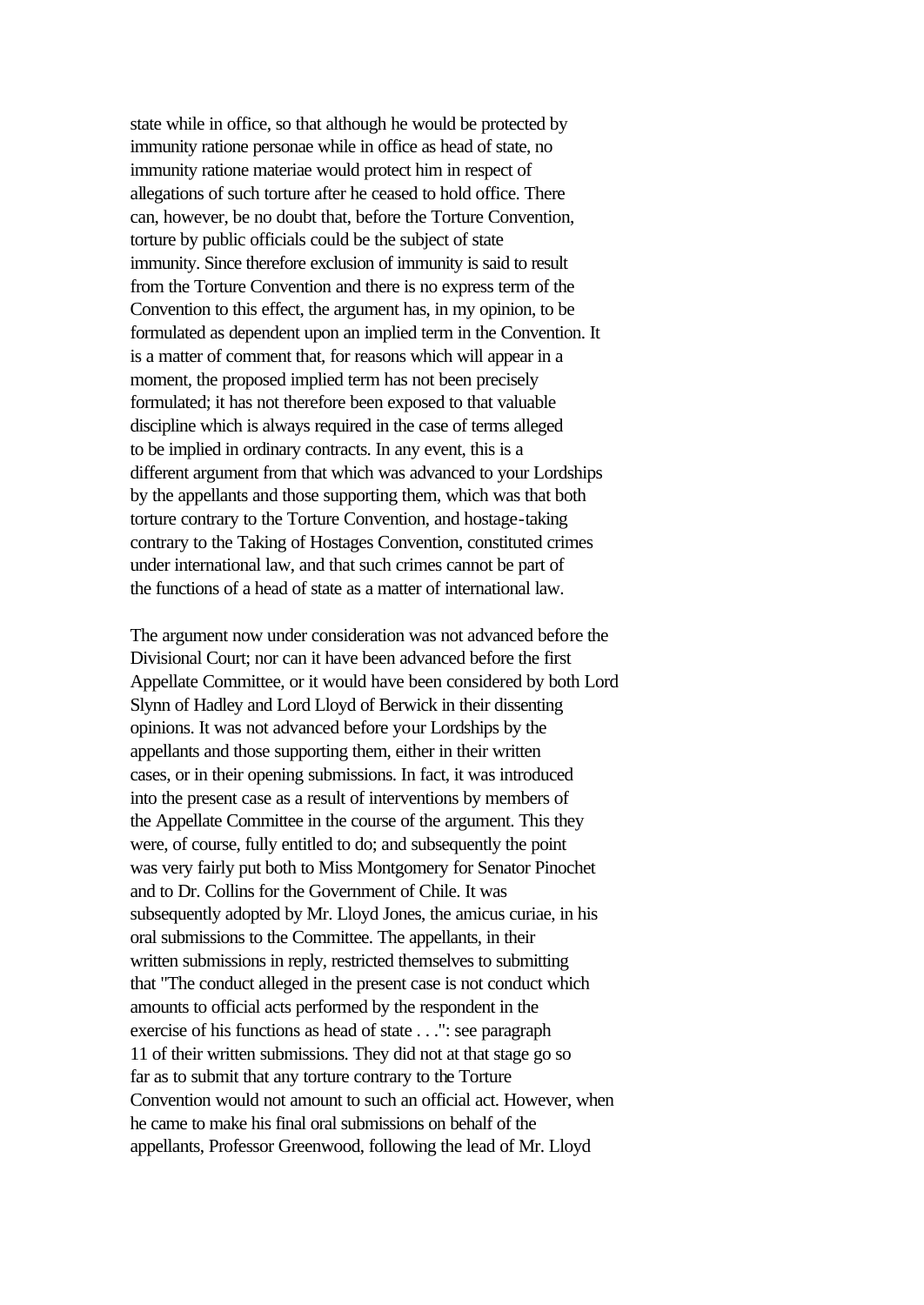Jones, and perhaps prompted by observations from the Committee to the effect that this was the main point in the case, went beyond his clients' written submissions in reply and submitted that, when an offence of torture is committed by an official within the meaning of section 134 of the Criminal Justice Act and Article 1 of the Torture Convention, no immunity ratione materiae can attach in respect of that act.

 It is surprising that an important argument of this character, if valid, should previously have been overlooked by the fourteen counsel (including three distinguished Professors of International Law) acting for the appellants, and for Amnesty International and Human Rights Watch which are supporting the appellants in this litigation. The concern thereby induced as to the validity of the argument is reinforced by the fact that it receives no support from the literature on the subject and, on the material before your Lordships, appears never to have been advanced before. At all events, having given the matter the most careful consideration, I am satisfied that it must be rejected as contrary to principle and authority, and indeed contrary to common sense.

(b) Waiver of immunity by treaty must be express

 On behalf of the Government of Chile Dr. Collins' first submission was that a state's waiver of its immunity by treaty must always be express. With that submission, I agree.

 I turn first to Oppenheim's International Law. The question of waiver of state immunity is considered at pp. 351-355 of the 9th edition, from which I quote the following passage:

 "A state, although in principle entitled to immunity, may waive its immunity. It may do so by expressly submitting to the jurisdiction of the court before which it is sued, either by express consent given in the context of a particular dispute which has already arisen, or by consent given in advance in a contract or an international agreement . . . A state may also be considered to have waived its immunity by implication, as by instituting or intervening in proceedings, or taking any steps in the proceedings relating to the merits of the case . . ."

 It is significant that, in this passage, the only examples given of implied waiver of immunity relate to actual submission by a state to the jurisdiction of a court or tribunal by instituting or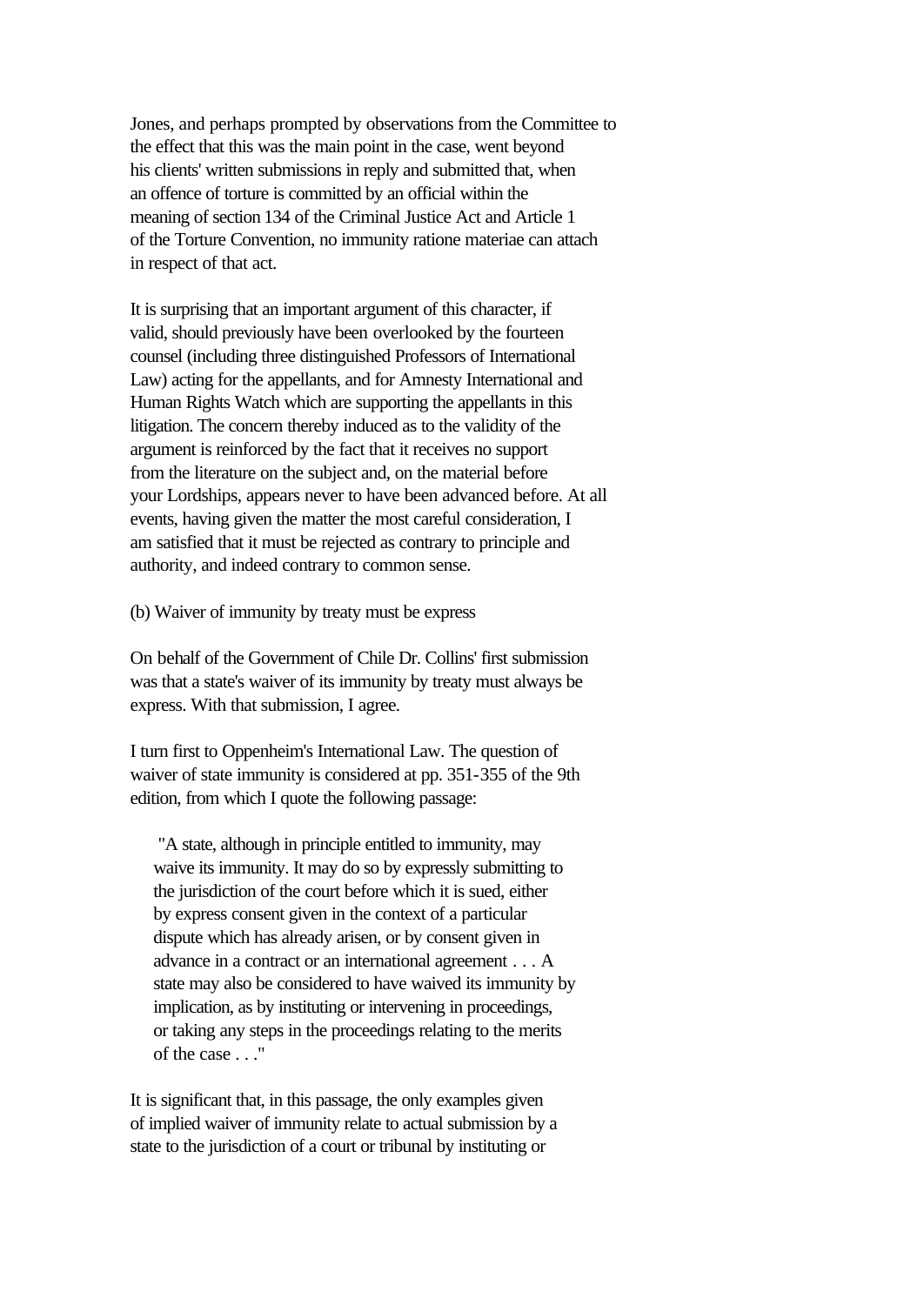intervening in proceedings, or by taking a step in proceedings.

 A similar approach is to be found in the Report of the International Law Commission on the Jurisdictional Immunities of States and their Property reported in 1991 Yb.I.L.C., vol. II, Part 2, in which a fuller exposition of the subject is to be found. Article 7 of the Commission's Draft Articles on this subject is entitled Express consent to exercise of jurisdiction. Article 7(1) provides as follows:

 "1. A state cannot invoke immunity from jurisdiction in a proceeding before a court of another state with regard to a matter or case if it has expressly consented to the exercise of jurisdiction by the court with regard to the matter or case:

(a) by international agreement;

(b) in a written contract; or

 (c) by a declaration before the court or by a written communication in a specific proceeding."

 I turn to the commentary on Article 7(1), from which I quote paragraph (8) in full:

 "In the circumstances under consideration, that is, in the context of the state against which legal proceedings have been brought, there appear to be several recognisable methods of expressing or signifying consent. In this particular connection, the consent should not be taken for granted, nor readily implied. Any theory of 'implied consent' as a possible exception to the general principles of state immunities outlined in this part should be viewed not as an exception in itself, but rather as an added explanation or justification for an otherwise valid and generally recognised exception. There is therefore no room for implying the consent of an unwilling state which has not expressed its consent in a clear and recognisable manner, including by the means provided in Article 8 [which is concerned with the effect of participation in a proceeding before a court]. It remains to be seen how consent would be given or expressed so as to remove the obligation of the court of another state to refrain from the exercise of its jurisdiction against an equally sovereign state."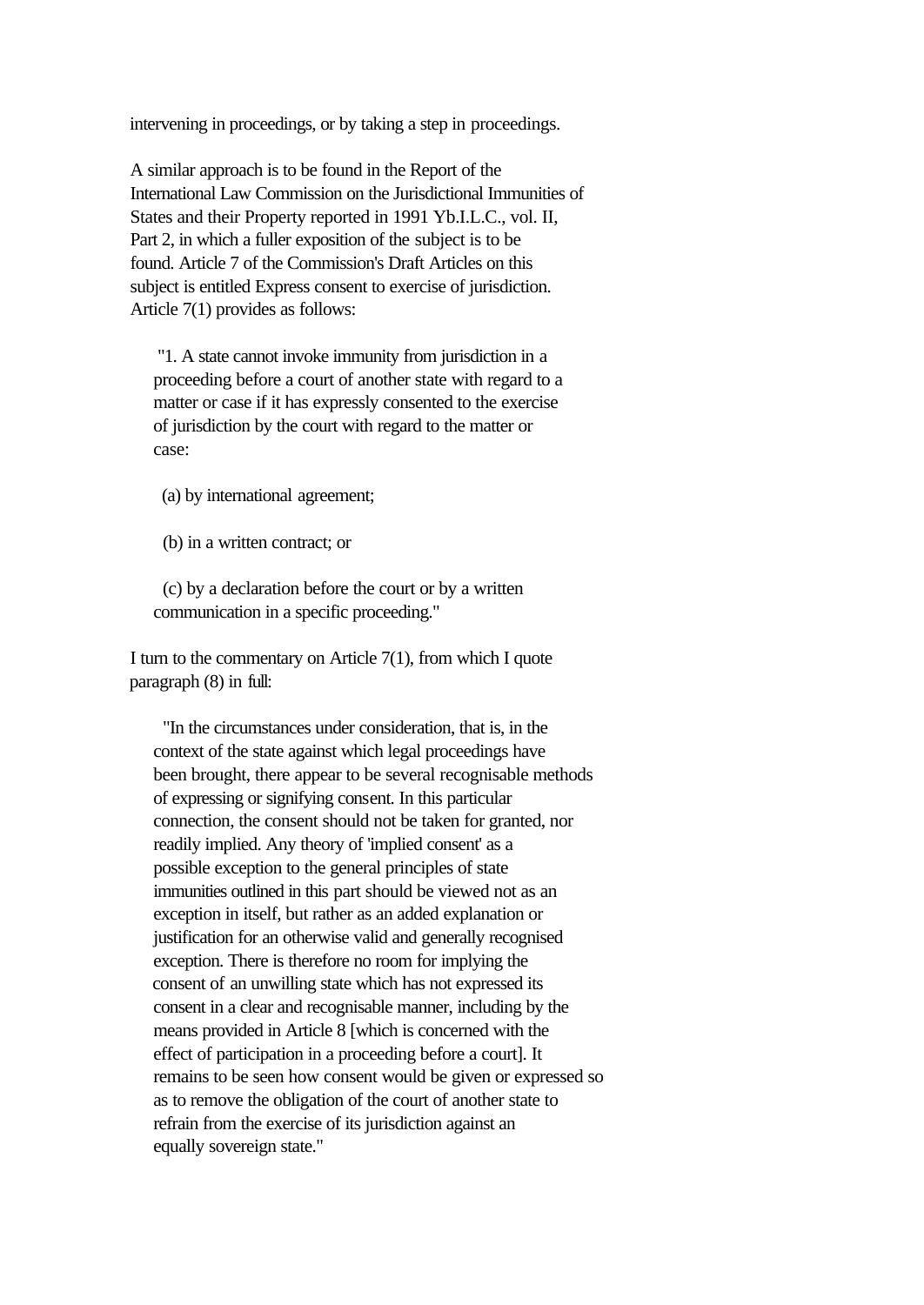The two examples then provided of how such consent would be given or expressed are (i) Consent given in a written contract, or by a declaration or a written communication in a specific proceeding, and (ii) Consent given in advance by international agreement. In respect of the latter, reference is made (in paragraph (10) to such consent being expressed in a provision of a treaty concluded by states; there is no reference to such consent being implied.

 The general effect of these passages is that, in a treaty concluded between states, consent by a state party to the exercise of jurisdiction against it must, as Dr. Collins submitted, be express. In general, moreover, implied consent to the exercise of such jurisdiction is to be regarded only as an added explanation or justification for an otherwise valid and recognised exception, of which the only example given is actual submission to the jurisdiction of the courts of another state.

 The decision of the Supreme Court of the United States in Argentine Republic v. Amerada Hess Shipping Corporation (1989) 109 S.Ct. 683 is consistent with the foregoing approach. In an action brought by a shipowner against the Argentine Republic for the loss of a ship through an attack by aircraft of the Argentine Air Force, the defendant relied upon state immunity. Among other arguments the plaintiff suggested that the defendant had waived its immunity under certain international agreements to which the United States was party. For this purpose, the plaintiff invoked para. 1605(a)(1) of the Foreign Sovereign Immunities Act 1976, which specifies, as one of a number of exceptions to immunity of foreign states, a case in which the foreign state has waived its immunity either explicitly or by implication. It was the plaintiff's contention that there was an implicit waiver in the relevant international agreements. This submission was tersely rejected by Rehnquist C.J., who delivered the judgment of the court, in the following words, at p. 693:

 "Nor do we see how a foreign state can waive its immunity under para.  $1605(a)(1)$  by signing an international agreement that contains no mention of a waiver of immunity to suit in United States courts . . ."

 Once again, the emphasis is on the need for an express waiver of immunity in an international agreement. This cannot be explained away as due to the provisions of the United States Act. On the contrary, the Act contemplates the possibility of waiver by implication; but in the context of a treaty the Supreme Court was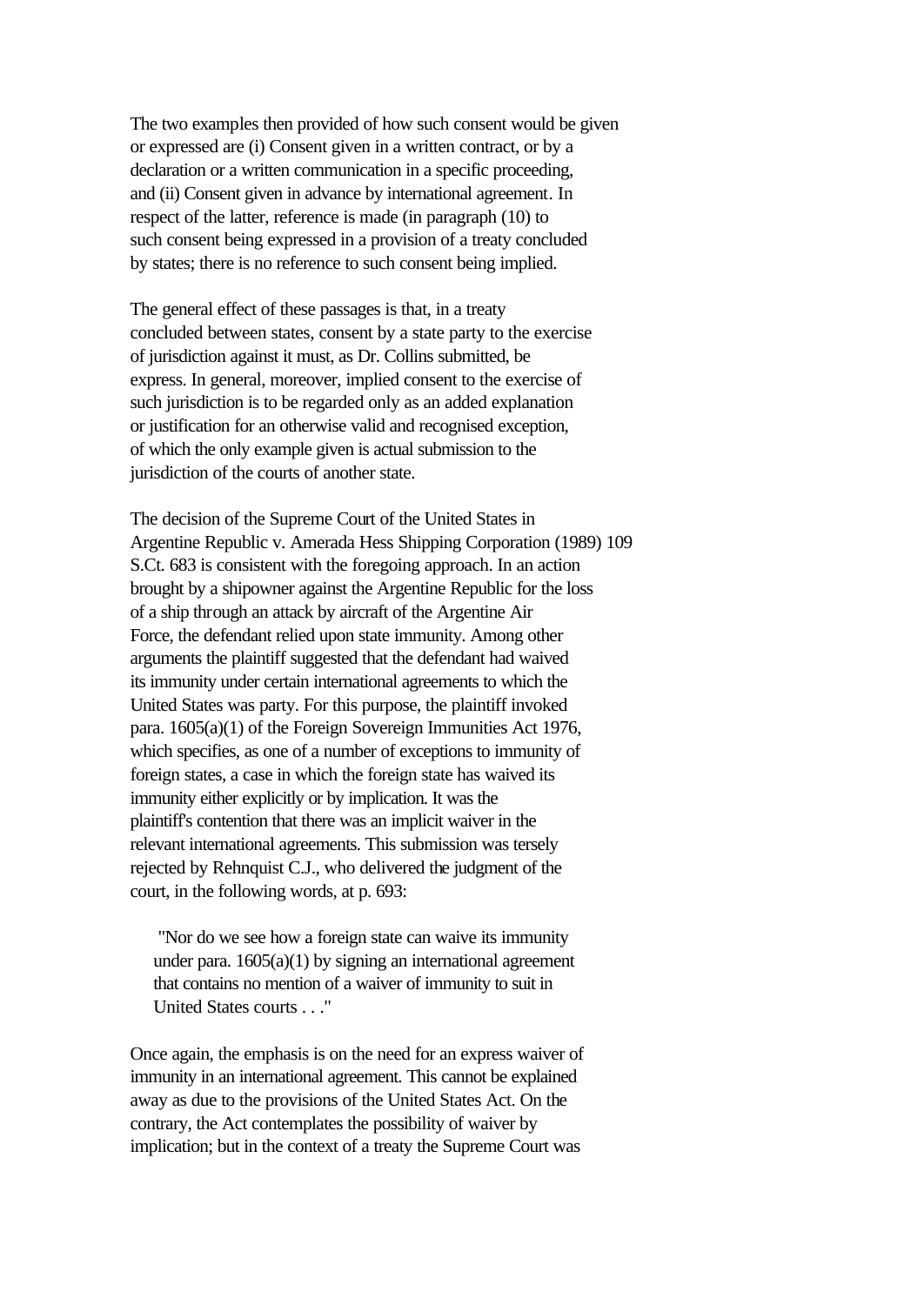only prepared to contemplate express waiver.

 I turn next to the State Immunity Act 1978, the provisions of which are also consistent with the principles which I have already described. In Part I of the Act (which does not apply to criminal proceedings--see section 16(4)), it is provided by section 1(1) that "A state is immune from the jurisdiction of the courts of the United Kingdom except as provided in the following provisions of this Part of this Act." For the present purposes, the two relevant provisions are section 2, concerned with submission to the jurisdiction, and section 9, concerned with submissions to arbitration by an agreement in writing. Section 2(2) recognises that a state may submit to the jurisdiction by a prior written agreement, which I read as referring to an express agreement to submit. There is no suggestion in the Act that an implied agreement to submit would be sufficient, except in so far as an actual submission to the jurisdiction of a court of this country, may be regarded as an implied waiver of immunity; but my reading of the Act leads me to understand that such a submission to the jurisdiction is here regarded as an express rather than an implied waiver of immunity or agreement to submit to the jurisdiction. This is consistent with Part III of the Act, which by section 20 provides that, subject to the provisions of that section and to any necessary modifications, the Diplomatic Privileges Act 1964 shall apply to a sovereign or other head of state. Among the Articles of the Vienna Convention on Diplomatic Relations so rendered applicable by section 2 of the Act of 1964 is Article 32 concerned with waiver of immunity, paragraph 2 of which provides that such waiver must always be express, which I read as including an actual submission to the jurisdiction, as well as an express agreement in advance to submit. Once again, there is no provision for an implied agreement.

 In the light of the foregoing it appears to me to be clear that, in accordance both with international law, and with the law of this country which on this point reflects international law, a state's waiver of its immunity by treaty must, as Dr. Collins submitted, always be express. Indeed, if this was not so, there could well be international chaos as the courts of different state parties to a treaty reach different conclusions on the question whether a waiver of immunity was to be implied.

 (c) The functions of public officials and others acting in an official capacity.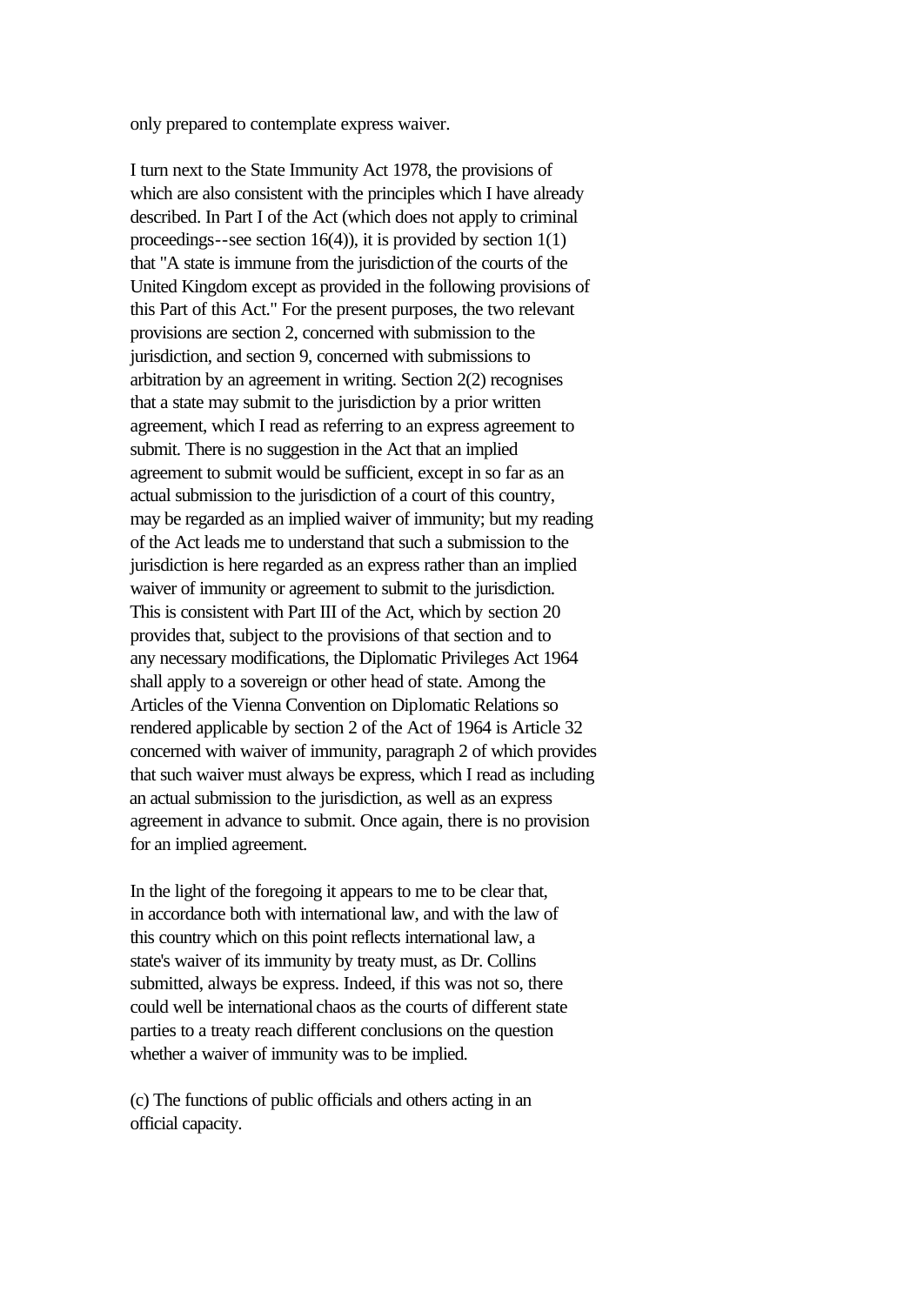However it is, as I understand it, suggested that this well-established principle can be circumvented in the present case on the basis that it is not proposed that state parties to the Torture Convention have agreed to waive their state immunity in proceedings brought in the states of other parties in respect of allegations of torture within the Convention. It is rather that, for the purposes of the Convention, such torture does not form part of the functions of public officials or others acting in an official capacity including, in particular, a head of state. Moreover since state immunity ratione materiae can only be claimed in respect of acts done by an official in the exercise of his functions as such, it would follow, for example, that the effect is that a former head of state does not enjoy the benefit of immunity ratione materiae in respect of such torture after he has ceased to hold office.

 In my opinion, the principle which I have described cannot be circumvented in this way. I observe first that the meaning of the word "functions" as used in this context is well established. The functions of, for example, a head of state are governmental functions, as opposed to private acts; and the fact that the head of state performs an act, other than a private act, which is criminal does not deprive it of its governmental character. This is as true of a serious crime, such as murder or torture, as it is of a lesser crime. As the Lord Chief Justice said in the Divisional Court:

 ". . . a former head of state is clearly entitled to immunity in relation to criminal acts performed in the course of exercising public functions. One cannot therefore hold that any deviation from good democratic practice is outside the pale of immunity. If the former sovereign is immune from process in respect of some crimes, where does one draw the line?"

 It was in answer to that question that the appellants advanced the theory that one draws the line at crimes which may be called "international crimes". If, however, a limit is to be placed on governmental functions so as to exclude from them acts of torture within the Torture Convention, this can only be done by means of an implication arising from the Convention itself. Moreover, as I understand it, the only purpose of the proposed implied limitation upon the functions of public officials is to deprive them, or as in the present case a former head of state, of the benefit of state immunity; and in my opinion the policy which requires that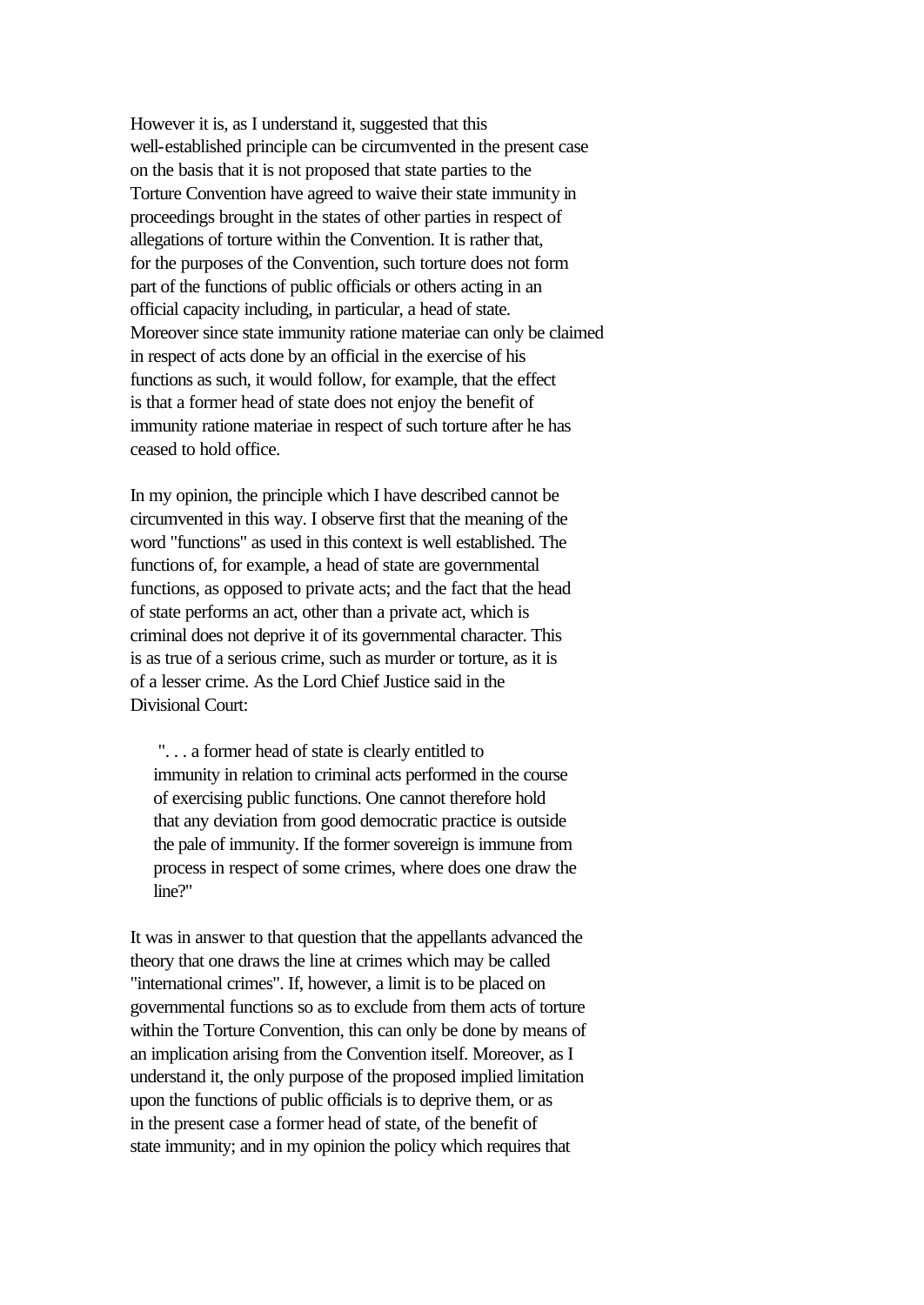such a result can only be achieved in a treaty by express agreement, with the effect that it cannot be so achieved by implication, renders it equally unacceptable that it should be achieved indirectly by means of an implication such as that now proposed.

(d) An implication must in any event be rejected.

 In any event, however, even if it were possible for such a result to be achieved by means of an implied term, there are, in my opinion, strong reasons why any such implication should be rejected.

 I recognise that a term may be implied into a treaty, if the circumstances are such that "the parties must have intended to contract on the basis of the inclusion in the treaty of a provision whose effect can be stated with reasonable precision"; see Oppenheim's International Law, 9th ed., p. 1271, n.4. It would, however, be wrong to assume that a term may be implied into a treaty on the same basis as a term may be implied into an ordinary commercial contract, for example to give the contract business efficacy (as to which see Treitel on Contract, 9th ed., pp. 185 et seq.). This is because treaties are different in origin, and serve a different purpose. Treaties are the fruit of long negotiation, the purpose being to produce a draft which is acceptable to a number, often a substantial number, of state parties. The negotiation of a treaty may well take a long time, running into years. Draft after draft is produced of individual articles, which are considered in depth by national representatives, and are the subject of detailed comment and consideration. The agreed terms may well be the fruit of "horse-trading" in order to achieve general agreement, and proposed articles may be amended, or even omitted in whole or in part, to accommodate the wishes or anxieties of some of the negotiating parties. In circumstances such as these, it is the text of the treaty itself which provides the only safe guide to its terms, though reference may be made, where appropriate, to the travaux preparatoires. But implied terms cannot, except in the most obvious cases, be relied on as binding the state parties who ultimately sign the treaty, who will in all probability include those who were not involved in the preliminary negotiations.

 In this connection, however, I wish first to observe that the assumption underlying the present argument, viz. that the continued availability of state immunity is inconsistent with the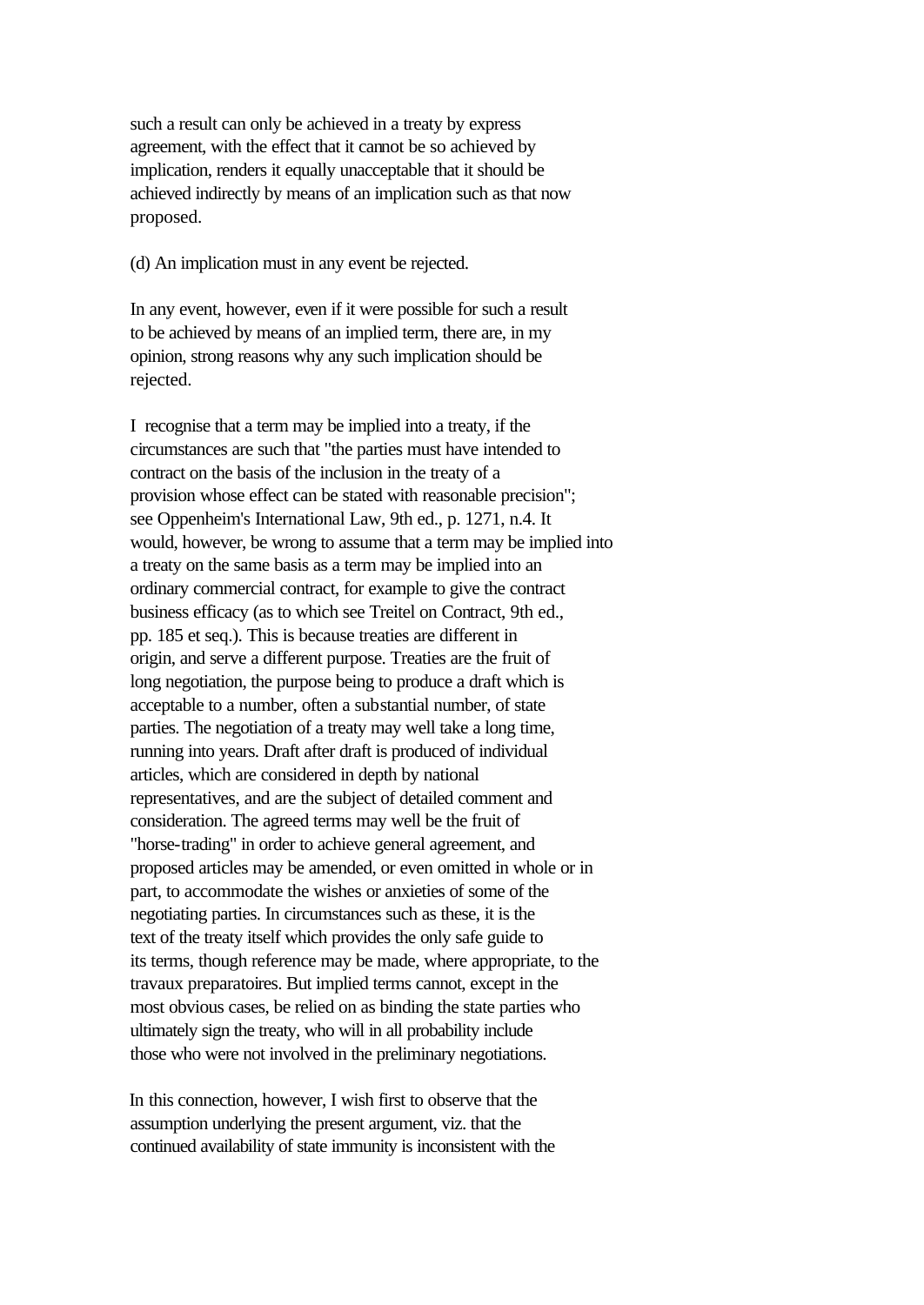obligations of state parties to the Convention, is in my opinion not justified. I have already summarised the principal articles of the Convention; and at this stage I need only refer to Article 7 which requires that a state party under whose jurisdiction a person alleged to have committed torture is found shall, in the cases contemplated in Article 5, if it does not extradite him, submit the case to its competent authorities for the purpose of prosecution. I wish to make certain observations on these provisions. First of all, in the majority of cases which may arise under the Convention, no question of state immunity will arise at all, because the public official concerned is likely to be present in his own country. Even when such a question does arise, there is no reason to assume that state immunity will be asserted by the state of which the alleged torturer is a public official; on the contrary, it is only in unusual cases, such as the present, that this is likely to be done. In any event, however, not only is there no mention of state immunity in the Convention, but in my opinion it is not inconsistent with its express provisions that, if steps are taken to extradite him or to submit his case to the authorities for the purpose of prosecution, the appropriate state should be entitled to assert state immunity. In this connection, I comment that it is not suggested that it is inconsistent with the Convention that immunity ratione personae should be asserted; if so, I find it difficult to see why it should be inconsistent to assert immunity ratione materiae.

 The danger of introducing the proposed implied term in the present case is underlined by the fact that there is, as Dr. Collins stressed to your Lordships, nothing in the negotiating history of the Torture Convention which throws any light on the proposed implied term. Certainly the travaux preparatoires shown to your Lordships reveal no trace of any consideration being given to waiver of state immunity. They do however show that work on the draft Convention was on foot as long ago as 1979, five years before the date of the Convention itself. It is surely most unlikely that during the years in which the draft was under consideration no thought was given to the possibility of the state parties to the Convention waiving state immunity. Furthermore, if agreement had been reached that there should be such a waiver, express provision would inevitably have been made in the Convention to that effect. Plainly, however, no such agreement was reached. There may have been recognition at an early stage that so many states would not be prepared to waive their immunity that the matter was not worth pursuing; if so, this could explain why the topic does not surface in the travaux preparatoires. In this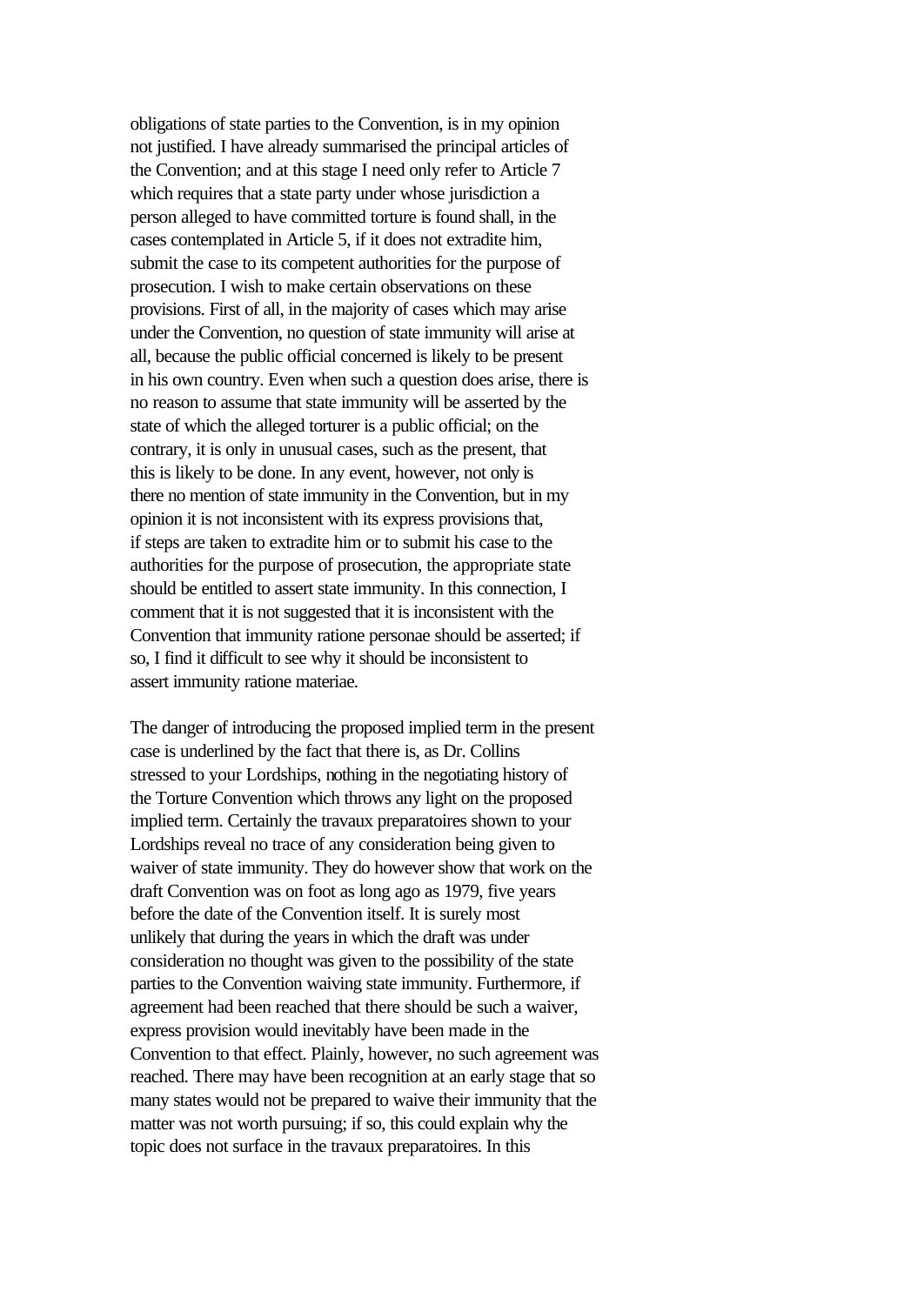connection it must not be overlooked that there are many reasons why states, although recognising that in certain circumstances jurisdiction should be vested in another national court in respect of acts of torture committed by public officials within their own jurisdiction, may nevertheless have considered it imperative that they should be able, if necessary, to assert state immunity. The Torture Convention applies not only to a series of acts of systematic torture, but to the commission of, even acquiescence in, a single act of physical or mental torture. Extradition can nowadays be sought, in some parts of the world, on the basis of a simple allegation unsupported by prima facie evidence. In certain circumstances torture may, for compelling political reasons, be the subject of an amnesty, or some other form of settlement, in the state where it has been, or is alleged to have been, committed.

 Furthermore, if immunity ratione materiae was excluded, former heads of state and senior public officials would have to think twice about travelling abroad, for fear of being the subject of unfounded allegations emanating from states of a different political persuasion. In this connection, it is a mistake to assume that state parties to the Convention would only wish to preserve state immunity in cases of torture in order to shield public officials guilty of torture from prosecution elsewhere in the world. Such an assumption is based on a misunderstanding of the nature and function of state immunity, which is a rule of international law restraining one sovereign state from sitting in judgment on the sovereign behaviour of another. As Lord Wilbeforce said in I Congreso del Partido [1983] 1 A.C. 244, 272, "The whole purpose of the doctrine of state immunity is to prevent such issues being canvassed in the courts of one state as to the acts of another." State immunity ratione materiae operates therefore to protect former heads of state, and (where immunity is asserted) public officials, even minor public officials, from legal process in foreign countries in respect of acts done in the exercise of their functions as such, including accusation and arrest in respect of alleged crimes. It can therefore be effective to preclude any such process in respect of alleged crimes, including allegations which are misguided or even malicious--a matter which can be of great significance where, for example, a former head of state is concerned and political passions are aroused. Preservation of state immunity is therefore a matter of particular importance to powerful countries whose heads of state perform an executive role, and who may therefore be regarded as possible targets by governments of states which, for deeply felt political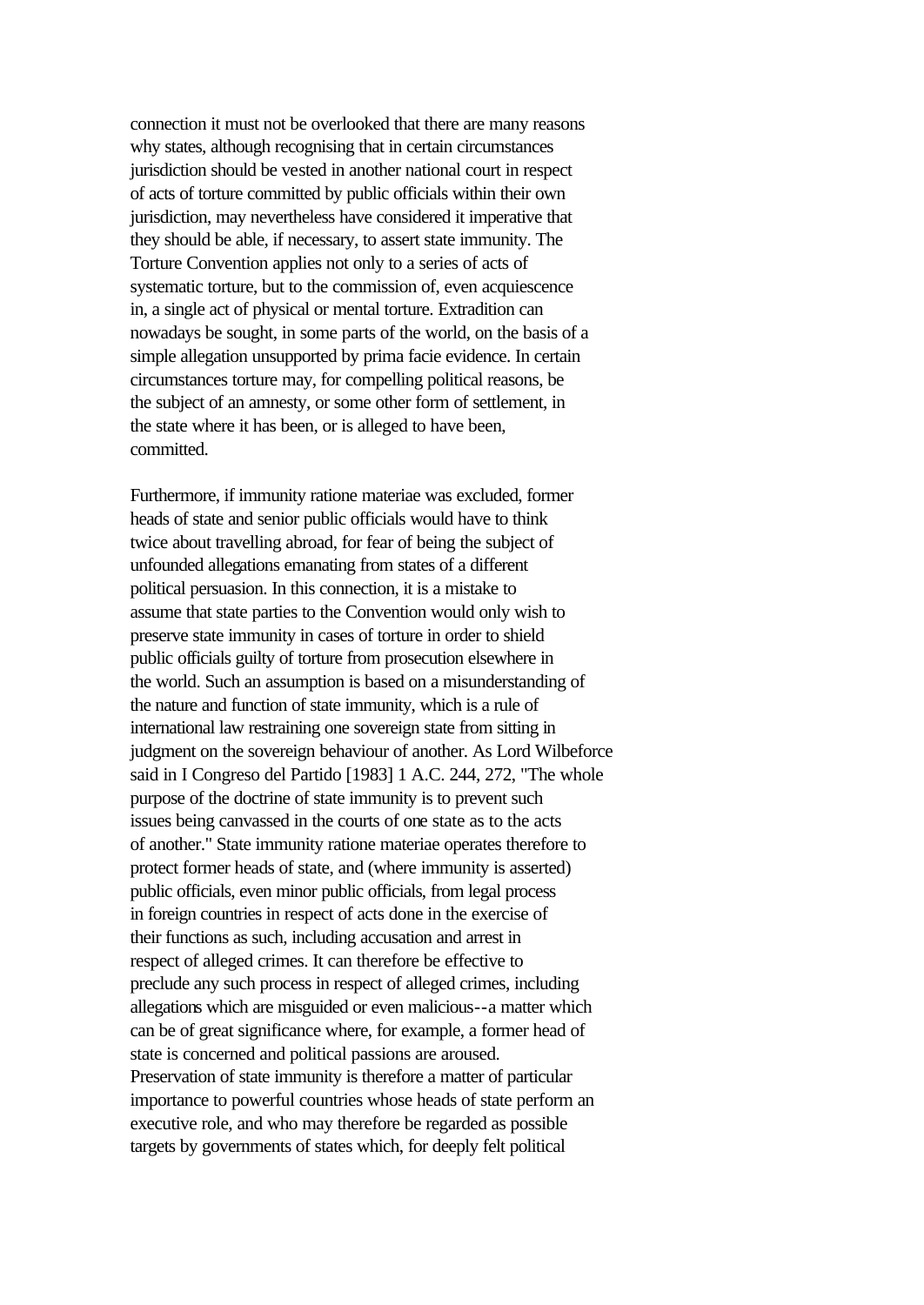reasons, deplore their actions while in office. But, to bring the matter nearer home, we must not overlook the fact that it is not only in the United States of America that a substantial body of opinion supports the campaign of the I.R.A. to overthrow the democratic government of Northern Ireland. It is not beyond the bounds of possibility that a state whose government is imbued with this opinion might seek to extradite from a third country, where he or she happens to be, a responsible Minister of the Crown, or even a more humble public official such as a police inspector, on the ground that he or she has acquiesced in a single act of physical or mental torture in Northern Ireland. The well-known case of The Republic of Ireland v. The United Kingdom (1978) 2 E.H.R.R. 25 provides an indication of circumstances in which this might come about.

 Reasons such as these may well have persuaded possible state parties to the Torture Convention that it would be unwise to give up the valuable protection afforded by state immunity. Indeed, it would be strange if state parties had given up the immunity ratione materiae of a head of state which is regarded as an essential support for his immunity ratione personae. In the result, the subject of waiver of state immunity could well not have been pursued, on the basis that to press for its adoption would only imperil the very substantial advantages which could be achieved by the Convention even if no waiver of state immunity was included in it. As I have already explained, in cases arising under the Convention, state immunity can only be relevant in a limited number of cases. This is because the offence is normally committed in the state to which the official belongs. There he is unprotected by immunity, and under the Convention the state has simply to submit the case to the competent authorities. In practice state immunity is relevant in only two cases--where the offender is present in a third state, or where the offender is present in a state one of whose nationals was the victim, that state being different from the state where the offence was committed. A case such as the present must be regarded as most unusual. Having regard to considerations such as these, not to press for exclusion of state immunity as a provision of the Convention must have appeared to be a relatively small price to pay for the major achievement of widespread agreement among states (your Lordships were informed that 116 states had signed the Convention) in respect of all the other benefits which the Convention conferred. After all, even where it was possible for a state to assert state immunity, in many cases it would not wish to expose itself to the opprobrium which such a course would provoke;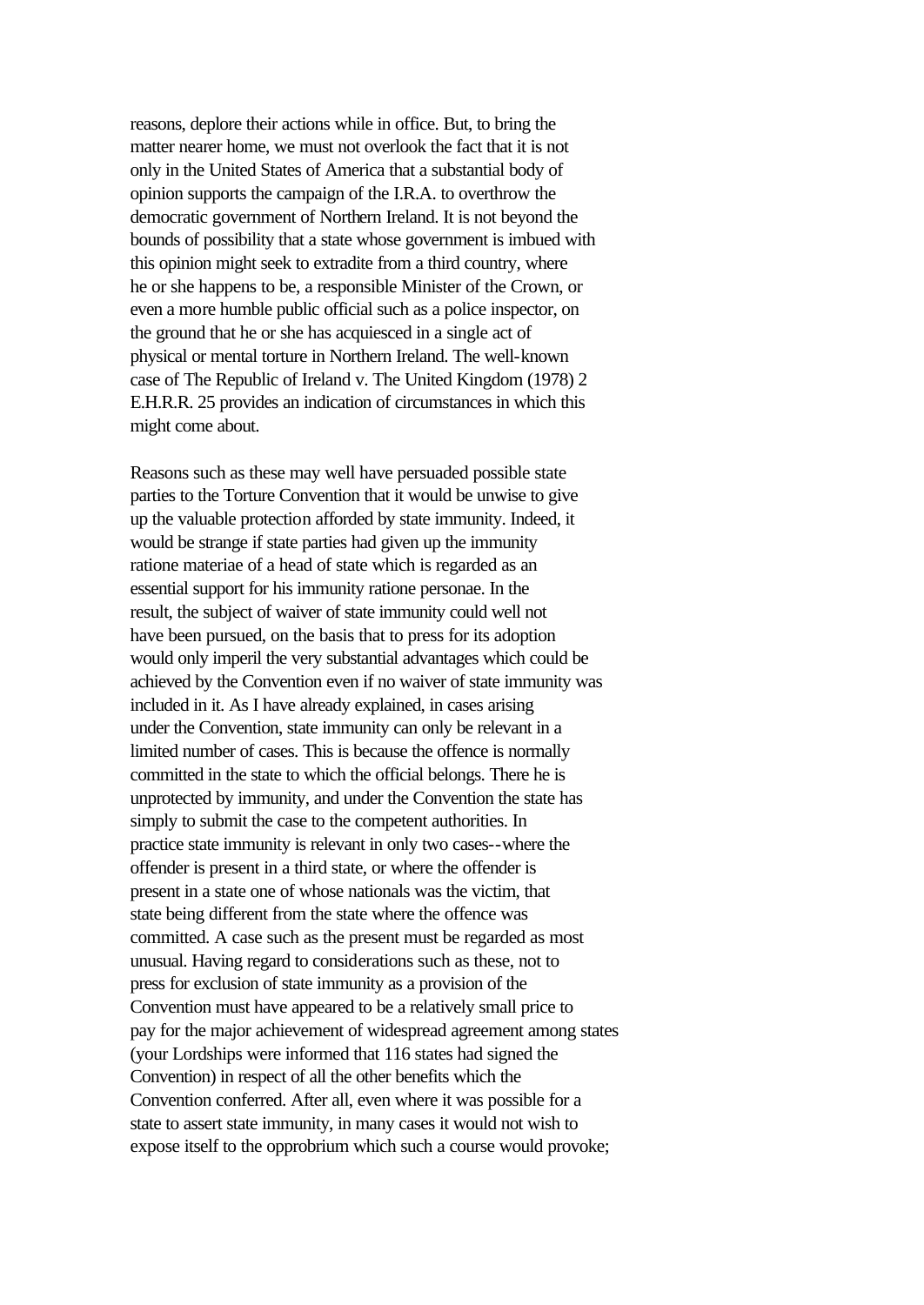and in such cases considerable diplomatic or moral pressure could be exerted upon it to desist.

 I wish to stress the implications of the fact that there is no trace in the travaux preparatoires of any intention in the Convention to exclude state immunity. It must follow, if the present argument is correct, first that it was so obvious that it was the intention that immunity should be excluded that a term could be implied in the Convention to that effect, and second that, despite that fact, during the negotiating process none of the states involved thought it right to raise the matter for discussion. This is remarkable. Moreover, it would have been the duty of the responsible senior civil servants in the various states concerned to draw the attention of their Governments to the consequences of this obvious implication, so that they could decide whether to sign a Convention in this form. Yet nothing appears to have happened. There is no evidence of any question being raised, still less of any protest being made, by a single state party. The conclusion follows either that every state party was content without question that state immunity should be excluded sub silentio, or that the responsible civil servants in all these states, including the United Kingdom, failed in their duty to draw this very important matter to the attention of their Governments. It is difficult to imagine that either of these propositions can be correct. In particular it cannot, I suspect, have crossed the minds of the responsible civil servants that state immunity was excluded sub silentio in the Convention.

 The cumulative effect of all these considerations is, in my opinion, to demonstrate the grave difficulty of recognising an implied term, whatever its form, on the basis that it must have been agreed by all the state parties to the Convention that state immunity should be excluded. In this connection it is particularly striking that, in the Handbook on the Torture Convention by Burgers and Danelius, it is recognised that the obligation of a state party, under Article 5(1) of the Convention, to establish jurisdiction over offences of torture committed within its territory, is subject to an exception in the case of those benefiting from special immunities, including foreign diplomats. It is true that this statement could in theory be read as limited to immunity ratione personae; but in the absence of explanation it should surely be read in the ordinary way as applicable both to immunity ratione personae and its concomitant immunity ratione materiae, and in any event the total silence in this passage on the subject of waiver makes it highly improbable that there was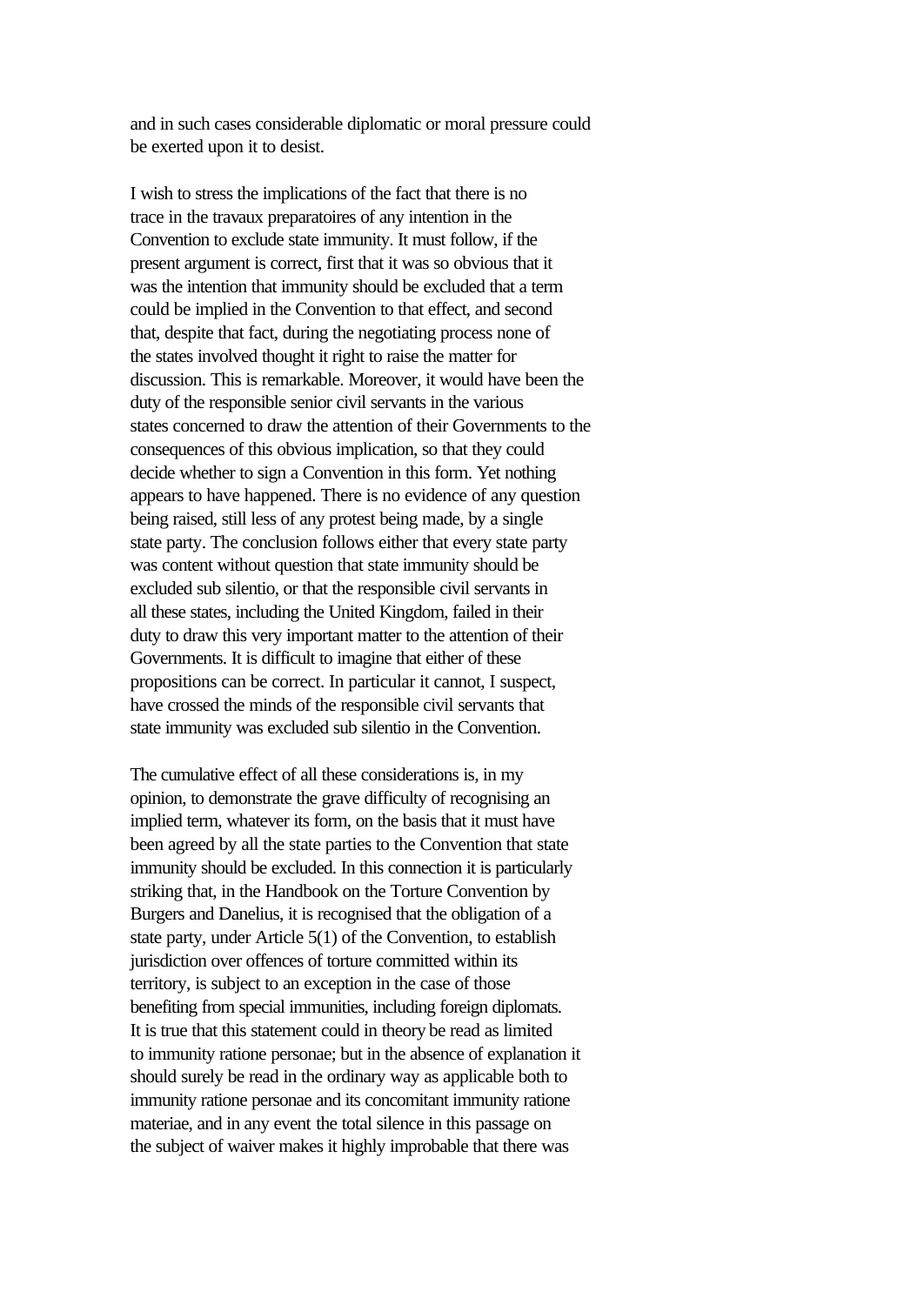any intention that immunity ratione materiae should be regarded as having been implicitly excluded by the Convention. Had there been such an intention, the authors would have been bound to refer to it. They do not do so.

 The background against which the Torture Convention is set adds to the improbability of the proposition that the state parties to the Convention must have intended, directly or indirectly, to exclude state immunity ratione materiae. Earlier Conventions made provision for an international tribunal. In the case of such Conventions, no question of par in parem non habet imperium arose; but heads of state were expressly mentioned, so ensuring that they are subject to the jurisdiction of the international tribunal. In the case of the Taking of Hostages Convention and the Torture Convention, jurisdiction was vested in the national courts of state parties to the Convention. Here, therefore, for the first time the question of waiver of state immunity arose in an acute form. Curiously, the suggestion appears to be that state immunity was waived only in the case of the Torture Convention. Apart from that curiosity, however, for state parties to exclude state immunity in a Convention of this kind would be a remarkable surrender of the basic protection afforded by international law to all sovereign states, which underlines the necessity for immunity to be waived in a treaty, if at all, by express provision; and, having regard in particular to the express reference to heads of state in earlier Conventions, state parties would have expected to find an express provision in the Torture Convention if it had been agreed that state immunity was excluded. That it should be done by implication in the Torture Convention seems, in these circumstances, to be most improbable.

 I add that the fact that 116 states have become party to the Torture Convention reinforces the strong impression that none of them appreciated that, by signing the Convention, each of them would silently agree to the exclusion of state immunity ratione materiae. Had it been appreciated that this was so, I strongly suspect that the number of signatories would have been far smaller. It should not be forgotten that national representatives involved in the preliminary discussions would have had to report back to their governments about the negotiation of an important international convention of this kind. Had such a representative, or indeed a senior civil servant in a country whose government was considering whether the country should become a party to the Convention, been asked by his Secretary of State the question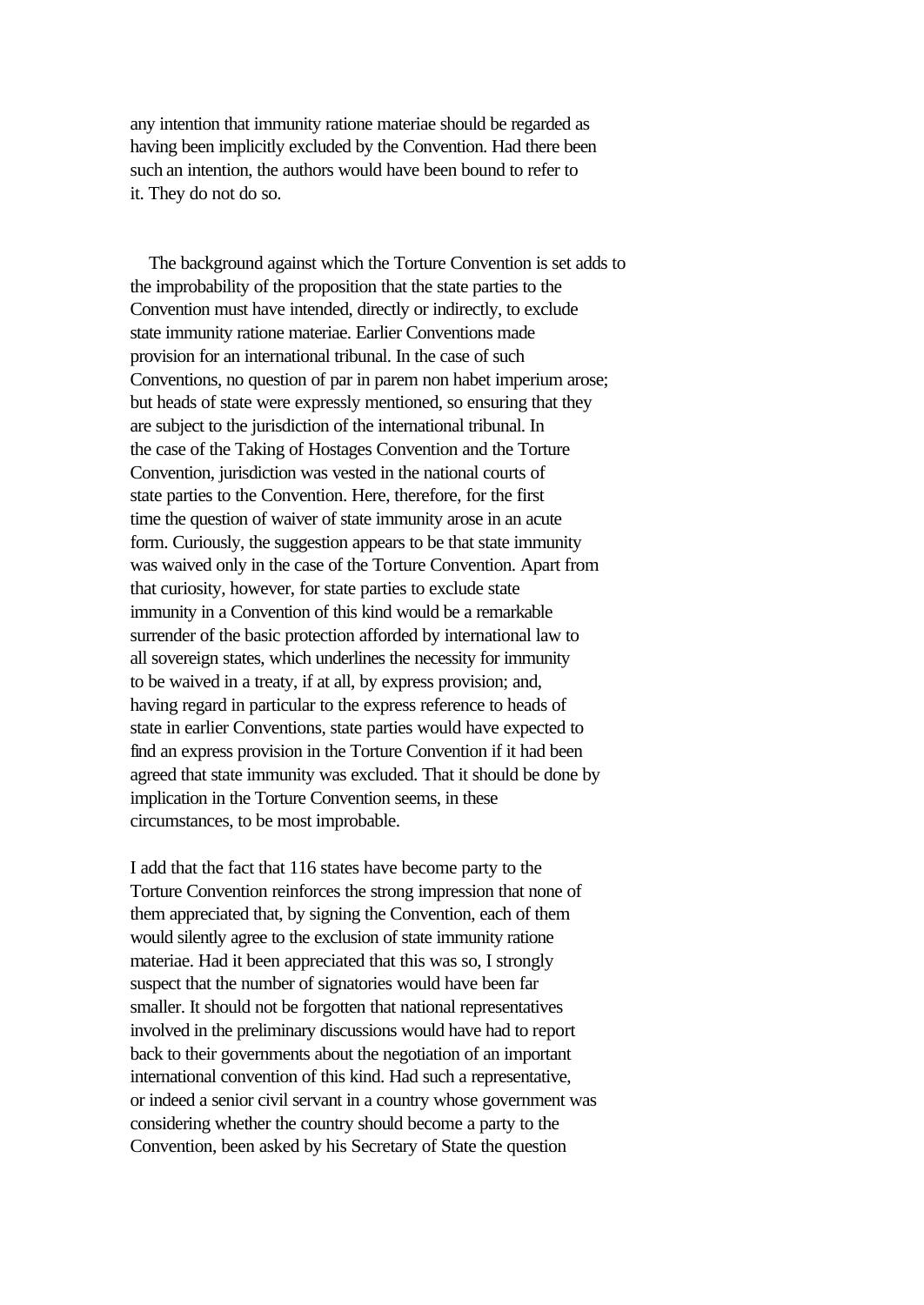whether state immunity would be preserved, it is unlikely that a point would have occurred to him which had been overlooked by all the fourteen counsel (including, as I have said, three distinguished professors of international law) appearing for the appellants and their supporters in the present case. It is far more probable that he would have had in mind the clear and simple words of the Chief Justice of the United States in the Amerada Hess and have answered that, since there was no mention of state immunity in the Convention, it could not have been affected. This demonstrates how extraordinary it would be, and indeed what a trap would be created for the unwary, if state immunity could be waived in a treaty sub silentio. Common sense therefore supports the conclusion reached by principle and authority that this cannot be done.

## (e) Conclusion.

 For these reasons I am of the opinion that the proposed implication must be rejected not only as contrary to principle and authority, but also as contrary to common sense.

## VII. The conclusion of Lord Hope of Craighead

 My noble and learned friend Lord Hope of Craighead, having concluded that, so far as torture is concerned, only charges 2 and 4 (insofar as they apply to the period after 29 September 1988) and charge 30 survive the application of the double criminality point, has nevertheless concluded that the benefit of state immunity is not available to Senator Pinochet in respect of these three charges. He has reached this conclusion on the basis that (1) the two conspiracy charges, having regard to paragraph 9(3) of the Extradition Request, reveal charges that Senator Pinochet was party to a conspiracy to carry out a systematic, if not a widespread, attack on a section of the civil population, i.e. to torture those who opposed or might oppose his government, which would constitute a crime against humanity (see, e.g., Article 7(1) of the Rome Convention of 1998); and (2) the single act of torture alleged in charge 30 shows that an alleged earlier conspiracy to carry out such torture, constituting a crime against humanity, was still alive when that act was perpetrated after 29 September 1988. Furthermore, although he is (as I understand the position) in general agreement with Lord Slynn of Hadley's analysis, he considers that such a crime against humanity, or a conspiracy to commit such a crime, cannot be the subject of a claim to state immunity in a national court, even where it is alleged to have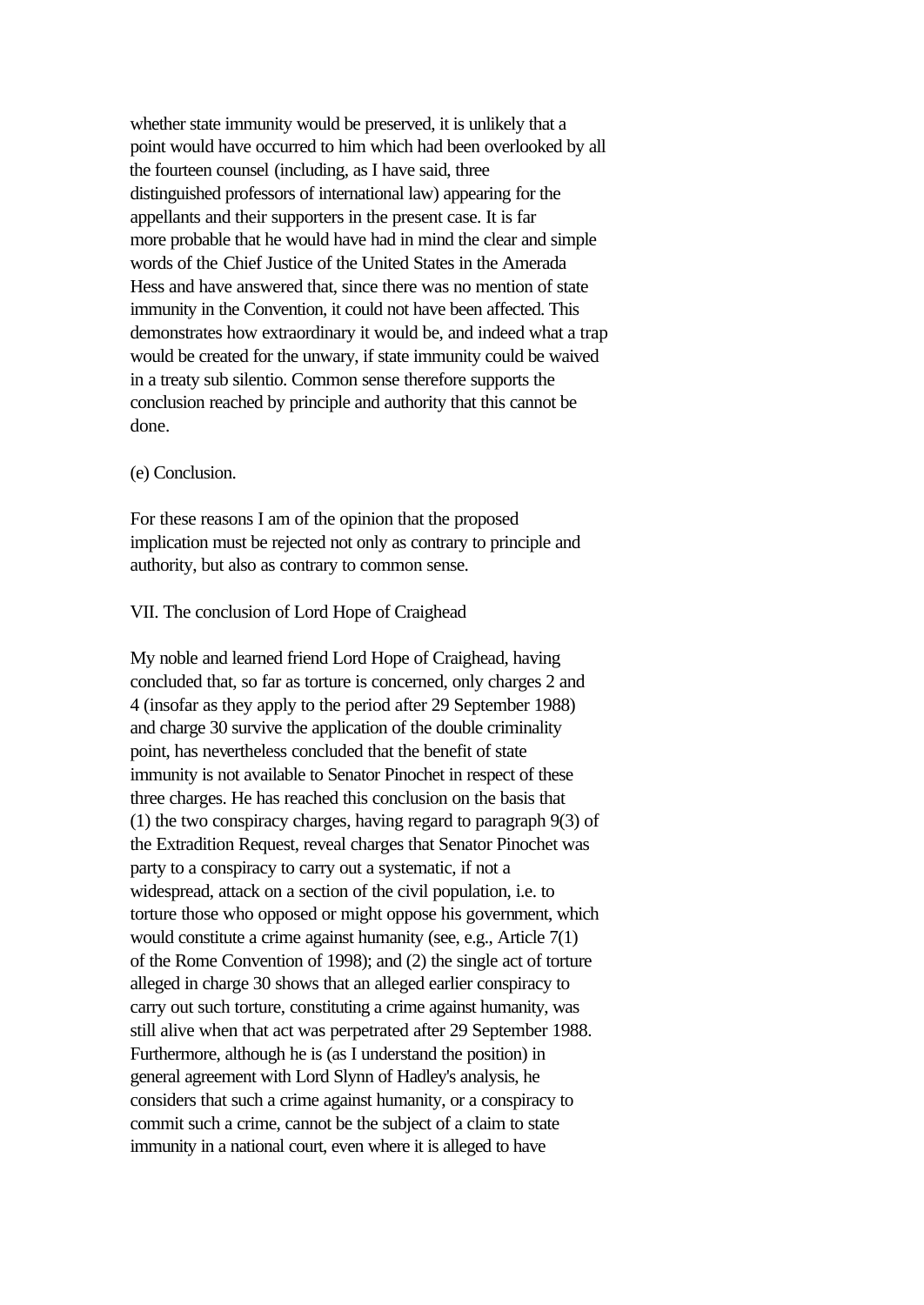taken place before 1 January 1990.

 I must first point out that, apart from the single act of torture alleged in charge 30, the only other cases of torture alleged to have occurred since 29 September 1988 are two cases, referred to in the Extradition Request but not made the subject of charges, which are alleged to have taken place in October 1988. Before that, there is one case alleged in 1984, before which it is necessary to go as far back as 1977. In these circumstances I find it very difficult to see how, after 29 September 1988, it could be said that there was any systematic or widespread campaign of torture, constituting an attack on the civilian population, so as to amount to a crime against humanity. Furthermore, insofar as it is suggested that the single act of torture alleged in charge 30 represents the last remnant of a campaign which existed in the 1970s, there is, quite apart from the factual difficulty of relating the single act to a campaign which is alleged to have been in existence so long ago, the question whether it would be permissible, in the context of extradition, to have regard to the earlier charges of torture, excluded under the double criminality rule, in order to establish that the single act of torture was part of a campaign of systematic torture which was still continuing in June 1989. This raises a question under section 6(4)(b) and (5) of the Extradition Act 1989, provisions which are by no means clear in themselves or easy to apply in the unusual circumstances of the present case.

 In truth, however, the real problem is that, since the appellants did not consider the position which would arise if they lost the argument on the double criminality point, they did not address questions of this kind. If they had done so, the matter would have been argued out before the Appellate Committee, and Miss Montgomery and Dr. Collins, would have had an opportunity to reply and would no doubt have had a good deal to say on the subject. This is after all a criminal matter, and it is no part of the function of the court to help the prosecution to improve their case. In these circumstances it would not, in my opinion, be right to assist the prosecution by now taking such a point as this, when they have failed to do so at the hearing, in order to decide whether or not this is a case in which it would be lawful for extradition to take place.

 I wish to add that, in any event, for the reasons given by Lord Slynn of Hadley to which I have already referred, I am of the opinion that in 1989 there was no settled practice that state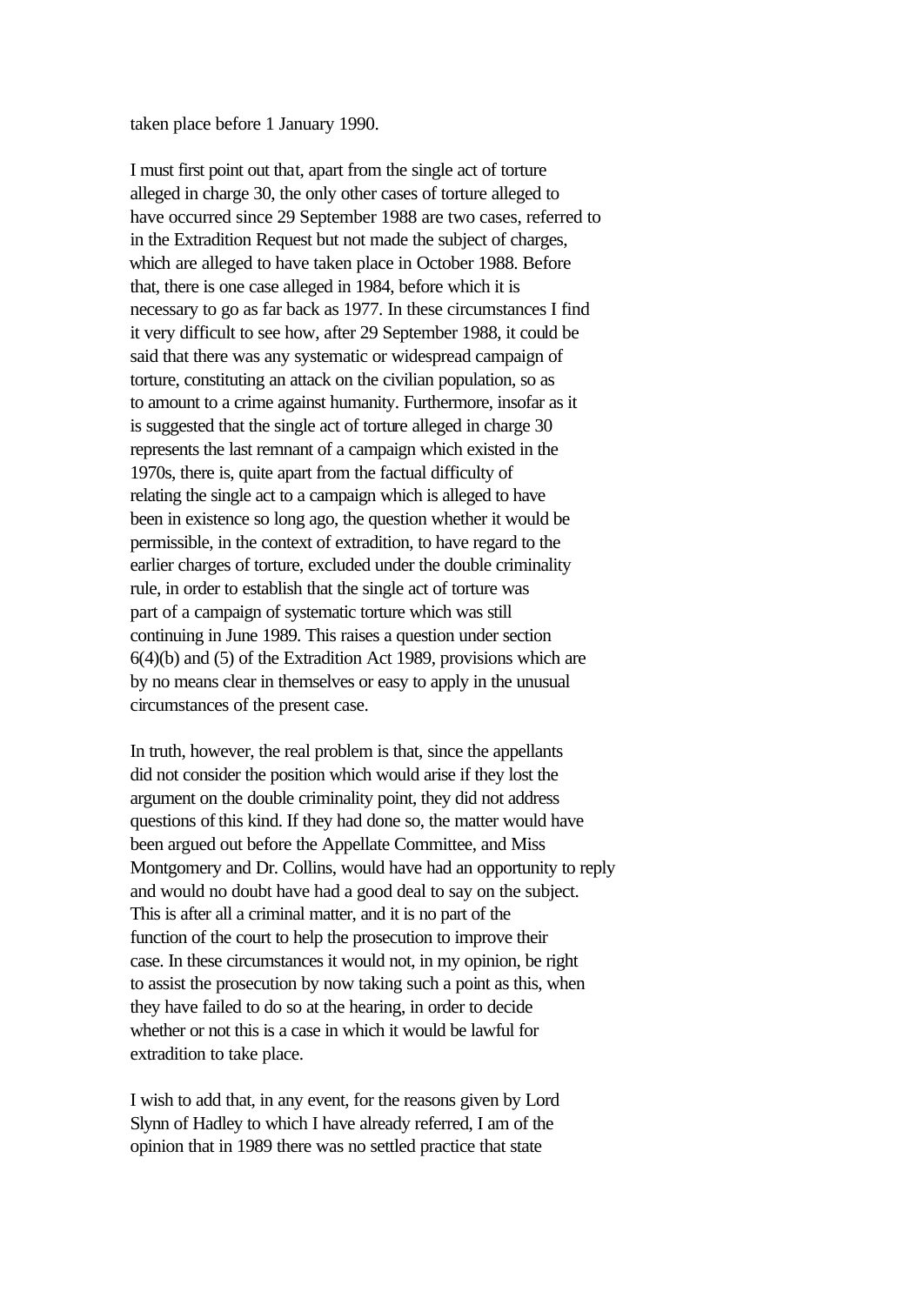immunity ratione materiae was not available in criminal proceedings before a national court concerned with an alleged crime against humanity, or indeed as to what constituted a crime against humanity (see [1998] 3 W.L.R. 1456 at pp. 1473C-D and 1474C-1475B). This is a matter which I have already considered in Part IV of this opinion.

 For all these reasons I am, with great respect, unable to accompany the reasoning of my noble and learned friend on these particular points.

## VIII. Conclusion

 For the above reasons, I am of the opinion that by far the greater part of the charges against Senator Pinochet must be excluded as offending against the double criminality rule; and that, in respect of the surviving charges--charge 9, charge 30 and charges 2 and 4 (insofar as they can be said to survive the double criminality rule)--Senator Pinochet is entitled to the benefit of state immunity ratione materiae as a former head of state. I would therefore dismiss the appeal of the Government of Spain from the decision of the Divisional Court.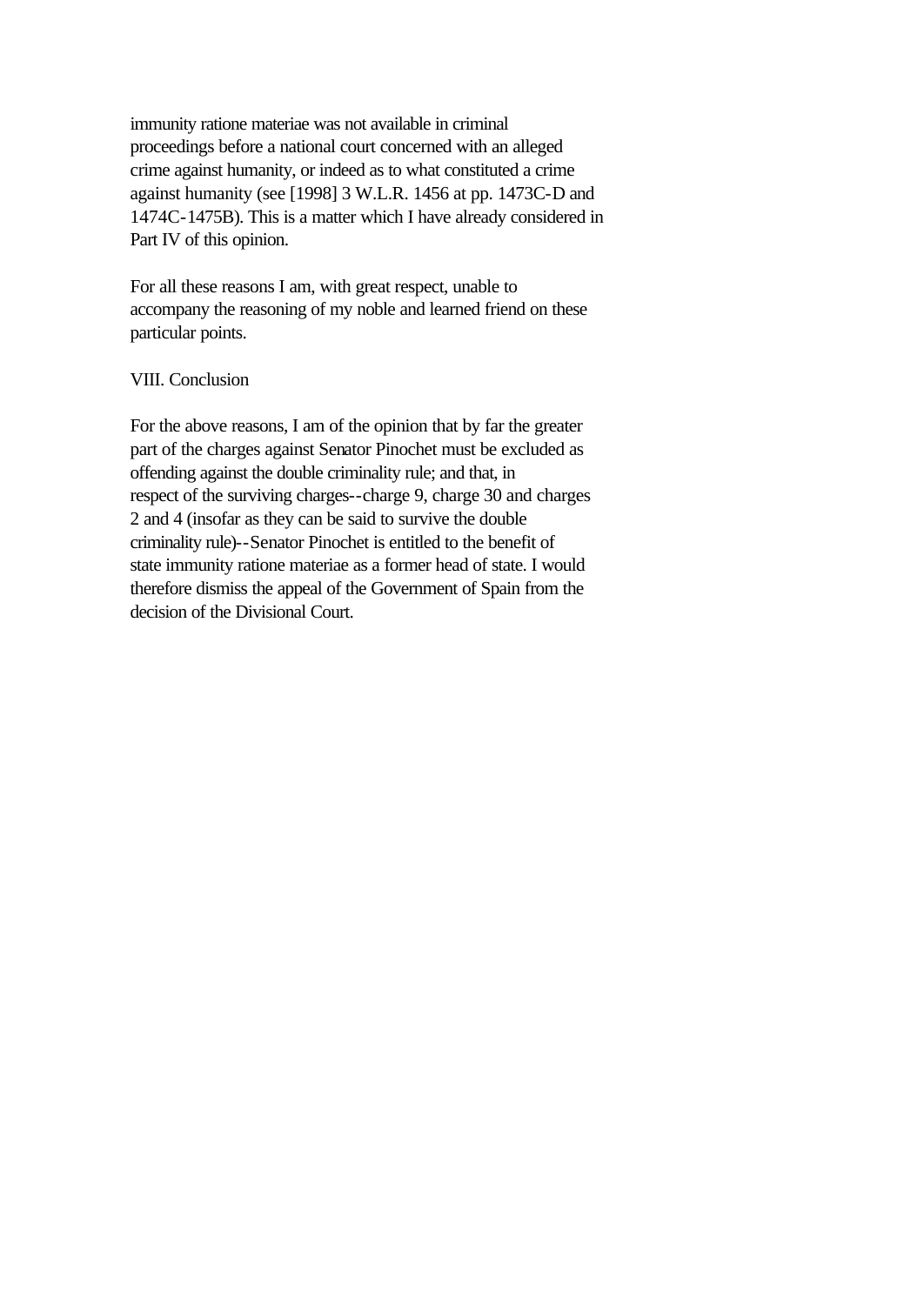### LORD HOPE OF CRAIGHEAD

#### My Lords,

 This is an appeal against the decision of the Divisional Court to quash the provisional warrants of 16 and 22 October 1998 which were issued by the metropolitan stipendiary magistrate under section 8(1)(b) of the Extradition Act 1989. The application to quash had been made on two grounds. The first was that Senator Pinochet as a former head of state of the Republic of Chile was entitled to immunity from arrest and extradition proceedings in the United Kingdom in respect of acts committed when he was head of state. The second was that the charges which had been made against him specified conduct which would not have been punishable in England when the acts were done, with the result that these were not extradition crimes for which it would be lawful for him to be extradited.

 The Divisional Court quashed the first warrant, in which it was alleged that Senator Pinochet had murdered Spanish citizens in Chile, on the ground that it did not disclose any offence for which he could be extradited to Spain. Its decision on that point has not been challenged in this appeal. It also quashed the second warrant, in which it was alleged that Senator Pinochet was guilty of torture, hostage-taking, conspiracy to take hostages and conspiracy to commit murder. It did so on the ground that Senator Pinochet was entitled to immunity as a former head of state from the process of the English courts. The court held that the question whether these were offences for which, if he had no immunity, it would be lawful for him to be extradited was not a matter to be considered in that court at that stage. But Lord Bingham of Cornhill C.J. said that it was not necessary for this purpose that the conduct alleged constituted a crime which would have been punishable in this country at the time when it was alleged to have been committed abroad.

 When this appeal was first heard in your Lordships' House the argument was directed almost entirely to the question whether Senator Pinochet was entitled as a former head of state to claim sovereign immunity in respect of the charges alleged against him in the second provisional warrant. It was also argued that the offences of torture and hostage-taking were not offences for which he could be extradited until these became offences for which a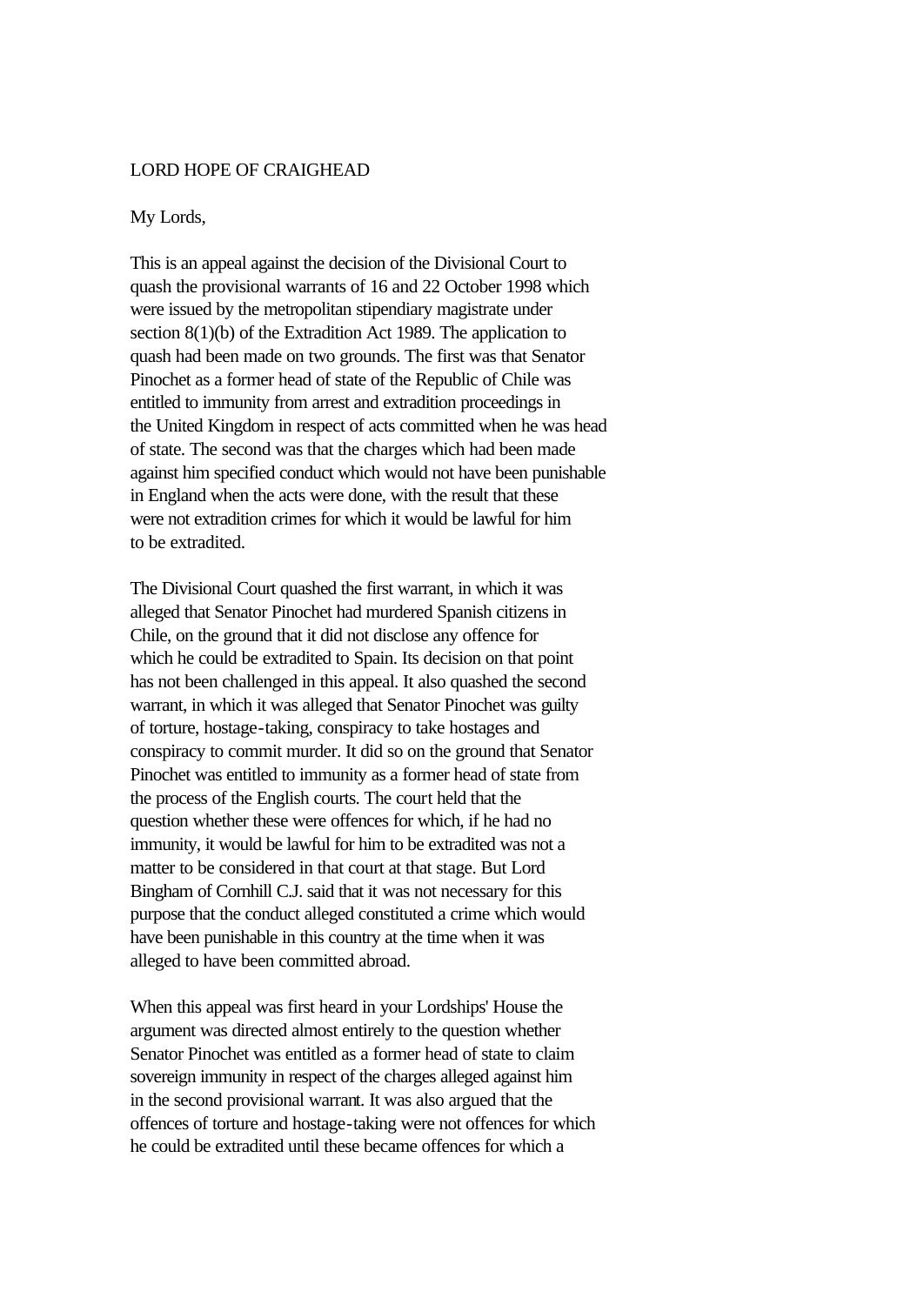person could be prosecuted extra-territorially in the United Kingdom. But the second argument appears to have been regarded as no more than a side issue at that stage. This is not surprising in view of the terms of the second provisional warrant. The offences which it specified extended over periods lasting well beyond the date when the conduct became extra-territorial offences in this country. Only Lord Lloyd of Berwick dealt with this argument in his speech, and he confined himself to one brief comment. He said that it involved a misunderstanding of section 2 of the Extradition Act 1989, as in his view section 2(1)(a) referred to conduct which would constitute an offence in the United Kingdom now, not to conduct which would have constituted an offence then: [1998] 3 W.L.R. 1456, 1481F-G.

The offences alleged against Senator Pinochet

 Four offences were set out in the second provisional warrant of 22 October 1998. These were:

(1) torture between 1 January 1988 and December 1992;

 (2) conspiracy to torture between 1 January 1988 and 31 December 1992;

 (3) (a) hostage-taking and (b) conspiracy to take hostages between 1 January 1982 and 31 January 1992; and

 (4) conspiracy to commit murder between January 1976 and December 1992.

 These dates must be compared with the date of the coup which brought Senator Pinochet to power in Chile, which was 11 September 1973, and the date when he ceased to be head of state, which was 11 March 1990. Taking the dates in the second provisional warrant at their face value, it appears (a) that he was not being charged with any acts of torture prior to 1 January 1988, (b) that he was not being charged with any acts of hostage-taking or conspiracy to take hostages prior to I January 1982 and (c) that he was not being charged with any conspiracy to commit murder prior to January 1976. On the other hand he was being charged with having committed these offences up to December 1992, well after the date when he ceased to be head of state in Chile.

 The second appellant has taken the opportunity of the interval between the end of the first hearing of this appeal and the second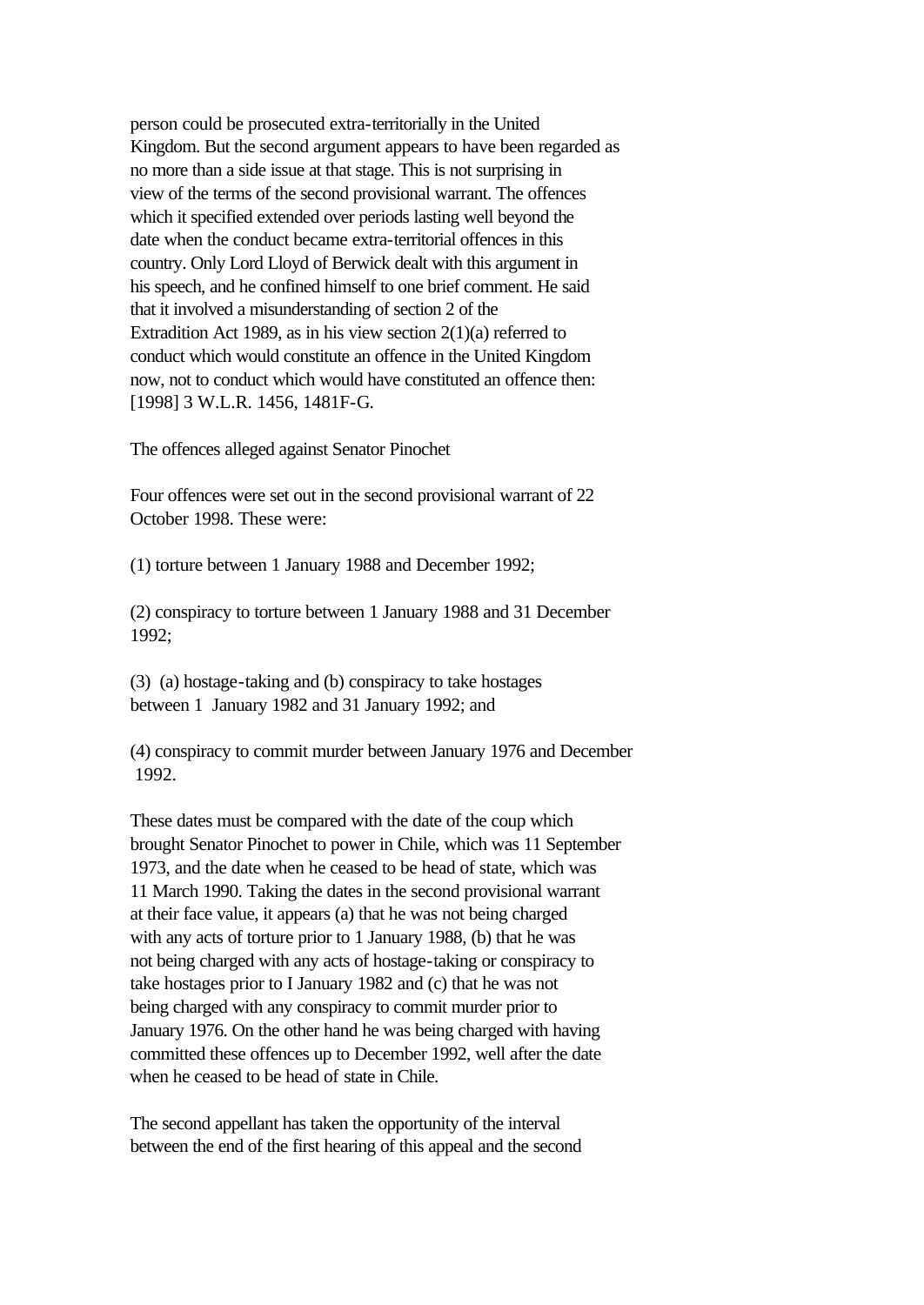hearing to obtain further details from the Spanish judicial authorities. He has explained that the provisional warrant was issued under circumstances of urgency and that the facts are more developed and complex than first appeared. And a number of things have happened since the date of the first hearing which, it is submitted, mean that the provisional warrant no longer has any life or effect. On 9 December 1998 the Secretary of State issued an authority to proceed under section 7(4) of the Act of 1989. On 10 December 1998 the Spanish indictment was preferred in Madrid, and on 24 December 1998 further particulars were drafted in accordance with Article 13 of the European Convention on Extradition for furnishing with the extradition request.

 Mr. Alun Jones Q.C. for the appellants said that it would be inappropriate for your Lordships in these circumstances to confine an examination of the facts to those set out in the provisional warrant and that it would be unfair to deprive him of the ability to rely on material which has been served within the usual time limits imposed in the extradition process. He invited your Lordships to examine all the material which was before the Secretary of State in December, including the formal request which was signed at Madrid on 3 November 1998 and the further material which has now been submitted by the Spanish Government. Draft charges have been prepared, of the kind which are submitted in extradition proceedings as a case is presented to the magistrate at the beginning of the main hearing under section 9(8) of the Act. This has been done to demonstrate how the charges which are being brought by the Spanish judicial authorities may be expressed in terms of English criminal law, to show the offences which he would have committed by his conduct against the law of this country.

 The crimes which are alleged in the Spanish request are murder on such a scale as to amount to genocide and terrorism, including torture and hostage-taking. The Secretary of State has already stated in his authority to proceed that Senator Pinochet is not to be extradited to Spain for genocide. So that part of the request must now be left out of account. But my impression is that the omission of the allegation of genocide is of little consequence in view of the scope which is given in Spanish law to the allegations of murder and terrorism.

 It is not our function to investigate the allegations which have been made against Senator Pinochet, and it is right to place on record the fact that his counsel, Miss Montgomery Q.C., told your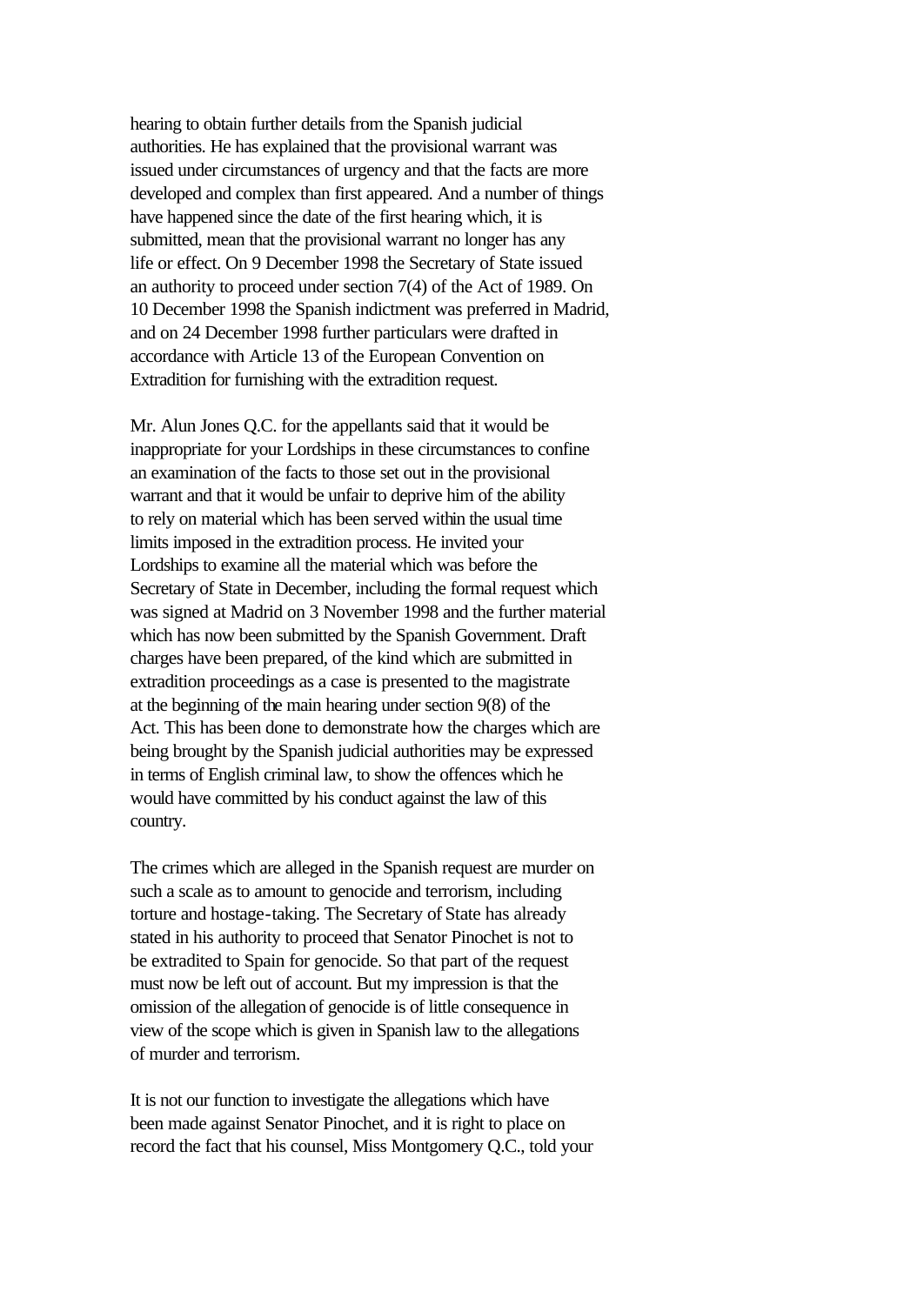Lordships that they are all strenuously denied by him. It is necessary to set out the nature and some of the content of these allegations, on the assumption that they are supported by the information which the Spanish judicial authorities have made available. This is because they form an essential part of the background to the issues of law which have been raised in this appeal. But the following summary must not be taken as a statement that the allegations have been shown to be true by the evidence, because your Lordships have not considered the evidence.

 The material which has been gathered together in the extradition request by the Spanish judicial authorities alleges that Senator Pinochet was party to a conspiracy to commit the crimes of murder, torture and hostage-taking, and that this conspiracy was formed before the coup. He is said to have agreed with other military figures that they would take over the functions of government and subdue all opposition to their control of it by capturing and torturing those who opposed them, who might oppose them or who might be thought by others to be likely to oppose them. The purpose of this campaign of torture was not just to inflict pain. Some of those who were to be tortured were to be released, to spread words of the steps that would be taken against those who opposed the conspirators. Many of those who were to be tortured were be subjected to various other forms of atrocity, and some of them were be killed. The plan was to be executed in Chile and in several other counties outside Chile.

 When the plan was put into effect victims are said to have been abducted, tortured and murdered pursuant to the conspiracy. This was done first in Chile, and then in other countries in South America, in the United States and in Europe. Many of the acts evidencing the conspiracy are said to have been committed in Chile before 11 September 1973. Some people were tortured at a naval base in August 1973. Large numbers of persons were abducted, tortured and murdered on 11 September 1973 in the course of the coup before the junta took control and Senator Pinochet was appointed its President. These acts continued during the days and weeks after the coup. A period of repression ensued, which is said to have been at its most intense in 1973 and 1974. The conspiracy is said to have continued for several years thereafter, but to have declined in intensity during the decade before Senator Pinochet retired as head of state on 11 March 1990. It is said that the acts committed in other countries outside Chile are evidence of the primary conspiracies and of a variety of sub-conspiracies within those states.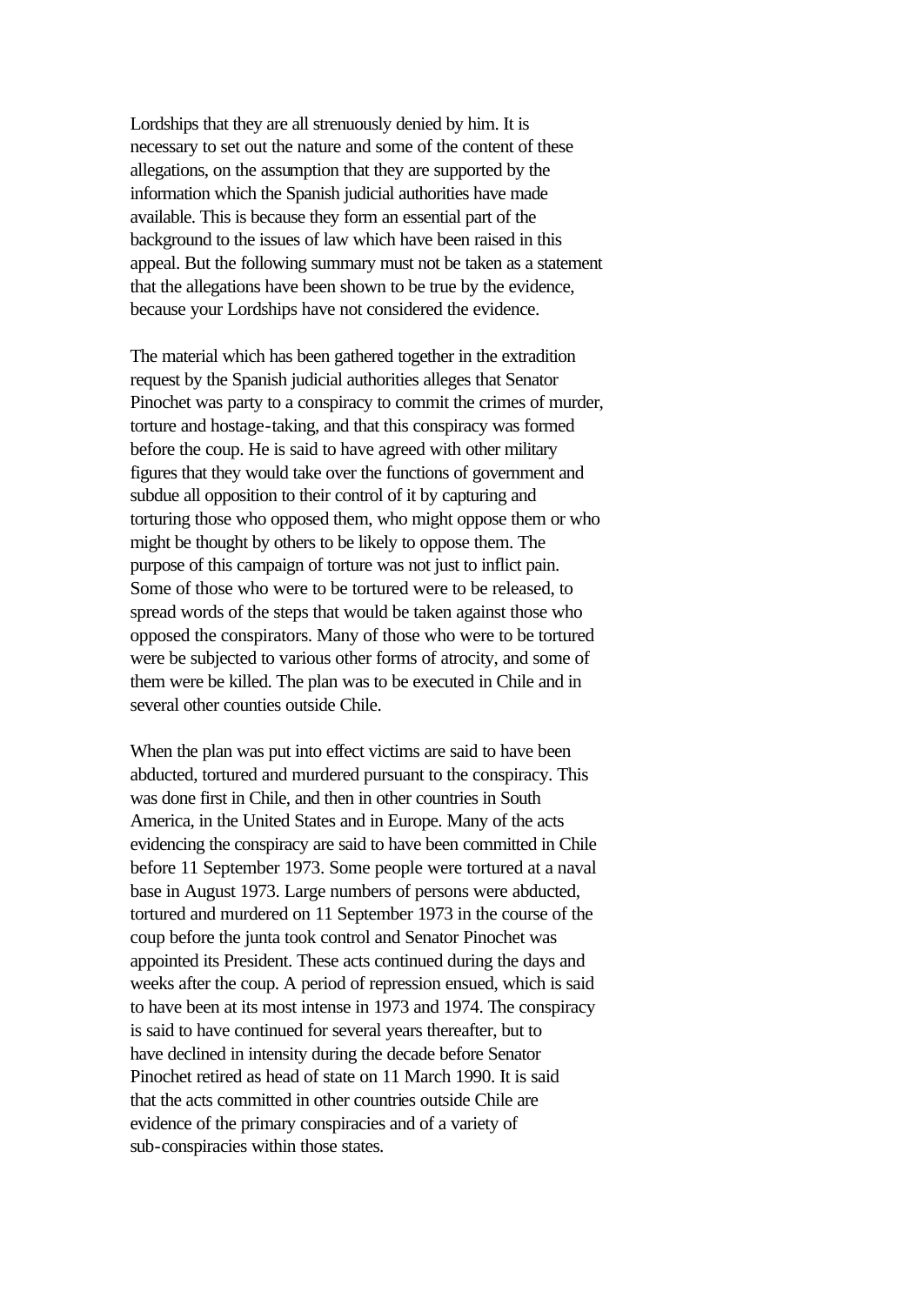The draft charges which have been prepared in order to translate these broad accusations into terms of English law may be summarised as follows:

 (1) conspiracy to torture between 1 January 1972 and 10 September 1973 and between 1 August 1973 and 1 January 1990 - charges 1, 2 and 5;

 (2) conspiracy to take hostages between 1 August 1973 and 1 January 1990 - charge 3;

 (3) conspiracy to torture in furtherance of which murder was committed in various countries including Italy, France, Spain and Portugal between 1 January 1972 and 1 January 1990 - charge 4; (4) torture between 1 August 1973 and 8 August 1973 and on 11 September 1973 - charges 6 and 8 [there is no charge 7];

 (5) conspiracy to murder in Spain between 1 January 1975 and 31 December 1976 and in Italy on 6 October 1975 - charges 9 and 12;

 (6) attempted murder in Italy on 6 October 1975 - charges 10 and 11;

 (7) torture on various occasions between 11 September 1973 and May 1977 - charges 13 to 29 and 31 to 32; and

(8) torture on 24 June 1989 - charge 30.

 This summary shows that some of the alleged conduct relates to the period before the coup when Senator Pinochet was not yet head of state. Charges 1 and 5 (conspiracy to torture) and charge 6 (torture) relate exclusively to that period. Charges 2 and 4 (conspiracy to torture) and charge 3 (conspiracy to take hostages) relate to conduct over many years including the period before the coup. None of the conduct now alleged extends beyond the period when Senator Pinochet ceased to be head of state.

 Only one charge (charge 30 - torture on 24 June 1989) relates exclusively to the period after 29 September 1988 when section 134 of the Criminal Justice Act 1988, to which I refer later, was brought into effect. But charges 2 and 4 (conspiracy to torture) and charge 3 (conspiracy to take hostages) which relate to conduct over many years extend over this period also. Two acts of torture which are said to have occurred between 21 and 28 October 1988 are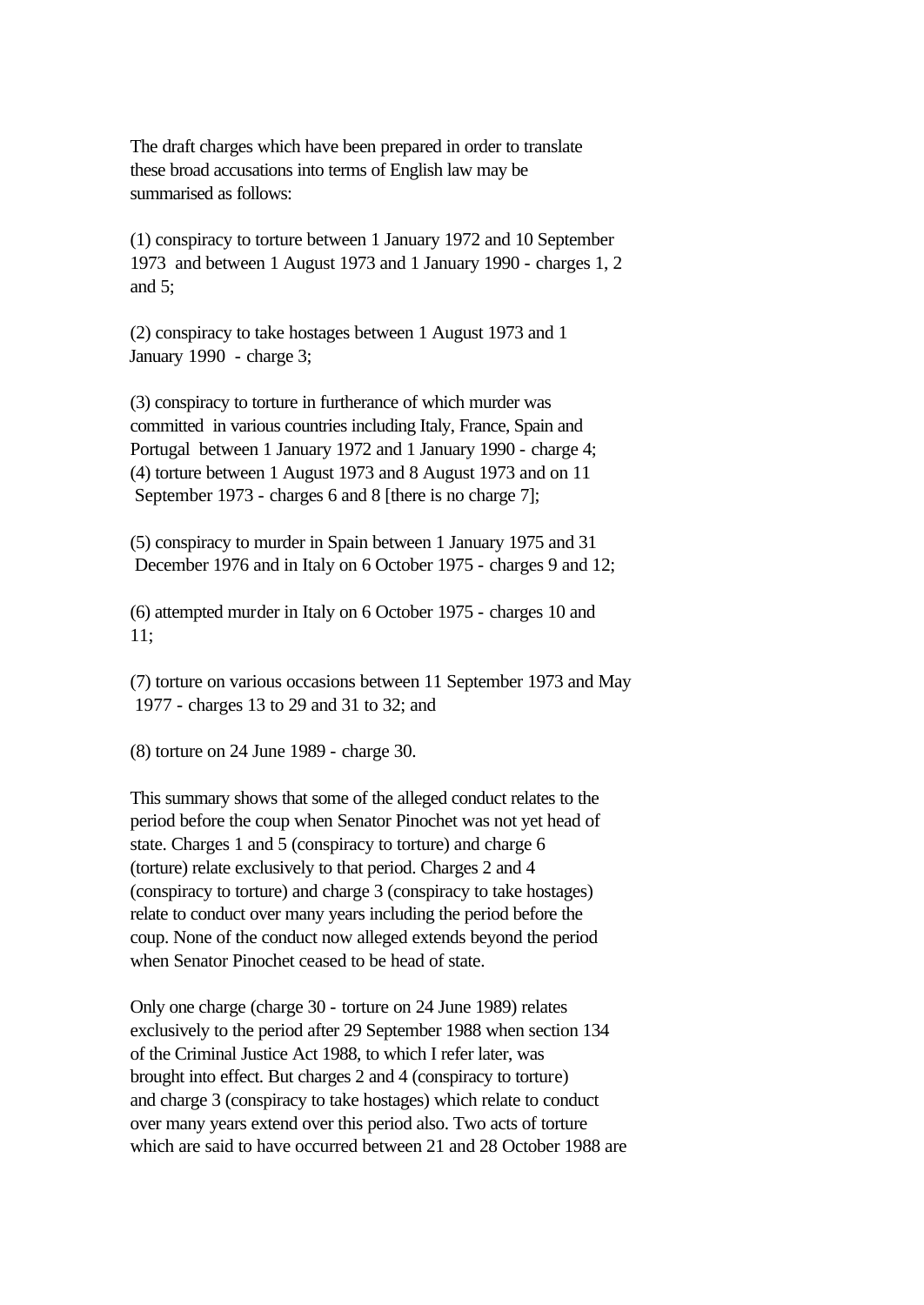mentioned in the extradition request. They have not been included as separate counts in the list of draft charges, but it is important not to lose sight of the fact that the case which is being made against Senator Pinochet by the Spanish judicial authorities is that each act of torture has to be seen in the context of a continuing conspiracy to commit torture. As a whole, the picture which is presented is of a conspiracy to commit widespread and systematic torture and murder in order to obtain control of the government and, having done so, to maintain control of government by those means for as long as might be necessary.

 Against that background it is necessary first to consider whether the relevant offences for the purposes of this appeal are those which were set out in the second provisional warrant or those which are set out in the draft charges which have been prepared in the light of the further information which has been obtained from the Spanish judicial authorities.

 On one view it might be said that, as the appeal is against the decision of the Divisional Court to quash the second provisional warrant, your Lordships should be concerned only with the charges which were set out in that document. If that warrant was bad on the ground that the charges which it sets out are charges in respect of which Senator Pinochet has immunity, everything else that has taken place in reliance upon that warrant must be bad also. If he was entitled to immunity, no order should have been made against him in the committal proceedings and the Secretary of State should not have issued an authority to proceed. But Article 13 of the European Convention on Extradition which, following the enactment of the Extradition Act 1989, the United Kingdom has now ratified (see the European Convention on Extradition Order 1990, S.I. 1990 No. 1507), provides that if the information communicated by the requesting party is found to be insufficient to allow the requested party to make a decision in pursuance of the Convention the requested party may ask for the necessary supplementary information to be provided to it by the requesting party.

 It is clear that the first provisional warrant was prepared in circumstances of some urgency, as it was believed that Senator Pinochet was about to leave the United Kingdom in order to return to Chile. Once begun, the procedure was then subject to various time limits. There was also the problem of translating the Spanish accusations, which cover so many acts over so long a period, into the terms of English criminal law. I do not think that it is surprising that the full extent of the allegations which were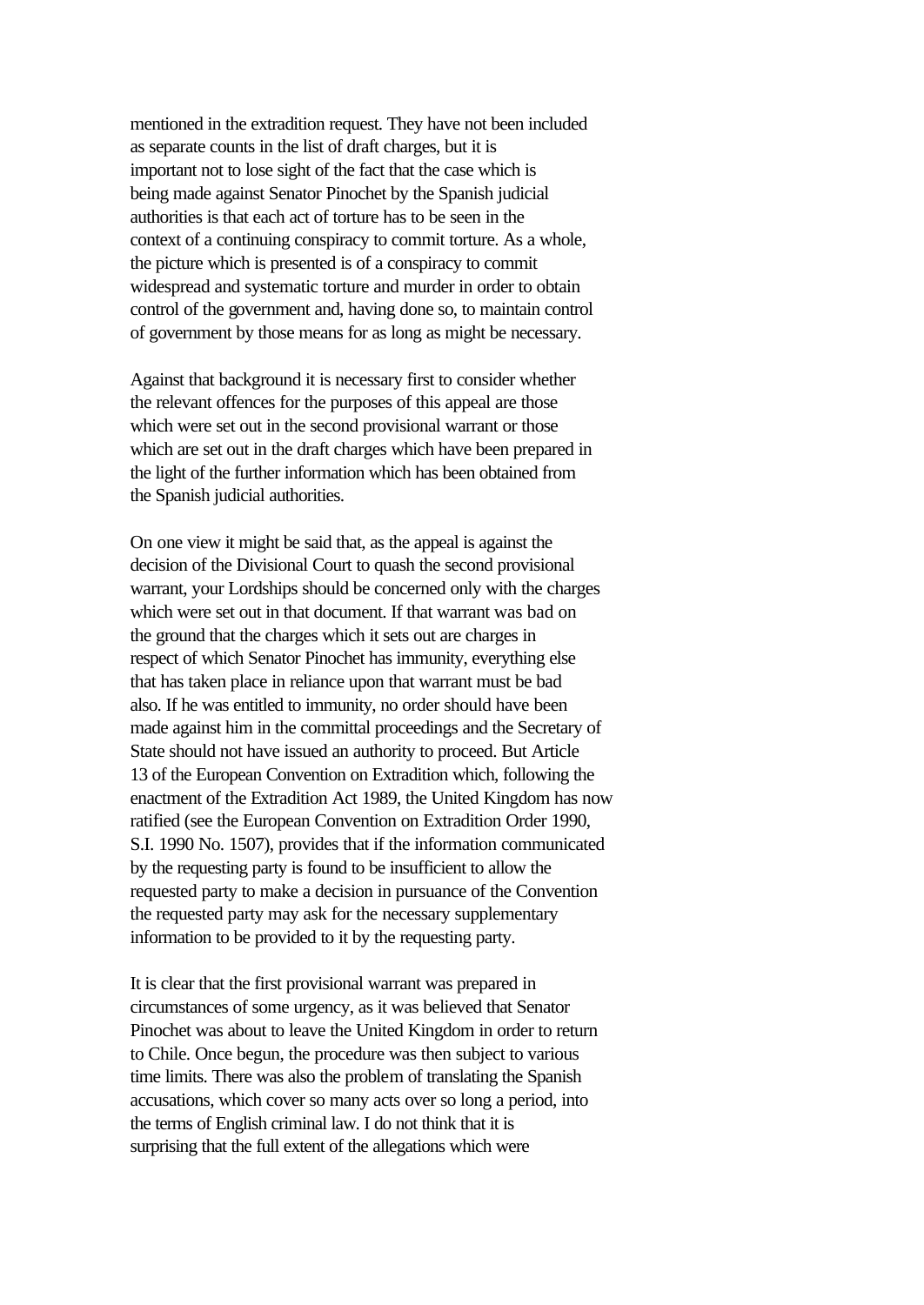being made was not at first appreciated. In my opinion the Spanish judicial authorities were entitled to supplement the information which was originally provided in order to define more clearly the charges which were the subject of the request. On this view it would be right to regard the material which is now available as explanatory of the charges which the second provisional warrant was intended to comprise. Mr. Clive Nicholls Q.C. for Senator Pinochet said that he was content with this approach in the interests of finality.

Are the alleged offences "extradition crimes"?

 If your Lordships are willing, as I suggest we should be, to examine this material it is necessary to subject it to further analysis. The starting point is section 1(1) of the Extradition Act 1989, which provides that a person who is accused in a foreign state of the commission of an extradition crime may be arrested and returned to that state in accordance with the extradition procedures in Part III of the Act. The expression "extradition crime" is defined in section 2 of the Act under two headings. The first, which is set out in section  $2(1)(a)$ , refers to

 "conduct in the territory of a foreign state . . . which, if it occurred in the United Kingdom, would constitute an offence punishable with imprisonment for a term of twelve months, or any greater punishment, and which, however described in the law of the foreign state&!!;is so punishable under that law."

 The second, which is set out in section 2(1)(b) read with section 2(2), refers to an extra-territorial offence against the law of a foreign state which is punishable under that law with imprisonment for a term of 12 months or any greater punishment, and which in corresponding circumstances would constitute an extra-territorial offence against the law of the United Kingdom punishable with imprisonment for a term of 12 months or any greater punishment.

 For reasons which have been explained by my noble and learned friend Lord Browne-Wilkinson, the critical issue on the question of sovereign immunity relates to the effect of the United Nations Convention against Torture and other Cruel, Inhuman or Degrading Treatment or Punishment of 10 December 1984 ("the Torture Convention") and the offences which allege torture. As to those alleged offences which do not fall within the scope of the Torture Convention and which could not be prosecuted here under section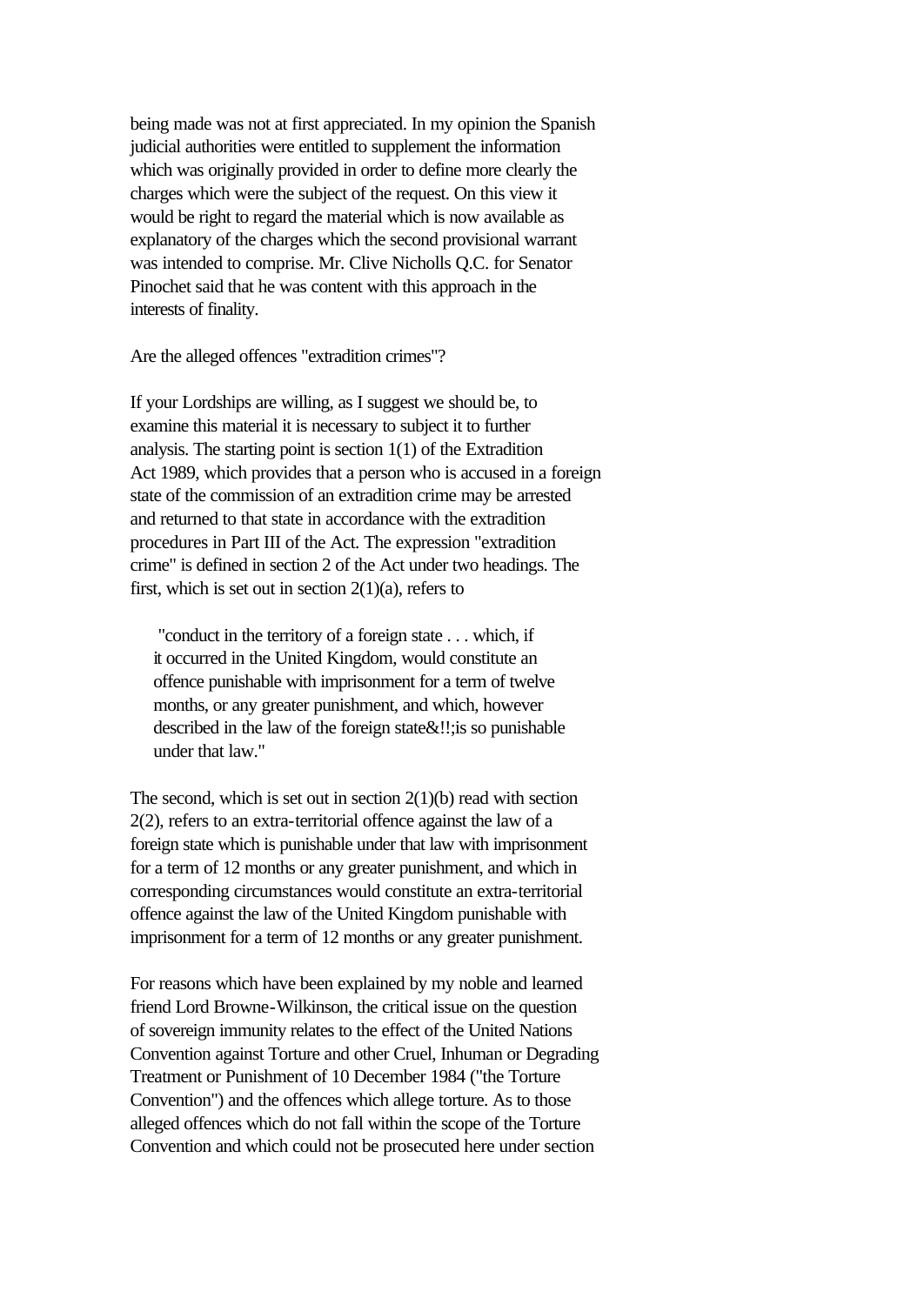134 of the Criminal Justice Act 1988, any loss of immunity would have to be decided on other grounds. But there is no need to examine this question in the case of those alleged offences for which Senator Pinochet could not in any event be extradited. The purpose of the following analysis is to remove from the list of draft charges those charges which fall into that category either because they are not extradition crimes as defined by section 2 of the Extradition Act 1989 or because for any other reason other than on grounds of immunity they are charges on which Senator Pinochet could not be extradited.

 This analysis proceeds on the basis that the definition of the expression "extradition crime" in section 2 of the Act of 1989 requires the conduct which is referred to in section 2(1)(a) to have been an offence which was punishable in the United Kingdom when that conduct took place. It also proceeds on the basis that it requires the extra-territorial offence which is referred to in section 2(1)(b) to have been an extra-territorial offence in the United Kingdom on the date when the offence took place. The principle of double criminality would suggest that this was the right approach, in the absence of an express provision to the contrary. The tenses used in section 2 seem to me to be equivocal on this point. They leave it open to examination in the light of the provisions of the Act as a whole. The argument in favour of the date when the conduct took place has particular force in the case of those offences listed in section 22(4) of the Act. These have been made extra-territorial offences in order to give effect to international conventions, but neither the conventions nor the provisions which gave effect to them were intended to operate retrospectively.

 I respectfully agree with the reasons which my noble and learned friend Lord Browne-Wilkinson has given for construing the definition as requiring that the conduct must have been punishable in the United Kingdom when it took place, and that it is not sufficient for the appellants to show that it would be punishable here were it to take place now.

### Hostage-taking

 An offence under the Taking of Hostages Act 1982 is one of those offences, wherever the act takes place, which is deemed by section 22(6) of the Extradition Act 1989 to be an offence committed within the territory of any other state against whose law it is an offence. This provision gives effect to the International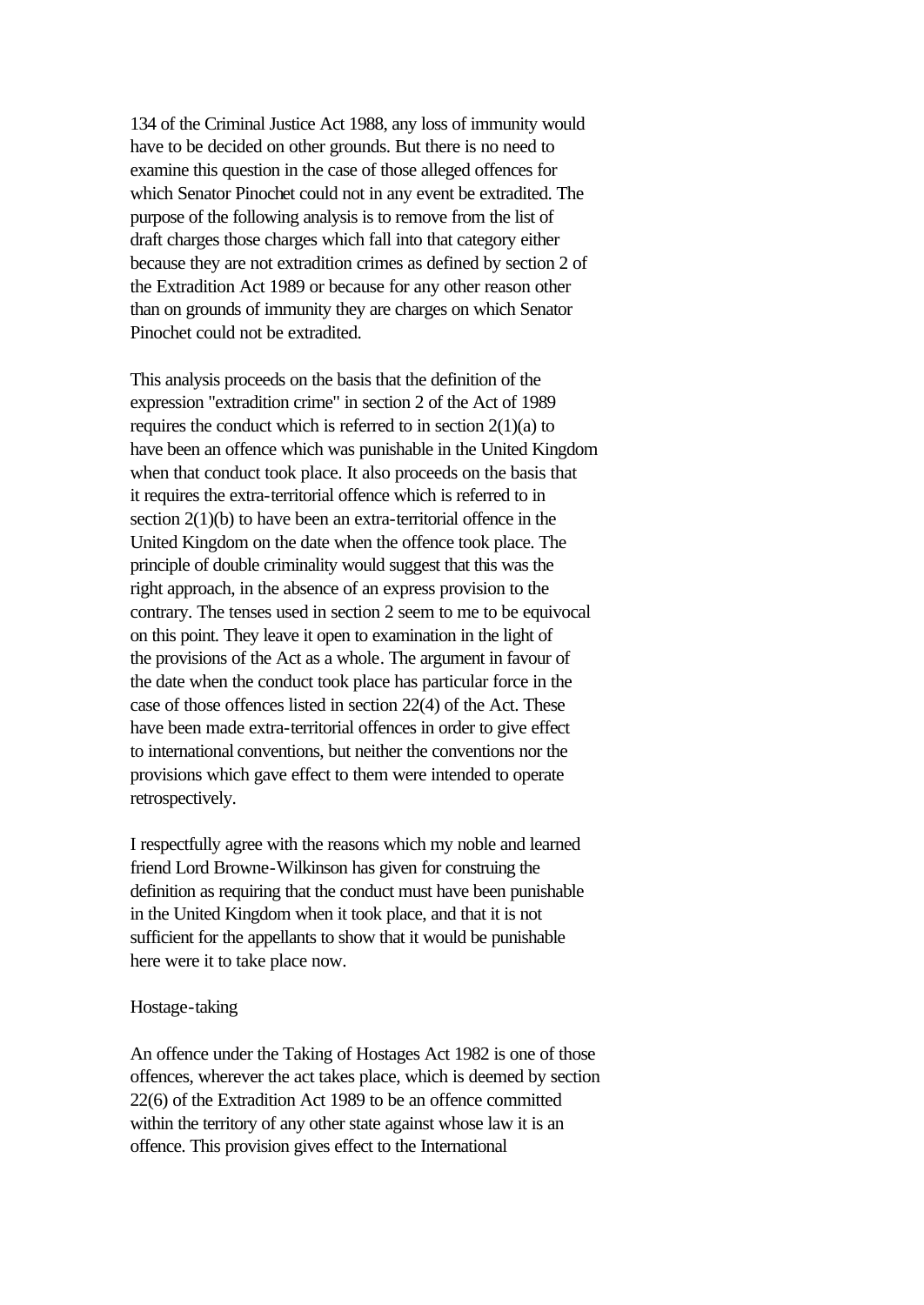Convention against the Taking of Hostages of 18 December 1979 ("the Hostage Convention"). Under section 1 of the Act of 1982 hostage-taking is an extra-territorial offence against the law of the United Kingdom. Section 1(1) of that Act defines the offence in these terms:

 "A person, whatever his nationality, who, in the United Kingdom or elsewhere, -

(a) detains any other person ('the hostage'), and

 (b) in order to compel a State, international governmental organisation or person to do or to abstain from doing any act, threatens to kill, injure or continue to detain the hostage,

commits an offence."

 Mr. Jones accepted that he did not have particulars of any case of hostage-taking. He said that his case was that Senator Pinochet was involved in a conspiracy to take hostages for the purposes which were made unlawful by section 1 of the Act. Charge 3 of the draft charges, which is the only charge which alleges conspiracy to take hostages, states that the course of conduct which was to be pursued was to include the abduction and torture of persons as part of a campaign to terrify and subdue those who were disposed to criticise or oppose Senator Pinochet or his fellow conspirators. Those who were not detained were to be intimidated, through the accounts of survivors and by rumour, by fear that they might suffer the same fate. Those who had been detained were to be compelled to divulge information to the conspirators by the threatened injury and detention of others known to the abducted persons by the conspirators.

 But there is no allegation that the conspiracy was to threaten to kill, injure or detain those who were being detained in order to compel others to do or to abstain from doing any act. The narrative shows that the alleged conspiracy was to subject persons already detained to threats that others would be taken and that they also would be tortured. This does not seem to me to amount to a conspiracy to take hostages within the meaning of section 1 of the Act of 1982. The purpose of the proposed conduct, as regards the detained persons, was to subject them to what can best be described as a form of mental torture.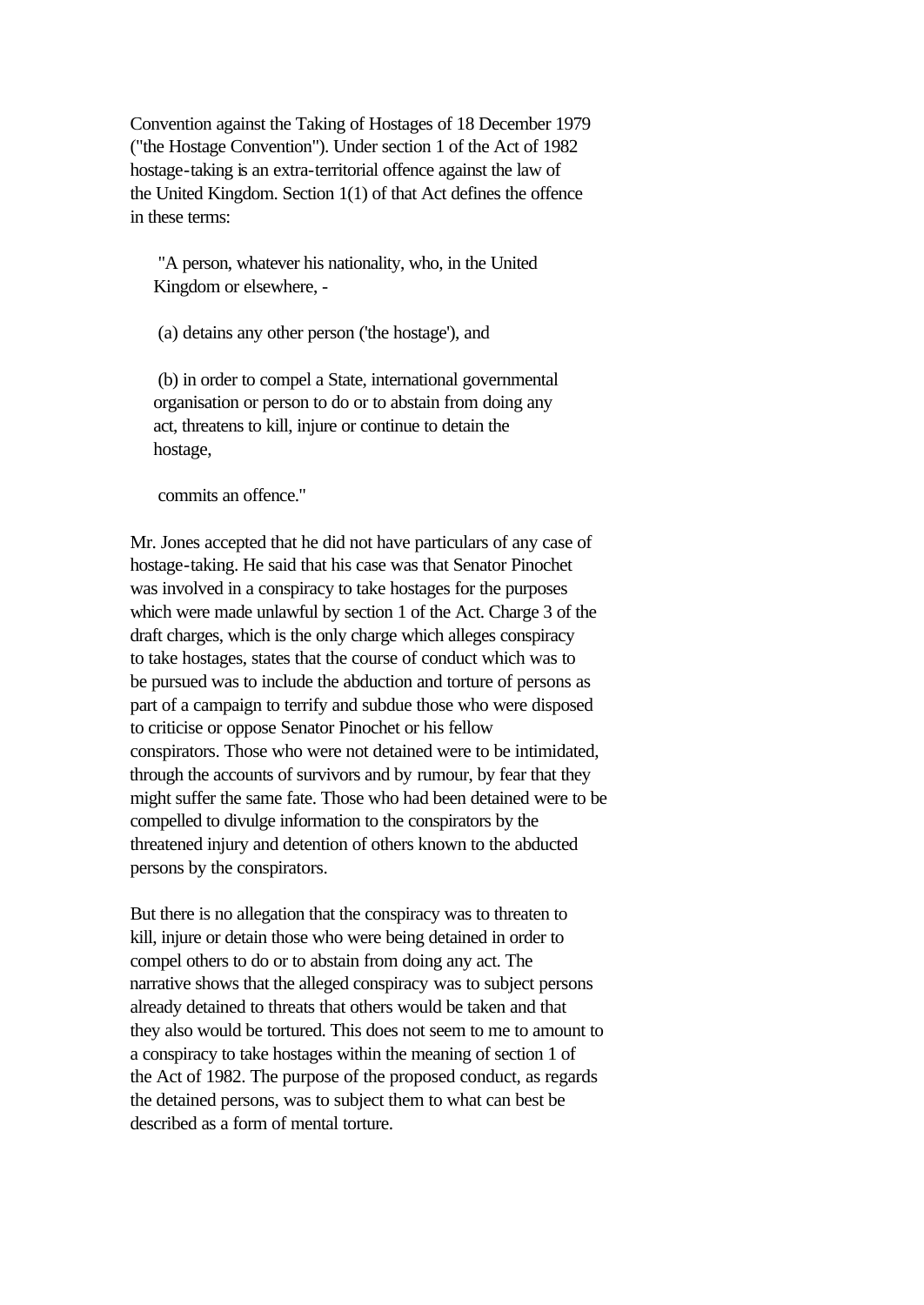One of the achievements of the Torture Convention was to provide an internationally agreed definition of torture which includes both physical and mental torture in the terms set out in Article 1:

 "For the purposes of this convention, torture means any act by which severe pain or suffering, whether physical or mental, is intentionally inflicted on a person for such purposes as obtaining from him or a third person information or a confession, punishing him for an act he or a third person has committed or is suspected of having committed, or intimidating or coercing him or a third person, or for any reason based on discrimination of any kind . . . "

 The offence of torture under English law is constituted by section 134(1) of the Criminal Justice Act 1988, which provides:

 "A public official or person acting in an official capacity, whatever his nationality, commits the offence of torture if in the United Kingdom or elsewhere he intentionally inflicts severe pain or suffering on another in the performance or purported performance of his official duties."

 Section 134(3) provides that it is immaterial whether the pain or suffering is physical or mental and whether it is caused by an act or an omission. So, in conformity with the Convention, the offence includes mental as well as physical torture. It seems to me that the conspiracy which charge 3 alleges against Senator Pinochet was a conspiracy to inflict mental torture, and not a conspiracy to take hostages.

 I would hold therefore that it is not necessary for your Lordships to examine the Hostage Convention in order to see whether its terms were such as to deprive a former head of state of any immunity from a charge that he was guilty of hostage-taking. In my opinion Senator Pinochet is not charged with the offence of hostage-taking within the meaning of section 1 (1) of the Taking of Hostages Act 1982.

Conspiracy to murder and attempted murder

 The charges of conspiracy to torture include allegations that it was part of the conspiracy that some of those who were abducted and tortured would thereafter be murdered. Charge 4 alleges that in furtherance of that agreement about four thousand persons of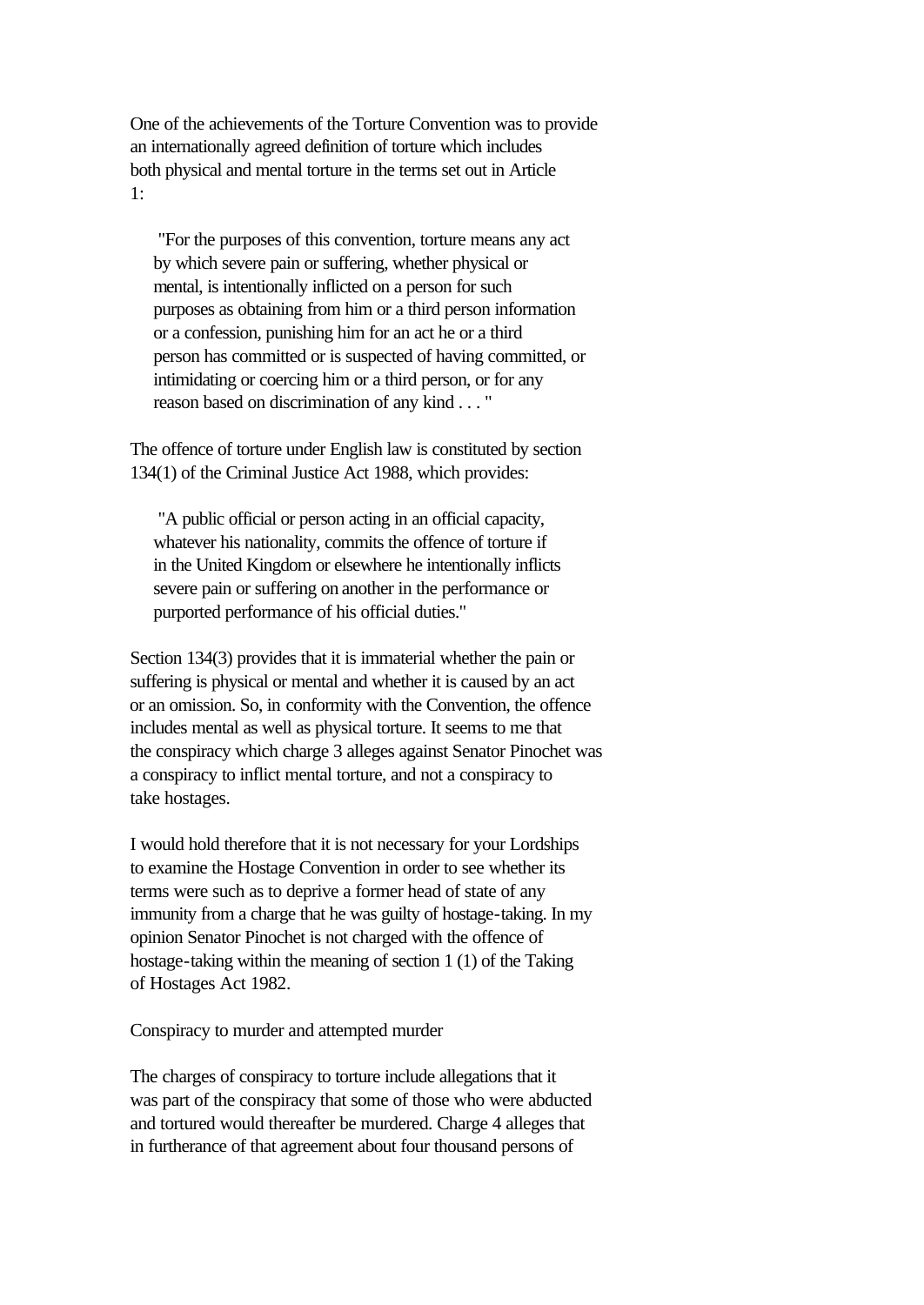many nationalities were murdered in Chile and in various other countries outside Chile. Two other charges, charges 9 and 12, allege conspiracy to murder - in one case of a man in Spain and in the other of two people in Italy. Charge 9 states that Senator Pinochet agreed in Spain with others who were in Spain, Chile and France that the proposed victim would be murdered in Spain. Charge 12 does not say that anything was done in Spain in furtherance of the alleged conspiracy to murder in Italy. There is no suggestion in either of these charges that the proposed victims were to be tortured. Two further charges, charges 10 and 11, allege the attempted murder of the two people in Italy who were the subject of the conspiracy to commit murder there. Here again there is no suggestion that they were to be tortured before they were murdered.

 Murder is a common law crime which, before it became an extra-territorial offence if committed in a convention country under section 4 of the Suppression of Terrorism Act 1978, could not be prosecuted in the United Kingdom if it was committed abroad except in the case of a murder committed abroad by a British citizen: Offences against the Person Act 1861, section 9. A murder or attempted murder committed by a person in Spain, whatever his nationality, is an extradition crime for the purposes of his extradition to Spain from the United Kingdom under section 2(1)(a) of the Extradition Act 1989 as it is conduct which would be punishable here if it occurred in this country. But the allegation relating to murders in Spain and elsewhere which is made against Senator Pinochet is not that he himself murdered or attempted to murder anybody. It is that the murders were carried out, or were to be carried out, in Spain and elsewhere as part of a conspiracy and that he was one of the conspirators.

 Section 1 of the Criminal Law Act 1977 created a new statutory offence of conspiracy to commit an offence triable in England and Wales. The offence of conspiracy which was previously available at common law was abolished by section 5. Although the principal offence was defined in the statute more narrowly, in other respects it codified the pre-existing law. It came into force on 1 December 1977: S.I. 1977 No. 1682. Subsection (4) of that section provides:

 "In this Part of this Act 'offence' means an offence triable in England and Wales, except that it includes murder notwithstanding that the murder in question would not be so triable if committed in accordance with the intention of the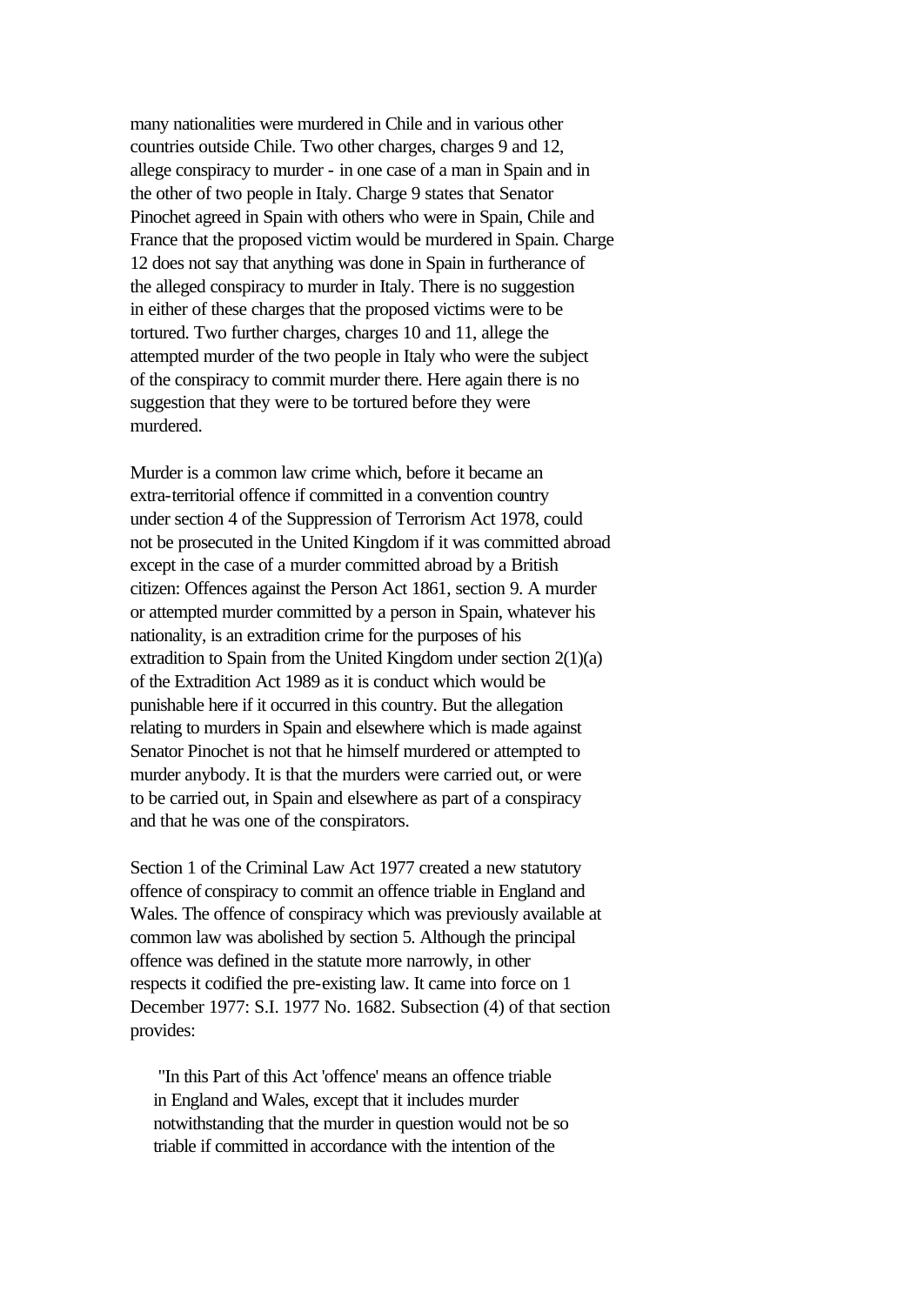parties to the agreement."

 The effect of that subsection is that a person, whatever his nationality, who agrees in England to a course of conduct which will involve the offence of murder abroad may be prosecuted here for the offence of conspiracy to murder even although the murder itself would not have been triable in this country. It re-enacted a provision to the same effect in section 4 of the Offences against the Person Act 1861, which it in part repealed: see Schedule 13 to the Act of 1977. Section 4 of the Act of 1861 was in these terms:

 "All persons who shall conspire, confederate, and agree to murder any person, whether he be a subject of Her Majesty or not, and whether he be within the Queen's Dominions or not, and whosoever shall solicit, encourage, persuade, or endeavour to persuade, or shall propose to any person, to murder any other person, whether he be a subject of Her Majesty or not, and whether he be within the Queen's Dominions or not, shall be guilty of a misdemeanour, and being convicted thereof shall be liable, at the discretion of the court, to be kept in penal servitude for any term not more than ten and not less than three years,--or to be imprisoned for any term not exceeding two years, with or without hard labour."

 So the conduct which is alleged against Senator Pinochet in charge 9 - that between 1 January 1975 and 31 December 1976 he was a party to a conspiracy in Spain to murder someone in Spain - is an offence for which he could, unless protected by immunity, be extradited to Spain under reference to section 4 of the Act of 1861, as it remained in force until the relevant part of it was repealed by the Act of 1977. This is because his participation in the conspiracy in Spain was conduct by him in Spain for the purposes of section 2(1)(a) of the Extradition Act 1989.

 The conduct which is alleged against him in charge 4 is that he was a party to a conspiracy to murder, in furtherance of which about four thousand people were murdered in Chile and in various countries outside Chile including Spain. It is implied that this conspiracy was in Chile, so I would hold that this is not conduct by him in Spain for the purposes of section 2(1)(a) of Act of 1989. The question then is whether it is an extra-territorial offence within the meaning of section section 2(1)(b) of that Act.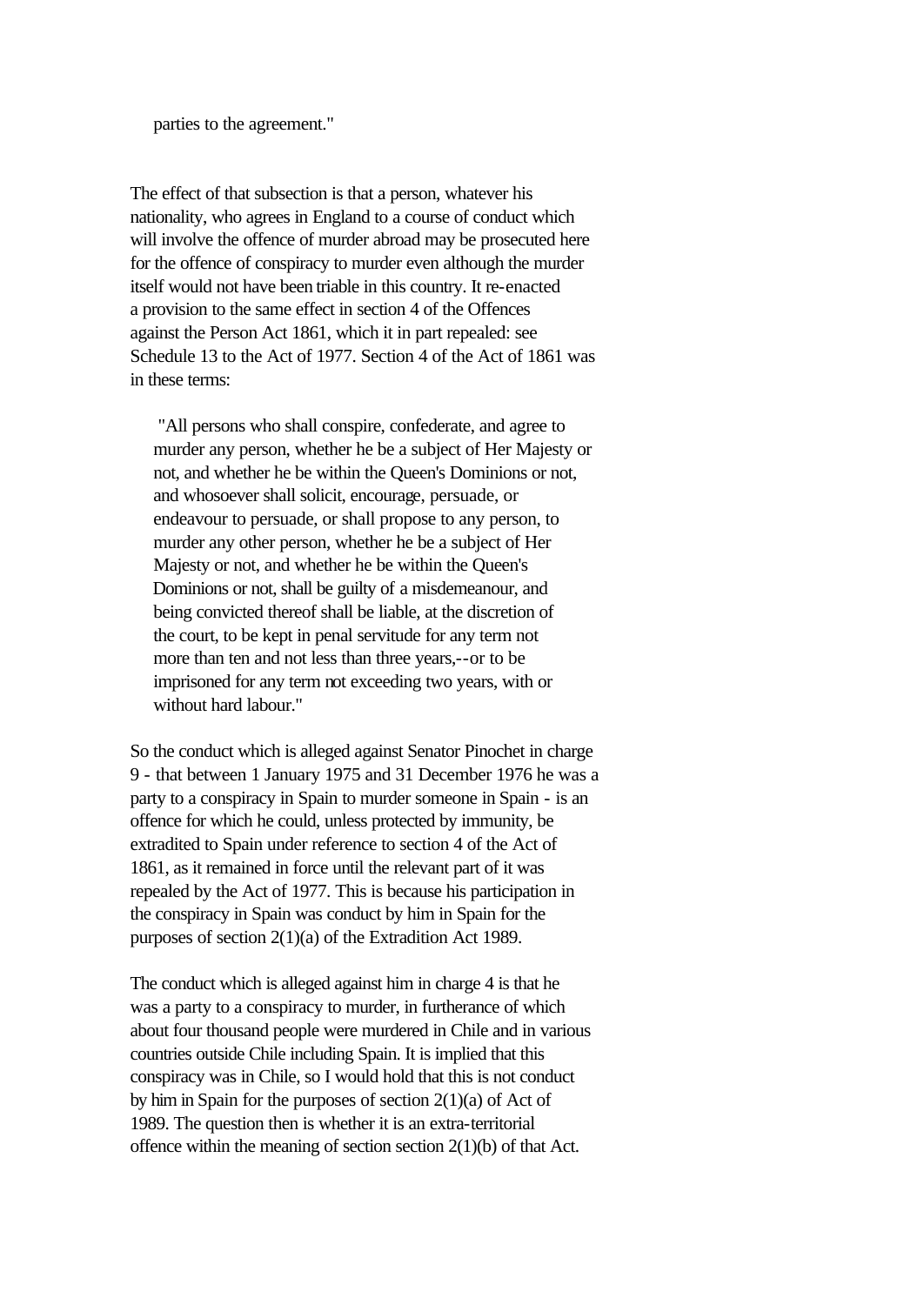A conspiracy to commit a criminal offence in England is punishable here under the common law rules as to extra-territorial conspiracies even if the conspiracy was formed outside England and nothing was actually done in this country in furtherance of the conspiracy: Somchai Liangsiriprasert v. Government of the United States of America [1991] 1 A.C. 225. In that case it was held by the Judicial Committee, applying the English common law, that a conspiracy to traffic in a dangerous drug in Hong Kong entered into in Thailand could be tried in Hong Kong although no act pursuant to that conspiracy was done in Hong Kong. Lord Griffiths, delivering the judgment of the Board, said at p. 251C-D:

 "Their Lordships can find nothing in precedent, comity or good sense that should inhibit the common law from regarding as justiciable in England inchoate crimes committed abroad which are intended to result in the commission of criminal offences in England."

 In Regina v. Sansom [1991] 2 Q.B. 130 the appellants had been charged with conspiracy contrary to section 1 of the Criminal Law Act 1977, which does not in terms deal with extra-territorial conspiracies. The Court of Appeal rejected the argument that the principle laid down in Somchai referred only to the common law and that it could not be applied to conspiracies charged under the Act of 1977. Taylor L.J. said, at p. 138B that it should now be regarded as the law of England on this point.

 As Lord Griffiths observed in Somchai at p. 244C, it is still true, as a broad general statement, that English criminal law is local in its effect and that the criminal law does not concern itself with crimes committed abroad. But I consider that the common law of England would, applying the rule laid down in Somchai, also regard as justiciable in England a conspiracy to commit an offence anywhere which was triable here as an extra territorial offence in pursuance of an international convention, even although no act was done here in furtherance of the conspiracy. I do not think that this would be an unreasonable extension of the rule. It seems to me that on grounds of comity it would make good sense for the rule to be extended in this way in order to promote the aims of the convention.

 Prior to the coming into force of the Suppression of Terrorism Act 1978, a conspiracy which was formed outside this country to commit murder in some country other than England in pursuance of which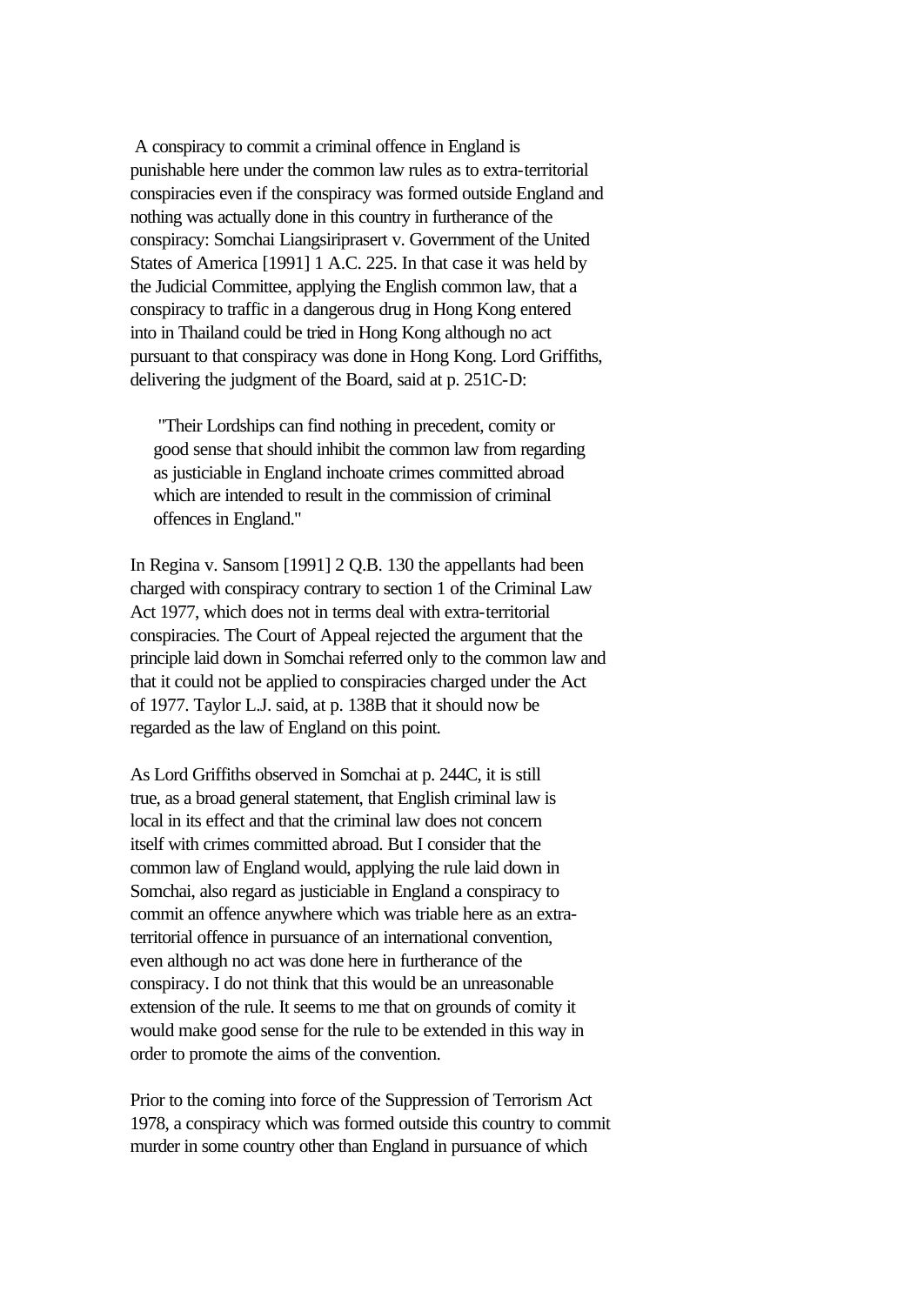nothing was done in England to further that conspiracy would not be punishable in England, as it was not the intention that acts done in pursuance of the conspiracy would result in the commission of a criminal offence in this country. The presumption against the extra-territorial application of the criminal law would have precluded such conduct from being prosecuted here. Section 4(1) of the Act of 1978 gives the courts of the United Kingdom jurisdiction over a person who does any act in a convention country which, if he had done that act in a part of the United Kingdom, would have made him guilty in that part of the United Kingdom of an offence mentioned in some, but not all, of the paragraphs of Schedule 1 to that Act. Murder is one of the offences to which that provision applies. But that Act, which was passed to give effect to the European Convention on the Suppression of Terrorism of 27 January 1977, did not come into force until 21 August 1978: S.I. 1978 No. 1063. And Chile is not a convention country for the purposes of that Act, nor is it one of the non-convention countries to which its provisions have been applied by section 5 of the Act of 1978. Only two non-convention countries have been so designated. These are the United States (S.I. 1986 No. 2146) and India (S.I. 1993 No. 2533).

 Applying these principles, the only conduct alleged against Senator Pinochet as conspiracy to murder in charge 4 for which he could be extradited to Spain is that part of it which alleges that he was a party to a conspiracy in Spain to commit murder in Spain prior to 21 August 1978. As for the allegation that he was a party to a conspiracy in Spain or elsewhere to commit murder in a country which had been designated as a convention country after that date, the extradition request states that acts in furtherance of the conspiracy took place in France in 1975, in Spain in 1975 and 1976 and in the United States and Portugal in 1976. These countries have now been designated as countries to which the Suppression of Terrorism Act 1978 applies. But the acts which are alleged to have taken place there all pre-date the coming into force of that Act. So the extra-territorial jurisdiction cannot be applied to them.

 The alleged offences of attempted murder in Italy are not, as such, offences for which Senator Pinochet could be extradited to Spain under reference to section 2(1)(a) of the Act of 1989 because the alleged conduct did not take place in Spain and because he is not of Spanish nationality. But for their date they would have been offences for which he could have been extradited from the United Kingdom to Spain under reference to section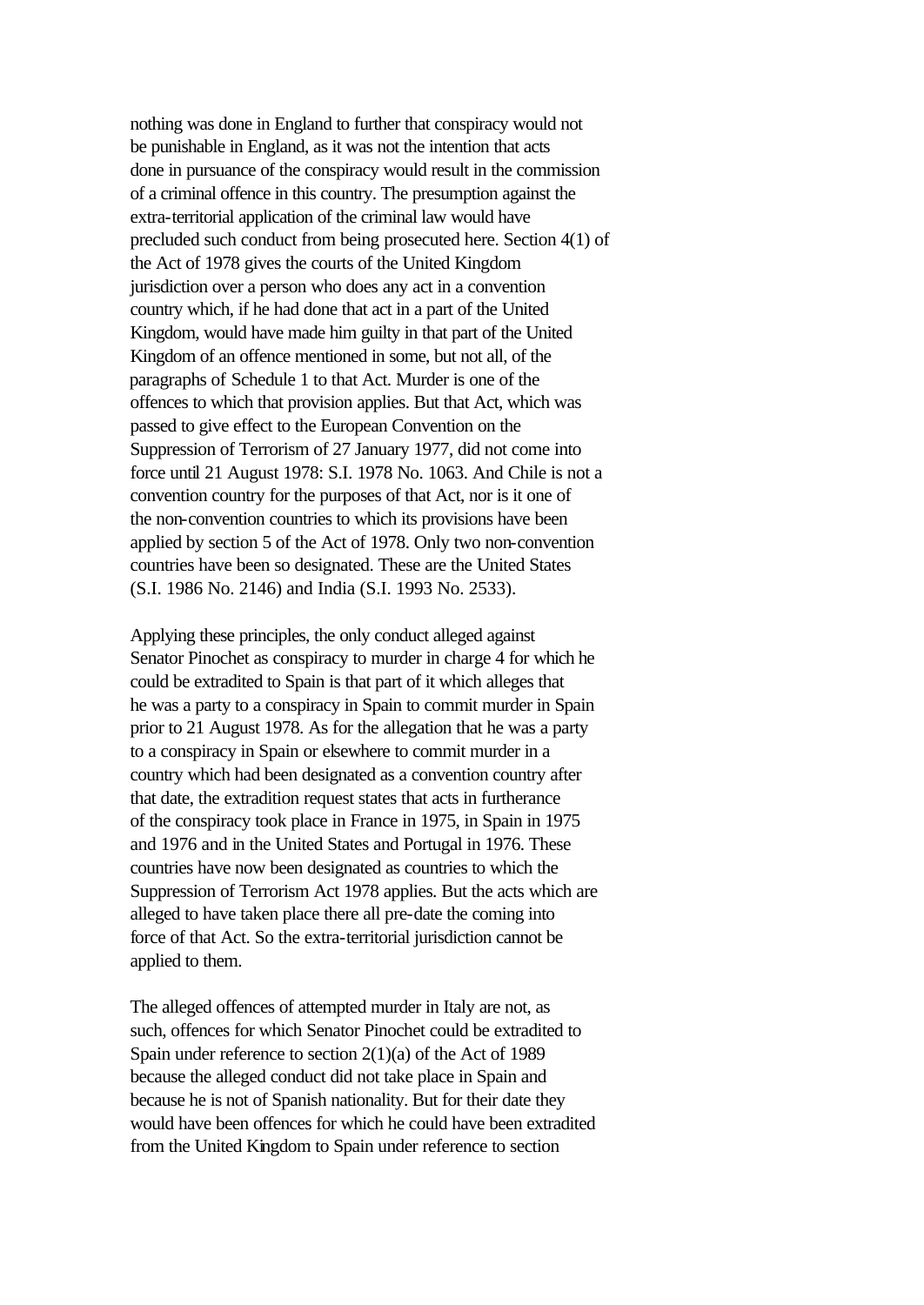2(1)(b), on the grounds, first, that murder is now an extra-territorial offence under section 4(1)(a) of the Suppression of Terrorism Act 1978 as it is an offence mentioned in paragraph 1 of Schedule 1 to that Act, Italy has been designated as a convention country (S.I. 1986 No. 1137) and, second, that an offence of attempting to commit that offence is an extra-territorial offence under section 4(1)(b) of the Act of 1978. But the attempted murders in Italy which are alleged against Senator Pinochet are said to have been committed on 6 October 1975. As the Act of 1978 was not in force on that date, these offences are not capable of being brought within the procedures laid down by that Act.

 Finally, to complete the provisions which need to be reviewed under this heading, mention should be made of an amendment which was made to Schedule 1 to the Suppression of Terrorism Act 1978 by section 22 of the Criminal Justice Act 1988, which includes within the list of offences set out in that schedule the offence of conspiracy. That section appears in Part 1 of the Act of 1988, most of which was repealed before having been brought into force following the enactment of the Extradition Act 1989. But section 22 was not repealed. It was brought into force on 5 June 1990: S.I. 1990 No. 1145. It provides that there shall be added at the end of the schedule a new paragraph in these terms:

 "21. An offence of conspiring to commit any offence mentioned in a preceding paragraph of this Schedule."

 At first sight it might seem that the effect of this amendment was to introduce a statutory extra-territorial jurisdiction in regard to the offence of conspiracy, wherever the agreement was made to participate in the conspiracy. But this offence does not appear in the list of offences in that Schedule in respect of which section 4(1) of the Suppression of Terrorism Act 1978 gives jurisdiction, if committed in a convention country, as extra-territorial offences. In any event section 22 was not brought into force until 5 June 1990: S.I. 1990 No. 1145. This was after the last date when Senator Pinochet is alleged to have committed the offence of conspiracy.

Torture and conspiracy to torture

 Torture is another of those offences, wherever the act takes place, which is deemed by section 22(6) of the Extradition Act 1989 to be an offence committed within the territory of any other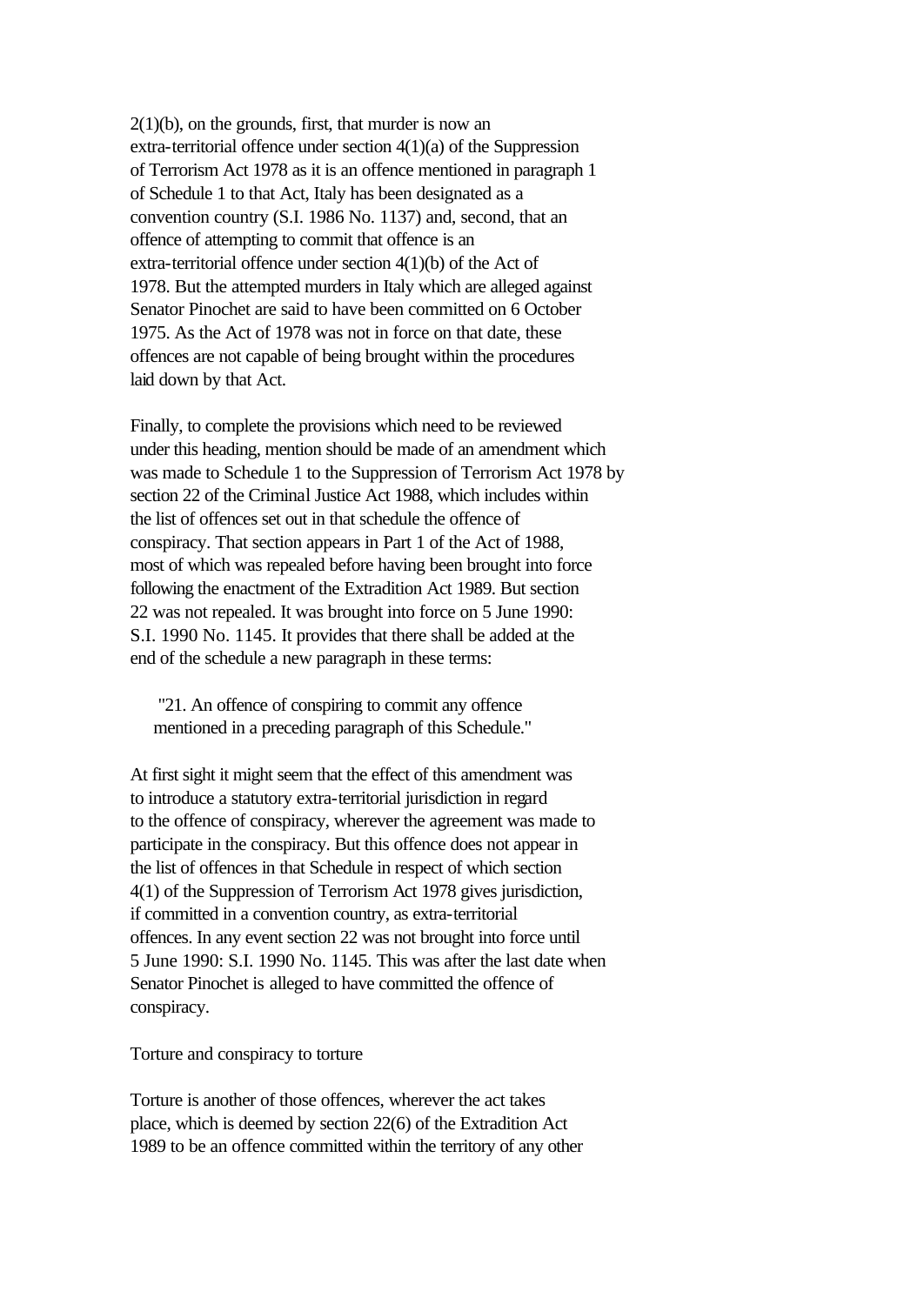state against whose law it is an offence. This provision gives effect to the Torture Convention of 10 December 1984. But section 134 of the Criminal Justice Act 1988 also gave effect to the Torture Convention. It made it a crime under English law for a public official or a person acting in an official capacity to commit acts of both physical and mental torture: see subsection (3). And it made such acts of torture an extra-territorial offence wherever they were committed and whatever the nationality of the perpetrator: see subsection (1). Read with the broad definition which the expression "torture" has been given by Article 1 of the Convention and in accordance with ordinary principles, the offence which section 134 lays down must be taken to include the ancillary offences of counselling, procuring, commanding and aiding or abetting acts of torture and of being an accessory before or after the fact to such acts. All of these offences became extra-territorial offences against the law of the United Kingdom within the meaning of section 2(2) of the Extradition Act 1989 as soon as section 134 was brought into force on 29 September 1988.

 Section 134 does not mention the offence of conspiracy to commit torture, nor does Article 1 of the Convention, nor does section 22(6) of the Extradition Act 1989. So, while the courts of the United Kingdom have extra-territorial jurisdiction under section 134 over offences of official torture wherever in the world they were committed, that section does not give them extra-territorial jurisdiction over a conspiracy to commit torture in any other country where the agreement was made outside the United Kingdom and no acts in furtherance of the conspiracy took place here. Nor is it conduct which can be deemed to take place in the territory of the requesting country under section 22(6) of the Act of 1989.

 However, the general statutory offence of conspiracy under section 1 of the Criminal Law Act 1977 extends to a conspiracy to commit any offence which is triable in England and Wales. Among those offences are all the offences over which the courts in England and Wales have extra-territorial jurisdiction, including the offence under section 134 of the Act of 1988. And, for reasons already mentioned, I consider that the common law rule as to extra territorial conspiracies laid down in Somchai Liangsiriprasert v. Government of the United States of America [1991] 1 A.C. 225 applies if a conspiracy which was entered into abroad was intended to result in the commission of an offence, wherever it was intended to be committed, which is an extra-territorial offence in this country. Accordingly the courts of this country could try Senator Pinochet for acts of torture in Chile and elsewhere after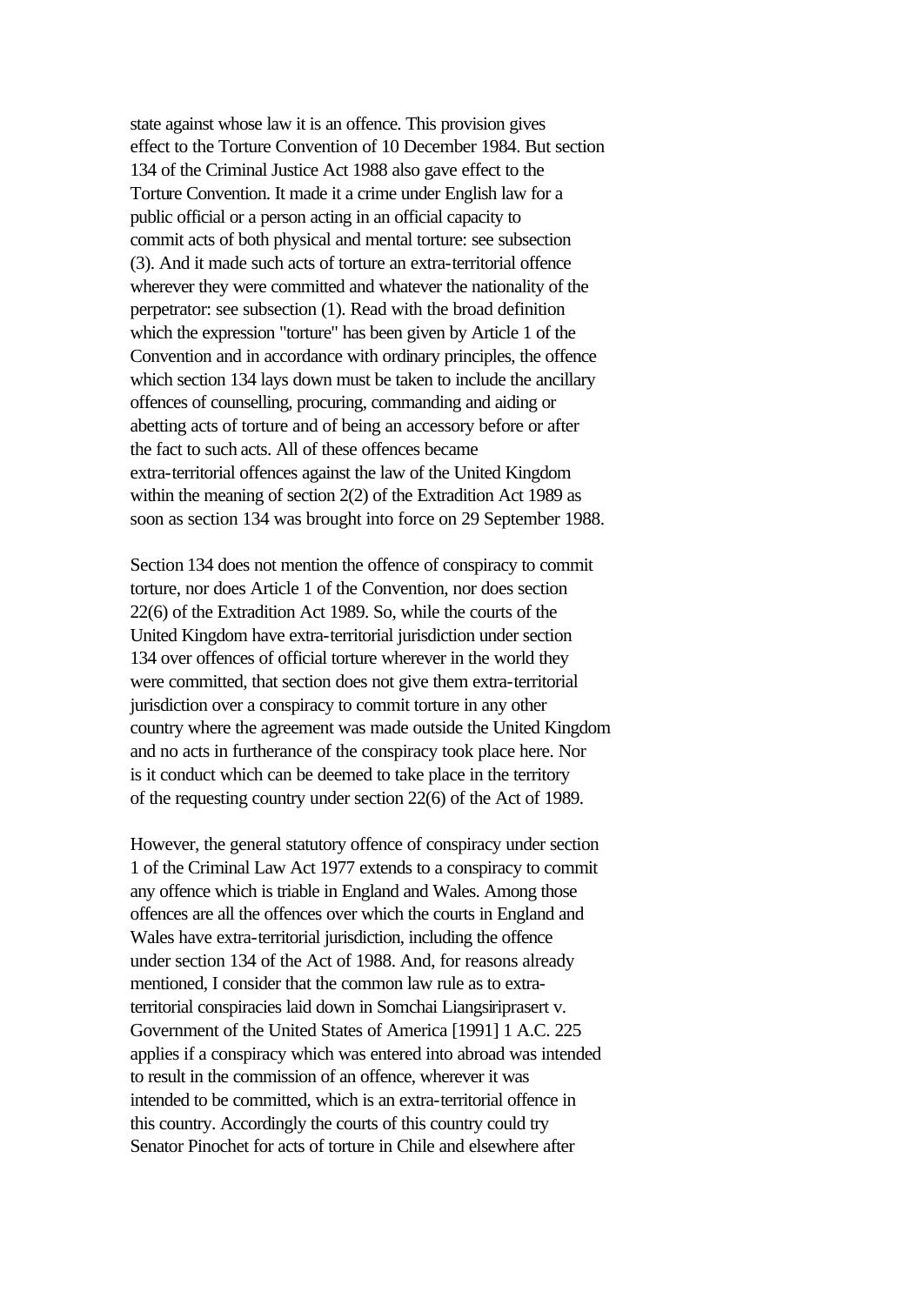29 September 1988, because they are extra-territorial offences under section 134 of the Act of 1988. They could also try him here for conspiring in Chile or elsewhere after that date to commit torture, wherever the torture was to be committed, because torture after that date is an extra-territorial offence and the courts in England have jurisdiction over such a conspiracy at common law.

### Torture prior to 29 September 1989

 Section 134 of the Criminal Law Act 1988 did not come into force until 29 September 1988. But acts of physical torture were already criminal under English law. Among the various offences against the person which would have been committed by torturing would have been the common law offence of assault occasioning actual bodily harm or causing injury and the statutory offence under section 18 of the Offences against the Person Act 1861 of wounding with intent to cause grievous bodily harm. A conspiracy which was entered into in England to commit these offences in England was an offence at common law until the common law offence was replaced on 1 December 1977 by the statutory offence of conspiracy in section 1 of the Criminal Law Act 1977 which remains in force and available. As I have said, I consider that a conspiracy which was entered into abroad to commit these offences in England would be triable in this country under the common law rule as to extra territorial conspiracies which was laid down in Somchai Liangsiriprasert v. Government of the United States of America [1991] 1 A.C. 225 if they were extra-territorial offences at the time of the alleged conspiracy.

 However none of these offences, if committed prior to the coming into force of section 134 of the Criminal Justice Act 1988, could be said to be extra-territorial offences against the law of the United Kingdom within the meaning of section 2(2) of the Extradition Act 1989 as there is no basis upon which they could have been tried extra-territorially in this country. The offences listed in Schedule 1 to the Suppression of Terrorism Act 1978 include the common law offence of assault and the statutory offences under the Offences against the Person Act 1861. But none of these offences are included in the list of offences which are made extra- territorial offences if committed in a convention country by section 4(1) of the Extradition Act 1989. So the rule laid down in Somchai cannot be applied to any conspiracy to commit these offences in any country outside England, as it would not be an extra-territorial conspiracy according to English law. Senator Pinochet could only be extradited to Spain for such offences under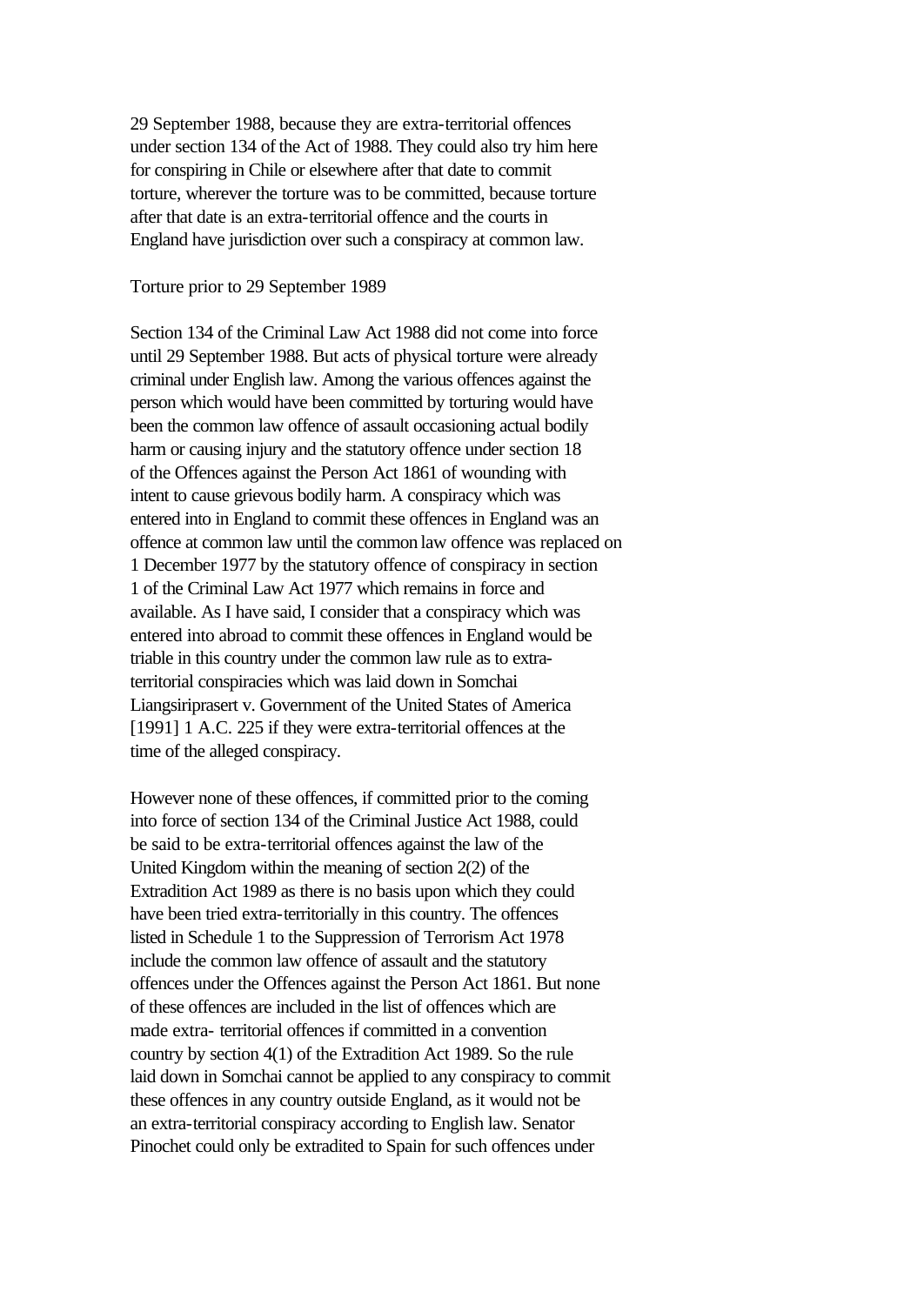reference to section 2(1)(a) of the Act of 1989 if he was accused of conduct in Spain which, if it occurred in the United Kingdom, would constitute an offence which would be punishable in this country. Section 22(6) of the Act of 1989 is of no assistance, because torture contrary to the Torture Convention had not yet become an offence in this country.

 None of the charges of conspiracy to torture and none of the various torture charges allege that Senator Pinochet did anything in Spain which might qualify under section  $2(1)(a)$  of the Act of 1989 as conduct in that country. All one can say at this stage is that, if the information presented to the magistrate under section 9(8) of the Act of 1989 in regard to charge 4 were to demonstrate (i) that he did something in Spain prior to 29 September 1988 to commit acts of torture there, or (ii) that he was party to a conspiracy in Spain to commit acts of torture in Spain, that would be conduct in Spain which would meet the requirements of section  $2(1)(a)$  of that Act.

# Torture after 29 September 1989

 The effect of section 134 of the Criminal Justice Act 1988 was to make acts of official torture, wherever they were committed and whatever the nationality of the offender, an extra- territorial offence in the United Kingdom. The section came into force two months after the passing of the Act on 29 September 1988, and it was not retrospective. As from that date official torture was an extradition crime within the meaning of section 2(1) of the Extradition Act 1989 because it was an extra-territorial offence against the law of the United Kingdom.

 The general offence of conspiracy which was introduced by section 1 of the Criminal Law Act 1977 applies to any offence triable in England and Wales: section 1(4). So a conspiracy which took place here after 29 September 1988 to commit offences of official torture, wherever the torture was to be carried out and whatever the nationality of the alleged torturer, is an offence for which Senator Pinochet could be tried in this country if he has no immunity. This means that a conspiracy to torture which he entered into in Spain after that date is an offence for which he could be extradited to Spain, as it would be an extradition offence under section 2(1)(a) of the Act of 1989. But, as I have said, I consider that the common law of England would, applying the rule laid down in Somchai Liangsiriprasert v. Government of the United States of America [1991] 1 A.C. 225, also regard as justiciable in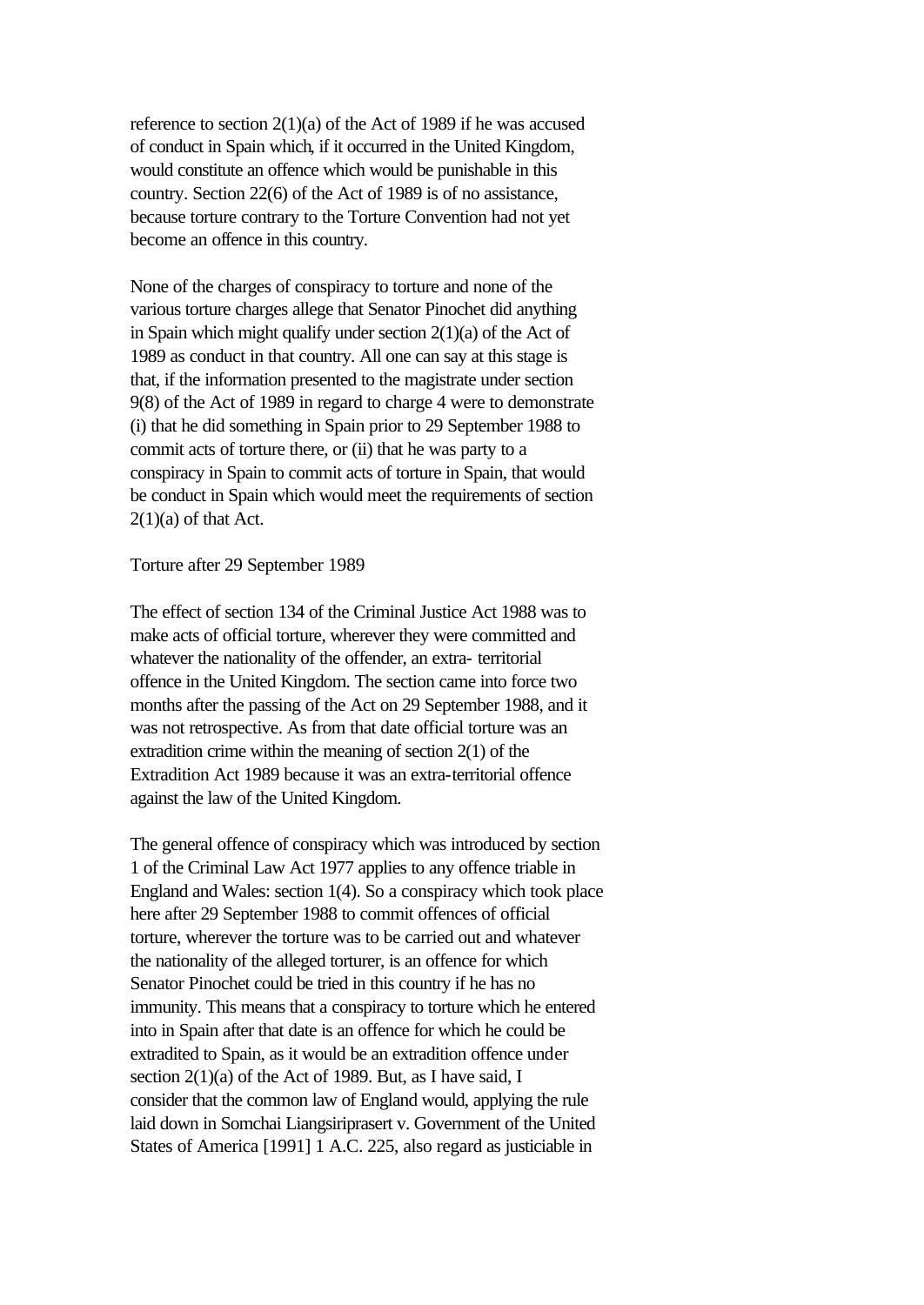England a conspiracy to commit an offence which was triable here as an extra-territorial offence in pursuance of an international convention, even although no act was done here in furtherance of the conspiracy. This means that he could be extradited to Spain under reference to section 2(1)(b) of the Act of 1989 on charges of conspiracy to torture entered into anywhere which related to periods after that date. But, as section 134 of the Act of 1988 does not have retrospective effect, he could not be extradited to Spain for any conduct in Spain or elsewhere amounting to a conspiracy to commit torture, wherever the torture was to be carried out, which occurred before 29 September 1988.

 The conduct which is alleged against Senator Pinochet under the heading of conspiracy in charge 4 is not confined to the allegation that he was a party to an agreement that people were to be tortured. Included in that charge is the allegation that many people in various countries were murdered after being tortured in furtherance of the conspiracy that they would be tortured and then killed. So this charge includes charges of torture as well as conspiracy to torture. And it is broad enough to include the ancillary offences of counselling, procuring, commanding, aiding or abetting, or of being accessory before or after the fact to, these acts of torture. Ill-defined as this charge is, I would regard it as including allegations of torture and of conspiracy to torture after 29 September 1988 for which, if he has no immunity, Senator Pinochet could be extradited to Spain on the ground that, as they were extra-territorial offences against the law of the United Kingdom, they were extradition crimes within the meaning of section 2(1) of the Act of 1989.

 What is the effect of the qualification which I have just mentioned, as to the date on which these allegations of torture and conspiracy to torture first became offences for which, at the request of Spain, Senator Pinochet could be extradited? In the circumstances of this case its effect is a profound one. It is to remove from the proceedings the entire course of such conduct in which Senator Pinochet is said to have engaged from the moment he embarked on the alleged conspiracy to torture in January 1972 until 29 September 1988. The only offences of torture and conspiracy to torture which are punishable in this country as extra-territorial offences against the law of the United Kingdom within the meaning of section 2(2) of the Act of 1989 are those offences of torture and conspiracy to torture which he is alleged to have committed on or after 29 September 1988. But almost all the offences of torture and murder, of which there are alleged to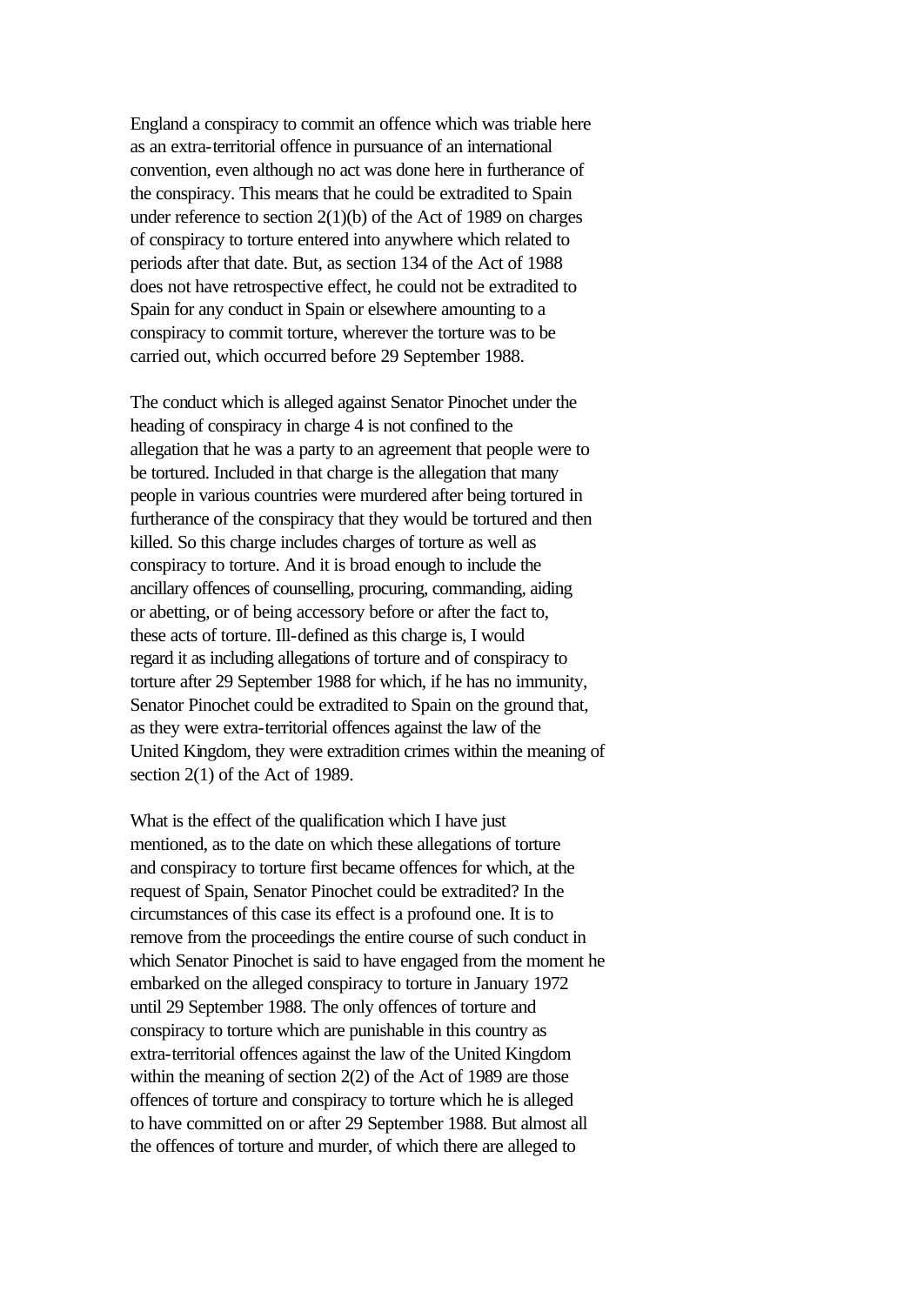have been about four thousand victims, were committed during the period of repression which was at its most intense in 1973 and 1974. The extradition request alleges that during the period from 1977 to 1990 only about 130 such offences were committed. Of that number only three have been identified in the extradition request as having taken place after 29 September 1988.

 Of the various offences which are listed in the draft charges only charge 30, which refers to one act of official torture in Chile on 24 June 1989, relates exclusively to the period after 29 September 1988. Two of the charges of conspiracy to commit torture extend in part over the period after that date. Charge 2 alleges that Senator Pinochet committed this offence during the period from 1 August 1973 to 1 January 1990, but it does not allege that any acts of torture took place in furtherance of that conspiracy. Charge 4 alleges that he was party to a conspiracy to commit torture in furtherance of which acts of murder following torture were committed in various countries including Spain during the period from 1 January 1972 to 1 January 1990. The only conduct alleged in charges 2 and 4 for which Senator Pinochet could be extradited to Spain is that part of the alleged conduct which relates to the period after 29 September 1988.

 Although the allegations of conspiracy to torture in charge 2 and of torture and conspiracy to torture in charge 4 must now be restricted to the period from 29 September 1988 to 1 January 1990, the fact that these allegations remain available for the remainder of the period is important because of the light which they cast on the single act of torture alleged in charge 30. For reasons which I shall explain later, I would find it very difficult to say that a former head of state of a country which is a party to the Torture Convention has no immunity against an allegation of torture committed in the course of governmental acts which related only to one isolated instance of alleged torture. But that is not the case which the Spanish judicial authorities are alleging against Senator Pinochet. Even when reduced to the period from 29 September 1988 until he left office as head of state, which the provisions for speciality protection in section 6(4) of the Extradition Act 1989 would ensure was the only period in respect of which the Spanish judicial authorities would be entitled to bring charges against him if he were to be extradited, the allegation is that he was a party to the use of torture as a systematic attack on all those who opposed or who might oppose his government.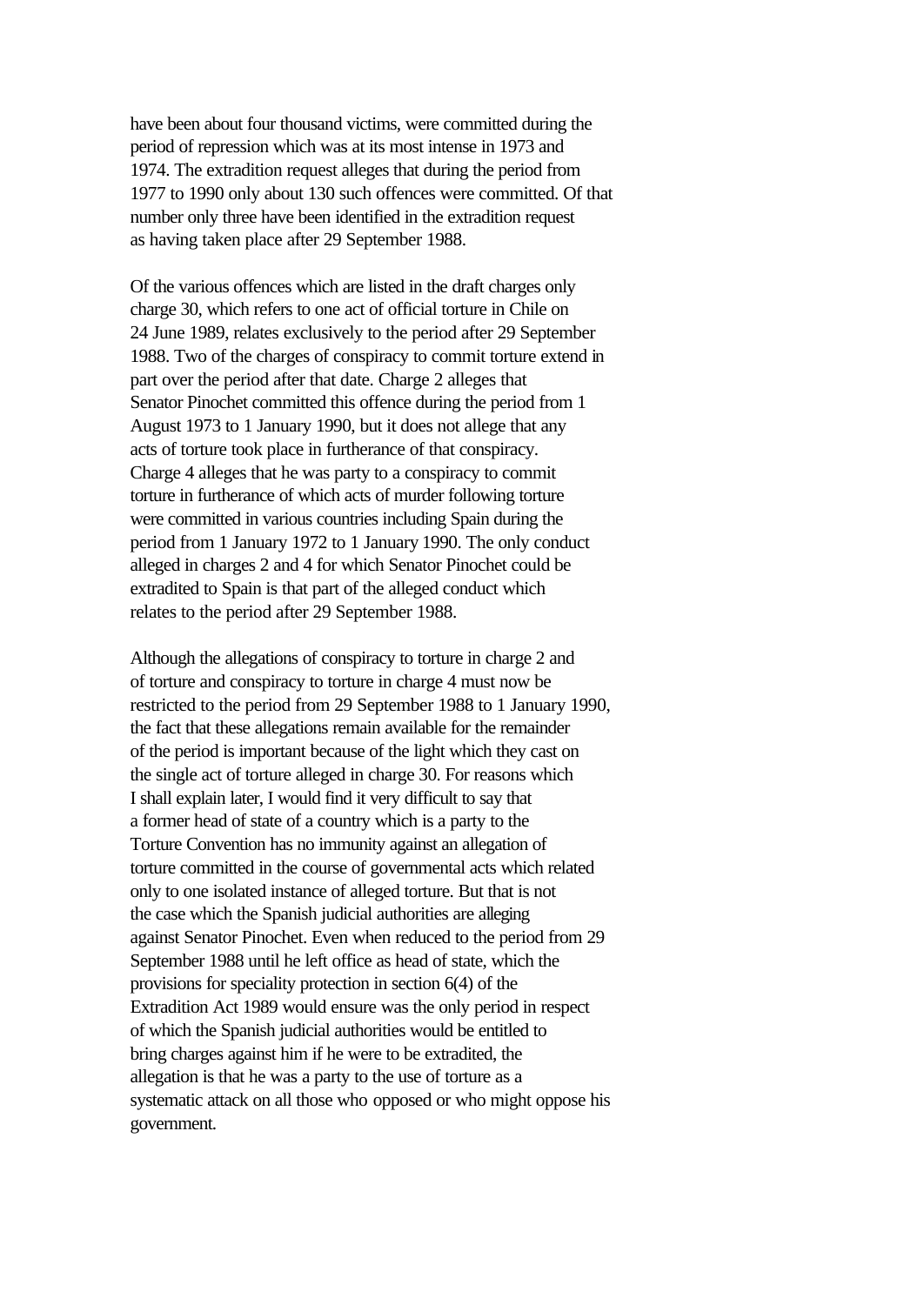The extradition request states that between August 1977, when the National Intelligence Directorate (DINA) was dissolved and replaced by the National Intelligence Bureau (CNI), the Directorate of Communications of the Militarised Police (DICOMCAR) and the Avenging Martyrs Commando (COVERMA), while engaged in a policy of repression acting on orders emanating from Augusto Pinochet, systematically performed torture on detainees (Bound Record, vol. 2, pp. 314-315). Among the methods which are said to have been used was the application of electricity to sensitive parts of the body, and it is alleged that the torture sometimes led to the victim's death. Charge 30 alleges that the victim died after having been tortured by inflicting electric shock. The two victims of an incident in October 1988, which is mentioned in the extradition request but is not the subject of a separate count in the list of draft charges, are said to have shown signs of the application of electricity after autopsy. It appears that the evidence has revealed only these three instances after 29 September 1988 when acts of official torture were perpetrated in pursuance of this policy. Even so, this does not affect the true nature and quality of those acts. The significance of charges 2 and 4 may be said to lie in the fact that they show that a policy of systematic torture was being pursued when those acts were perpetrated.

 I must emphasise that it is not our function to consider whether or not the evidence justifies this inference, and I am not to be taken as saying that it does. But it is plain that the information which is before us is capable of supporting the inference that the acts of torture which are alleged during the relevant period were of that character. I do not think that it would be right to approach the question of immunity on a basis which ignores the fact that this point is at least open to argument. So I consider that the ¾K¾\_¾Kargument that Senator Pinochet has no immunity for this reduced period is one which can properly be examined in the light of developments in customary international law regarding the use of widespread or systematic torture as an instrument of state policy.

Charges which are relevant to the question of immunity

 The result of this analysis is that the only charges which allege extradition crimes for which Senator Pinochet could be extradited to Spain if he has no immunity are: (1) those charges of conspiracy to torture in charge 2, of torture and conspiracy to torture in charge 4 and of torture in charge 30 which,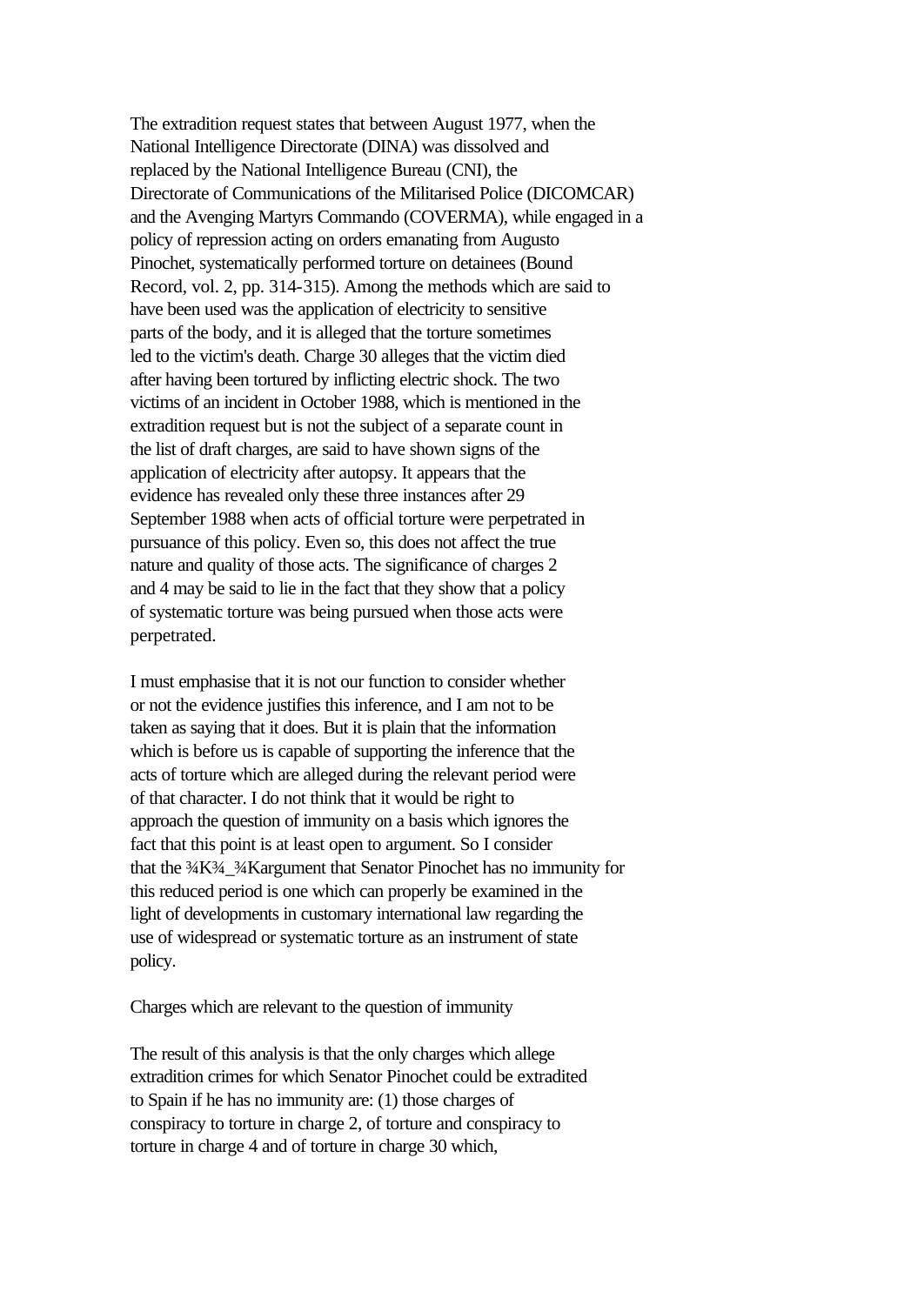irrespective of where the conduct occurred, became extra-territorial offences as from 29 September 1988 under section 134 of the Criminal Justice Act 1988 and under the common law as to extra territorial conspiracies; (2) the conspiracy in Spain to murder in Spain which is alleged in charge 9; (3) such conspiracies in Spain to commit murder in Spain and such conspiracies in Spain prior to 29 September 1988 to commit acts of torture in Spain, as can be shown to form part of the allegations in charge 4.

 So far as the law of the United Kingdom is concerned, the only country where Senator Pinochet could be put on trial for the full range of the offences which have been alleged against him by the Spanish judicial authorities is Chile.

### State immunity

 Section 20(1)(a) of the State Immunity Act 1978 provides that the Diplomatic Privileges Act 1964 applies, subject to "any necessary modifications", to a head of state as it applies to the head of a diplomatic mission. The generality of this provision is qualified by section 20(5), which restricts the immunity of the head of state in regard to civil proceedings in the same way as Part I of the Act does for diplomats. This reflects the fact that section 14 already provides that heads of state are subject to the restrictions in Part I. But there is nothing in section 20 to indicate that the immunity from criminal proceedings which Article 31.1 of the Vienna Convention as applied by the Act of 1964 gives to diplomats is restricted in any way for heads of state. Section 23(3), which provides that the provisions of Parts I and II of the Act do not operate retrospectively, makes no mention of Part III. I infer from this that it was not thought that Part III would give rise to the suggestion that it might operate in this way.

 It seems to me to be clear therefore that what section 20(1) did was to give statutory force in the United Kingdom to customary international law as to the immunity which heads of state, and former heads of state in particular, enjoy from proceedings in foreign national courts. Marcos and Marcos v. Federal Department of Police [1990] 102 I.L.R 198, 203 supports this view, as it was held in that case that the Article 39.2 immunity was available under customary international law to the former head of state of the Republic of the Philippines.

The question then is to what extent does the immunity which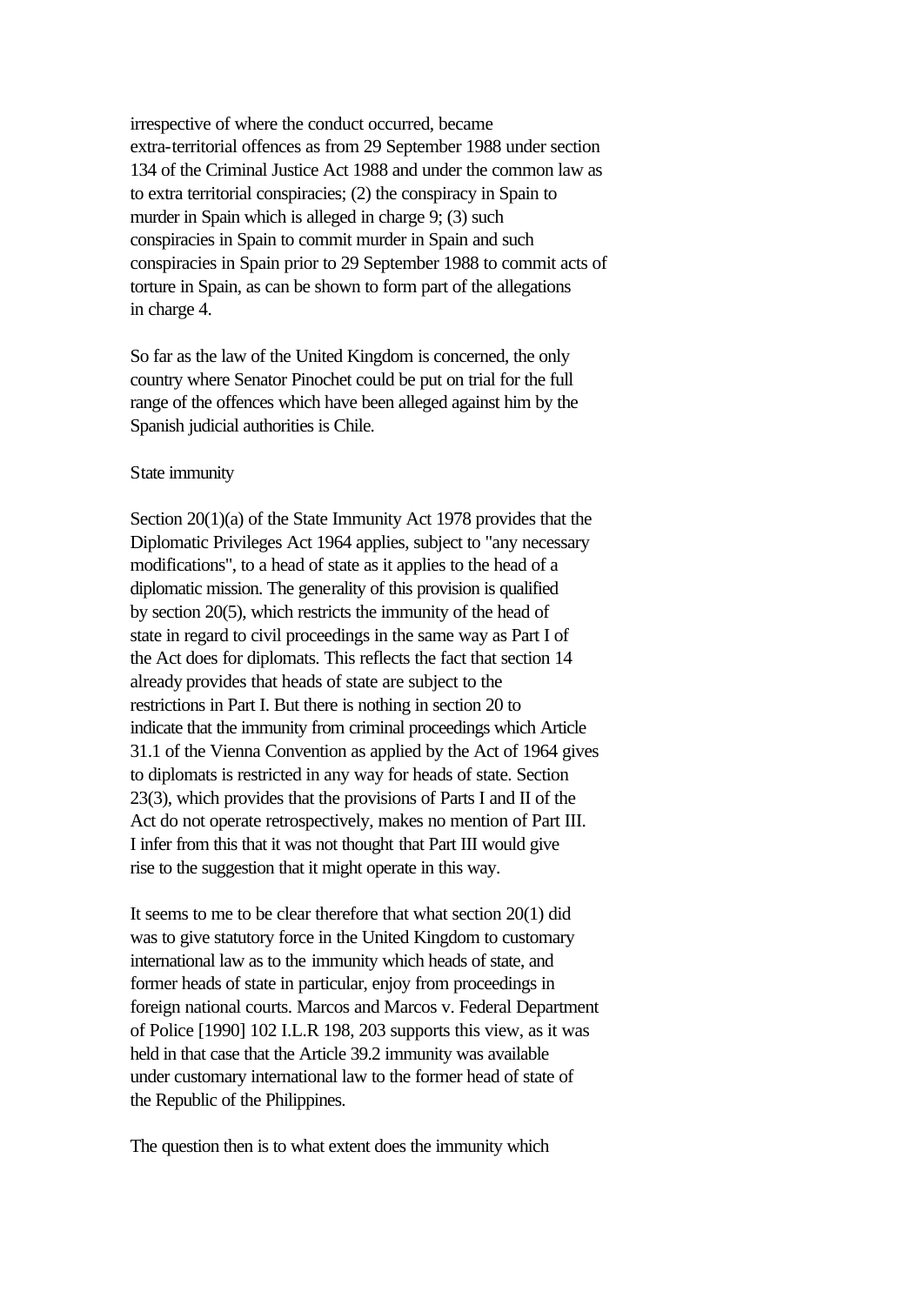Article 39.2 gives to former diplomats have to be modified in its application to former heads of state? The last sentence of Article 39.2 deals with the position after the functions of the diplomat have come to an end. It provides that "with respect to acts performed by such person in the exercise of his functions as a member of the mission, immunity shall continue to subsist." It is clear that this provision is dealing with the residual immunity of the former diplomat ratione materiae, and not with the immunity ratione personae which he enjoys when still serving as a diplomat. In its application to a former head of state this provision raises two further questions: (1) does it include functions which the head of state performed outside the receiving state from whose jurisdiction he claims immunity, and (2) does it include acts of the kind alleged in this case - which Mr. Alun Jones Q.C. accepts were not private acts but were acts done in the exercise of the state's authority?

 As to the first of these two further questions, it is plain that the functions of the head of state will vary from state to state according to the acts which he is expected or required to perform under the constitution of that state. In some countries which adhere to the traditions of constitutional monarchy these will be confined largely to ceremonial or symbolic acts which do not involve any executive responsibility. In others the head of state is head of the executive, with all the resources of the state at his command to do with as he thinks fit within the sphere of action which the constitution has given to him. I have not found anything in customary international law which would require us to confine the expression "his functions" to the lowest common denominator. In my opinion the functions of the head of state are those which his own state enables or requires him to perform in the exercise of government. He performs these functions wherever he is for the time being as well as within his own state. These may include instructing or authorising acts to be done by those under his command at home or abroad in the interests of state security. It would not be right therefore to confine the immunity under Article 39.2 to acts done in the receiving state. I would not regard this as a "necessary modification" which has to be made to it under section 20(1) of the Act of 1978.

 As to the second of those questions, I consider that the answer to it is well settled in customary international law. The test is whether they were private acts on the one hand or governmental acts done in the exercise of his authority as head of state on the other. It is whether the act was done to promote the state's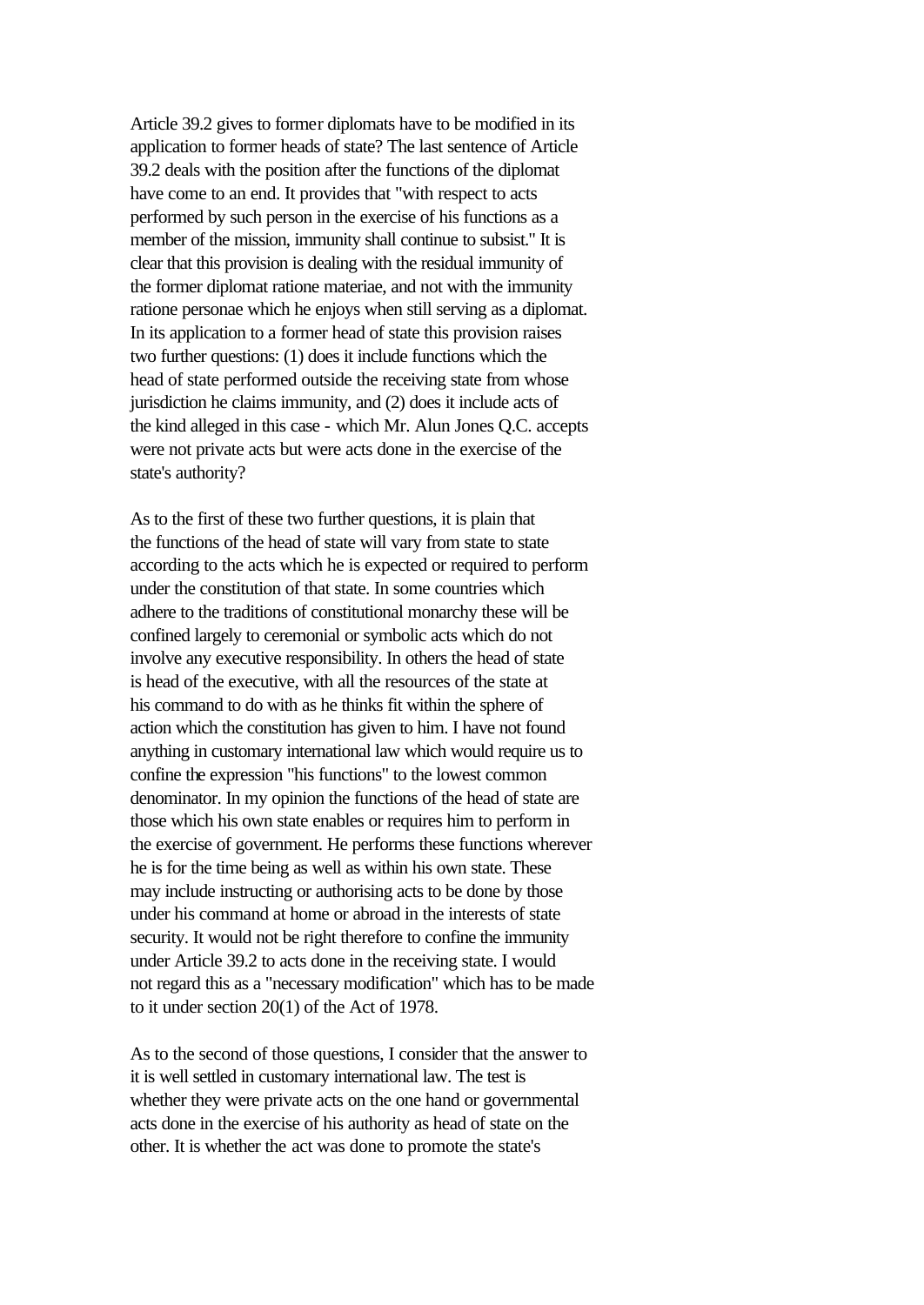interests - whether it was done for his own benefit or gratification or was done for the state: United States v. Noriega (1990) 746 F.Supp. 1506, 1519-1521. Sir Arthur Watts Q.C. in his Hague Lectures, The Legal Position in International Law of Heads of States, Heads of Governments and Foreign Ministers (1994-III) 247 Recueil des cours, p. 56, said : "The critical test would seem to be whether the conduct was engaged in under colour of or in ostensible exercise of the head of state's public authority." The sovereign or governmental acts of one state are not matters upon which the courts of other states will adjudicate: I Congresso del Partido [1983] A.C. 244, 262C per Lord Wilberforce. The fact that acts done for the state have involved conduct which is criminal does not remove the immunity. Indeed the whole purpose of the residual immunity ratione materiae is to protect the former head of state against allegations of such conduct after he has left office. A head of state needs to be free to promote his own state's interests during the entire period when he is in office without being subjected to the prospect of detention, arrest or embarrassment in the foreign legal system of the receiving state: see United States v. Noriega, p. 1519; Lafontant v. Aristide (1994) 844 F.Supp. 128, 132. The conduct does not have to be lawful to attract the immunity.

 It may be said that it is not one of the functions of a head of state to commit acts which are criminal according to the laws and constitution of his own state or which customary international law regards as criminal. But I consider that this approach to the question is unsound in principle. The principle of immunity ratione materiae protects all acts which the head of state has performed in the exercise of the functions of government. The purpose for which they were performed protects these acts from any further analysis. There are only two exceptions to this approach which customary international law has recognised. The first relates to criminal acts which the head of state did under the colour of his authority as head of state but which were in reality for his own pleasure or benefit. The examples which Lord Steyn gave [1998] 3 W.L.R. 1456, 1506B-C of the head of state who kills his gardener in a fit of rage or who orders victims to be tortured so that he may observe them in agony seem to me plainly to fall into this category and, for this reason, to lie outside the scope of the immunity. The second relates to acts the prohibition of which has acquired the status under international law of jus cogens. This compels all states to refrain from such conduct under any circumstances and imposes an obligation erga omnes to punish such conduct. As Sir Arthur Watts Q.C. said in his Hague Lectures,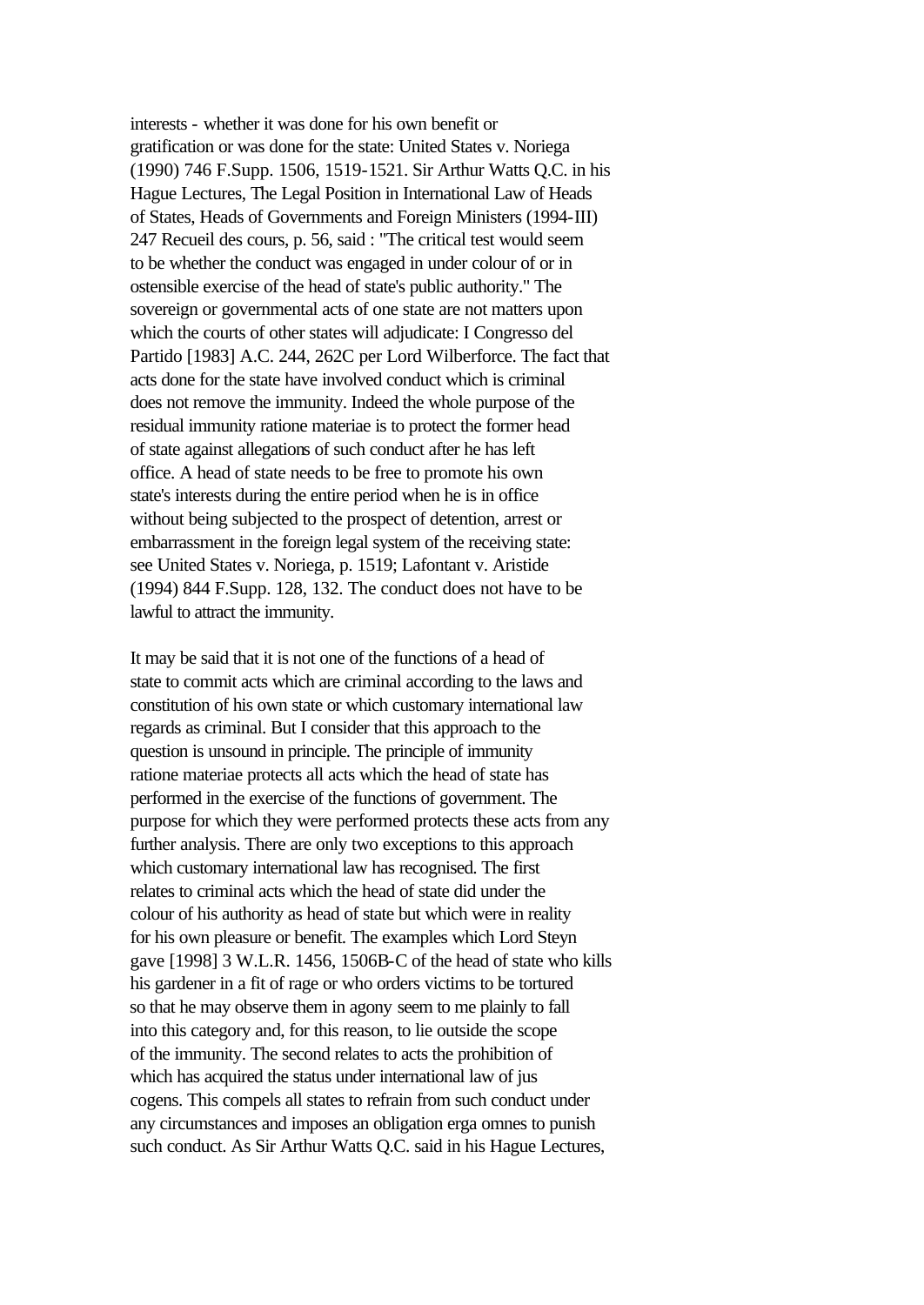page 89, note 198, in respect of conduct constituting an international crime, such as war crimes, special considerations apply.

 But even in the field of such high crimes as have achieved the status of jus cogens under customary international law there is as yet no general agreement that they are outside the immunity to which former heads of state are entitled from the jurisdiction of foreign national courts. There is plenty of source material to show that war crimes and crimes against humanity have been separated out from the generality of conduct which customary international law has come to regard as criminal. These developments were described by Lord Slynn of Hadley [1998] 3 W.L.R. 1456, 1474D-H and I respectfully agree with his analysis. As he said, at p. 1474H, except in regard to crimes in particular situations where international tribunals have been set up to deal with them and it is part of the arrangement that heads of state should not have any immunity, there is no general recognition that there has been a loss of immunity from the jurisdiction of foreign national courts. This led him to sum the matter up in this way at p. 1475B-E:

 "So it is necessary to consider what is needed, in the absence of a general international convention defining or cutting down head of state immunity, to define or limit the former head of state immunity in particular cases. In my opinion it is necessary to find provision in an international convention to which the state asserting, and the state being asked to refuse, the immunity of a former head of state for an official act is a party; the convention must clearly define a crime against international law and require or empower a state to prevent or prosecute the crime, whether or not committed in its jurisdiction and whether or not committed by one of its nationals; it must make it clear that a national court has jurisdiction to try a crime alleged against a former head of state, or that having been a head of state is no defence and that expressly or impliedly the immunity is not to apply so as to bar proceedings against him. The convention must be given the force of law in the national courts of the state; in a dualist country like the United Kingdom that means by legislation, so that with the necessary procedures and machinery the crime may be prosecuted there in accordance with the procedures to be found in the convention."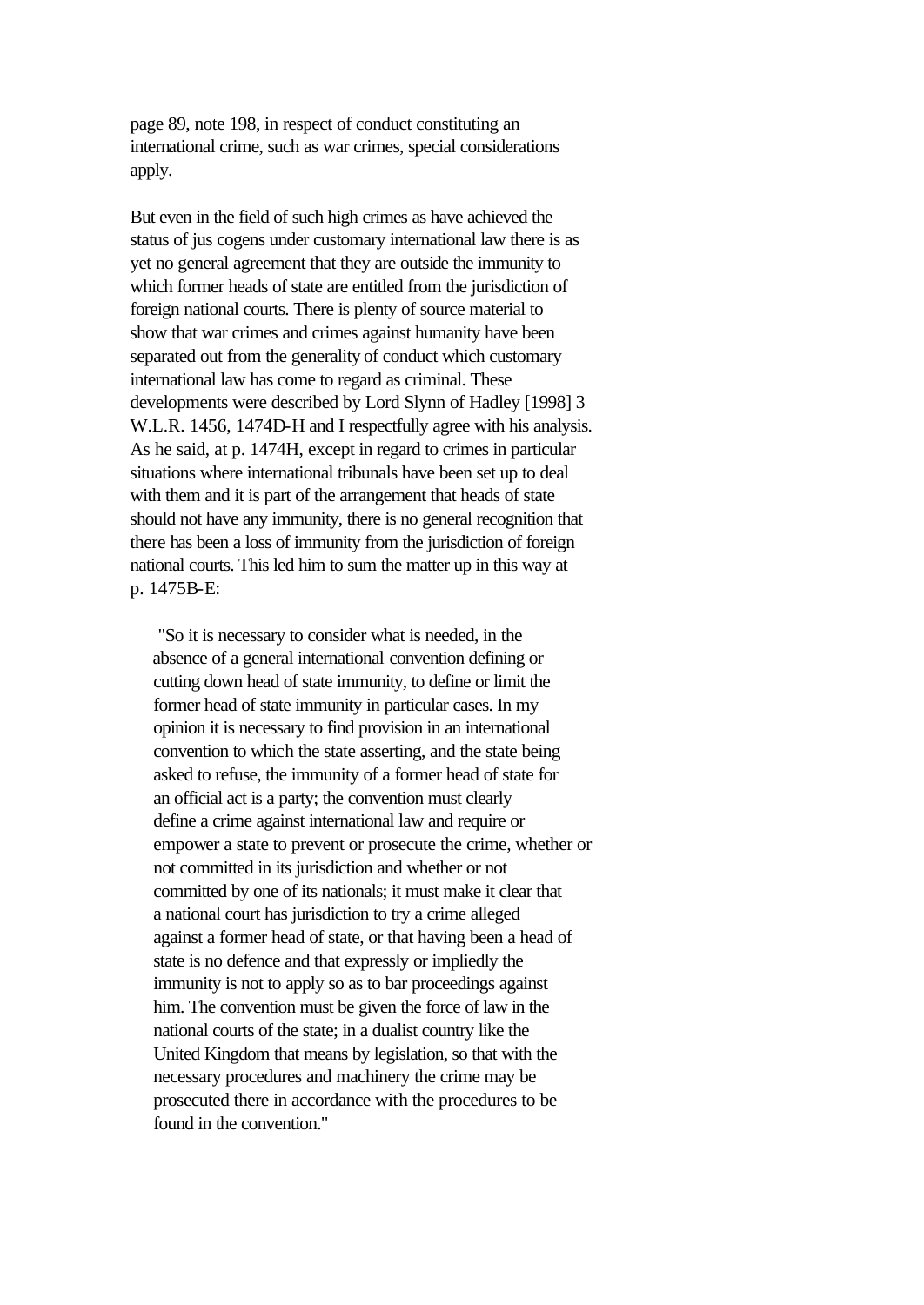That is the background against which I now turn to the Torture Convention. As all the requirements which Lord Slynn laid out in the passage at p. 1475B-E save one are met by it, when read with the provisions of sections 134 and 135 of the Criminal Justice Act 1988 which gave the force of law to the Convention in this country, I need deal only with the one issue which remains. Did it make it clear that a former head of state has no immunity in the courts of a state which has jurisdiction to try the crime?

The Torture Convention and Loss of Immunity

 The Torture Convention is an international instrument. As such, it must be construed in accordance with customary international law and against the background of the subsisting residual former head of state immunity. Article 32.2 of the Vienna Convention, which forms part of the provisions in the Diplomatic Privileges Act 1964 which are extended to heads of state by section 20(1) of the Sovereign Immunity Act 1978, subject to "any necessary modifications", states that waiver of the immunity accorded to diplomats "must always be express". No modification of that provision is needed to enable it to apply to heads of state in the event of it being decided that there should be a waiver of their immunity. The Torture Convention does not contain any provision which deals expressly with the question whether heads of state or former heads of state are or are not to have immunity from allegations that they have committed torture.

 But there remains the question whether the effect of the Torture Convention was to remove the immunity by necessary implication. Although Article 32.2 says that any waiver must be express, we are required nevertheless to consider whether the effect of the Convention was necessarily to remove the immunity. This is an exacting test. Section 1605(a)(1) of the United States Federal Sovereignty Immunity Act provides for an implied waiver, but this section has been narrowly construed: Siderman de Blake v. Republic of Argentina (1992) 965 F.2d 699, p. 720; Princz v. Federal Republic of Germany (1994) 26 F.3d 1166, p. 1174; Argentine Republic v. Amerada Hess Shipping Corporation (1989) 109 S.Ct. 683, p. 693. In international law the need for clarity in this matter is obvious. The general rule is that international treaties should, so far as possible, be construed uniformly by the national courts of all states.

 The preamble to the Torture Convention explains its purpose. After referring to Article 5 of the Universal Declaration of Human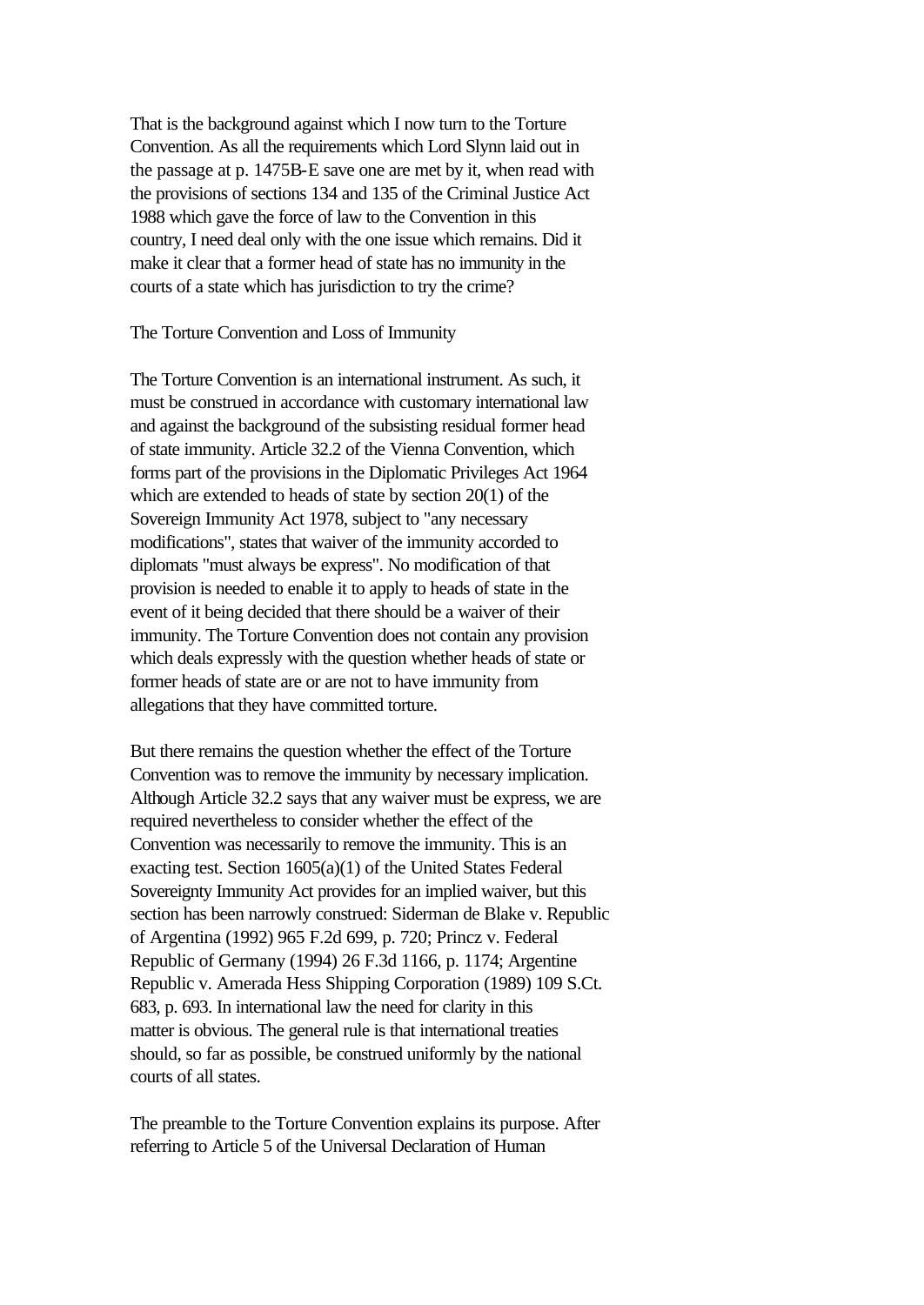Rights which provides that no one shall be subjected to torture or other cruel, inhuman or degrading treatment and to the United Nations Declaration of 9 December 1975 regarding torture and other cruel, inhuman or degrading treatment or punishment, it states that it was desired "to make more effective the struggle against torture and other cruel, inhuman or degrading treatment or punishment throughout the world". There then follows in Article 1 a definition of the term "torture" for the purposes of the Convention. It is expressed in the widest possible terms. It means "any act by which severe pain or suffering, whether physical or mental, is intentionally inflicted" for such purposes as obtaining information or a confession, punishment, intimidation or coercion or for any reason based on discrimination of any kind. It is confined however to official torture by its concluding words, which require such pain or suffering to have been "inflicted by or at the instigation of or with the consent or acquiescence of a public official or other person acting in an official capacity".

 This definition is so broadly framed as to suggest on the one hand that heads of state must have been contemplated by its concluding words, but to raise the question on the other hand whether it was also contemplated that they would by necessary implication be deprived of their immunity. The words "public official" might be thought to refer to someone of lower rank than the head of state. Other international instruments suggest that where the intention is to include persons such as the head of state or diplomats they are mentioned expressly in the instrument: see Article 27 of the Rome Statute of the International Criminal Court which was adopted on 17 July 1998. But a head of state who resorted to conduct of the kind described in the exercise of his function would clearly be "acting in an official capacity". It would also be a strange result if the provisions of the Convention could not be applied to heads of state who, because they themselves inflicted torture or had instigated the carrying out of acts of torture by their officials, were the persons primarily responsible for the perpetration of these acts.

 Yet the idea that the framing of the definition in these terms in itself was sufficient to remove the immunity from prosecution for all acts of torture is also not without difficulty. The jus cogens character of the immunity enjoyed by serving heads of state ratione personae suggests that, on any view, that immunity was not intended to be affected by the Convention. But once one immunity is conceded it becomes harder, in the absence of an express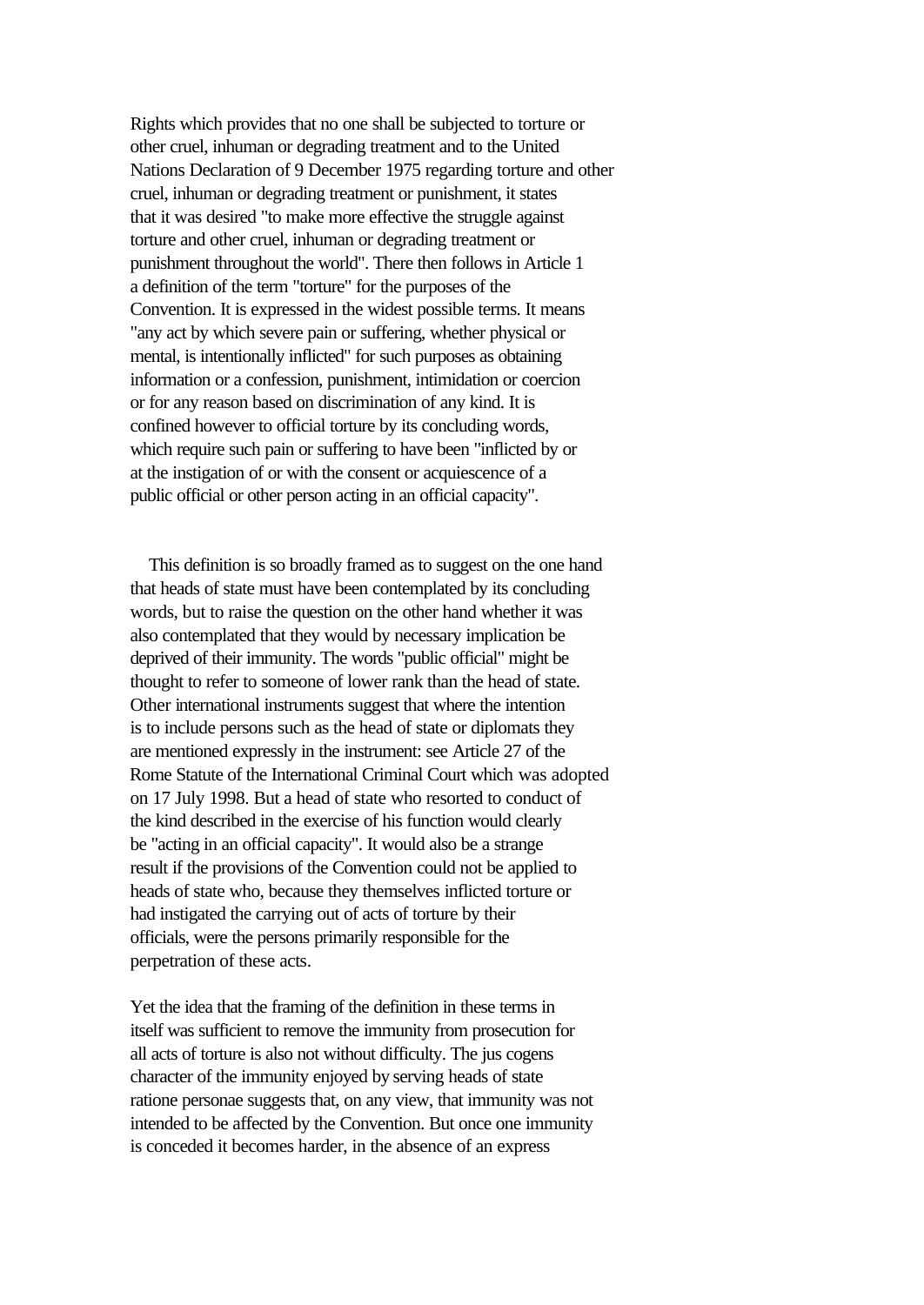provision, to justify the removal of the other immunities. It may also be noted that Burgers and Danelius, in their Handbook on the Convention against Torture and Other Cruel, Inhuman or Degrading Treatment or Punishment, at p. 131, make this comment on Article 5.1 of the Convention, which sets out the measures which each state party is required to take to establish its jurisdiction over the offences of torture which it is required by Article 4 to make punishable under its own criminal law:

 "This means, first of all, that the state shall have jurisdiction over the offence when it has been committed in its territory. Under international or national law, there may be certain limited exceptions to this rule, e.g. in regard to foreign diplomats, foreign troops, parliament members or other categories benefiting from special immunities, and such immunities may be accepted insofar as they apply to criminal acts in general and are not unduly extensive."

 These observations, although of undoubted weight as Jan Herman Burgers of the Netherlands was a Chairman/Rapporteur to the Convention, may be thought to be so cryptic as to defy close analysis. But two points are worth making about them. The first is that they recognise that the provisions of the Convention are not inconsistent with at least some of the immunities in customary international law. The second is that they make no mention of any exception which would deprive heads of state or former heads of state of their customary international law immunities. The absence of any reference to this matter suggests that the framers of the Convention did not consider it. The Reports of the Working Group on the Draft Convention to the Economic and Social Council of the Commission on Human Rights show that many meetings were held to complete its work. These extended over several years, and many issues were raised and discussed before the various delegations were content with its terms. If the issue of head of state and former head of state immunity was discussed at any of these meetings, it would without doubt have been mentioned in the reports. The issue would have been recognised as an important one on which the delegations would have to take instructions from their respective governments. But there is no sign of this in any of the reports which have been shown to us. The absence of any discussion of the issue is not surprising, once

 it is appreciated that the purpose of the Convention was to put in place as widely as possible the machinery which was needed to make the struggle against torture more effective throughout the world. There was clearly much to be done, as the several years of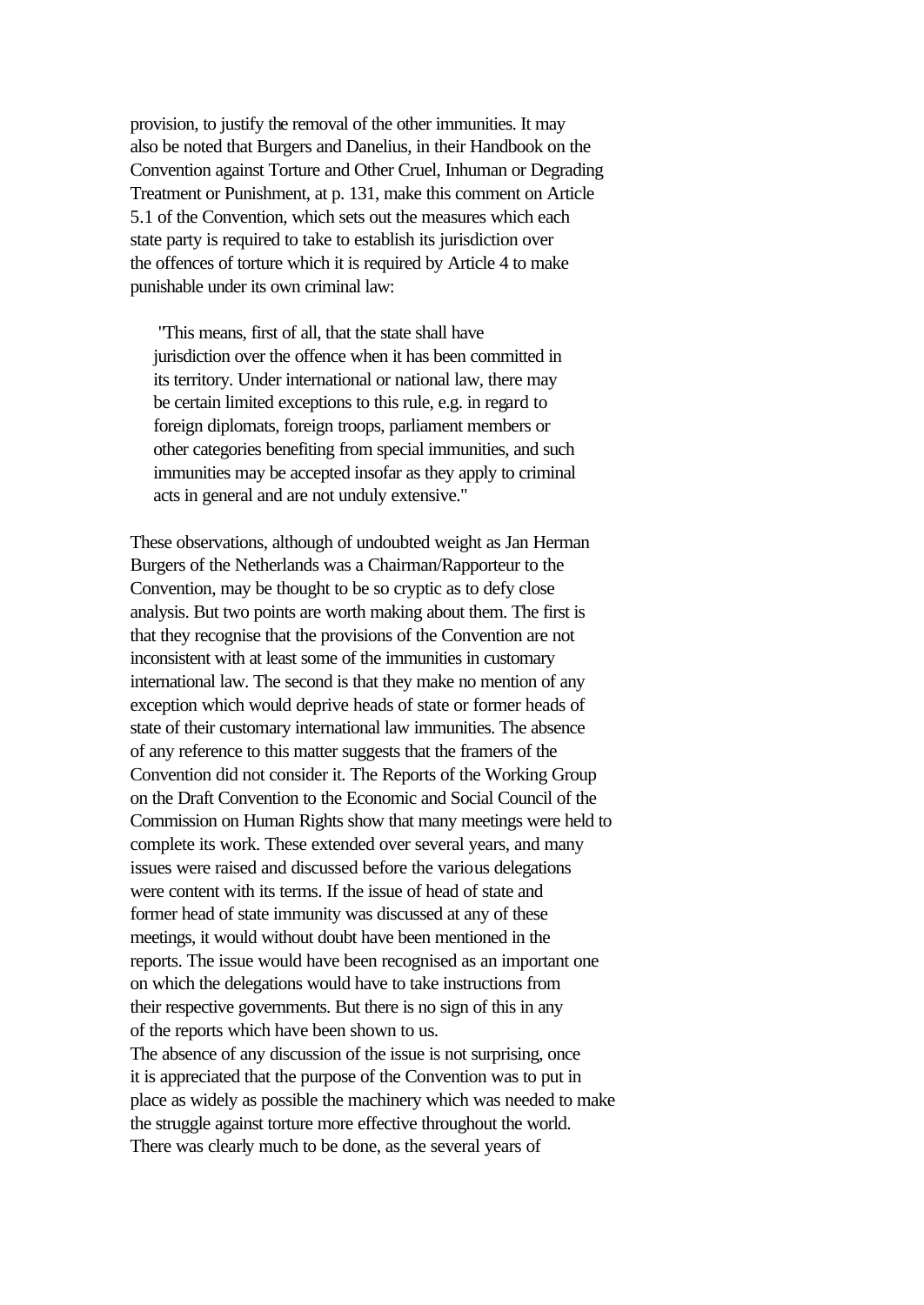discussion amply demonstrate. According to Burgers and Danelius, p. 1, the principal aim was to strengthen the existing position by a number of supportive measures. A basis had to be laid down for legislation to be enacted by the contracting states. An agreed definition of torture, including mental torture, had to be arrived at for the adoption by states into their own criminal law. Provisions had to be agreed for the taking of extra-territorial jurisdiction to deal with these offences and for the extradition of offenders to states which were seeking to prosecute them. As many states do not extradite their own citizens and the Convention does not oblige states to extradite, they had to undertake to take such measures as might be necessary to establish jurisdiction over these offences in cases where the alleged offender was present within their territory but was not to be extradited. For many, if not all, states these arrangements were innovations upon their domestic law. Waiver of immunities was not mentioned. But, as Yoram Dinstein, Diplomatic Immunity from Jurisdiction Ratione Materiae (1966) International and Comparative Law Quarterly, 76, 80 had already pointed out, it would be entirely meaningless to waive the immunity unless local courts were able, as a consequence, to try the offender.

 These considerations suggest strongly that it would be wrong to regard the Torture Convention as having by necessary implication removed the immunity ratione materiae from former heads of state in regard to every act of torture of any kind which might be alleged against him falling within the scope of Article 1. In Siderman de Blake v. Republic of Argentina (1992) 965 F.2d 699, 714-717 it was held that the alleged acts of official torture, which were committed in 1976 before the making of the Torture Convention, violated international law under which the prohibition of official torture had acquired the status of jus cogens. Cruel acts had been perpetrated over a period of seven days by men acting under the direction of the military governor. Argentina was being ruled by an anti-semitic military junta, and epithets were used by those who tortured him which indicated that Jose Siderman was being tortured because of his Jewish faith. But the definition in Article 1 is so wide that any act of official torture, so long as it involved "severe" pain or suffering, would be covered by it.

 As Burgers and Danelius point out at p. 122, although the definition of torture in Article 1 may give the impression of being a very precise and detailed one, the concept of "severe pain and suffering" is in fact rather a vague concept, on the application of which to a specific case there may be very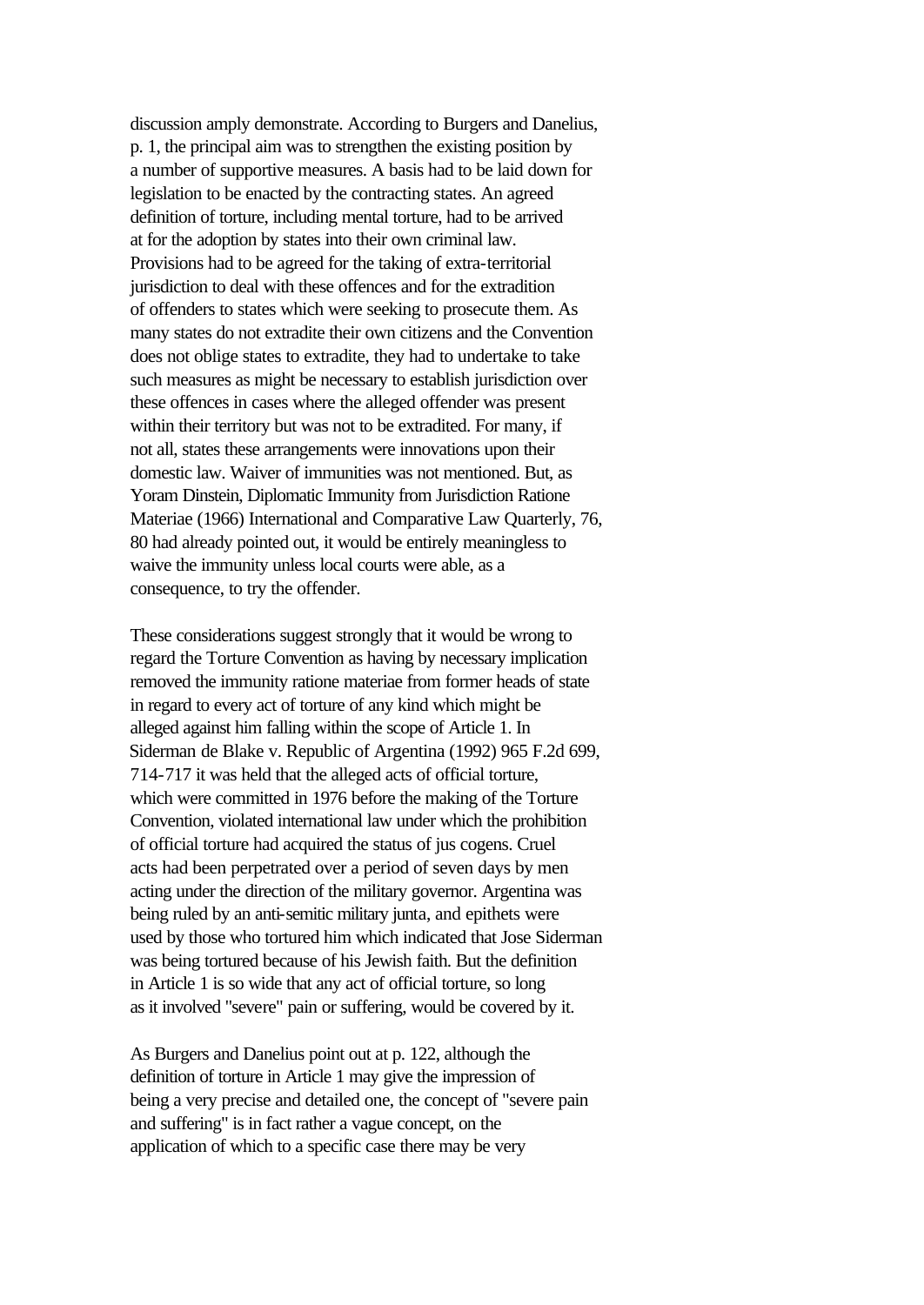different views. There is no requirement that it should have been perpetrated on such a scale as to constitute an international crime in the sense described by Sir Arthur Watts in his Hague Lectures at p. 82, that is to say a crime which offends against the public order of the international community. A single act of torture by an official against a national of his state within that state's borders will do. The risks to which former heads of state would be exposed on leaving office of being detained in foreign states upon an allegation that they had acquiesced in an act of official torture would have been so obvious to governments that it is hard to believe that they would ever have agreed to this. Moreover, even if your Lordships were to hold that this was its effect, there are good reasons for doubting whether the courts of other states would take the same view. An express provision would have removed this uncertainty.

 Nevertheless there remains the question whether the immunity can survive Chile's agreement to the Torture Convention if the torture which is alleged was of such a kind or on such a scale as to amount to an international crime. Sir Arthur Watts in his Hague Lectures, p. 82 states that the idea that individuals who commit international crimes are internationally accountable for them has now become an accepted part of international law. The international agreements to which states have been striving in order to deal with this problem in international criminal courts have been careful to set a threshold for such crimes below which the jurisdiction of those courts will not be available. The Statute of the International Tribunal for the Former Yugoslavia (1993) includes torture in article 5 as one of the crimes against humanity. In paragraph 48 of his Report to the United Nations the Secretary-General explained that crimes against humanity refer to inhuman acts of a very serious nature, such as wilful killing, torture or rape, committed as part of a widespread or systematic attack against any civilian population. Similar observations appear in paragraphs 131 to 135 of the Secretary-General's Report of 9 December 1994 on the Rwanda conflict. Article 3 of the Statute of the International Tribunal for Rwanda (1994) included torture as one of the crimes against humanity "when committed as part of a widespread or systematic attack against any civilian population" on national, political, ethnic or other grounds. Article 7 of the Rome Statute contains a similar limitation to acts of widespread or systematic torture.

 The allegations which the Spanish judicial authorities have made against Senator Pinochet fall into that category. As I sought to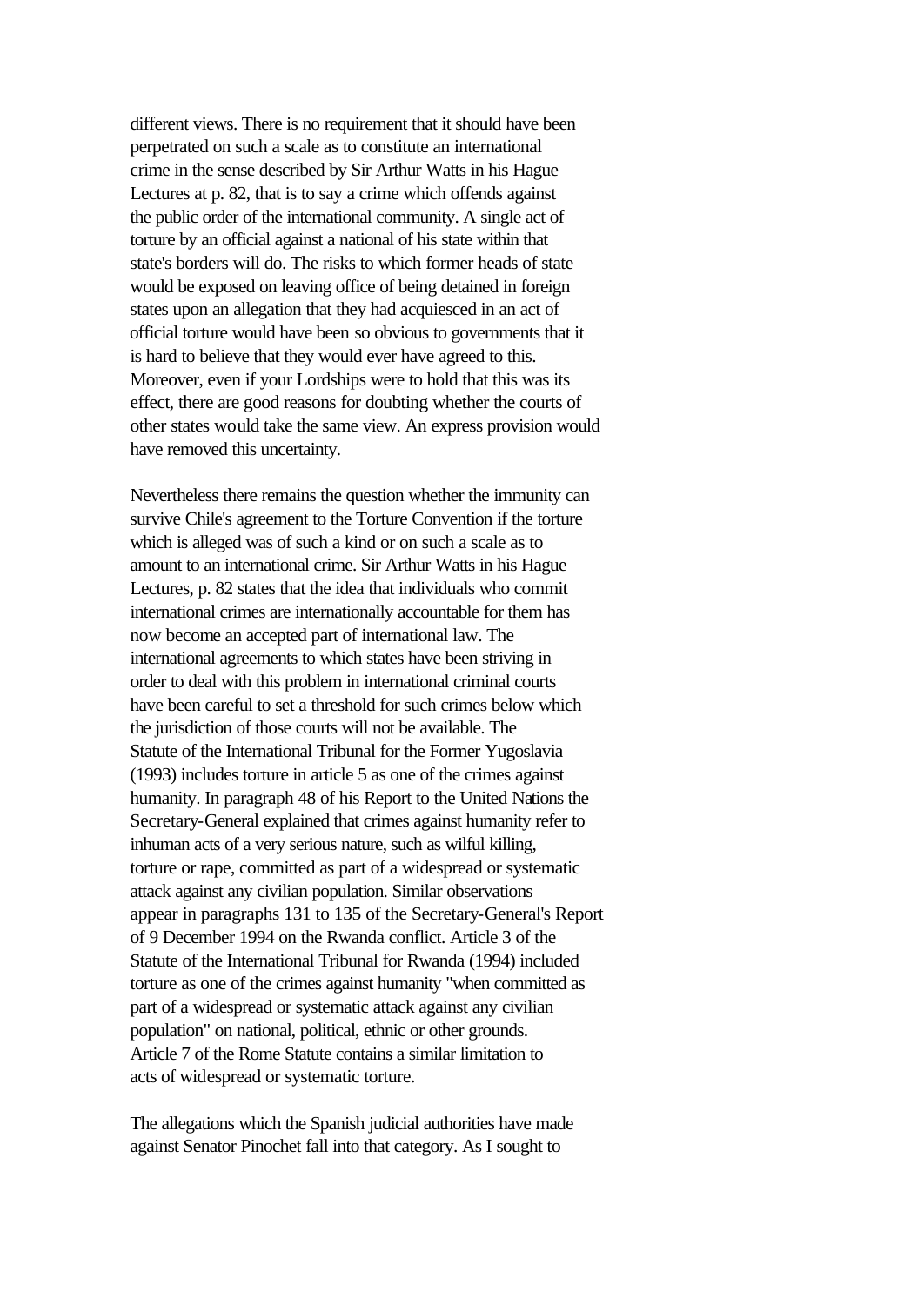make clear in my analysis of the draft charges, we are not dealing in this case - even upon the restricted basis of those charges on which Senator Pinochet could lawfully be extradited if he has no immunity - with isolated acts of official torture. We are dealing with the remnants of an allegation that he is guilty of what would now, without doubt, be regarded by customary international law as an international crime. This is because he is said to have been involved in acts of torture which were committed in pursuance of a policy to commit systematic torture within Chile and elsewhere as an instrument of government. On the other hand it is said that, for him to lose his immunity, it would have to be established that there was a settled practice for crime of this nature to be so regarded by customary international law at the time when they were committed. I would find it hard to say that it has been shown that any such settled practice had been established by 29 September 1988. But we must be careful not to attach too much importance to this point, as the opportunity for prosecuting such crimes seldom presents itself.

 Despite the difficulties which I have mentioned, I think that there are sufficient signs that the necessary developments in international law were in place by that date. The careful discussion of the jus cogens and erga omnes rules in regard to allegations of official torture in Siderman de Blake v. Republic of Argentina (1992) 26 F.2d 1166, pp. 714-718, which I regard as persuasive on this point, shows that there was already widespread agreement that the prohibition against official torture had achieved the status of a jus cogens norm. Articles which were published in 1988 and 1989 are referred to at p. 717 in support of this view. So I think that we can take it that that was the position by 29 September 1988. Then there is the Torture Convention of 10 December 1984. Having secured a sufficient number of signatories, it entered into force on 26 June 1987. In my opinion, once the machinery which it provides was put in place to enable jurisdiction over such crimes to be exercised in the courts of a foreign state, it was no longer open to any state which was a signatory to the Convention to invoke the immunity ratione materiae in the event of allegations of systematic or widespread torture committed after that date being made in the courts of that state against its officials or any other person acting in an official capacity.

 As Sir Arthur Watts, Q.C. has explained in his Hague Lectures (1994) at p. 82, the general principle in such cases is that of individual responsibility for international criminal conduct.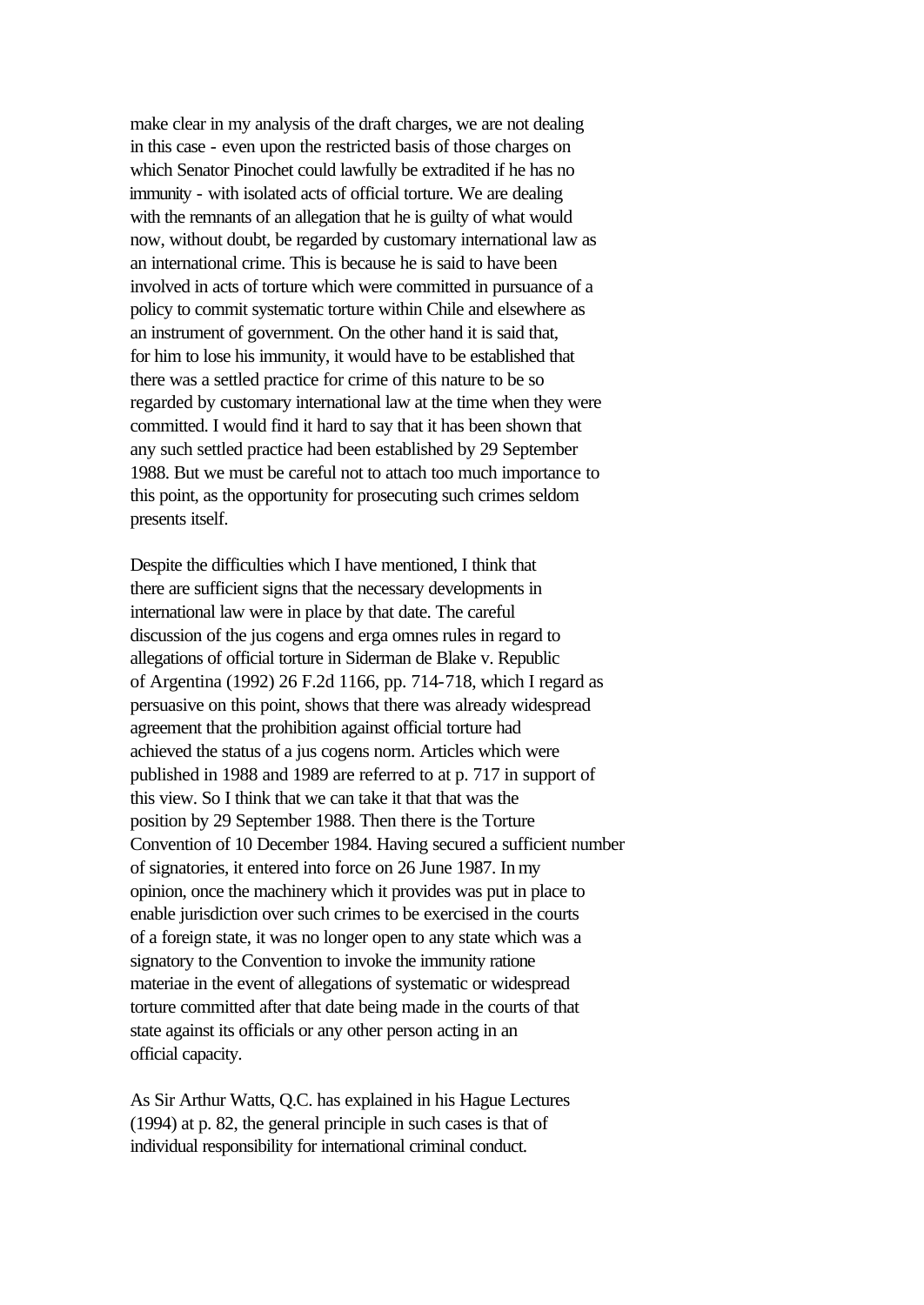After a review of various general international instruments relating mainly but not exclusively to war crimes, of which the most recent was the International Law Commission's draft Code of Crimes against the Peace and Security of Mankind of 1988, he concludes at p. 84 that it can no longer be doubted that as a matter of general customary international law a head of state will personally be liable to be called to account if there is sufficient evidence that he authorised or perpetrated such serious international crimes. A head of state is still protected while in office by the immunity ratione personae, but the immunity ratione materiae on which he would have to rely on leaving office must be denied to him.

 I would not regard this as a case of waiver. Nor would I accept that it was an implied term of the Torture Convention that former heads of state were to be deprived of their immunity ratione materiae with respect to all acts of official torture as defined in article 1. It is just that the obligations which were recognised by customary international law in the case of such serious international crimes by the date when Chile ratified the Convention are so strong as to override any objection by it on the ground of immunity ratione materiae to the exercise of the jurisdiction over crimes committed after that date which the United Kingdom had made available.

 I consider that the date as from which the immunity ratione materiae was lost was 30 October 1988, which was the date when Chile's ratification of the Torture Convention on 30 September 1988 took effect. Spain had already ratified the Convention. It did so on 21 October 1987. The Convention was ratified by the United Kingdom on 8 December 1988 following the coming into force of section 134 of the Criminal Justice Act 1988. On the approach which I would take to this question the immunity ratione materiae was lost when Chile, having ratified the Convention to which section 134 gave effect and which Spain had already ratified, was deprived of the right to object to the extra-territorial jurisdiction which the United Kingdom was able to assert over these offences when the section came into force. But I am content to accept the view of my noble and learned friend Lord Saville of Newdigate that Senator Pinochet continued to have immunity until 8 December 1988 when the United Kingdom ratified the Convention.

### Conclusion

It follows that I would hold that, while Senator Pinochet has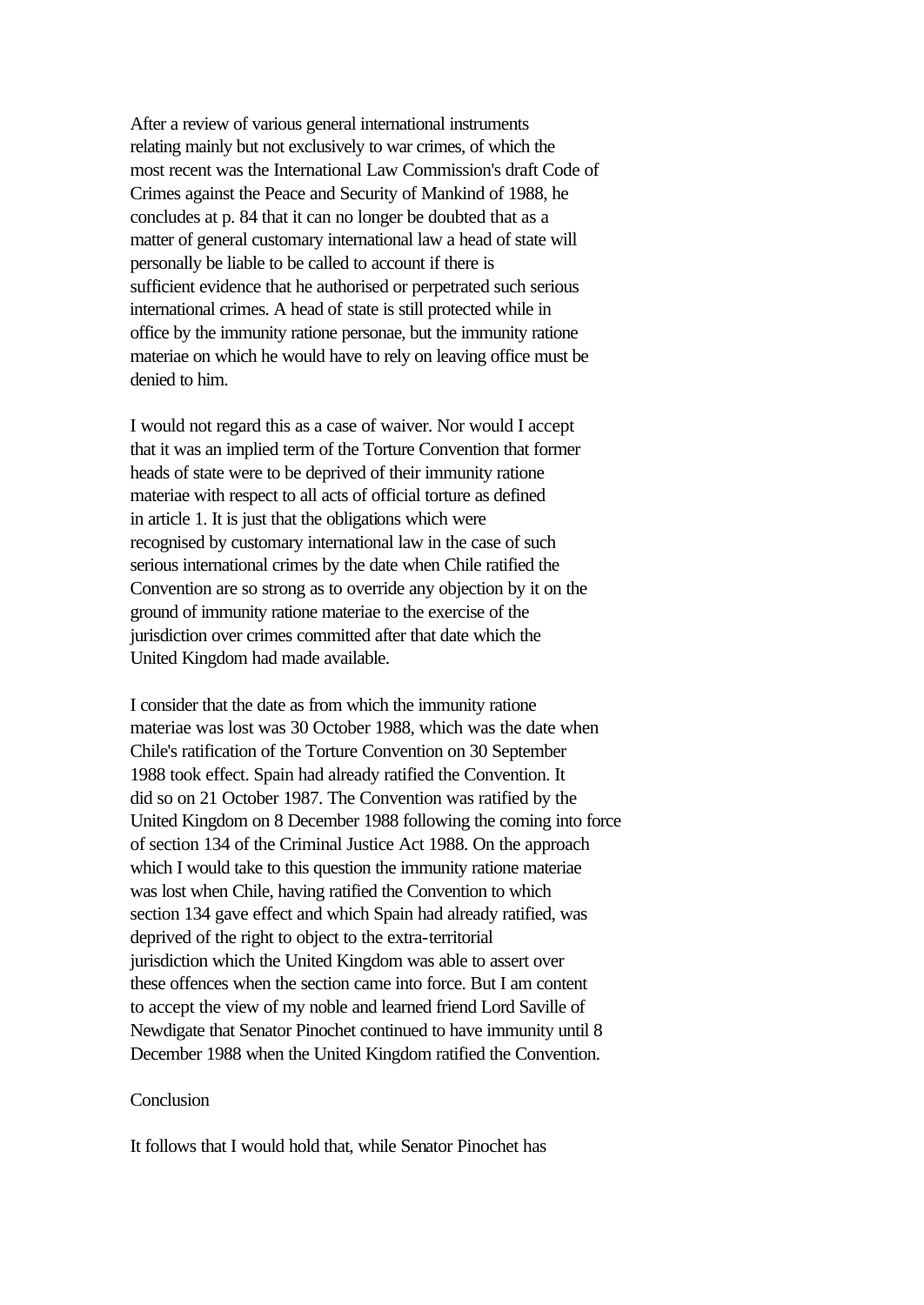immunity ratione materiae from prosecution for the conspiracy in Spain to murder in Spain which is alleged in charge 9 and for such conspiracies in Spain to murder in Spain and such conspiracies in Spain prior to 8 December 1988 to commit acts of torture in Spain as could be shown to be part of the allegations in charge 4, he has no immunity from prosecution for the charges of torture and of conspiracy to torture which relate to the period after that date. None of the other charges which are made against him are extradition crimes for which, even if he had no immunity, he could be extradited. On this basis only I too would allow the appeal, to the extent necessary to permit the extradition to proceed on the charges of torture and conspiracy to torture relating to the period after 8 December 1988.

 The profound change in the scope of the case which can now be made for the extradition to Spain of Senator Pinochet will require the Secretary of State to reconsider his decision to give authority to proceed with the extradition process under section 7(4) of the Extradition Act 1989 and, if he decides to renew that authority, with respect to which of the alleged crimes the extradition should be authorised. It will also make it necessary for the magistrate, if renewed authority to proceed is given, to pay very careful attention to the question whether the information which is laid before him under section 9(8) of the Act supports the allegation that torture in pursuance of a conspiracy to commit systematic torture, including the single act of torture which is alleged in charge 30, was being committed by Senator Pinochet after 8 December 1988 when he lost his immunity.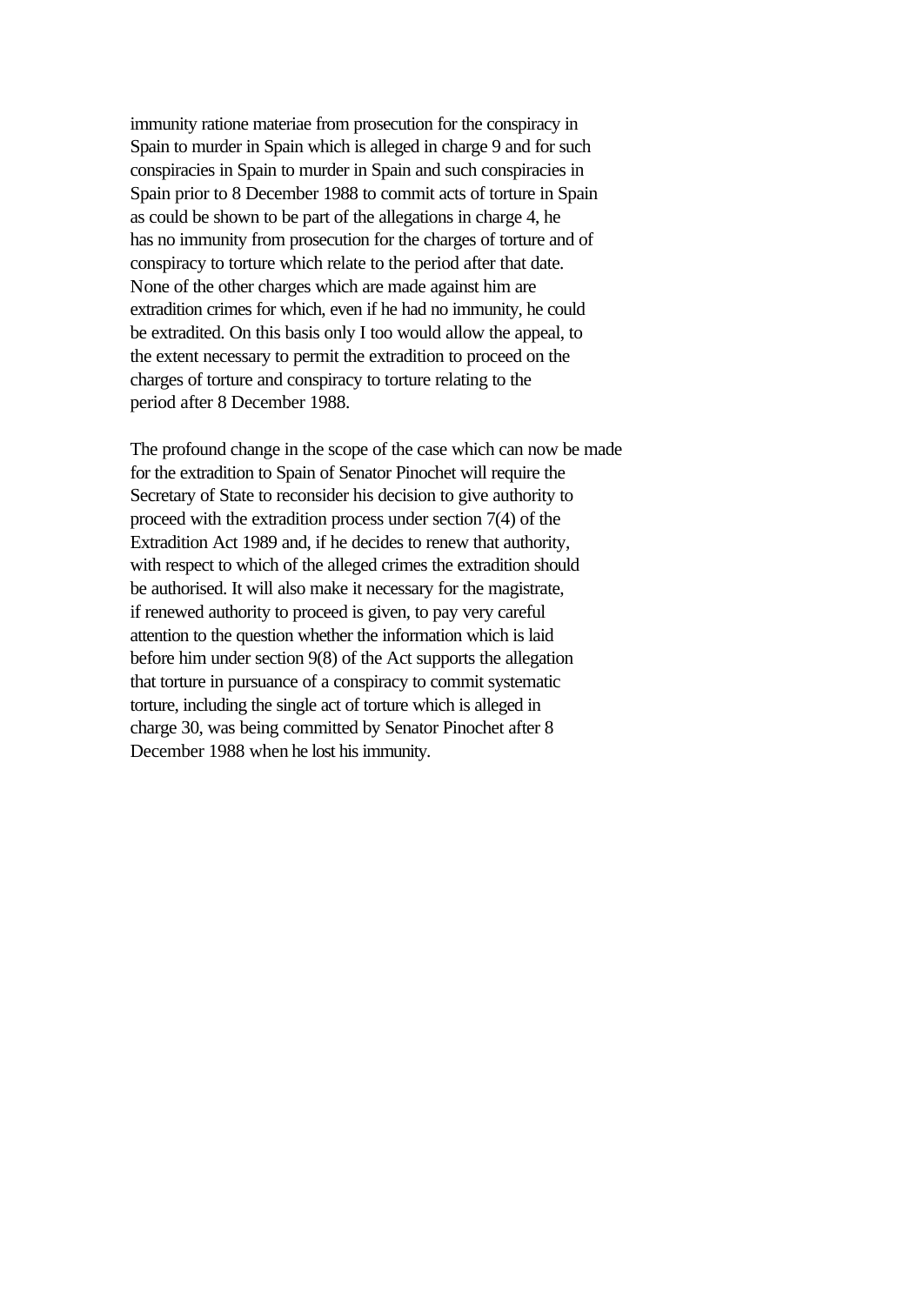#### LORD HUTTON

#### My Lords,

 The rehearing of this appeal has raised a number of separate issues which have been fully considered in the speech of my noble and learned friend Lord Browne-Wilkinson which I have had the benefit of reading in draft. I am in agreement with his reasoning and conclusion that the definition of an "extradition crime" in the Extradition Act 1989 requires the conduct to be criminal under United Kingdom law at the date of commission. I am also in agreement with the analysis and conclusions of my noble and learned friend Lord Hope of Craighead as to the alleged crimes in respect of which Senator Pinochet could be extradited apart from any issue of immunity. I further agree with the view of Lord Browne-Wilkinson that Senator Pinochet is entitled to immunity in respect of charges of murder and conspiracy to murder, but I wish to make some observations on the issue of immunity claimed by Senator Pinochet in respect of charges of torture and conspiracy to torture.

 Senator Pinochet ceased to be head of state of Chile on 11 March 1990, and he claims immunity as a former head of state. The distinction between the immunity of a serving head of state and the immunity of a former head of state is discussed by Sir Arthur Watts K.C.M.G., Q.C. in his monograph, "The Legal Position in International Law of Heads of States, Heads of Governments and Foreign Ministers". He states at pp. 53, 88 and 89:

 "It is well established that, put broadly, a head of state enjoys a wide immunity from the criminal, civil and administrative jurisdiction of other states. This immunity--to the extent that it exists--becomes effective upon his assumption of office, even in respect of events occurring earlier. . .

 "A head of state's immunity is enjoyed in recognition of his very special status as a holder of his state's highest office . . .

 "A former head of state is entitled under international law to none of the facilities, immunities and privileges which international law accords to heads of states in office. . .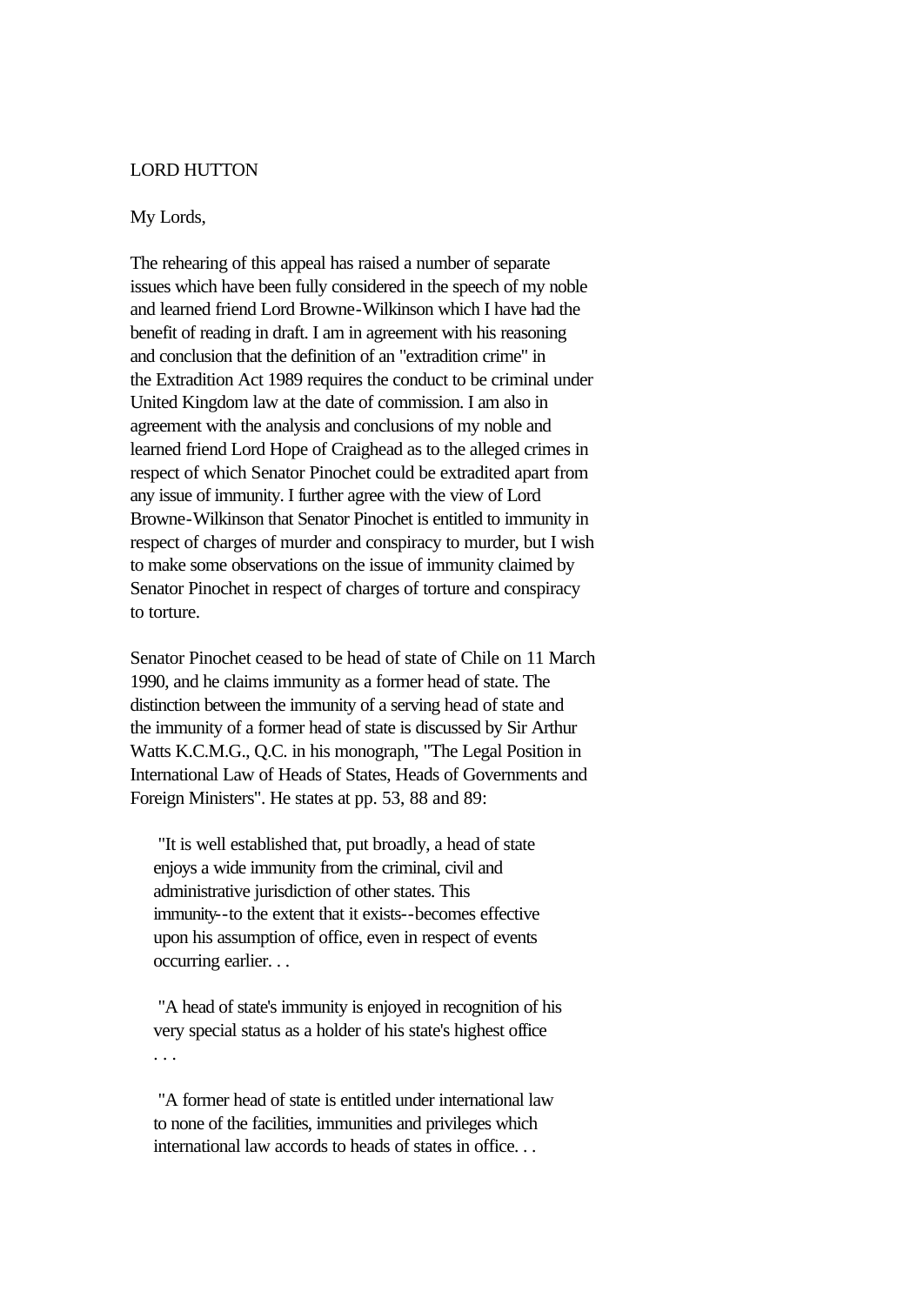"After his loss of office he may be sued in relation to his private activities, both those taking place while he was still head of state, as well as those occurring before becoming head of state or since ceasing to be head of state. . .

 "A head of state's official acts, performed in his public capacity as head of state, are however subject to different considerations. Such acts are acts of the state rather than the head of state's personal acts, and he cannot be sued for them even after he has ceased to be head of state. The position is similar to that of acts performed by an ambassador in the exercise of his functions for which immunity continues to subsist even after the ambassador's appointment has come to an end."

 Section 20 in Part III of the State Immunity Act 1978 provides that, subject to any necessary modifications, the Diplomatic Privileges Act 1964 shall apply to a sovereign or other head of state, and section 2 of the Act of 1964 provides that the Articles of the Vienna Convention on Diplomatic Relations set out in Schedule 1 to the Act shall have the force of law in the United Kingdom. The Articles set out in Schedule 1 include Articles 29, 31 and 39. Article 29 provides:

 "The person of a diplomatic agent shall be inviolable. He shall not be liable to any form of arrest or detention."

Article 31 provides:

 "1. A diplomatic agent shall enjoy immunity from the criminal jurisdiction of the receiving state."

Article 39 provides:

 "1. Every person entitled to privileges and immunities shall enjoy them from the moment he enters the territory of the receiving state on proceedings to take up his post or, if already in its territory, from the moment when his appointment is notified to the Ministry for Foreign Affairs or such other ministry as may be agreed.

 "2. When the functions of a person enjoying privileges and immunities have come to an end, such privileges and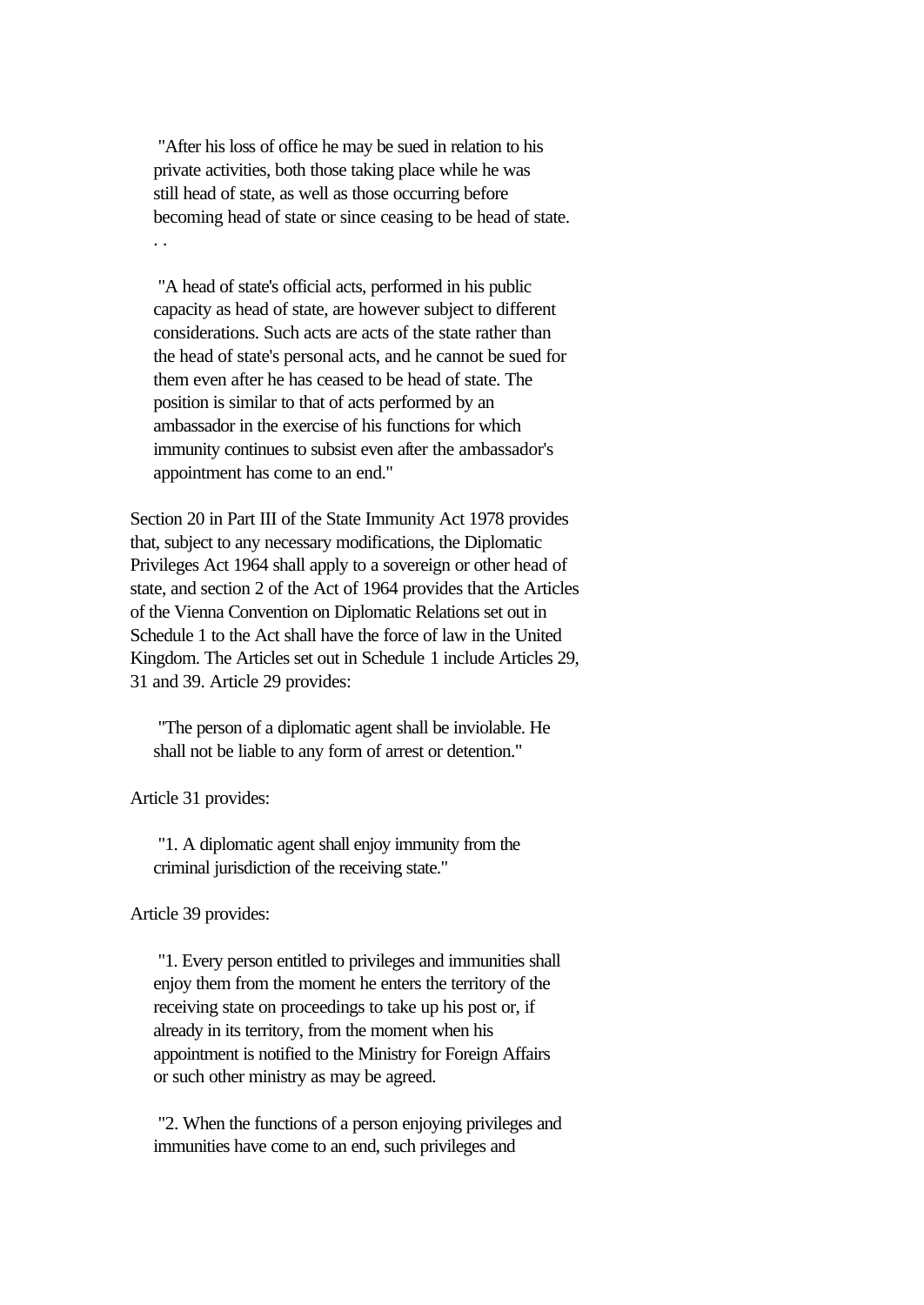immunities shall normally cease at the moment when he leaves the country, or on expiry of a reasonable period in which to do so, but shall subsist until that time, even in case of armed conflict. However, with respect to acts performed by such a person in the exercise of his functions as a member of the mission, immunity shall continue to subsist."

 One of the issues raised before your Lordships is whether section 20 of the State Immunity Act relates only to the functions carried out by a foreign head of state when he is present within the United Kingdom, or whether it also applies to his actions in his own state or in another country. Section 20 is a difficult section to construe, but I am of opinion that, with the necessary modifications, the section applies the provisions of the Diplomatic Privileges Act, and therefore the Articles of the Vienna Convention, to the actions of a head of state in his own country or elsewhere, so that, adopting the formulation of Lord Nicholls of Birkenhead in the earlier hearing [1998] 3 W.L.R. 1456, 1499E, with the addition of seven words, the effect of section 20 of the Act of 1978, section 2 of the Diplomatic Privileges Act and of the Articles of the Vienna Convention is that:

 "a former head of state shall continue to enjoy immunity from the criminal jurisdiction of the United Kingdom with respect to acts performed by him, whether in his own country or elsewhere, in the exercise of his functions as a head of state."

 I consider, however, that section 20 did not change the law in relation to the immunity from criminal jurisdiction to which a former head of state was entitled in the United Kingdom but gave statutory form to the relevant principle of international law which was part of the common law.

 Therefore the crucial question for decision is whether, if committed, the acts of torture (in which term I include acts of torture and conspiracy to commit torture) alleged against Senator Pinochet were carried out by him in the performance of his functions as head of state. I say "if committed" because it is not the function of your Lordships in this appeal to decide whether there is evidence to substantiate the allegations and Senator Pinochet denies them. Your Lordships had the advantage of very learned and detailed submissions from counsel for the parties and the interveners and from the amicus curiae (to which submissions I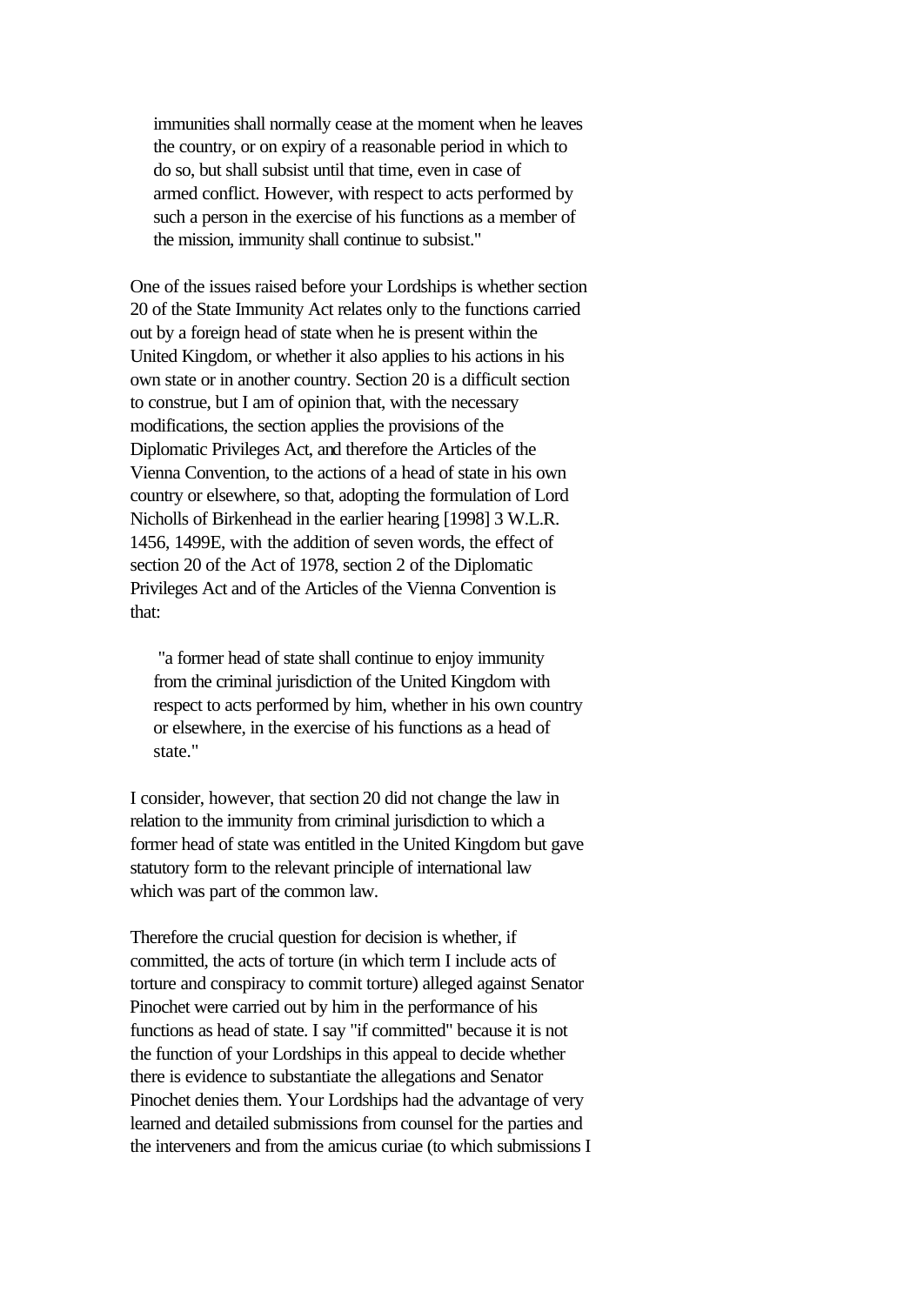would wish to pay tribute) and numerous authorities from many jurisdictions were cited.

 It is clear that the acts of torture which Senator Pinochet is alleged to have committed were not acts carried out in his private capacity for his personal gratification. If that had been the case they would have been private acts and it is not disputed that Senator Pinochet, once he had ceased to be head of state, would not be entitled to claim immunity in respect of them. It was submitted on his behalf that the acts of torture were carried out for the purposes of protecting the state and advancing its interests, as Senator Pinochet saw them, and were therefore governmental functions and were accordingly performed as functions of the head of state. It was further submitted that the immunity which Senator Pinochet claimed was the immunity of the state of Chile itself. In the present proceedings Chile intervened on behalf of Senator Pinochet and in paragraph 10 of its written case Chile submitted:

 " . . . the immunity of a head of state (or former head of state) is an aspect of state immunity . . . Immunity of a head of state in his public capacity is equated with state immunity in international law . . . Actions against representatives of a foreign government in respect of their governmental or official acts are in substance proceedings against the state which they represent, and the immunity is for the benefit of the state."

 Moreover, it was submitted that a number of authorities established that the immunity which a state is entitled to claim in respect of the acts of its former head of state or other public officials applies to acts which are unlawful and criminal.

 My Lords, in considering the authorities it is necessary to have regard to a number of matters. First, it is a principle of international law that a state may not be sued in the courts of another state without its consent (although this principle is now subject to exceptions--the exceptions in the law of the United Kingdom being set out in the State Immunity Act 1978). Halsbury's Laws of England 4th ed. published in 1977 vol. 18 para 1548 stated:

 "An independent sovereign state may not be sued in the English courts against its will and without its consent. This immunity from the jurisdiction is derived from the rules of international law, which in this respect have become part of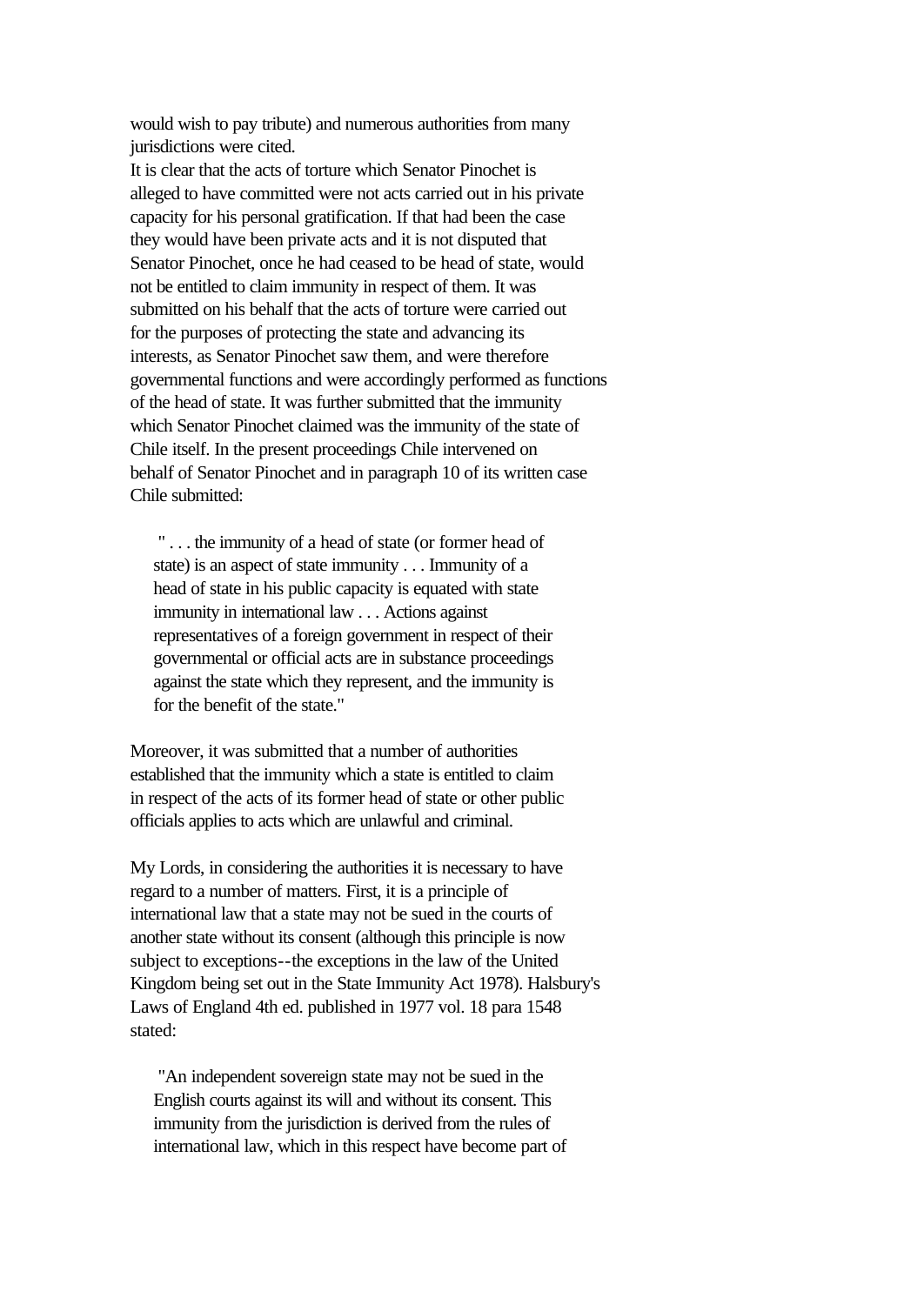the law of England. It is accorded upon the grounds that the exercise of jurisdiction would be incompatible with the dignity and independence of any superior authority enjoyed by every sovereign state. The principle involved is not founded upon any technical rules of law, but upon broad considerations of public policy, international law and comity."

 Secondly, many of the authorities cited by counsel were cases where an action in tort for damages was brought against a state. Thirdly, a state is responsible for the actions of its officials carried out in the ostensible performance of their official functions notwithstanding that the acts are performed in excess of their proper functions. Oppenheim's International Law, 9th ed., states at page 545:

 "In addition to the international responsibility which a state clearly bears for the official and authorised acts of its administrative officials and members of its armed forces, a state also bears responsibility for internationally injurious acts committed by such persons in the ostensible exercise of their official functions but without that state's command or authorisation, or in excess of their competence according to the internal law of the state, or in mistaken, ill-judged or reckless execution of their official duties. A state's administrative officials and members of its armed forces are under its disciplinary control, and all acts of such persons in the apparent exercise of their official functions or invoking powers appropriate to their official character are prima facie attributable to the state. It is not always easy in practice to draw a clear distinction between unauthorised acts of officials and acts committed by them in their private capacity and for which the state is not directly responsible. With regard to members of armed forces the state will usually be held responsible for their acts if they have been committed in the line of duty, or in the presence of and under the orders of an official superior."

 Fourthly, in respect of the jurisdiction of the courts of the United Kingdom, foreign states are now expressly given immunity in civil proceedings (subject to certain express exceptions) by statute. Part I of the State Immunity Act 1978 relating to civil proceedings provides in section 1(1):

"A state is immune from the jurisdiction of the courts of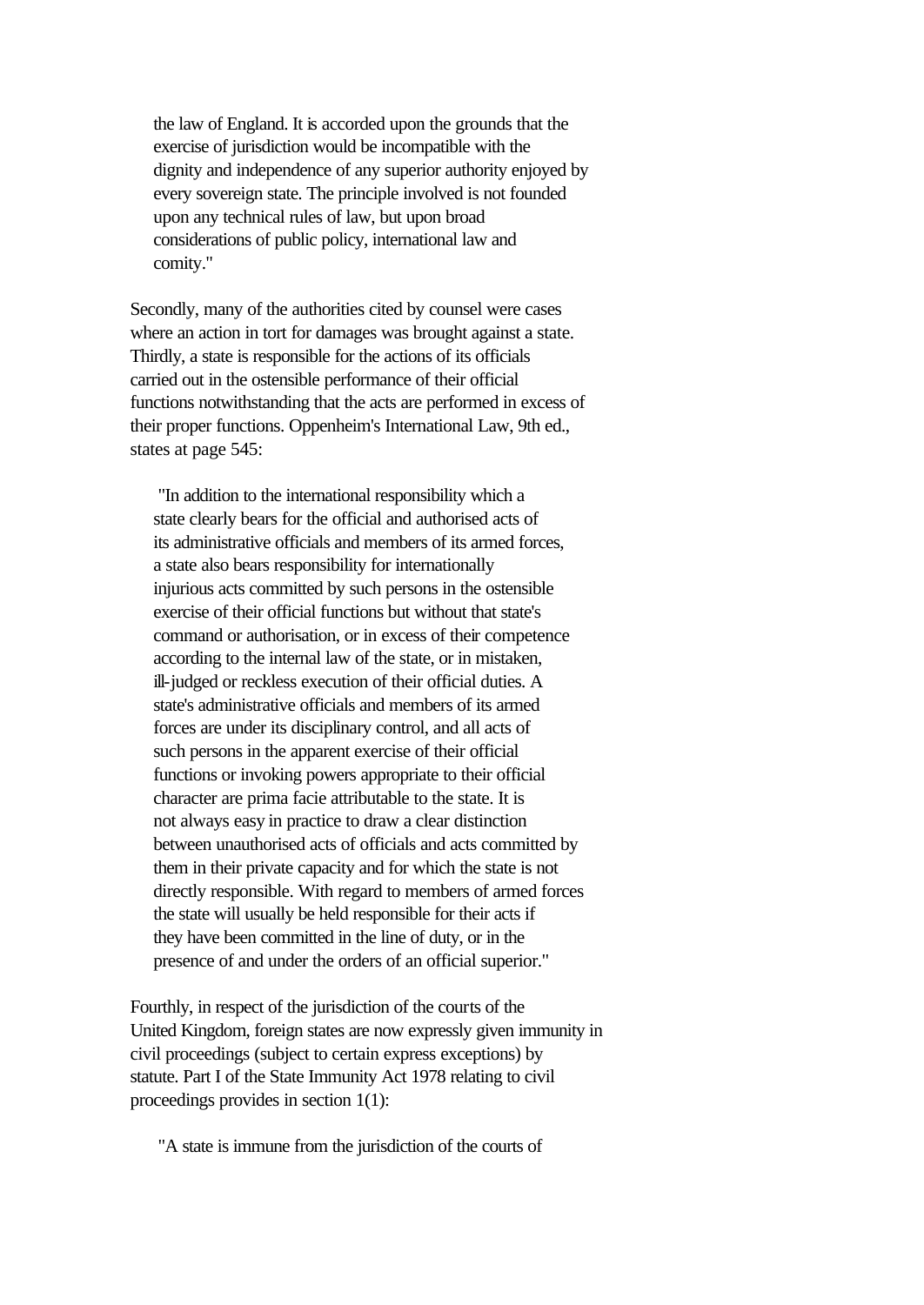the United Kingdom except as provided in the following provisions of this part of this Act." But Part I of the Act has no application to criminal jurisdiction and section 16(4) in Part I provides:

 "This Part of this Act does not apply to criminal proceedings."

 In the United States of America section 1604 of the Foreign Sovereign Immunities Act 1976 provides:

 "Subject to existing international agreements to which the United States is a party at the time of enactment of this Act a foreign state shall be immune from the jurisdiction of the courts of the United States and of the states except as provided in sections 1605 to 1607 of this chapter."

 Counsel for Senator Pinochet and for Chile relied on the decision of the Court of Appeal in Al-Adsani v. Government of Kuwait (1996) 107 I.L.R. 536 where the plaintiff brought an action for damages in tort against the government of Kuwait claiming that he had been tortured in Kuwait by officials of that government. The Court of Appeal upheld a claim by the government of Kuwait that it was entitled to immunity. Counsel for the plaintiff submitted that the rule of international law prohibiting torture is so fundamental that it is jus cogens which overrides all other principles of international law, including the principle of sovereign immunity. This submission was rejected by the Court of Appeal on the ground that immunity was given by section 1 of the State Immunity Act 1978 and that the immunity was not subject to an overriding qualification in respect of torture or other acts contrary to international law which did not fall within one of the express exceptions contained in the succeeding sections of the Act. Ward L.J. stated at p. 549:

 "Unfortunately, the Act is as plain as plain can be. A foreign state enjoys no immunity for acts causing personal injury committed in the United Kingdom and if that is expressly provided for the conclusion is impossible to escape that state immunity is afforded in respect of acts of torture committed outside this jurisdiction."

 A similar decision was given by the United States Court of Appeals, Ninth Circuit, in Siderman de Blake v. Republic of Argentina (1992) 965 F.2d 699 where an Argentine family brought an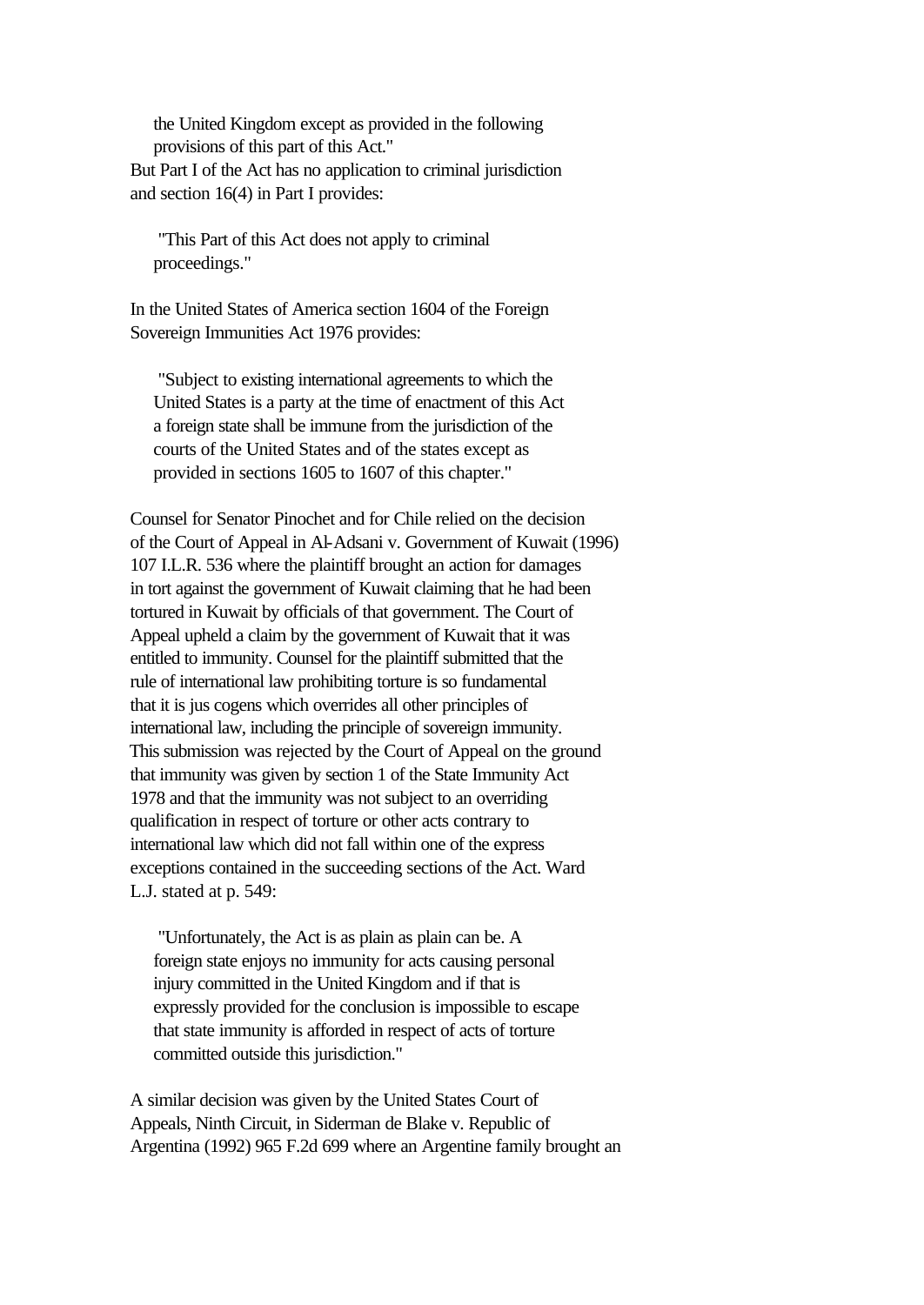action for damages in tort against Argentina and one of its provinces for acts of torture by military officials. Argentina claimed that it was entitled to immunity under the Foreign Sovereign Immunities Act and the Court of Appeals, with reluctance, upheld this claim. The argument advanced on behalf of the plaintiffs was similar to that advanced in the Al-Adsani case, but the court ruled that it was obliged to reject it because of the express provisions of the Foreign Sovereign Immunities Act, stating at p. 718:

 "The Sidermans argue that since sovereign immunity itself is a principle of international law, it is trumped by jus cogens. In short, they argue that when a state violates jus cogens, the cloak of immunity provided by international law falls away, leaving the state amenable to suit.

 "As a matter of international law, the Sidermans' argument carries much force.

. . .

 "Unfortunately, we do not write on a clean slate. We deal not only with customary international law, but with an affirmative Act of Congress, the FSIA. We must interpret the FSIA through the prism of Amerada Hess. Nothing in the text or legislative history of the FSIA explicitly addresses the effect violations of jus cogens might have on the FSIA's cloak of immunity. Argentina contends that the Supreme Court's statement in Amerada Hess that the FSIA grants immunity 'in those cases involving alleged violations of international law that do not come within one of the FSIA's exceptions', 488 U.S. at 436, 109 S.Ct. at 688, precludes the Sidermans' reliance on jus cogens in this case. Clearly, the FSIA does not specifically provide for an exception to sovereign immunity based on jus cogens. In Amerada Hess, the court had no occasion to consider acts of torture or other violations of the peremptory norms of international law, and such violations admittedly differ in kind from transgressions of jus dispositivum, the norms derived from international agreements or customary international law with which the Amerada Hess court dealt. However, the court was so emphatic in its pronouncement 'that immunity is granted in those cases involving alleged violations of international law that do not come within one of the FSIA's exceptions,' Amerada Hess, 488 U.S. at 436, 109 S. Ct. at 688, and so specific in its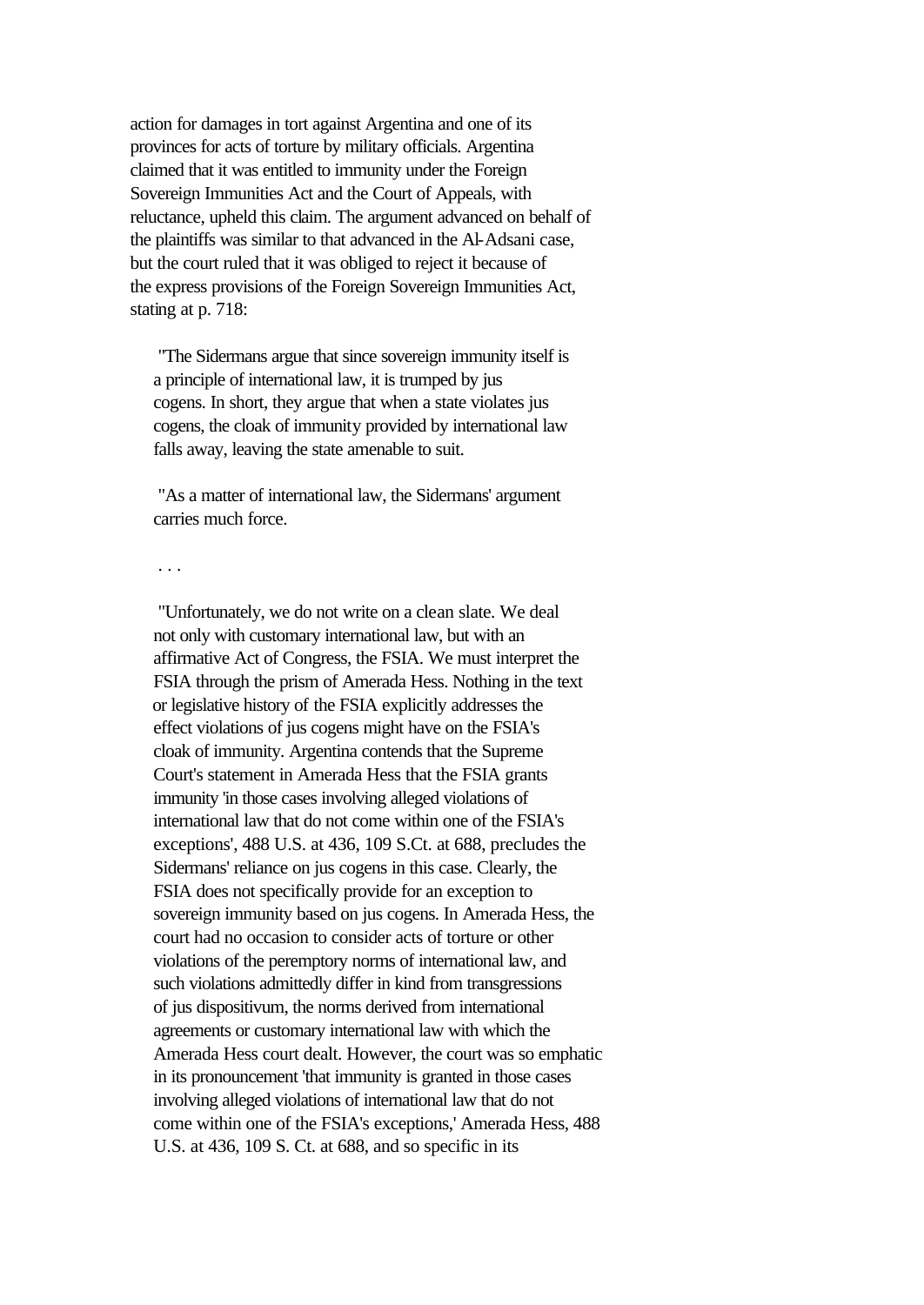formulation and method of approach, id. at 439, 109 S.Ct. at 690 ('Having determined that the FSIA provides the sole basis for obtaining jurisdiction over a foreign state in federal court, we turn to whether any of the exceptions enumerated in the Act apply here'), we conclude that if violations of jus cogens committed outside the United States are to be exceptions to immunity, Congress must make them so. The fact that there has been a violation of jus cogens does not confer jurisdiction under the FSIA."

 It has also been decided that where an action for damages in tort is brought against officials of a foreign state for actions carried out by them in ostensible exercise of their governmental functions, they can claim state immunity, notwithstanding that their actions were illegal. The state itself, if sued directly for damages in respect of their actions would be entitled to immunity and this immunity would be impaired if damages were awarded against the officials and then the state was obliged to indemnify them. In Jaffe v. Miller [1993] I.L.R. 446, government officials were sued in tort for laying false criminal charges and for conspiracy for kidnap, and it was held that they were entitled to claim immunity. Finlayson J.A., delivering the judgment of the Ontario Court of Appeal, stated at pp. 458-459:

 "I also agree with the reasoning on this issue put forward by counsel for the respondents. Counsel submitted that to confer immunity on a government department of a foreign state but to deny immunity to the functionaries, who in the course of their duties performed the acts, would render the State Immunity Act ineffective. To avoid having its action dismissed on the ground of state immunity, a plaintiff would have only to sue the functionaries who performed the acts. In the event that the plaintiff recovered judgment, the foreign state would have to respond to it by indemnifying its functionaries, thus, through this indirect route, losing the immunity conferred on it by the Act. Counsel submitted that when functionaries are acting within the scope of their official duties, as in the present case, they come within the definition of 'foreign state'."

 In my opinion these authorities and similar authorities relating to claims for damages in tort against states and government officials do not support the claim of Senator Pinochet to immunity from criminal proceedings in the United Kingdom because the immunity given by Part I of the State Immunity Act 1978 does not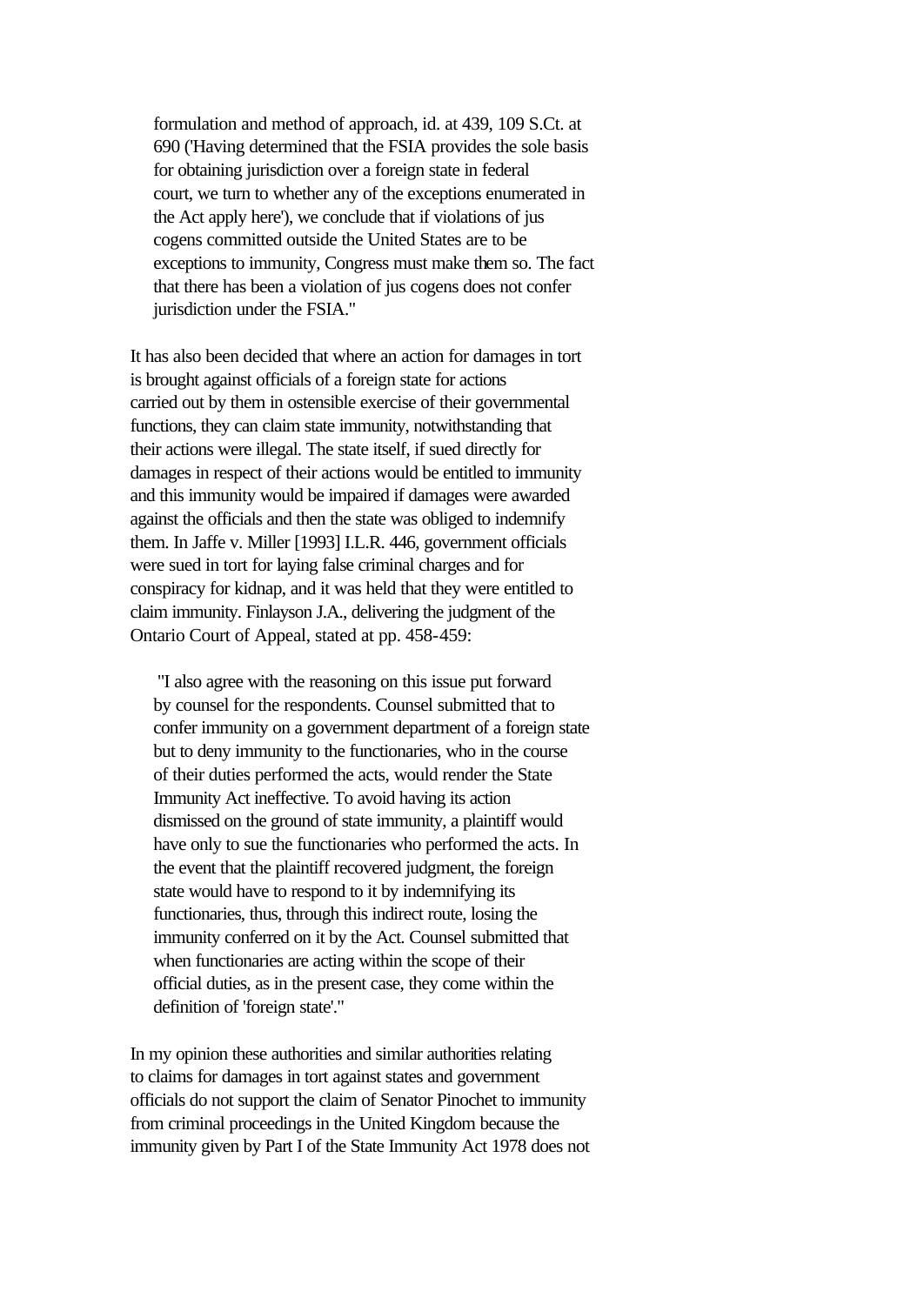apply to criminal proceedings.

 Counsel for Senator Pinochet and for Chile further submitted that under the rules of international law courts recognise the immunity of a former head of state in respect of criminal acts committed by him in the purported exercise of governmental authority. In Marcos and Marcos v. Federal Department of Police (1989) 102 I.L.R. 198 the United States instituted criminal proceedings against Ferdinard Marcos, the former President of the Philippines, and his wife, who had been a Minister in the Philippine Government. They were accused of having abused their positions to acquire for themselves public funds and works of art. The United States authorities sought legal assistance from the Swiss authorities to obtain banking and other documents in order to clarify the nature of certain transactions which were the subject of investigation. Mr. Marcos and his wife claimed immunity as the former leaders of a foreign state. In its judgment the Swiss federal tribunal stated at p. 203:

 "The immunity in relation to their functions which the appellants enjoyed therefore subsisted for those criminal acts which were allegedly committed while they were still exercising their powers in the Republic of the Philippines. The proceedings brought against them before the United States courts could therefore only be pursued pursuant to an express waiver by the State of the Philippines of the immunity which public international law grants them not as a personal advantage but for the benefit of the state over which they ruled."

 The tribunal then held that the immunity could not be claimed by Mr. & Mrs Marcos in Switzerland because there had been an express waiver by the State of the Philippines. However I would observe that in that case Mr. and Mrs Marcos were not accused of violating a rule of international law which had achieved the status of jus cogens.

 Counsel also relied on the decision of the Federal Constitutional Court of the Federal Republic of Germany In re Former Syrian Ambassador to the German Democratic Republic (unreported) 10 June 1997. In that case the former Syrian ambassador to the German Democratic Republic was alleged to have failed to prevent a terrorist group from removing a bag of explosives from the Syrian Embassy, and a few hours later the explosives were used in an attack which left one person dead and more than 20 persons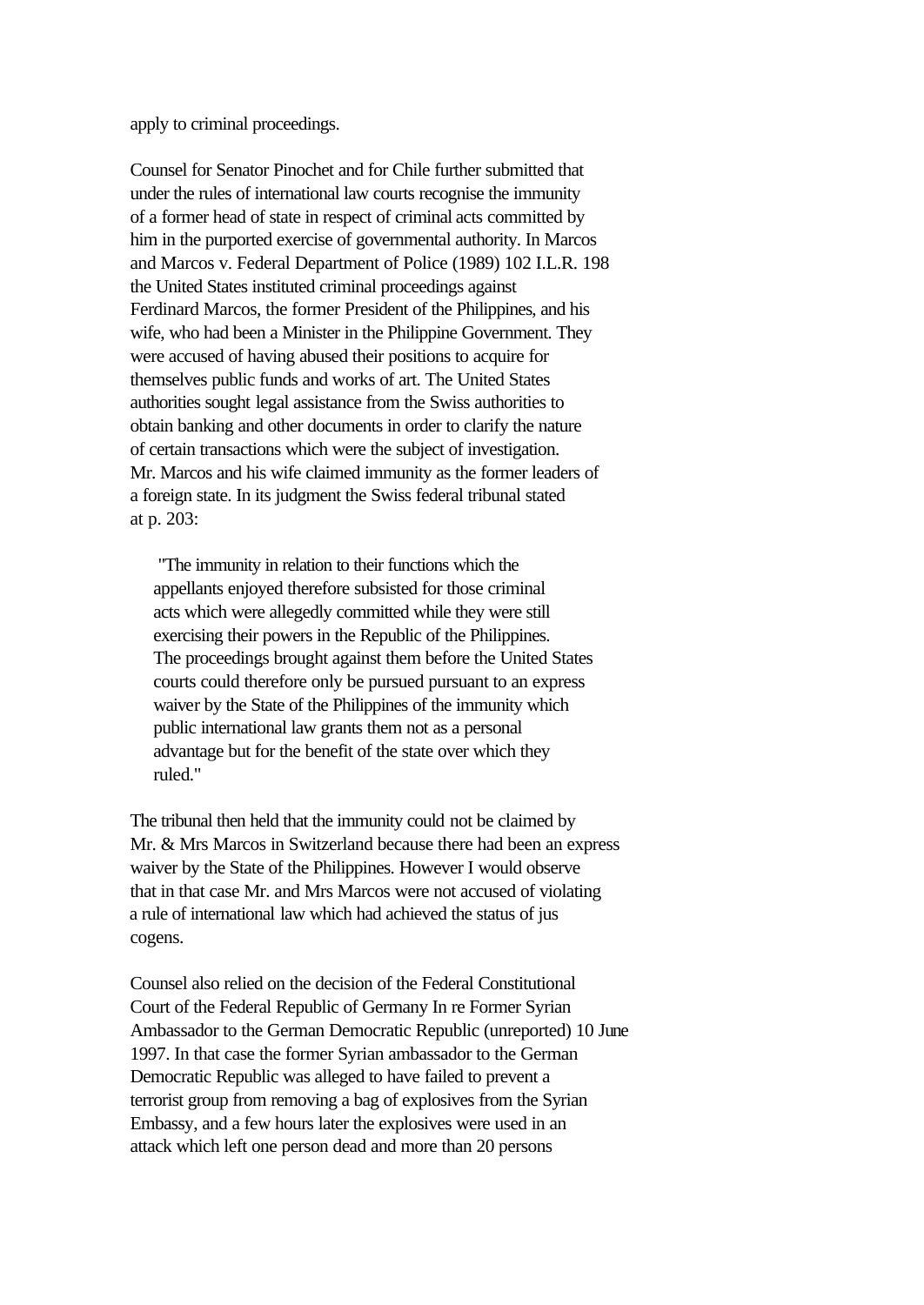seriously injured. Following German unification and the demise of the German Democratic Republic in 1990 a District Court in Berlin issued an arrest warrant against the former ambassador for complicity in murder and the causing of an explosion. The Provincial Court quashed the warrant but the Court of Appeal overruled the decision of the Provincial Court and restored the validity of the warrant, holding that "The complainant was held to have contributed to the attack by omission. He had done nothing to prevent the explosives stored at the embassy building from being removed." The former ambassador then lodged a constitutional complaint claiming that he was entitled to diplomatic immunity.

 The Constitutional Court rejected the complaint and held that the obligation limited to the former German Democratic Republic to recognise the continuing immunity of the complainant, according to Article 39(2) of the Vienna Convention, was not transferred to the Federal Republic of Germany by the international law of state succession.

 Counsel for Senator Pinochet and for Chile relied on the following passage in the judgment of the constitutional court:

 "For the categorization as an official act, it is irrelevant whether the conduct is legal according to the legal order of the Federal Republic of Germany (see above B.II.2.a)bb)) and whether it fulfilled diplomatic functions in the sense of Article 3 of the VCDR (see also the position taken by the [Swiss] Federal Political Department on 12 May [82] 1961, Schweizerisches Jahrbuch f<sup>3</sup>r internationles Recht (SJIR) 21 [1964] p. 171; however, a different position was taken by the Federal Political Department on 31 January 1979, reproduced in SJIR 36 (1980), p. 210 at 211 f.). The commission of criminal acts does not simply concern the functions of the mission. If a criminal act was never considered as official, there would be no substance to continuing immunity.

 "In addition, there is no relevant customary international law exception from diplomatic immunity here (see Preamble to the VCDR, 5th paragraph) . . . .

 "Diplomatic immunity from criminal prosecution basically knows no exception for particularly serious violations of law. The diplomat can in such situations only be declared persona non grata."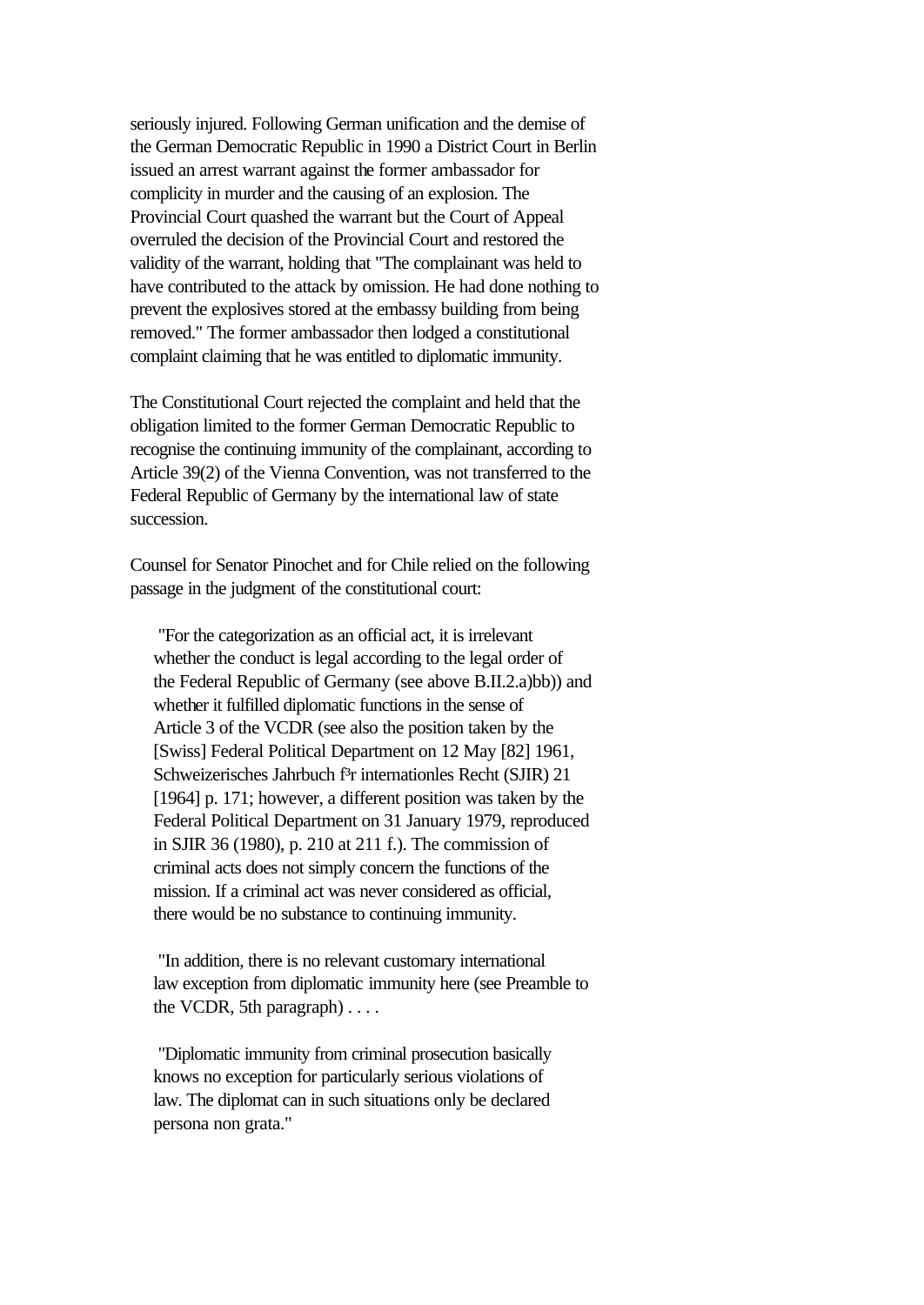However, two further parts of the judgment are to be noted. First, it appears that the explosives were left in the embassy when the ambassador was absent, and his involvement began after the explosives had been left in the embassy. The report states:

 "The investigation conducted by the Public Prosecutor's Office concluded that the bombing attack was planned and carried out by a terrorist group. The complainant's sending state had, in a telegram, instructed its embassy in East Berlin to provide every possible assistance to the group. In the middle of August 1983 a member of the terrorist group appeared in the embassy while the complainant was absent and requested permission from the then third secretary to deposit a bag in the embassy. In view of the telegram, which was known to him, the third secretary granted that permission.

 "Later, the member of the terrorist group returned to the embassy and asked the third secretary to transport the bag to West Berlin for him in an embassy car. At the same time, he revealed that there were explosives in the bag. The third secretary informed the complainant of the request. The complainant first ordered the third secretary to bring him the telegram, in order to read through the text carefully once again, and then decided that the third secretary could refuse to provide the transportation. After the third secretary had returned and informed the terrorist of this, the terrorist took the bag, left the embassy and conveyed the explosive in an unknown manner towards West Berlin."

 It appears that these facts were taken into account by the constitutional court when it stated:

 "The complainant acted in the exercise of his official functions as a member of the mission, within the meaning of Article 39(2)(2) of the VCDR, because he is charged with an omission that lay within the sphere of his responsibility as ambassador, and which is to that extent attributable to the sending state.

 "The complainant was charged with having done nothing to prevent the return of the explosive. The Court of Appeal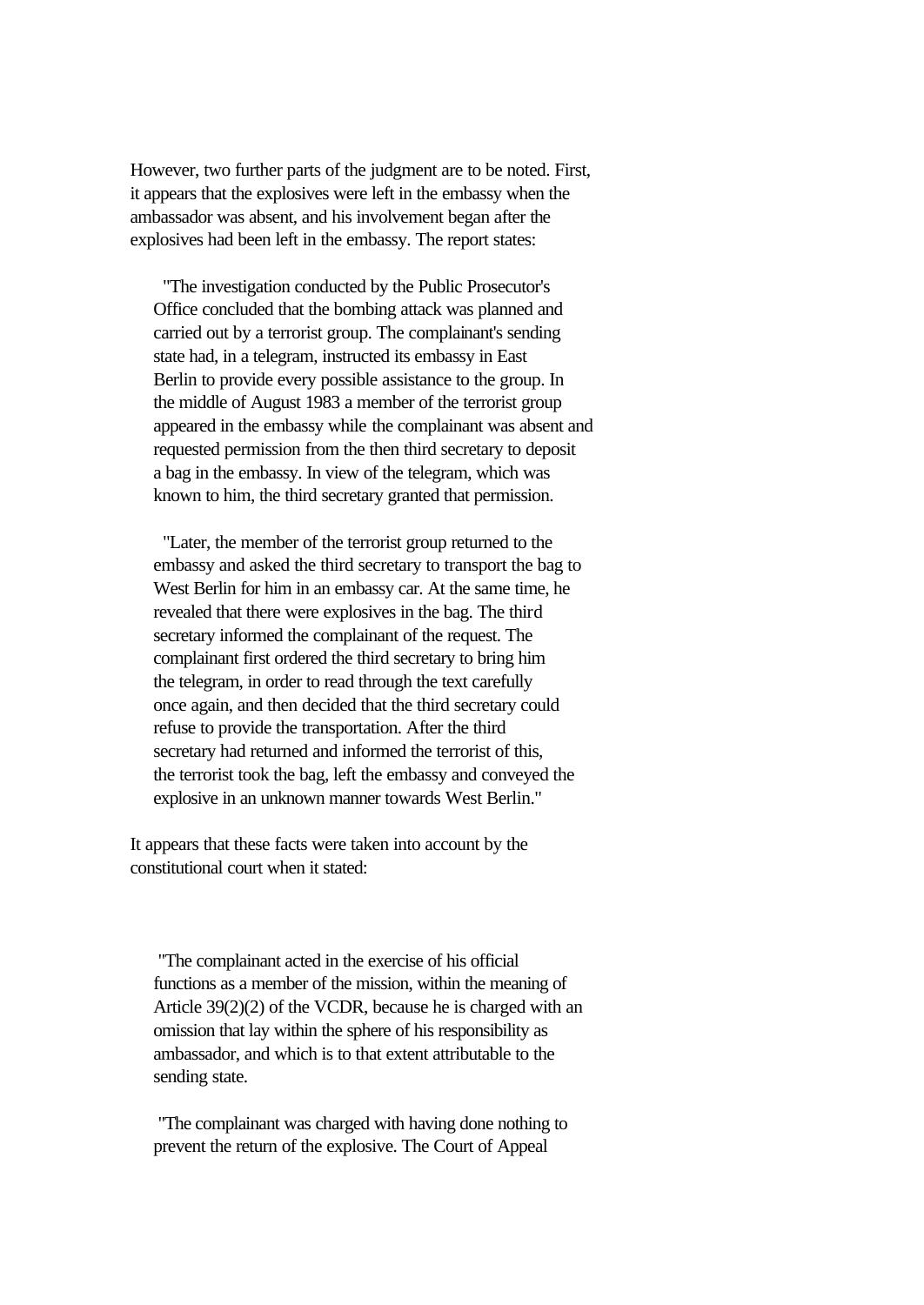derived the relevant obligation of conduct out of the official responsibility of the complainant, as leader of the mission, for objects left in the embassy. After the explosive was left in the embassy and therefore in the complainant's sphere of control and responsibility, he was obligated, within the framework of his official duties, to decide how the explosive would then be dealt with. The complainant made such a decision, apparently on the basis of the telegraphed instruction from his sending state, so that private interests are not discernible (on the classification of activities on the basis of instructions see the Bingham Case in McNair, International Law Opinions, Vol. 1, 1956, p. 196 at 197; Denza, Diplomatic Law, 1976, p. 249 f.; Salmon Manuel de Droit Diplomatique, 1994, p. 458 ff.). Instead, the complainant responded to the third secretary directly, in his position as the superior official, and, according to the view of the Court of Appeal, sought the best solution for the embassy."

 In addition the constitutional court stated that the rules of diplomatic law constitute a self-contained regime and drew a distinction between the immunity of a diplomat and the immunity of a head of state or governmental official and stated:

 "Article 7 of the Charter of the International Military Tribunal of Nuremberg (UNTS. Vol. 82, p. 279) [7] and following it Article 7(2) of the Statute of the International Criminal Tribunal for Yugoslavia (ILM 32 (1993), p. 1192), as well as Article 6(2) of the Statute for the International Criminal Tribunal for Rwanda (ILM 33 (1994), p. 1602) state that the official position of an accused, whether as a leader of a state or as a responsible official in a Government department, does not serve to free him from responsibility or mitigate punishment. Exemptions from immunity for cases of war criminals, violations of international law and offences against jus cogens under international law have been discussed as developments of this rule. . . .However, as the wording of Article 7 of the Charter of the International Military Tribunal of Nuremberg makes clear, these exceptions are relevant only to the applicable law of state organs that flows directly from it, in particular for members of the Government, and not to diplomatic immunity.

 "State immunity and diplomatic immunity represent two different institutions of international law, each with their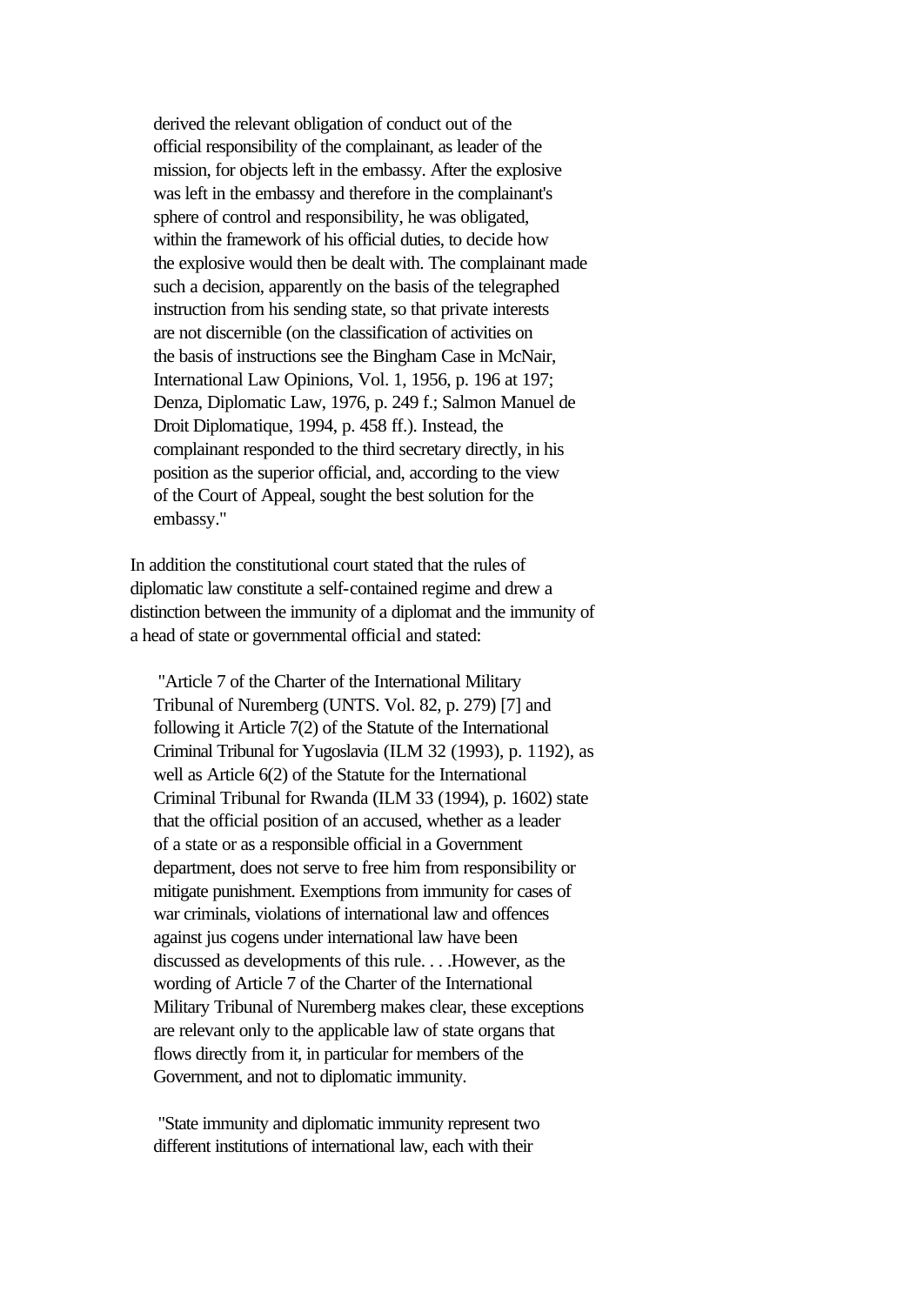own rules, so that no inference can be drawn from any restrictions in one sphere as to possible effects in the other."

 Therefore I consider that the passage in the judgment relied on by counsel does not give support to the argument that acts of torture, although criminal, can be regarded as functions of a head of state.

 In 1946 the General Assembly of the United Nations affirmed: "The principles of international law recognised by the Charter of the Nuremberg Tribunal and the judgment of the Tribunal" and gave the following directive to its International Law Commission:

 "This Committee on the codification of international law established by the resolution of the General Assembly of 11 December 1946, to treat as a matter of primary importance plans for the formulation, in the context of a general codification of offences against the peace and security of mankind, or of an international criminal code, of the principles recognised in the Charter of the Nuremberg Tribunal and in the judgment of the Tribunal."

 Pursuant to this directive the 1950 Report of the International Law Commission to the General Assembly set out the following principle followed by the commentary contained in paragraph 103:

 "The fact that a person who committed an act which constitutes a crime under international law acted as head of state or responsible Government official does not relieve him from responsibility under international law.

 "103. This principle is based on article 7 of the Charter of the N<sup>3</sup>rnberg Tribunal. According to the Charter and the judgment, the fact that an individual acted as head of state or responsible government official did not relieve him from international responsibility. 'The principle of international law which, under certain circumstances, protects the representatives of a state',said the Tribunal, 'cannot be applied to acts which are condemned as criminal by international law. The authors of these acts cannot shelter themselves behind their official position in order to be freed from punishment . . . .' The same idea was also expressed in the following passage of the findings: 'He who violates the laws of war cannot obtain immunity while acting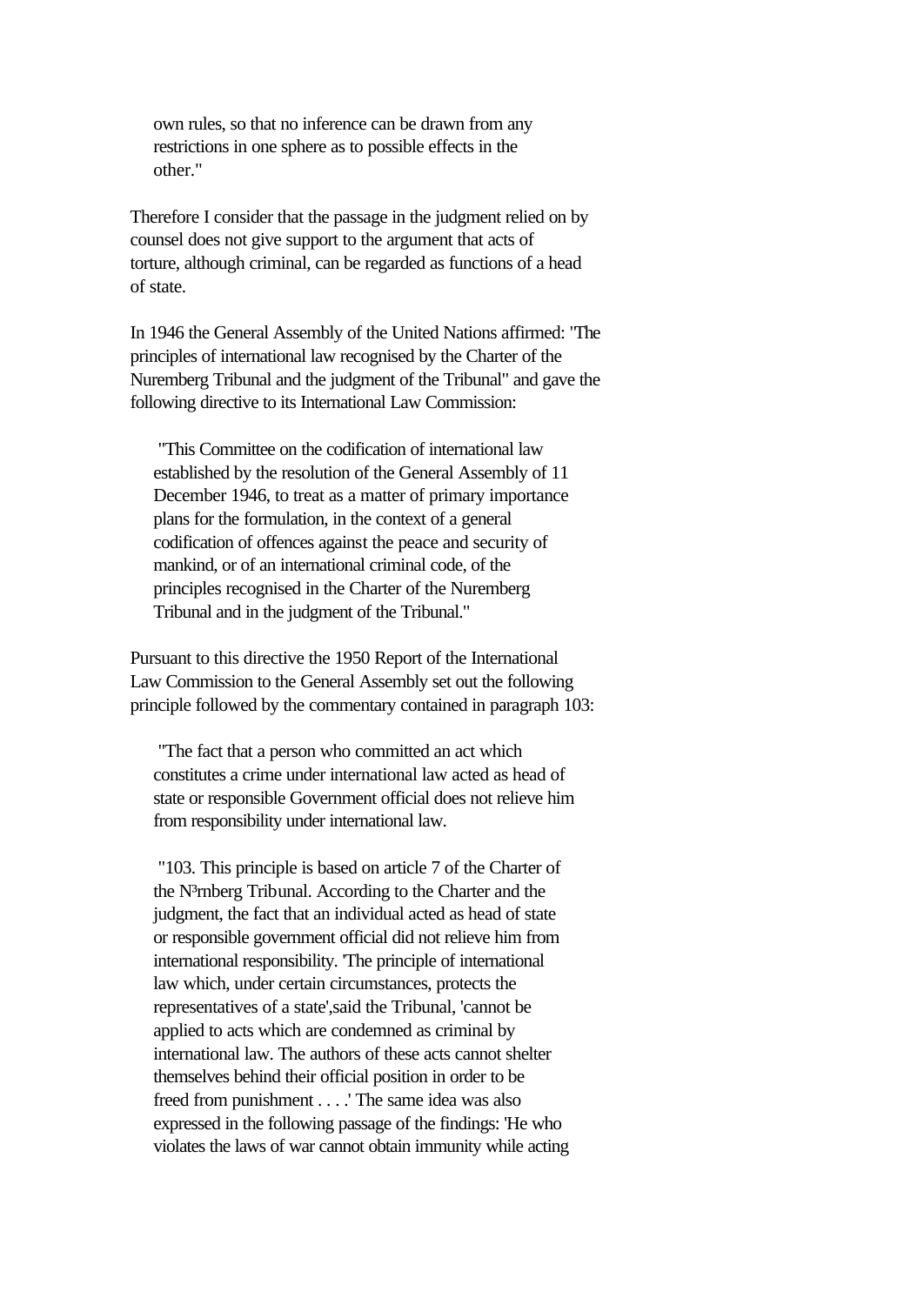in pursuance of the authority of the state if the state in authorising action moves outside its competence under international law."

 The 1954 International Law Commission draft code of offences against the peace and security of mankind provided in Article III:

 "The fact that a person acted as head of state or as responsible Government official does not relieve him of responsibility for committing any of the offences defined in the code."

 The Statute of the International Tribunal for the former Yugoslavia established by the Security Council of the United Nations in 1993 for the prosecution of persons responsible for serious violations of international humanitarian law committed in the territory of the former Yugoslavia since 1991 provided in Article 7 paragraph 2:

 "The official position of any accused person, whether as head of state or Government or as a responsible Government official, shall not relieve such person of criminal responsibility nor mitigate punishment."

 The Statute of the International Tribunal for Rwanda established by the Security Council of the United Nations in 1994 for the prosecution of persons responsible for genocide and other serious violations of international humanitarian law committed in the territory of Rwanda in 1994 provided in Article 6 paragraph 2:

 "The official position of any accused person, whether as head of state or Government or as a responsible Government official shall not relieve such person of criminal responsibility nor mitigate punishment."

 The 1996 draft code of the International Law Commission of Crimes against the Peace and Security of Mankind provided in Article 7:

 "The official position of an individual who commits a crime against the peace and security of mankind, even if he acted as head of state of Government, does not relieve him of criminal responsibility or mitigate punishment."

 In July 1998 in Rome the United Nations Diplomatic Conference of Plenipotentiaries on the Establishment of an International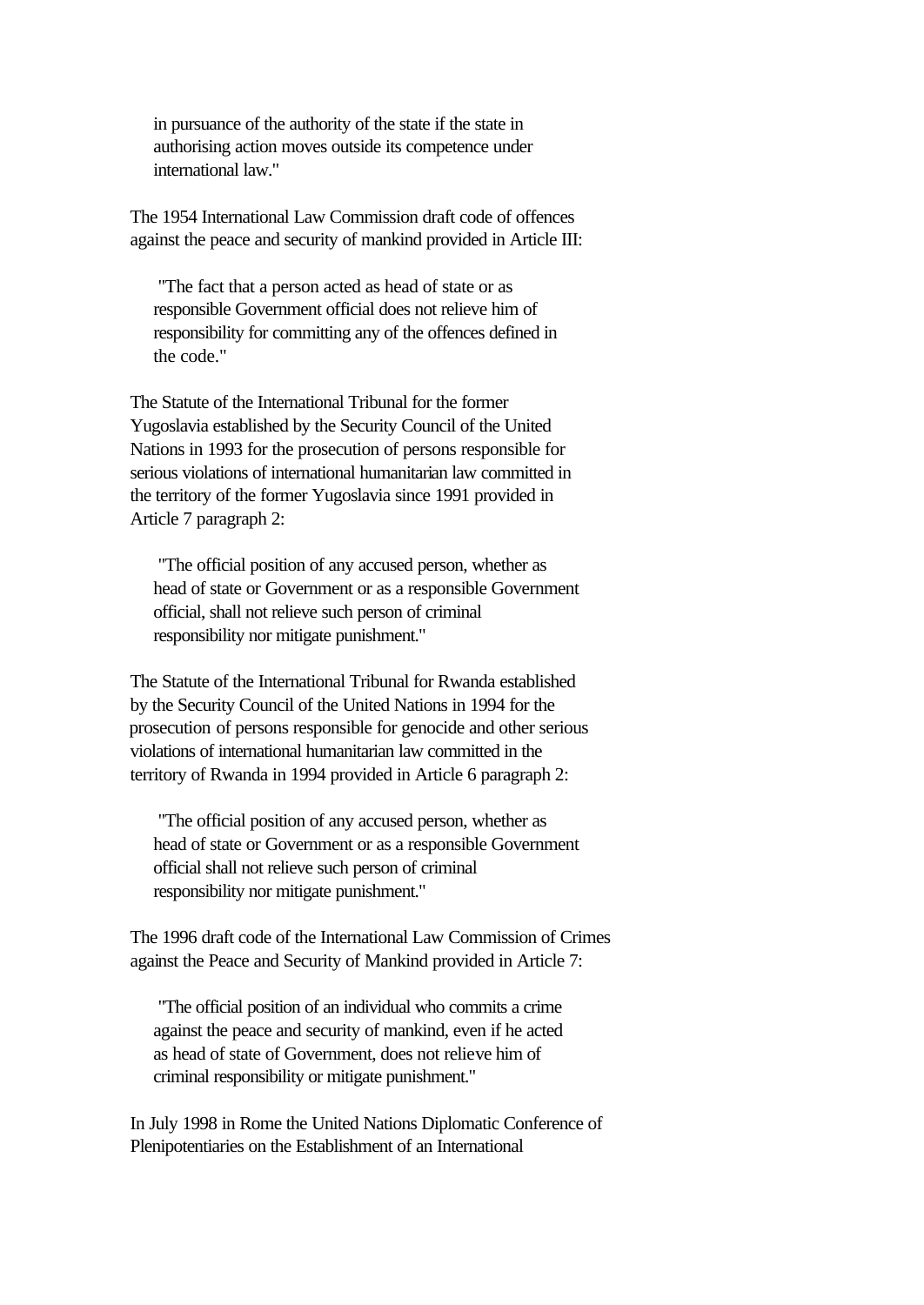Criminal Court adopted the Statute of the International Criminal Court. The Preamble to the Statute states (inter alia):

 "Mindful that during this century millions of children, women and men have been victims of unimaginable atrocities that deeply shock the conscience of humanity,

 "Recognizing that such grave crimes threaten the peace, security and well-being of the world,

 "Affirming that the most serious crimes of concern to the international community as a whole must not go unpunished and that their effective prosecution must be ensured by taking measures at the national level and by enhancing international cooperation,

 "Determined to put an end to impunity for the perpetrators of these crimes and thus to contribute to the prevention of such crimes,

 "Determined to these ends and for the sake of present and future generations, to establish an independent permanent International Criminal Court in relationship with the United Nations system, with jurisdiction over the most serious crimes of concern to the international community as a whole.

 "Emphasising that the International Criminal Court established under this Statute shall be complementary to national criminal jurisdictions.

 "Resolved to guarantee lasting respect for the enforcement of international justice,

"Have agreed as follows:"

 Article 5 of the Statute provides that jurisdiction of the court shall be limited to the most serious crimes of concern to the international community as a whole which include crimes against humanity. Article 7 states that "crime against humanity" means a number of acts including murder and torture when committed as part of a widespread or systematic attack directed against any civilian population, with knowledge of the attack.

Article 27 provides:

"1. This Statute shall apply equally to all persons without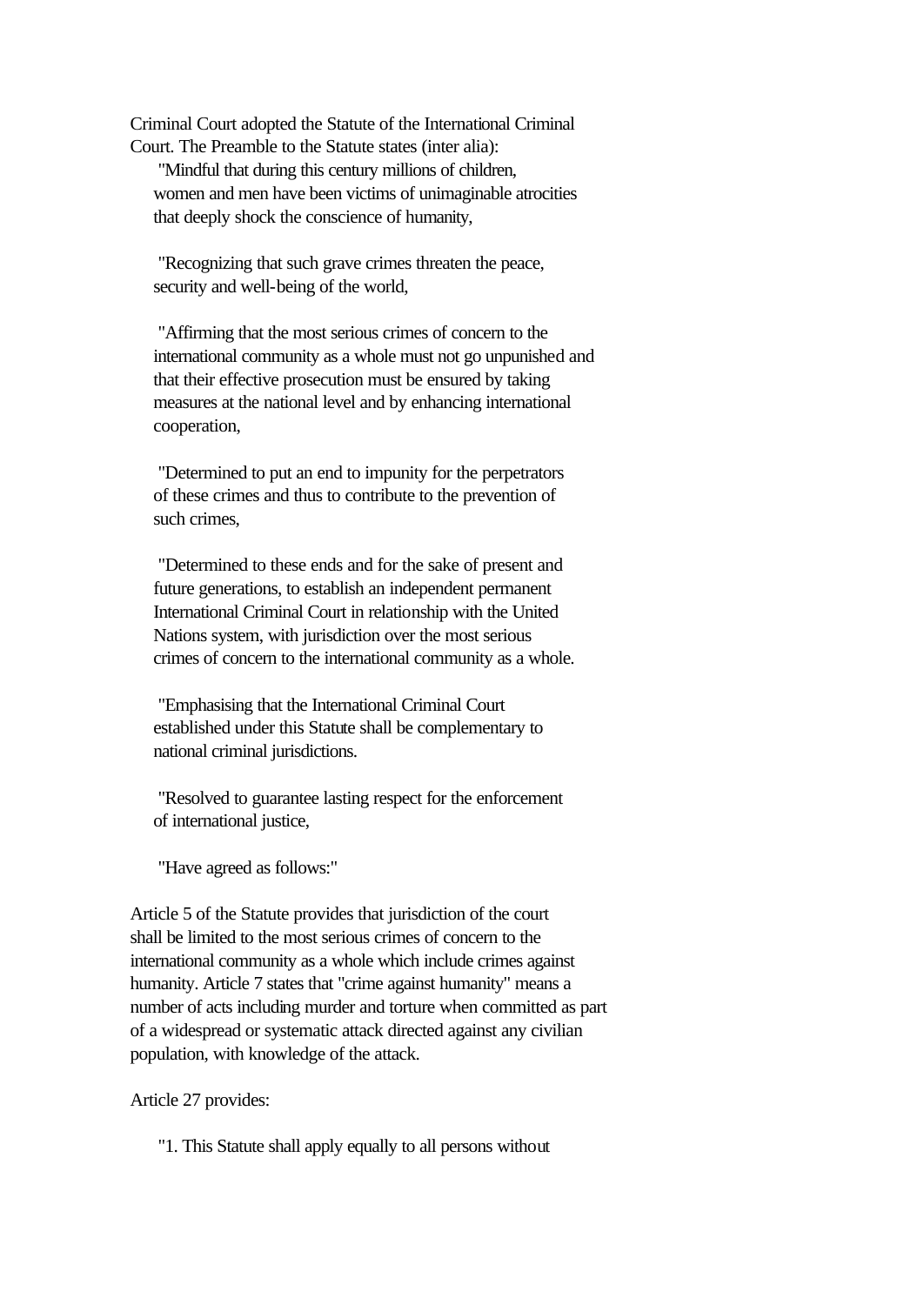any distinction based on official capacity. In particular, official capacity as a head of state or Government, a member of a Government or parliament, an elected representative or a government official shall in no case exempt a person from criminal responsibility under this Statute, nor shall it, in and of itself, constitute a ground for reduction of sentence.

 "2. Immunities or special procedural rules which may attach to the official capacity of a person, whether under national or international law, shall not bar the court from exercising its jurisdiction over such a person."

 Therefore since the end of the second world war there has been a clear recognition by the international community that certain crimes are so grave and so inhuman that they constitute crimes against international law and that the international community is under a duty to bring to justice a person who commits such crimes. Torture has been recognised as such a crime. The preamble to the Convention against Torture and Other Cruel, Inhuman or Degrading Treatment or Punishment 1984 ("the Torture Convention), which has been signed by the United Kingdom, Spain and Chile and by over one hundred other nations, states:

 "Considering that, in accordance with the principles proclaimed in the Charter of the United Nations, recognition of the equal and inalienable rights of all members of the human family is the foundation of freedom, justice and peace in the world,

 "Recognizing that those rights derive from the inherent dignity of the human person,

 "Considering the obligation of states under the Charter, in particular Article 55, to promote universal respect for, and observance of, human rights and fundamental freedoms,

 "Having regard to article 5 of the Universal Declaration of Human Rights and article 7 of the International Covenant on Civil and Political Rights, both of which provide that no one shall be subjected to torture or to cruel, inhuman or degrading treatment or punishment,

 "Having regard also to the Declaration on Protection of All Persons from Being Subjected to Torture and Other Cruel, Inhuman or Degrading Treatment or Punishment adopted by the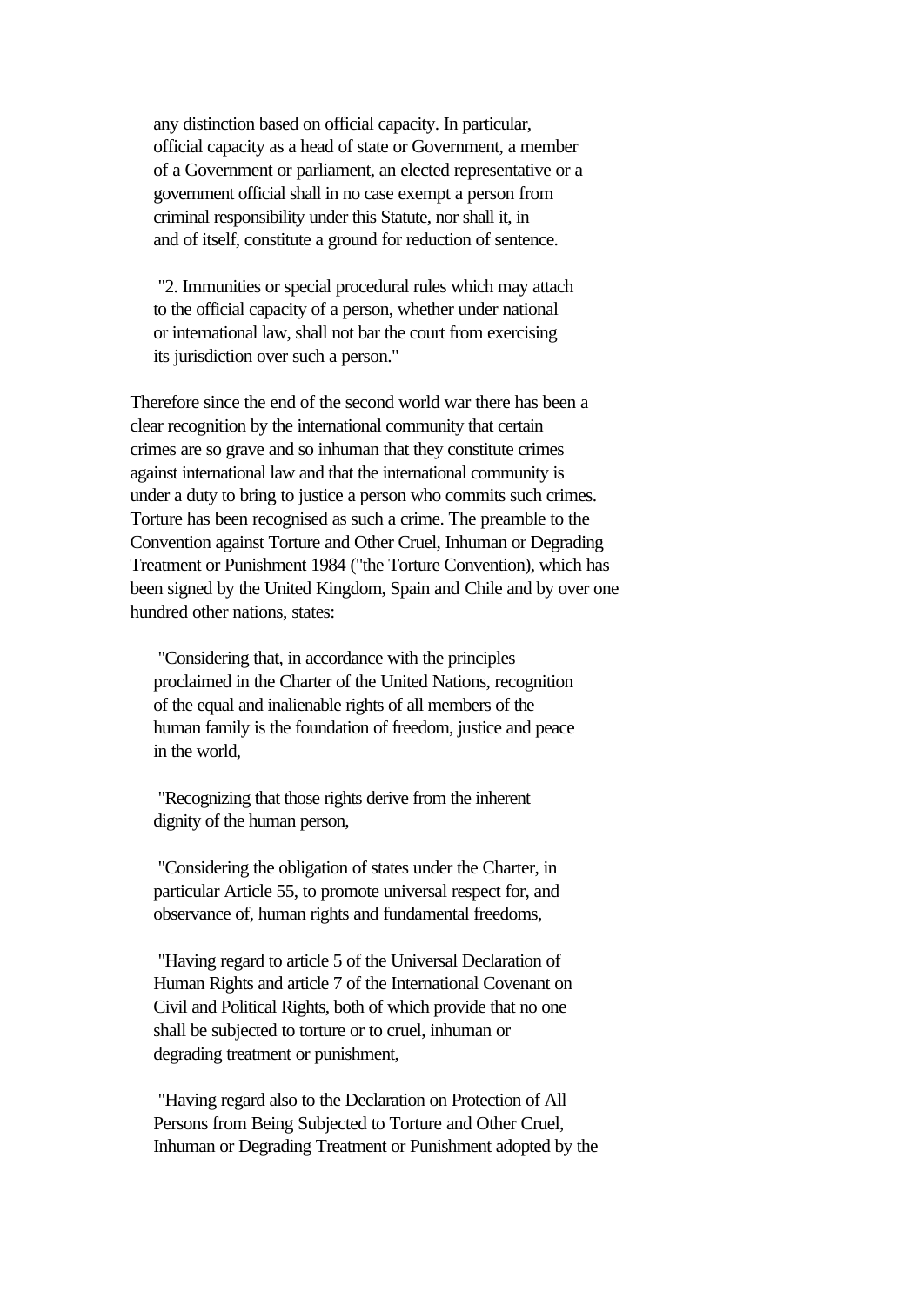General Assembly on 9 December 1975

 "Desiring to make more effective the struggle against torture and other cruel, inhuman or degrading treatment or punishment throughout the world,

"Have agreed as follows:"

 Article 1 defines "torture" as any act by which severe pain or suffering, whether physical or mental, is intentionally inflicted on a person for purposes specified in the Article such as punishment or intimidation or obtaining information or a confession, and such pain and suffering is inflicted "by or at the instigation of or with the consent or acquiescence of a public official or other person acting in an official capacity."

 The Convention then contains a number of Articles designed to make the measures against public officials who commit acts of torture more effective. In their handbook on the Convention, Burgers and Danelius stated at p. 1:

 "It is expedient to redress at the outset a widespread misunderstanding as to the objective of the Convention against Torture and other Cruel, Inhuman or Degrading Treatment or Punishment, adopted by the General Assembly of the United Nations in 1984. Many people assume that the Convention's principal aim is to outlaw torture and other cruel, inhuman or degrading treatment or punishment. This assumption is not correct insofar as it would imply that the prohibition of these practices is established under international law by the Convention only and that this prohibition will be binding as a rule of international law only for those states which have become parties to the Convention. On the contrary, the Convention is based upon the recognition that the above-mentioned practices are already outlawed under international law. The principal aim of the Convention is to strengthen the existing prohibition of such practices by a number of supportive measures."

 As your Lordships hold that there is no jurisdiction to extradite Senator Pinochet for acts of torture prior to 29 September 1988, which was the date on which section 134 of the Criminal Justice Act 1988 came into operation, it is unnecessary to decide when torture became a crime against international law prior to that date, but I am of opinion that acts of torture were clearly crimes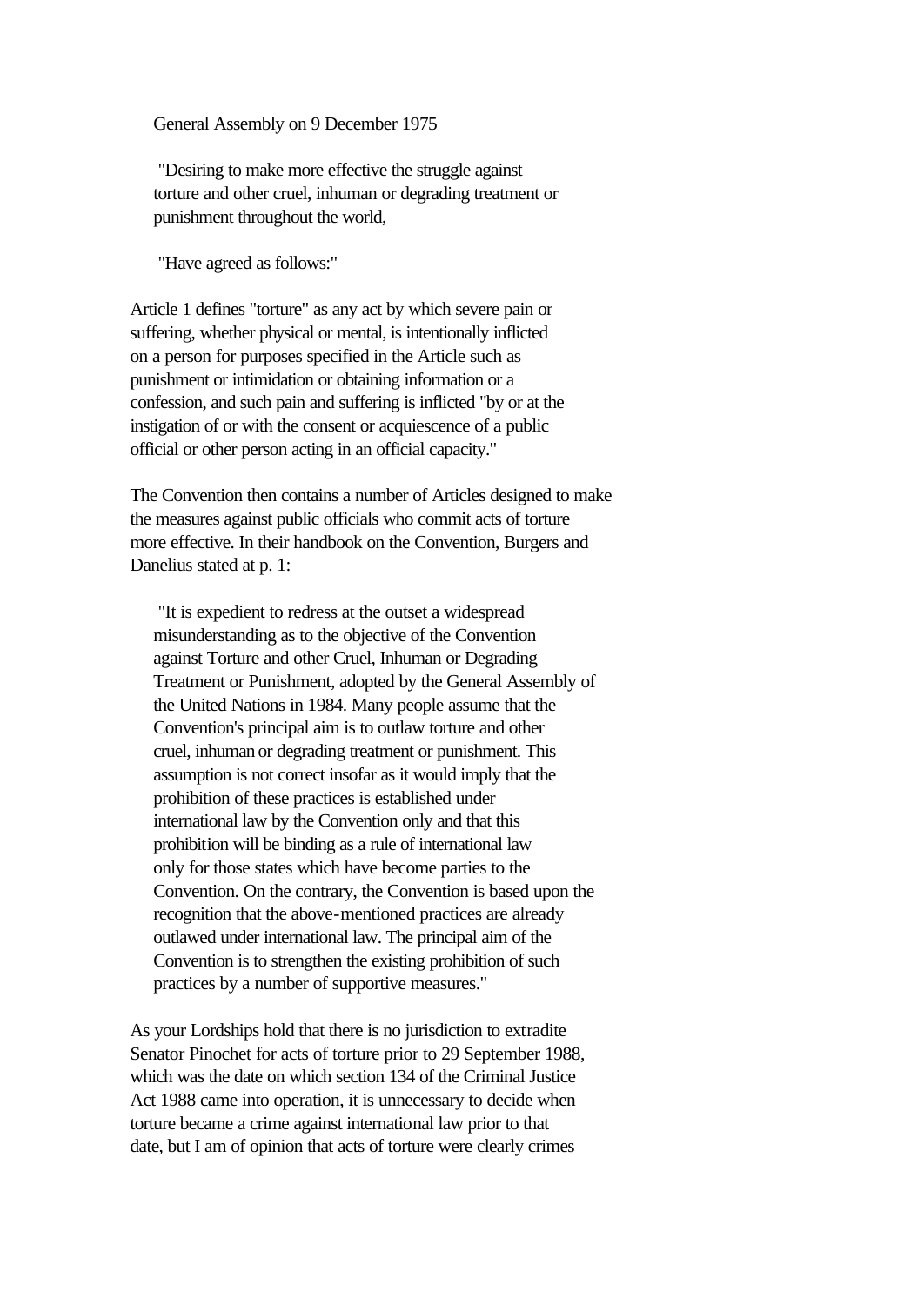against international law and that the prohibition of torture had required the status of ius cogens by that date. The appellants accepted that in English courts a serving head of state is entitled (ratione personae) to immunity in respect of acts of torture which he has committed. Burgers and Danelius, referring to the obligation of a state party to the convention to establish its jurisdiction over offences of torture, recognise that some special immunities may exist in respect of acts of torture and state at p. 131:

 "under international or national law, there may be certain limited exceptions to this rule, e.g. in relation to foreign diplomats, foreign troops, parliament members or other categories benefiting from special immunities, and such immunities may be accepted insofar as they apply to criminal acts in general and are not unduly extensive."

 It is also relevant to note that article 98 of the Rome Statute establishing the International Criminal Court provides:

 "The court may not proceed with a request for surrender or assistance which would require the requested state to act inconsistently with its obligations under international law with respect to the state or diplomatic immunity of a person or property of a third state, unless the court can first obtain the cooperation of that third state for the waiver of the immunity."

 But the issue in the present case is whether Senator Pinochet, as a former head of state, can claim immunity (ratione materiae) on the grounds that acts of torture committed by him when he was head of state were done by him in exercise of his functions as head of state. In my opinion he is not entitled to claim such immunity. The Torture Convention makes it clear that no state is to tolerate torture by its public officials or by persons acting in an official capacity and Article 2 requires that:

 "1. Each state party shall take effective legislative, administrative, judicial or other measures to prevent acts of torture in any territory under its jurisdiction."

Article 2 further provides that:

 "2. No exceptional circumstances whatsoever, whether a state of war or a threat of war, internal political instability or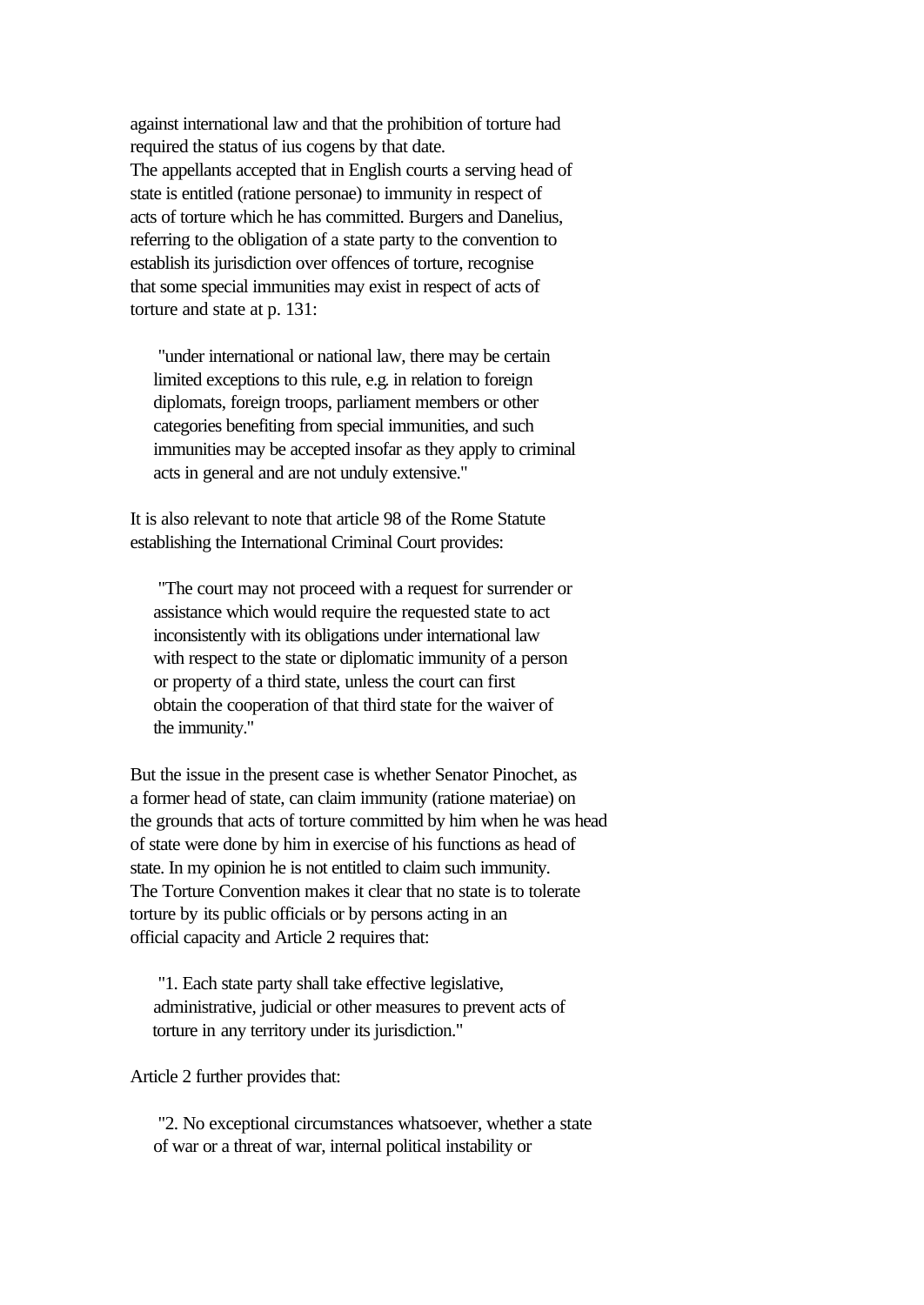any other public emergency, may be invoked as a justification of torture." Article 4 provides:

 "1. Each state party shall ensure that all acts of torture are offences under its criminal law. The same shall apply to an attempt to commit torture and to an act by any person which constitutes complicity or participation in torture."

 "2. Each state party shall make these offences punishable by appropriate penalties which take into account their grave nature."

Article 7 provides:

 "1. The state party in the territory under whose jurisdiction a person alleged to have committed any offence referred to in article 4 is found, shall in the cases contemplated in article 5, if it does not extradite him, submit the case to its competent authorities for the purpose of prosecution."

 I do not accept the argument advanced by counsel on behalf of Senator Pinochet that the provisions of the Convention were designed to give one state jurisdiction to prosecute a public official of another state in the event of that state deciding to waive state immunity. I consider that the clear intent of the provisions is that an official of one state who has committed torture should be prosecuted if he is present in another state.

 Therefore having regard to the provisions of the Torture Convention, I do not consider that Senator Pinochet or Chile can claim that the commission of acts of torture after 29 September 1988 were functions of the head of state. The alleged acts of torture by Senator Pinochet were carried out under colour of his position as head of state, but they cannot be regarded as functions of a head of state under international law when international law expressly prohibits torture as a measure which a state can employ in any circumstances whatsoever and has made it an international crime. It is relevant to observe that in 1996 the military government of Chile informed a United Nations working group on human rights violations in Chile that torture was unconditionally prohibited in Chile, that the Constitutional prohibition against torture was fully enforced and that: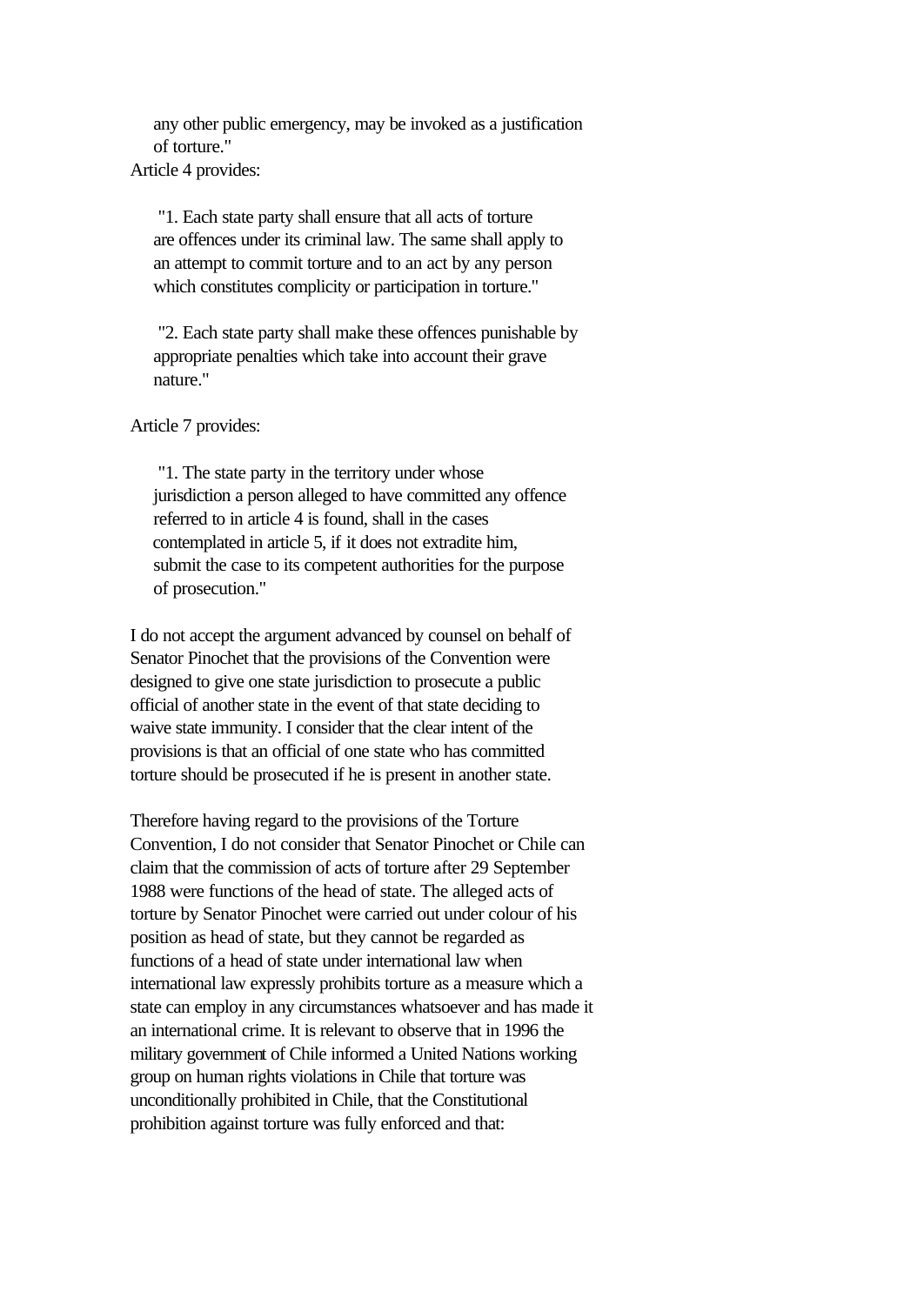"It is therefore apparent that the practice of inflicting unlawful ill-treatment has not been instituted in our country as is implied by the resolution [a UN resolution critical of Chile] and that such ill-treatment is not tolerated; on the contrary, a serious, comprehensive and coherent body of provisions exist to prevent the occurrence of such ill-treatment and to punish those responsible for any type of abuse."

 It is also relevant to note that in his opening oral submissions on behalf of Chile Dr. Lawrence Collins Q.C. stated:

 "the Government of Chile, several of whose present members were in prison or exile during those years, deplores the fact that the governmental authorities of the period of the dictatorship committed major violations of human rights in Chile. It reaffirms its commitment to human rights, including the prohibition of torture."

 In its written submissions (which were repeated by Dr. Collins in his oral submissions) Chile stated:

 "The Republic intervenes to assert its own interest and right to have these matters dealt with in Chile. The purpose of the intervention is not to defend the actions of Senator Pinochet whilst he was head of state. Nor is the purpose to prevent him from being investigated and tried for any crime he is alleged to have committed whilst in office, provided that any investigation and trial takes place in the only appropriate courts, namely those of Chile. The democratically elected Government of the Republic of Chile upholds the commitment of the Republic under international conventions to the maintenance and promotion of human rights. The position of the Chilean Government on state immunity is not intended as a personal shield for Senator Pinochet, but is intended to defend Chilean national sovereignty, in accordance with generally accepted principles of international law. Its plea, therefore, does not absolve Senator Pinochet from responsibility in Chile if the acts alleged against him are proved."

 My Lords, the position taken by the democratically elected Government of Chile that it desires to defend Chilean national sovereignty and considers that any investigation and trial of Senator Pinochet should take place in Chile is understandable. But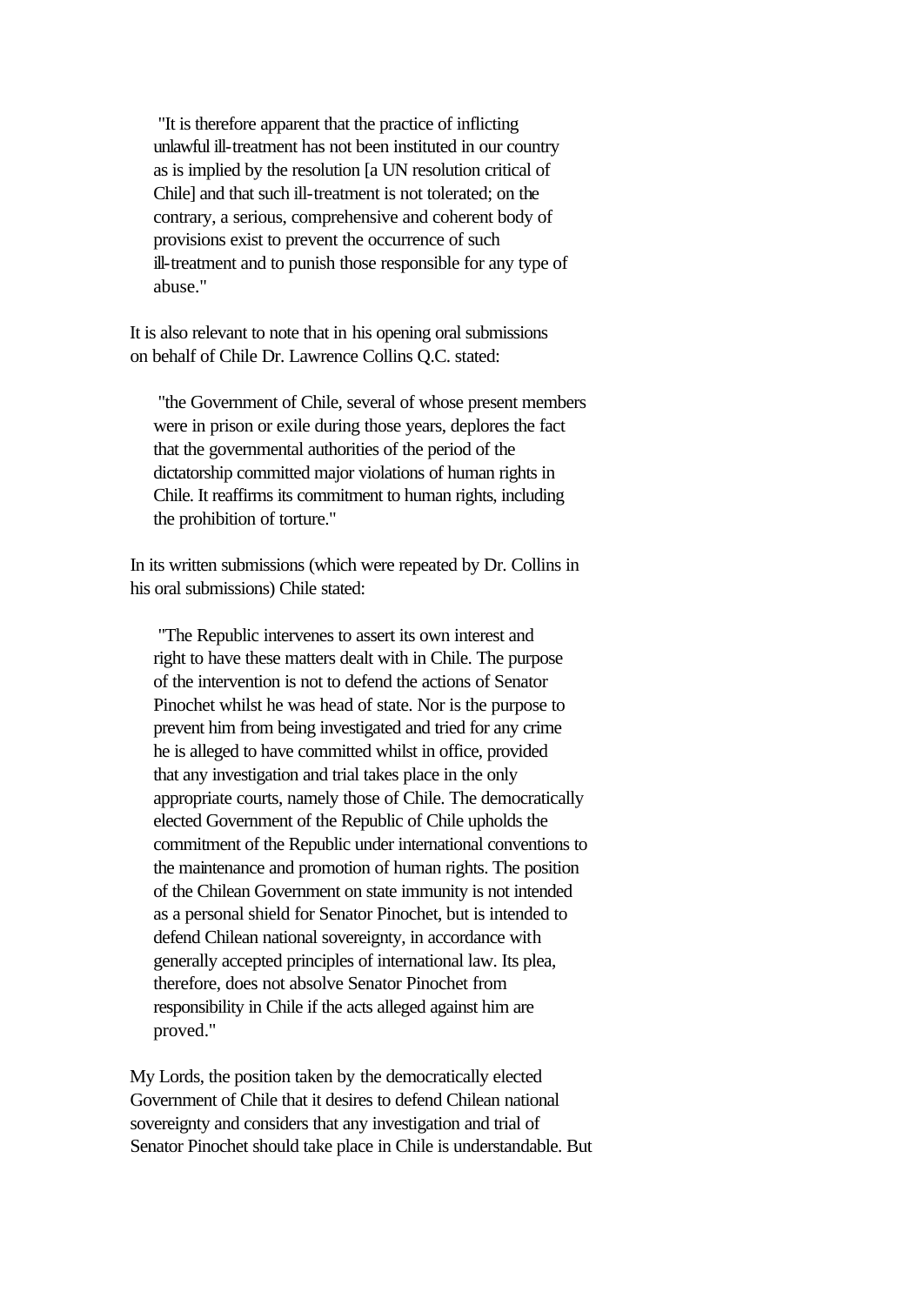in my opinion that is not the issue which is before your Lordships; the issue is whether the commission of acts of torture taking place after 29 September 1988 was a function of the head of state of Chile under international law. For the reasons which I have given I consider that it was not.

 Article 32(2) of the Vienna Convention set out in Schedule 1 to the Diplomatic Privileges Act 1964 provides that: "waiver must always be express." I consider, with respect, that the conclusion that after 29 September 1988 the commission of acts of torture was not under international law a function of the head of state of Chile does not involve the view that Chile is to be taken as having impliedly waived the immunity of a former head of state. In my opinion there has been no waiver of the immunity of a former head of state in respect of his functions as head of state. My conclusion that Senator Pinochet is not entitled to immunity is based on the view that the commission of acts of torture is not a function of a head of state, and therefore in this case the immunity to which Senator Pinochet is entitled as a former head of state does not arise in relation to, and does not attach to, acts of torture.

 A number of international instruments define a crime against humanity as one which is committed on a large scale. Article 18 of the Draft Code of Crimes against the Peace and Security of Mankind 1996 provides:

 "A crime against humanity means any of the following acts, when committed in a systematic manner on a large scale or instigated or directed by a Government or any organisation or a group:

- (a) Murder;
- (b) Extermination;
- $(c)$  Torture  $\ldots$ "

 And article 7 of the 1998 Rome Statute of the International Criminal Court provides:

 "For the purposes of this Statute, 'crime against humanity' means any of the following acts when committed as part of a wide spread or systematic attack directed against any civilian population, with knowledge of the attack: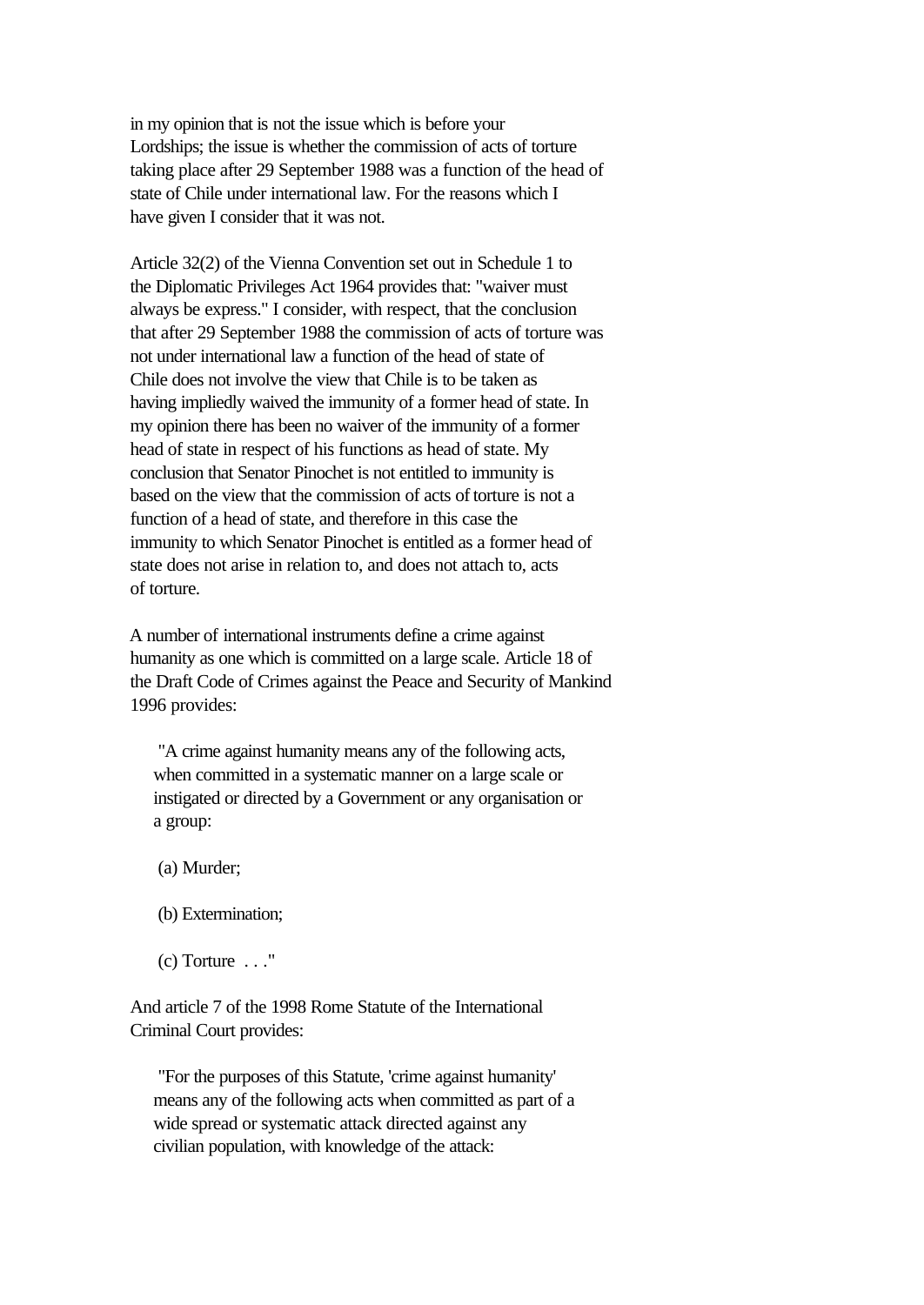(a) Murder; (b) Extermination; . . . (f) Torture . . ."

However, article 4 of the Torture Convention provides that:

 "Each state party shall ensure that all acts of torture are offences under its criminal law." (emphasis added)

 Therefore I consider that a single act of torture carried out or instigated by a public official or other person acting in a official capacity constitutes a crime against international law, and that torture does not become an international crime only when it is committed or instigated on a large scale. Accordingly I am of opinion that Senator Pinochet cannot claim that a single act of torture or a small number of acts of torture carried out by him did not constitute international crimes and did not constitute acts committed outside the ambit of his functions as head of state.

 For the reasons given by Oppenheim at p. 545, which I have cited in an earlier part of this judgment, I consider that under international law Chile is responsible for acts of torture carried out by Senator Pinochet, but could claim state immunity if sued for damages for such acts in a court in the United Kingdom. Senator Pinochet could also claim immunity if sued in civil proceedings for damages under the principle stated in Jaffe v. Miller. But I am of opinion that there is no inconsistency between Chile and Senator Pinochet's entitlement to claim immunity if sued in civil proceedings for damages and Senator Pinochet's lack of entitlement to claim immunity in criminal proceedings for torture brought against him personally. This distinction between the responsibility of the state for the improper and unauthorised acts of a state official outside the scope of his functions and the individual responsibility of that official in criminal proceedings for an international crime is recognised in Article 4 and the commentary thereon in the 1996 draft Report of the International Law Commission: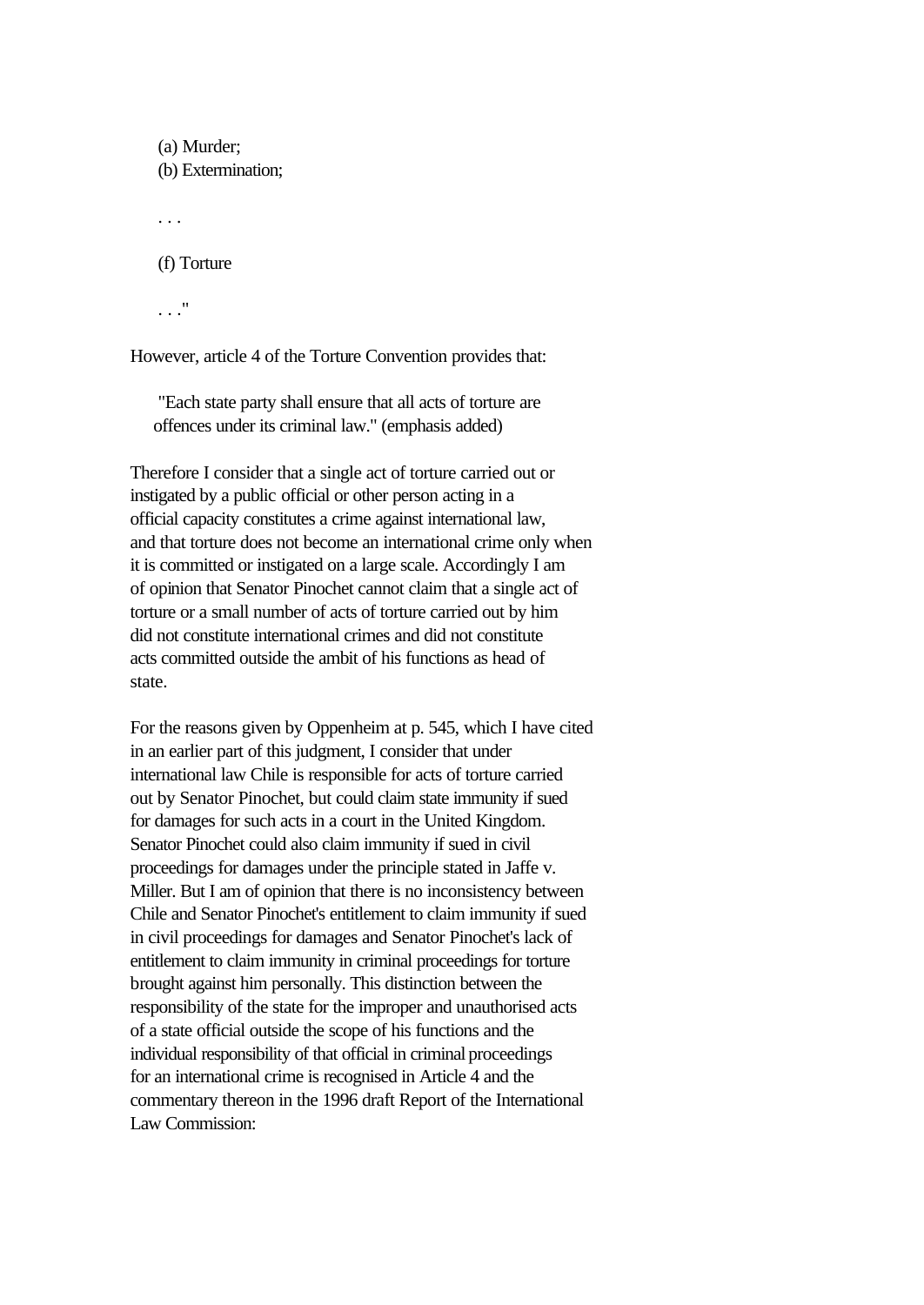#### "Responsibility of States

 The fact that the present Code provides for the responsibility of individuals for crimes against the peace and security of mankind is without prejudice to any question of the responsibility of states under international law.

# "Commentary

 (1) Although, as made clear by article 2, the present Code addresses matters relating to the responsibility of individuals for the crimes set out in Part II, it is possible, indeed likely, as pointed out in the commentary to article 2, that an individual may commit a crime against the peace and security of mankind as an 'agent of the State', 'on behalf of the State', 'in the name of the State' or even in a de facto relationship with the state, without being vested with any legal power.

 (2) The 'without prejudice' clause contained in article 4 indicates that the present Code is without prejudice to any question of the responsibility of a state under international law for a crime committed by one of its agents. As the commission already emphasised in the commentary to article 19 of the draft articles on state responsibility, the punishment of individuals who are organs of the state 'certainly does not exhaust the prosecution of the international responsibility incumbent upon the state for internationally wrongful acts which are attributed to it in such cases by reason of the conduct of its organs'. The state may thus remain responsible and be unable to exonerate itself from responsibility by invoking the prosecution or punishment of the individuals who committed the crime."

 Therefore for the reasons which I have given I am of opinion that Senator Pinochet is not entitled to claim immunity in the extradition proceedings in respect of conspiracy to torture and acts of torture alleged to have been committed by him after 29 September 1988 and to that extent I would allow the appeal. However I am in agreement with the view of Lord Browne-Wilkinson that the Secretary of State should reconsider his decision under section 7 of the Extradition Act 1989 in the light of the changed circumstances arising from your Lordships' decision.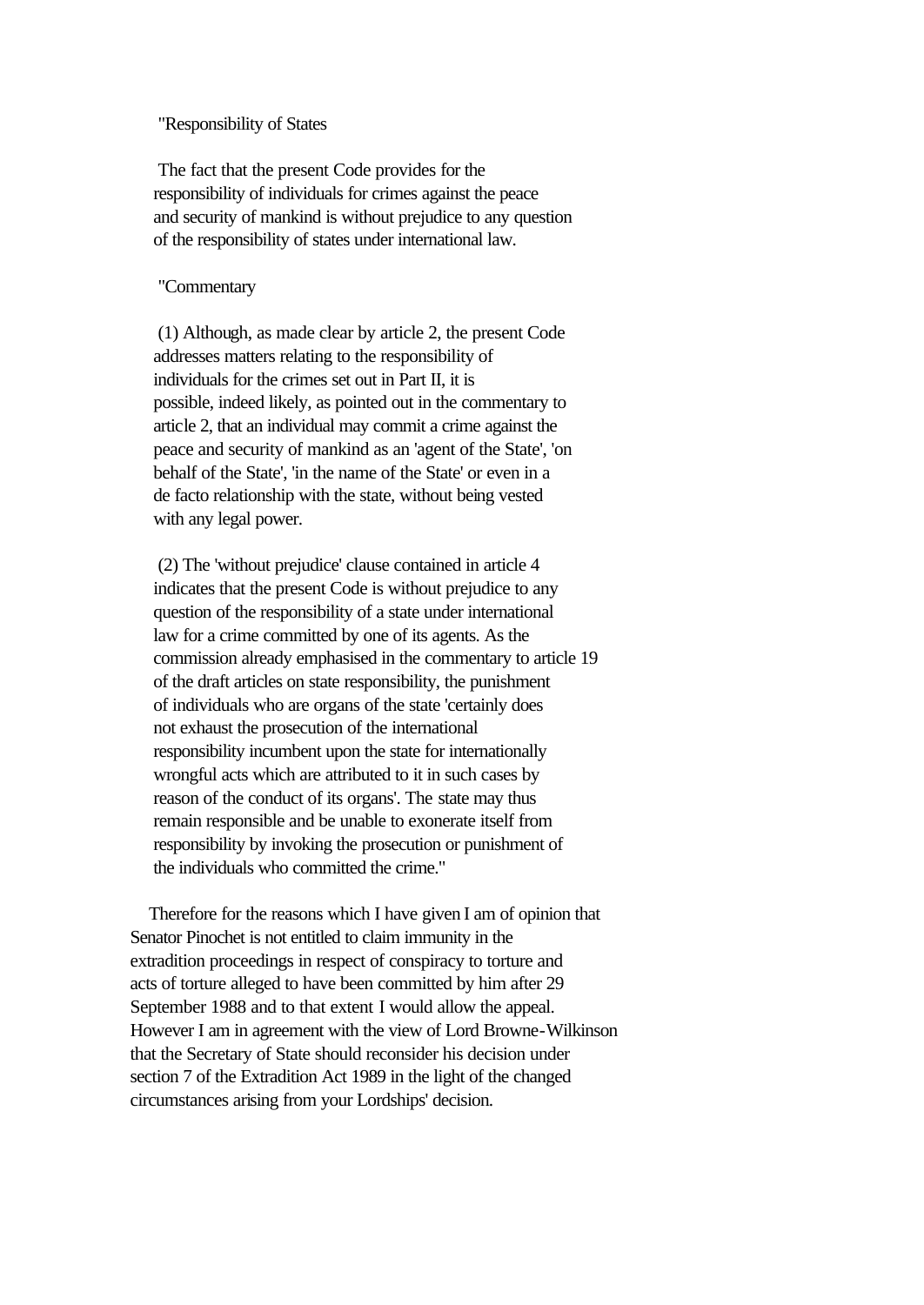## LORD MILLETT

## My Lords,

 I have had the advantage of reading in draft the speech of my noble and learned friend, Lord Browne-Wilkinson. Save in one respect, I agree with his reasoning and conclusions. Since the one respect in which I differ is of profound importance to the outcome of this appeal, I propose to set out my own process of reasoning at rather more length than I might otherwise have done.

 State immunity is not a personal right. It is an attribute of the sovereignty of the state. The immunity which is in question in the present case, therefore, belongs to the Republic of Chile, not to Senator Pinochet. It may be asserted or waived by the state, but where it is waived by treaty or convention the waiver must be express. So much is not in dispute.

 The doctrine of state immunity is the product of the classical theory of international law. This taught that states were the only actors on the international plane; the rights of individuals were not the subject of international law. States were sovereign and equal: it followed that one state could not be impleaded in the national courts of another; par in parem non habet imperium. States were obliged to abstain from interfering in the internal affairs of one another. International law was not concerned with the way in which a sovereign state treated its own nationals in its own territory. It is a cliche of modern international law that the classical theory no longer prevails in its unadulterated form. The idea that individuals who commit crimes recognised as such by international law may be held internationally accountable for their actions is now an accepted doctrine of international law. The adoption by most major jurisdictions of the restrictive theory of state immunity, enacted into English law by Part I of the State Immunity Act 1978, has made major inroads into the doctrine as a bar to the jurisdiction of national courts to entertain civil proceedings against foreign states. The question before your Lordships is whether a parallel, though in some respects opposite, development has taken place so as to restrict the availability of state immunity as a bar to the criminal jurisdiction of national courts.

 Two overlapping immunities are recognised by international law; immunity ratione personae and immunity ratione materiae. They are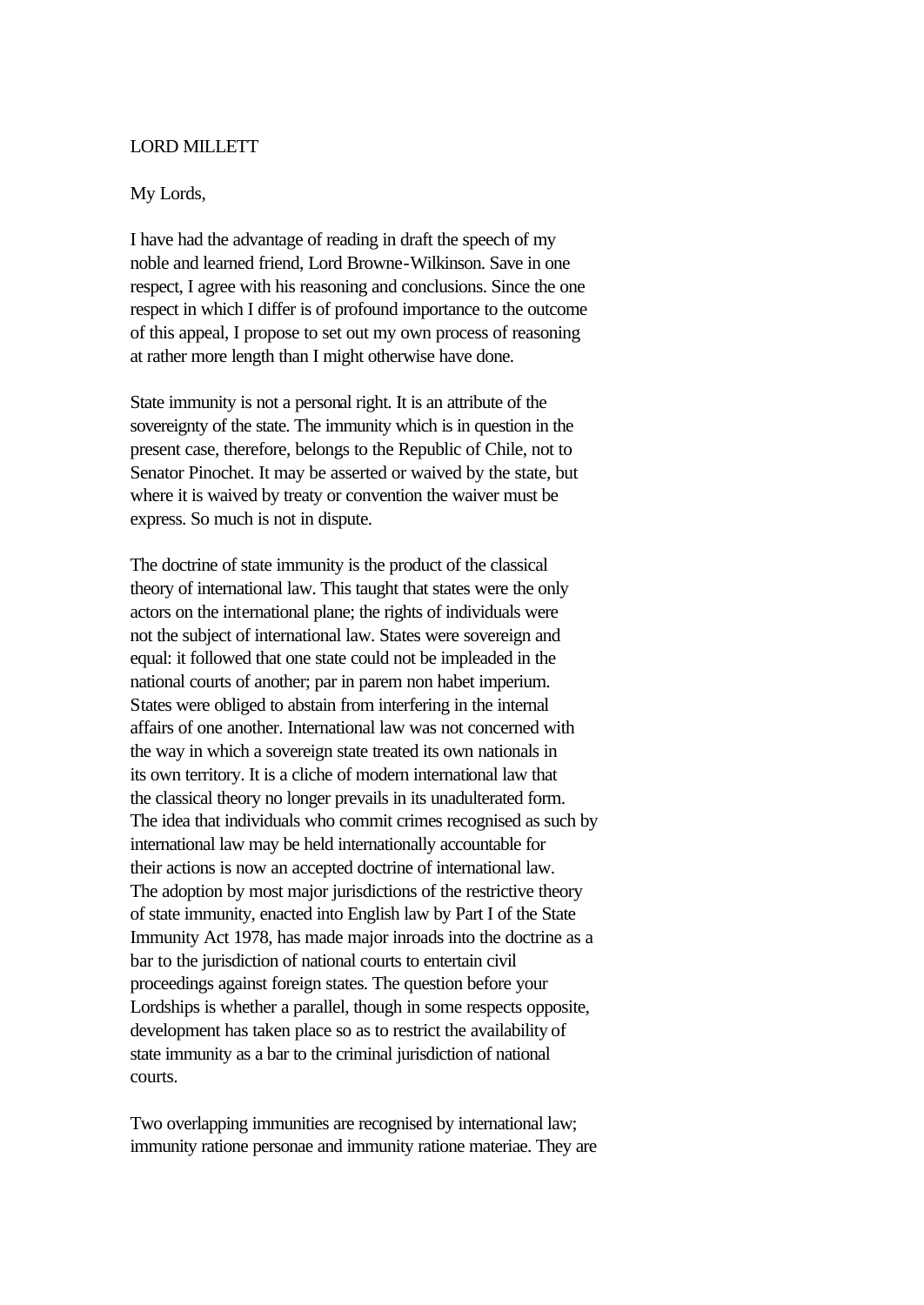quite different and have different rationales.

 Immunity ratione personae is a status immunity. An individual who enjoys its protection does so because of his official status. It enures for his benefit only so long as he holds office. While he does so he enjoys absolute immunity from the civil and criminal jurisdiction of the national courts of foreign states. But it is only narrowly available. It is confined to serving heads of state and heads of diplomatic missions, their families and servants. It is not available to serving heads of government who are not also heads of state, military commanders and those in charge of the security forces, or their subordinates. It would have been available to Hitler but not to Mussolini or Tojo. It is reflected in English law by section 20(1) of the State Immunity Act 1978, enacting customary international law and the Vienna Convention on Diplomatic Relations (1961).

 The immunity of a serving head of state is enjoyed by reason of his special status as the holder of his state's highest office. He is regarded as the personal embodiment of the state itself. It would be an affront to the dignity and sovereignty of the state which he personifies and a denial of the equality of sovereign states to subject him to the jurisdiction of the municipal courts of another state, whether in respect of his public acts or private affairs. His person is inviolable; he is not liable to be arrested or detained on any ground whatever. The head of a diplomatic mission represents his head of state and thus embodies the sending state in the territory of the receiving state. While he remains in office he is entitled to the same absolute immunity as his head of state in relation both to his public and private acts.

 This immunity is not in issue in the present case. Senator Pinochet is not a serving head of state. If he were, he could not be extradited. It would be an intolerable affront to the Republic of Chile to arrest him or detain him.

 Immunity ratione materiae is very different. This is a subject-matter immunity. It operates to prevent the official and governmental acts of one state from being called into question in proceedings before the courts of another, and only incidentally confers immunity on the individual. It is therefore a narrower immunity but it is more widely available. It is available to former heads of state and heads of diplomatic missions, and any one whose conduct in the exercise of the authority of the state is afterwards called into question, whether he acted as head of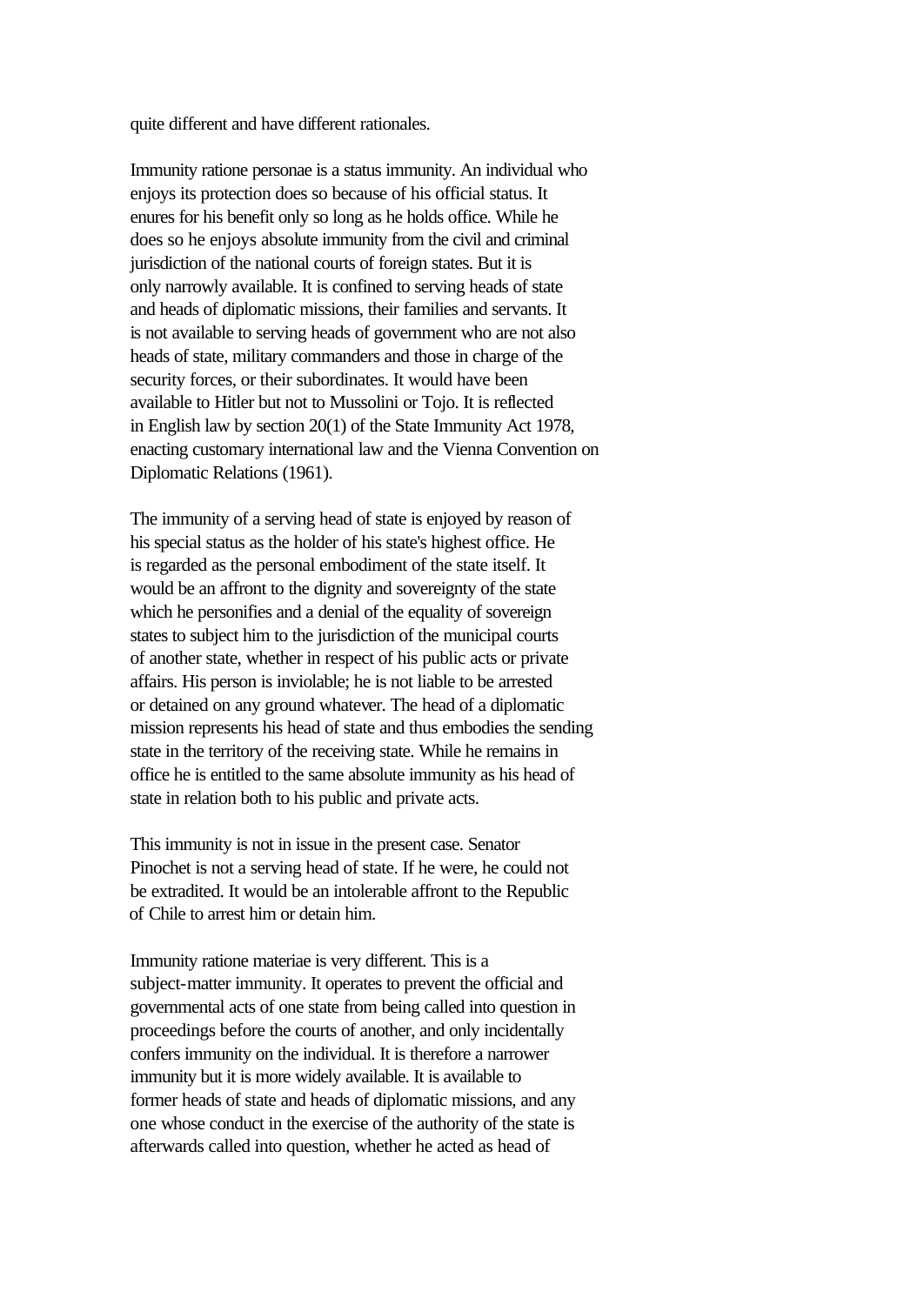government, government minister, military commander or chief of police, or subordinate public official. The immunity is the same whatever the rank of the office-holder. This too is common ground. It is an immunity from the civil and criminal jurisdiction of foreign national courts but only in respect of governmental or official acts. The exercise of authority by the military and security forces of the state is the paradigm example of such conduct. The immunity finds its rationale in the equality of sovereign states and the doctrine of non-interference in the internal affairs of other states: see Duke of Brunswick v. King of Hanover (1848) 2 H.L.Cas. 1; Hatch v. Baez (1876) 7 Hun. 596 U.S.; Underhill v. Hernandez (1897) 168 U.S. 456. These hold that the courts of one state cannot sit in judgment on the sovereign acts of another. The immunity is sometimes also justified by the need to prevent the serving head of state or diplomat from being inhibited in the performance of his official duties by fear of the consequences after he has ceased to hold office. This last basis can hardly be prayed in aid to support the availability of the immunity in respect of criminal activities prohibited by international law.

 Given its scope and rationale, it is closely similar to and may be indistinguishable from aspects of the Anglo-American Act of State doctrine. As I understand the difference between them, state immunity is a creature of international law and operates as a plea in bar to the jurisdiction of the national court, whereas the Act of State doctrine is a rule of domestic law which holds the national court incompetent to adjudicate upon the lawfulness of the sovereign acts of a foreign state.

 Immunity ratione materiae is given statutory form in English law by the combined effect of section 20(1) of the State Immunity Act 1978 the Diplomatic Privileges Act 1964 and Article 39.2 of the Vienna Convention. The Act of 1978 is not without its difficulties. The former head of state is given the same immunity "subject to all necessary modifications" as a former diplomat, who continues to enjoy immunity in respect of acts committed by him "in the exercise of his functions." The functions of a diplomat are limited to diplomatic activities, ie. acts performed in his representative role in the receiving state. He has no broader immunity in respect of official or governmental acts not performed in exercise of his diplomatic functions: see Dinstein on Diplomatic Immunity from Jurisdiction Ratione Materiae (1966) 15 International and Comparative Law Quarterly 76 at 82. There is therefore a powerful argument for holding that, by a parity of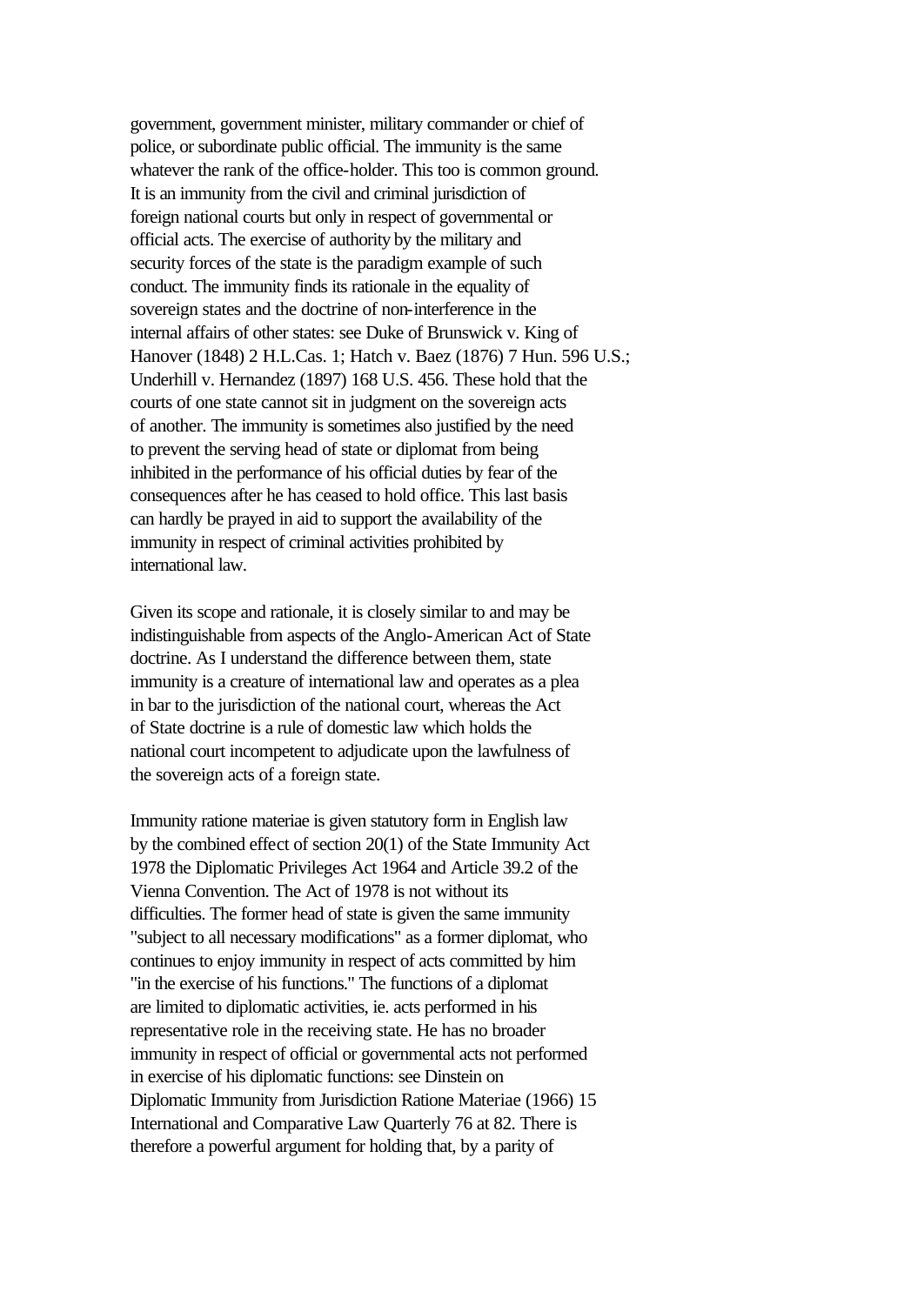reasoning, the statutory immunity conferred on a former head of state by the Act of 1978 is confined to acts performed in his capacity as head of state, ie. in his representative role. If so, the statutory immunity would not protect him in respect of official or governmental acts which are not distinctive of a head of state, but which he performed in some other official capacity, whether as head of government, commander-in-chief or party leader. It is, however, not necessary to decide whether this is the case, for any narrow statutory immunity is subsumed in the wider immunity in respect of other official or governmental acts under customary international law.

 The charges brought against Senator Pinochet are concerned with his public and official acts, first as Commander-in-Chief of the Chilean army and later as head of state. He is accused of having embarked on a widespread and systematic reign of terror in order to obtain power and then to maintain it. If the allegations against him are true, he deliberately employed torture as an instrument of state policy. As international law stood on the eve of the Second World War, his conduct as head of state after he seized power would probably have attracted immunity ratione materiae. If so, I am of opinion that it would have been equally true of his conduct during the period before the coup was successful. He was not then, of course, head of state. But he took advantage of his position as Commander-in-Chief of the army and made use of the existing military chain of command to deploy the armed forces of the state against its constitutional government. These were not private acts. They were official and governmental or sovereign acts by any standard.

 The immunity is available whether the acts in question are illegal or unconstitutional or otherwise unauthorised under the internal law of the state, since the whole purpose of state immunity is to prevent the legality of such acts from being adjudicated upon in the municipal courts of a foreign state. A sovereign state has the exclusive right to determine what is and is not illegal or unconstitutional under its own domestic law. Even before the end of the Second World War, however, it was questionable whether the doctrine of state immunity accorded protection in respect of conduct which was prohibited by international law. As early as 1841, according to Quincy Wright (see (1947) 41 A.J.I.L at p. 71), many commentators held the view that:

 "the Government's authority could not confer immunity upon its agents for acts beyond its powers under international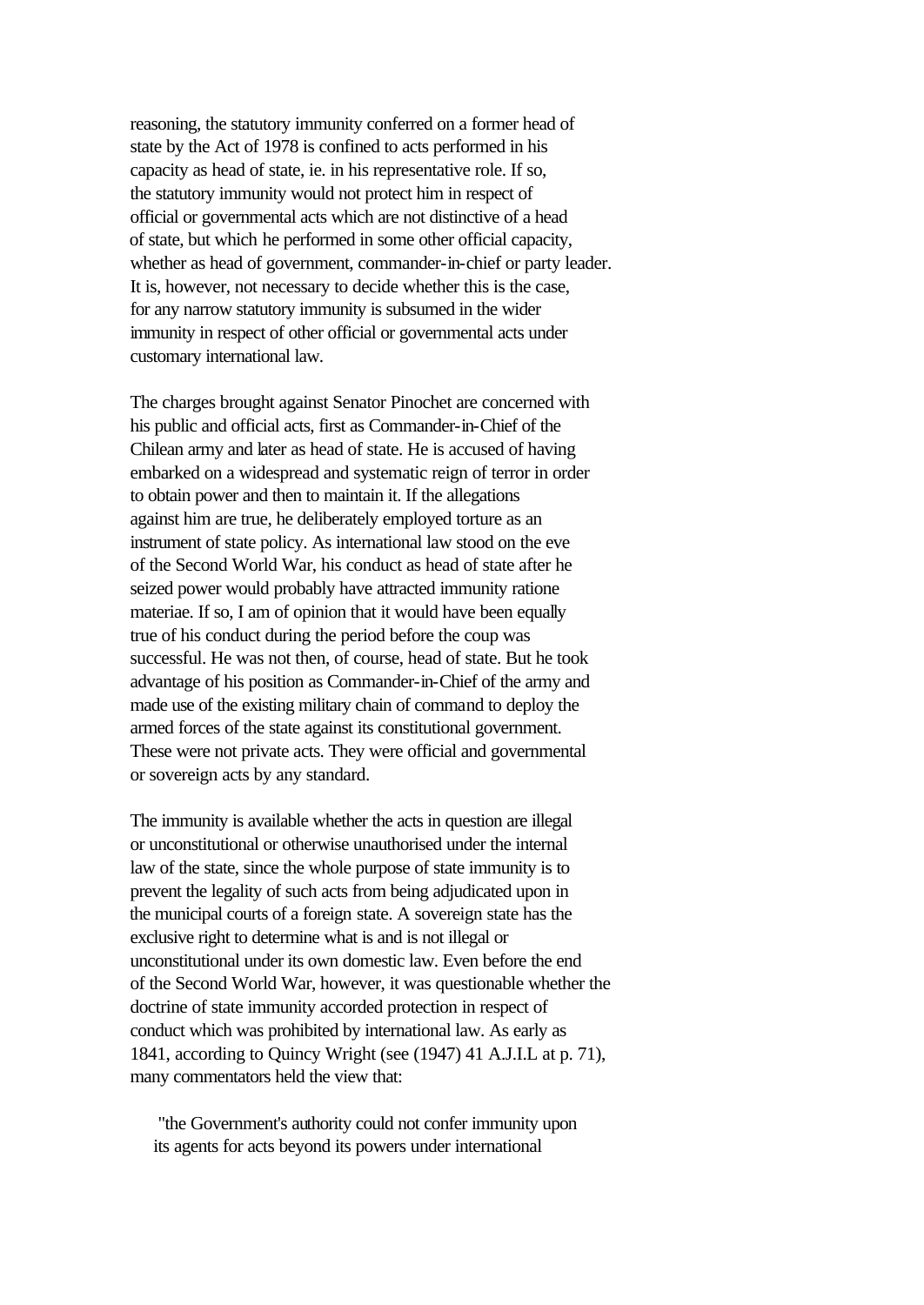law."

 Thus state immunity did not provide a defence to a crime against the rules of war: see Sir Hirsch Lauterpacht (1947) 63 L.Q.R. pp. 442-3. Writing in (1946) 59 Harvard Law Journal 396 before the Nuremberg Tribunal delivered its judgment and commenting on the seminal judgment of Chief Justice Marshall in Schooner Exchange v. McFaddon (1812) 11 U.S. (7 Cranch) 116, Sheldon Glueck observed at p. 426:

 "As Marshall implied, even in an age when the doctrine of sovereignty had a strong hold, the non-liability of agents of a state for 'acts of state' must rationally be based on the assumption that no member of the Family of Nations will order its agents to commit flagrant violations of international and criminal law."

# Glueck added (at p. 427) that:

 "In modern times a state is--ex hypothesi- incapable of ordering or ratifying acts which are not only criminal according to generally accepted principles of domestic penal law but also contrary to that international law to which all states are perforce subject. Its agents, in performing such acts, are therefore acting outside their legitimate scope; and must, in consequence be held personally liable for their wrongful conduct."

 It seems likely that Glueck was contemplating trial before municipal courts, for more than half a century was to pass before the establishment of a truly international criminal tribunal. This would also be consistent with the tenor of his argument that the concept of sovereignty was of relatively recent origin and had been mistakenly raised to what he described as the "status of some holy fetish."

 Whether conduct contrary to the peremptory norms of international law attracted state immunity from the jurisdiction of national courts, however, was largely academic in 1946, since the criminal jurisdiction of such courts was generally restricted to offences committed within the territory of the forum state or elsewhere by the nationals of that state. In this connection it is important to appreciate that the International Military Tribunal (the Nuremberg Tribunal) which was established by the four Allied Powers at the conclusion of the Second World War to try the major war criminals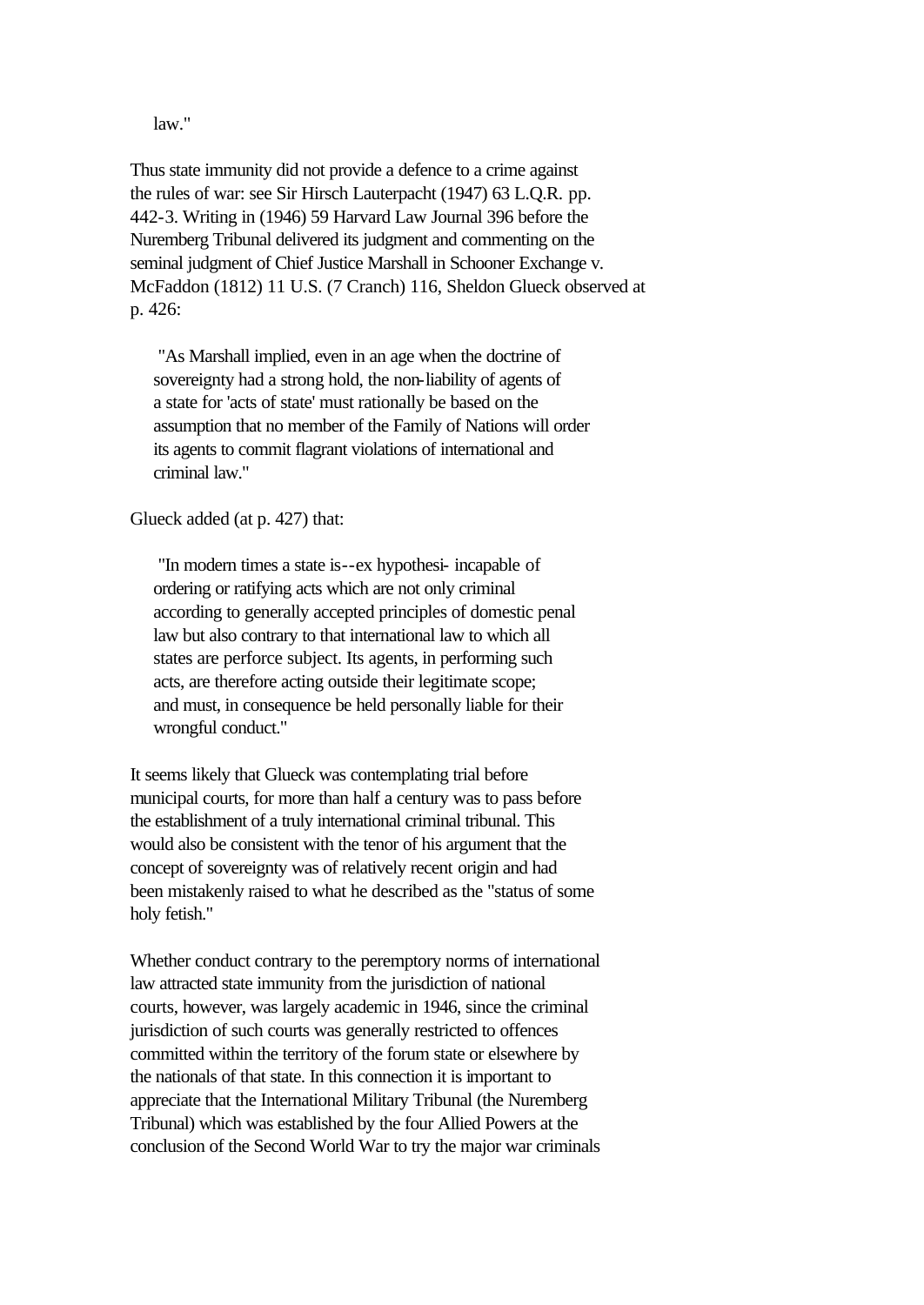was not, strictly speaking, an international court or tribunal. As Sir Hersch Lauterpacht explained in Oppenheim's International Law vol. II 7th ed. (1952) pp. 580-1, the Tribunal was:

 ". . . the joint exercise by the four states which established the Tribunal, of a right which each of them was entitled to exercise separately on its own responsibility in accordance with international law."

 In its judgment the Tribunal described the making of the Charter as an exercise of sovereign legislative power by the countries to which the German Reich had unconditionally surrendered, and of the undoubted right of those countries to legislate for the occupied territories which had been recognised by the whole civilised world.

Article 7 of the Charter of the Tribunal provided:

 "The official position of defendants, whether as heads of state or responsible officials in government departments, shall not be considered as freeing them from responsibility or mitigating punishment." (my emphasis)

In its judgment the Tribunal ruled that:

 ". . . the very essence of the Charter is that individuals have international duties which transcend the national obligations of obedience imposed by the individual state. He who violates the rules of war cannot obtain immunity while acting in pursuance of the authority of the state if the state in authorising action moves outside its competence under international law . . . The principle of international law, which under certain circumstances protects the representatives of a state, cannot be applied to acts which are condemned as criminal by international law" (my emphasis).

 The great majority of war criminals were tried in the territories where the crimes were committed. As in the case of the major war criminals tried at Nuremberg, they were generally (though not always) tried by national courts or by courts established by the occupying powers. The jurisdiction of these courts has never been questioned and could be said to be territorial. But everywhere the plea of state immunity was rejected in respect of atrocities committed in the furtherance of state policy in the course of the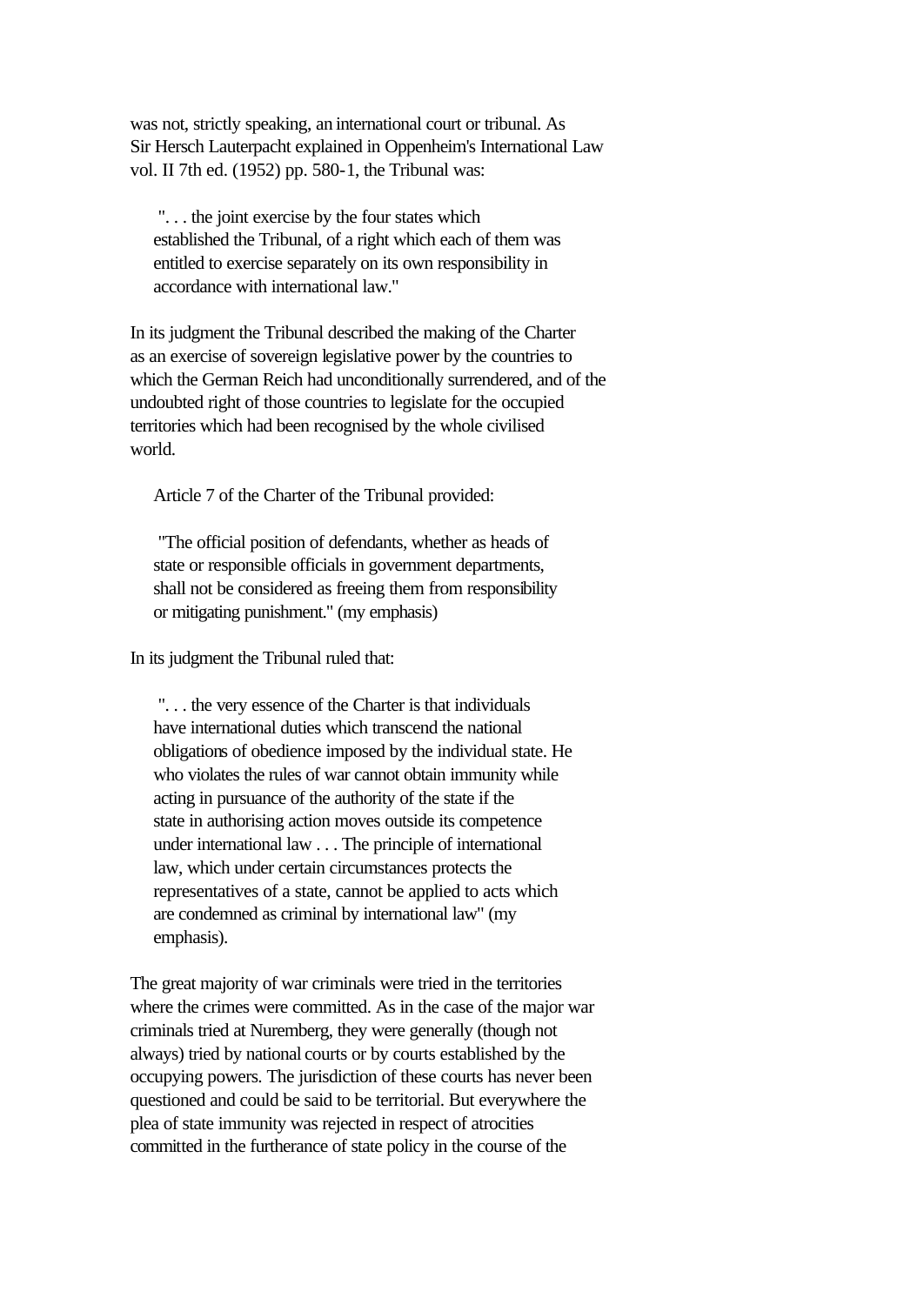Second World War; and nowhere was this justified on the narrow (though available) ground that there is no immunity in respect of crimes committed in the territory of the forum state.

 The principles of the Charter of the International Military Tribunal and the Judgment of the Tribunal were unanimously affirmed by Resolution 95 of the General Assembly of the United Nations in 1946. Thereafter it was no longer possible to deny that individuals could be held criminally responsibility for war crimes and crimes against peace and were not protected by state immunity from the jurisdiction of national courts. Moreover, while it was assumed that the trial would normally take place in the territory where the crimes were committed, it was not suggested that this was the only place where the trial could take place.

 The Nuremberg Tribunal ruled that crimes against humanity fell within its jurisdiction only if they were committed in the execution of or in connection with war crimes or crimes against peace. But this appears to have been a jurisdictional restriction based on the language of the Charter. There is no reason to suppose that it was considered to be a substantive requirement of international law. The need to establish such a connection was natural in the immediate aftermath of the Second World War. As memory of the war receded, it was abandoned.

 In 1946 the General Assembly had entrusted the formulation of the principles of international law recognised in the Charter of the Nuremberg Tribunal and the Judgment of the Tribunal to the International Law Commission. It reported in 1954. It rejected the principle that international criminal responsibility for crimes against humanity should be limited to crimes committed in connection with war crimes or crimes against peace. It was, however, necessary to distinguish international crimes from ordinary domestic offences. For this purpose, the Commission proposed that acts would constitute international crimes only if they were committed at the instigation or the toleration of state authorities. This is the distinction which was later adopted in the Convention against Torture (1984). In my judgment it is of critical importance in relation to the concept of immunity ratione materiae. The very official or governmental character of the acts which is necessary to found a claim to immunity ratione materiae, and which still operates as a bar to the civil jurisdiction of national courts, was now to be the essential element which made the acts an international crime. It was, no doubt, for this reason that the Commission's draft code provided that: "The fact that a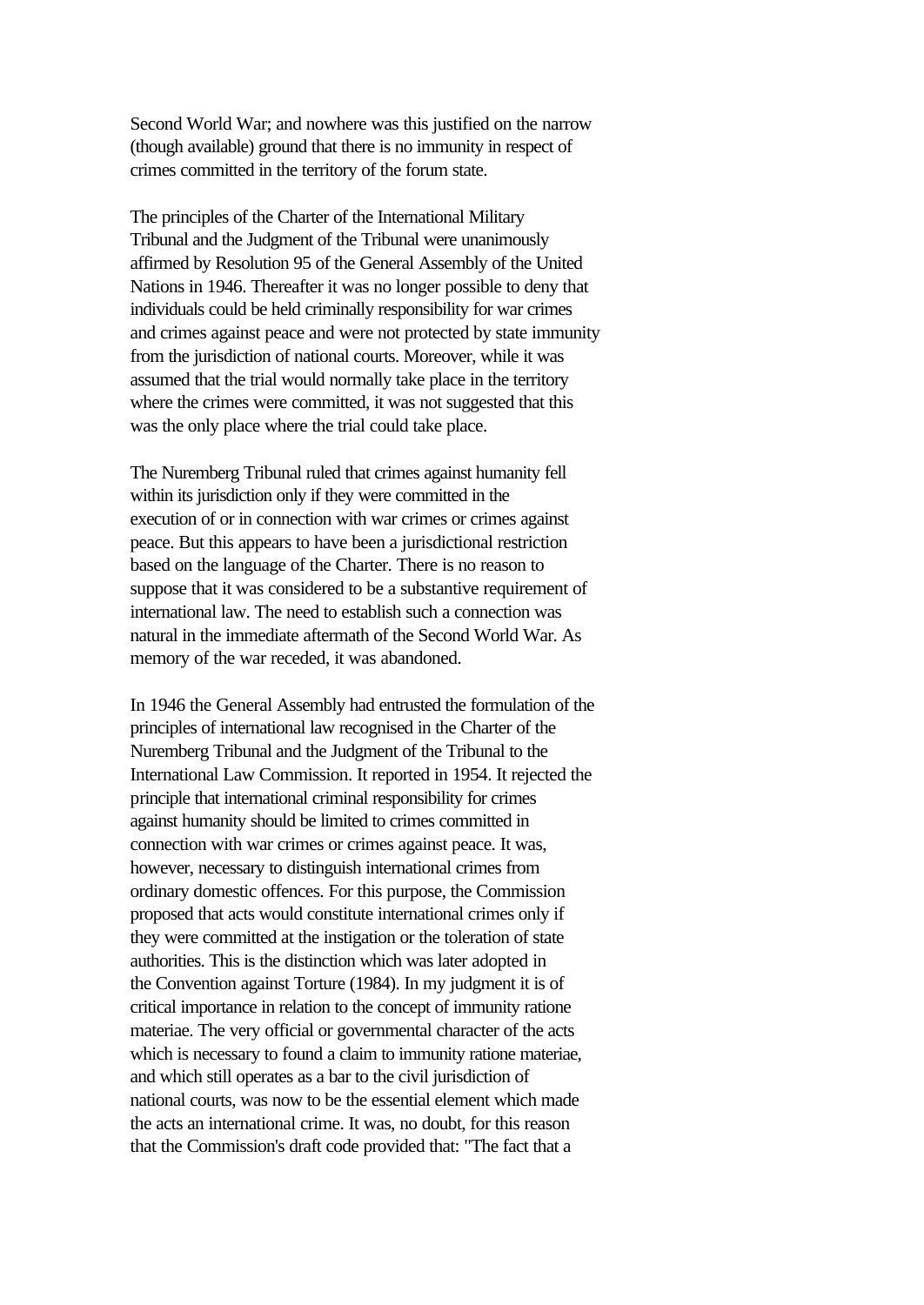person acted as head of state or as a responsible Government official does not relieve him of responsibility for committing any of the offences defined in the code."

 The landmark decision of the Supreme Court of Israel in Attorney-General of Israel v. Eichmann (1962) 36 I.L.R. 5 is also of great significance. Eichmann had been a very senior official of the Third Reich. He was in charge of Department IV D-4 of the Reich Main Security Office, the Department charged with the implementation of the Final Solution, and subordinate only to Heydrich and Himmler. He was abducted from Argentina and brought to Israel, where he was tried in the District Court for Tel Aviv. His appeal against conviction was dismissed by the Supreme Court. The means by which he was brought to Israel to face trial has been criticised by academic writers, but Israel's right to assert jurisdiction over the offences has never been questioned.

 The court dealt separately with the questions of jurisdiction and Act of State. Israel was not a belligerent in the Second World War, which ended three years before the state was founded. Nor were the offences committed within its territory. The District Court found support for its jurisdiction in the historic link between the State of Israel and the Jewish people. The Supreme Court preferred to concentrate on the international and universal character of the crimes of which the accused had been convicted, not least because some of them were directed against non-Jewish groups (Poles, Slovenes, Czechs and gipsies).

 As a matter of domestic Israeli law, the jurisdiction of the court was derived from an Act of 1950. Following the English doctrine of Parliamentary supremacy, the court held that it was bound to give effect to a law of the Knesset even if it conflicted with the principles of international law. But it went on to hold that the law did not conflict with any principle of international law. Following a detailed examination of the authorities, including the judgment of the Permanent Court of International Justice in the Lotus case, 7 September 1927, it concluded that there was no rule of international law which prohibited a state from trying a foreign national for an act committed outside its borders. There seems no reason to doubt this conclusion. The limiting factor that prevents the exercise of extra-territorial criminal jurisdiction from amounting to an unwarranted interference with the internal affairs of another state is that, for the trial to be fully effective, the accused must be present in the forum state.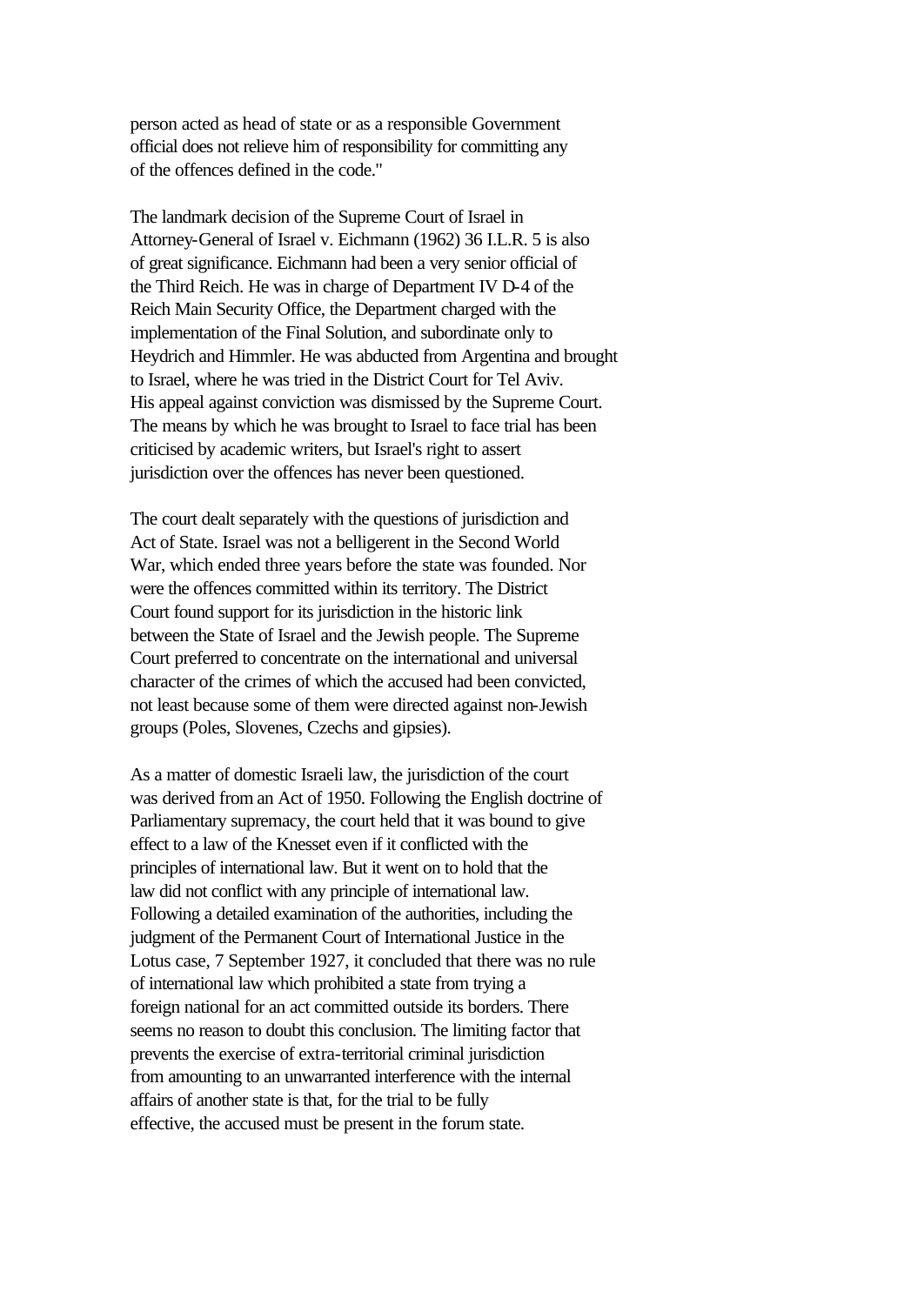Significantly, however, the court also held that the scale and international character of the atrocities of which the accused had been convicted fully justified the application of the doctrine of universal jurisdiction. It approved the general consensus of jurists that war crimes attracted universal jurisdiction: see, for example, Greenspan's The Modern Law of Land Warfare (1959) where he writes at p. 420 that:

 "Since each sovereign power stands in the position of a guardian of international law, and is equally interested in upholding it, any state has the legal right to try war crimes, even though the crimes have been committed against the nationals of another power and in a conflict to which that state is not a party."

 This seems to have been an independent source of jurisdiction derived from customary international law, which formed part of the unwritten law of Israel, and which did not depend on the statute. The court explained that the limitation often imposed on the exercise of universal jurisdiction, that the state which apprehended the offender must first offer to extradite him to the state in which the offence was committed, was not intended to prevent the violation of the latter's territorial sovereignty. Its basis was purely practical. The great majority of the witnesses and the greater part of the evidence would normally be concentrated in that state, and it was therefore the most convenient forum for the trial.

 Having disposed of the objections to its jurisdiction, the court rejected the defence of Act of State. As formulated, this did not differ in any material respect from a plea of immunity ratione materiae. It was based on the fact that in committing the offences of which he had been convicted the accused had acted as an organ of the state, "whether as head of the state or a responsible official acting on the government's orders." The court applied Article 7 of the Nuremberg Charter (which it will be remembered expressly referred to the head of state) and which it regarded as having become part of the law of nations.

The case is authority for three propositions:

 (1) There is no rule of international law which prohibits a state from exercising extraterritorial criminal jurisdiction in respect of crimes committed by foreign nationals abroad.

(2) War crimes and atrocities of the scale and international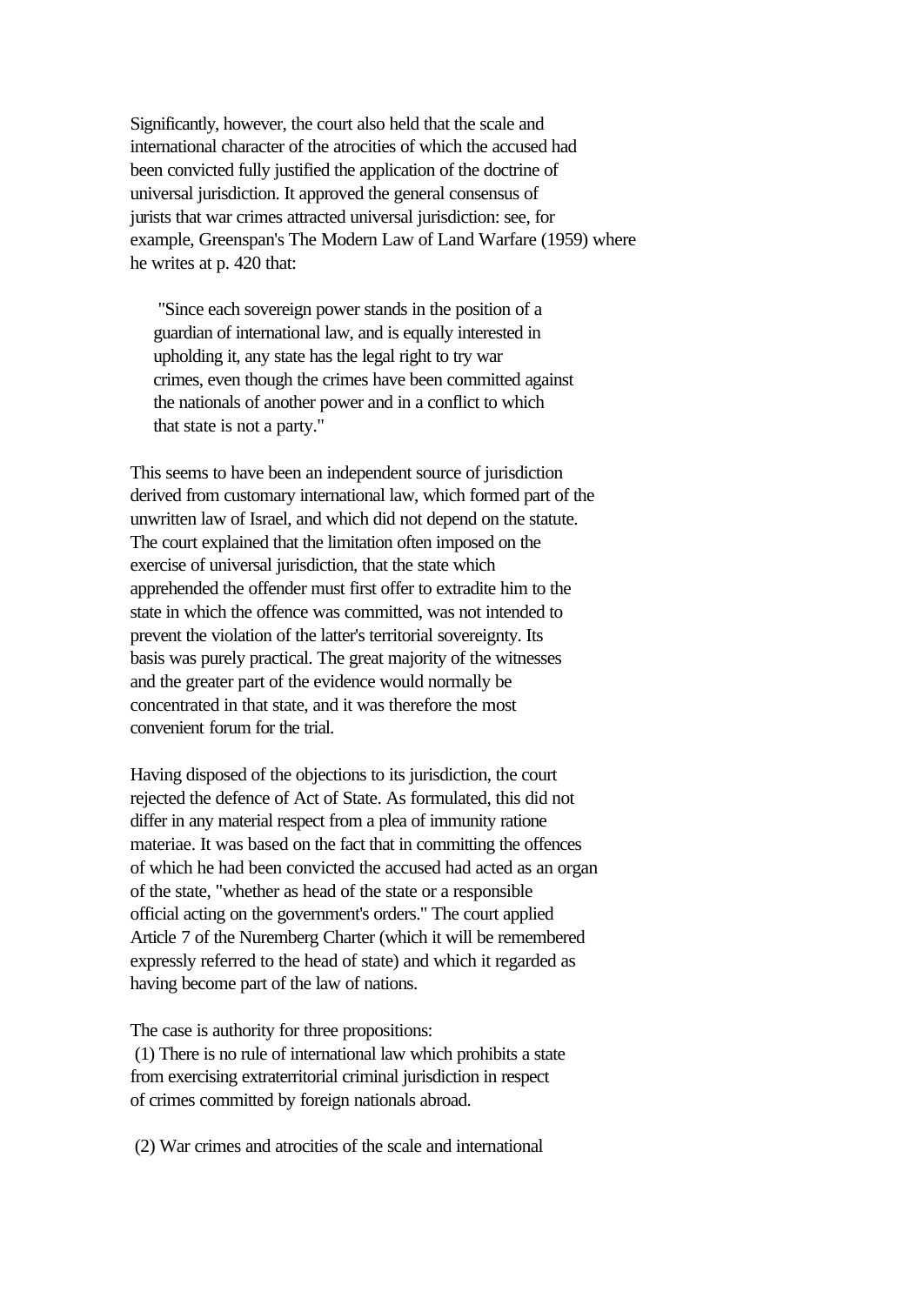character of the Holocaust are crimes of universal jurisdiction under customary international law.

 (3) The fact that the accused committed the crimes in question in the course of his official duties as a responsible officer of the state and in the exercise of his authority as an organ of the state is no bar to the exercise of the jurisdiction of a national court.

 The case was followed in the United States in Demjanjuk v. Petrovsky (1985) 603 F. Supp. 1468 aff'd. 776 F. 2d. 571. In the context of an extradition request by the State of Israel the court accepted Israel's right to try a person charged with murder in the concentration camps of Eastern Europe. It held that the crimes were crimes of universal jurisdiction, observing:

 "International law provides that certain offences may be punished by any state because the offenders are enemies of all mankind and all nations have an equal interest in their apprehension and punishment."

 The difficulty is to know precisely what is the ambit of the expression "certain offences".

 Article 5 of the Universal Declaration of Human Rights of 1948 and Article 7 of the International Covenant on Civil and Political Rights of 1966 both provided that no one shall be subjected to torture or to cruel, inhuman or degrading treatment or punishment. A resolution of the General Assembly in 1973 proclaimed the need for international co-operation in the detection, arrest, extradition and punishment of persons guilty of war crimes and crimes against humanity. A further resolution of the General Assembly in 1975 proclaimed the desire to make the struggle against torture more effective throughout the world. The fundamental human rights of individuals, deriving from the inherent dignity of the human person, had become a commonplace of international law. Article 55 of the Charter of the United Nations was taken to impose an obligation on all states to promote universal respect for and observance of human rights and fundamental freedoms.

 The trend was clear. War crimes had been replaced by crimes against humanity. The way in which a state treated its own citizens within its own borders had become a matter of legitimate concern to the international community. The most serious crimes against humanity were genocide and torture. Large scale and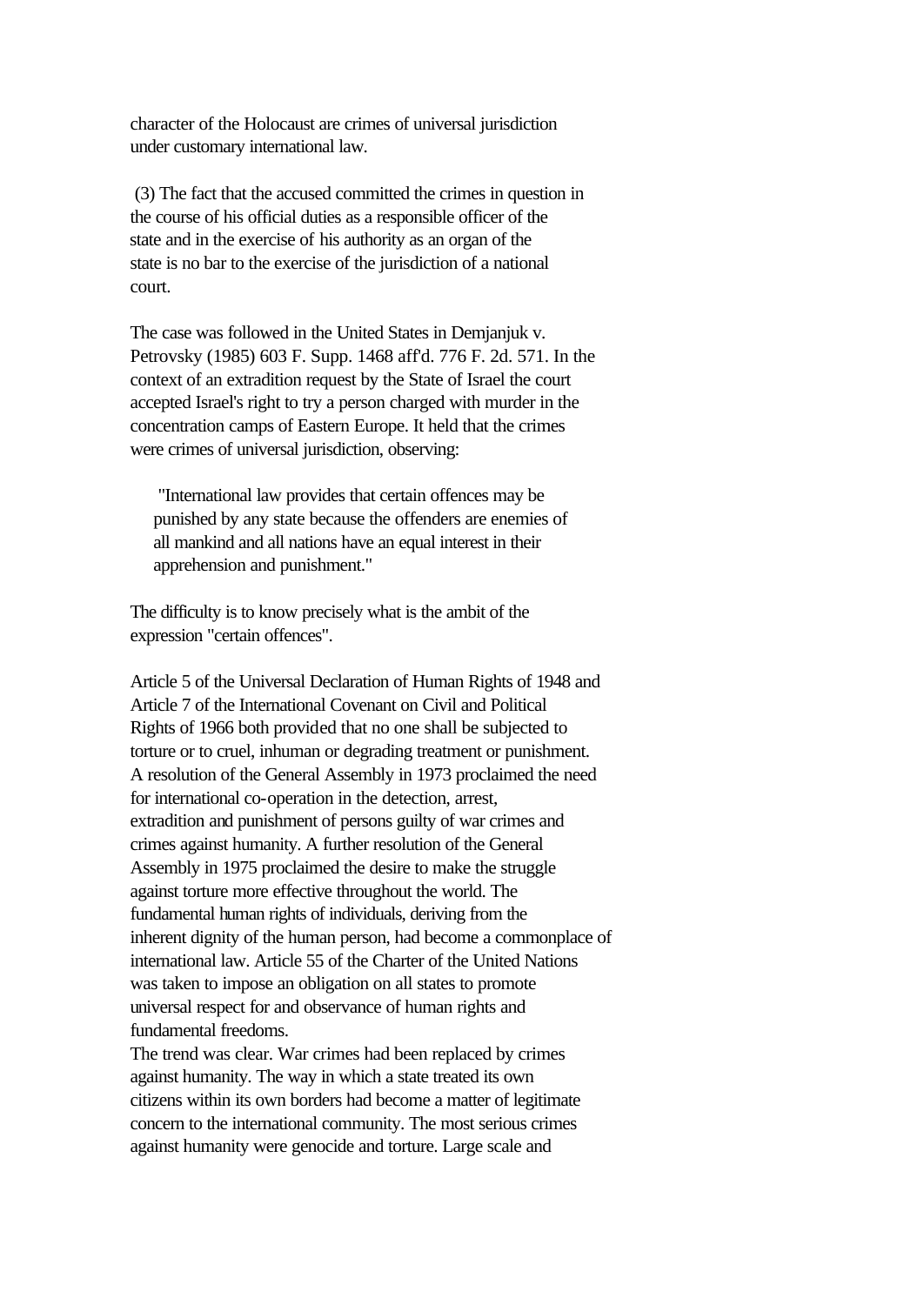systematic use of torture and murder by state authorities for political ends had come to be regarded as an attack upon the international order. Genocide was made an international crime by the Genocide Convention in 1948. By the time Senator Pinochet seized power, the international community had renounced the use of torture as an instrument of state policy. The Republic of Chile accepts that by 1973 the use of torture by state authorities was prohibited by international law, and that the prohibition had the character of jus cogens or obligation erga omnes. But it insists that this does not confer universal jurisdiction or affect the immunity of a former head of state ratione materiae from the jurisdiction of foreign national courts.

 In my opinion, crimes prohibited by international law attract universal jurisdiction under customary international law if two criteria are satisfied. First, they must be contrary to a peremptory norm of international law so as to infringe a jus cogens. Secondly, they must be so serious and on such a scale that they can justly be regarded as an attack on the international legal order. Isolated offences, even if committed by public officials, would not satisfy these criteria. The first criterion is well attested in the authorities and text books: for a recent example, see the judgment of the international tribunal for the territory of the former Yugoslavia in Prosecutor v. Anto Furundzija (unreported) given on 10 December 1998, where the court stated:

 "At the individual level, that is, of criminal liability, it would seem that one of the consequences of the jus cogens character bestowed by the international community upon the prohibition of torture is that every state is entitled to investigate, prosecute, and punish or extradite individuals accused of torture who are present in a territory under its jurisdiction."

 The second requirement is implicit in the original restriction to war crimes and crimes against peace, the reasoning of the court in Eichmann, and the definitions used in the more recent Conventions establishing ad hoc international tribunals for the former Yugoslavia and Rwanda.

 Every state has jurisdiction under customary international law to exercise extra-territorial jurisdiction in respect of international crimes which satisfy the relevant criteria. Whether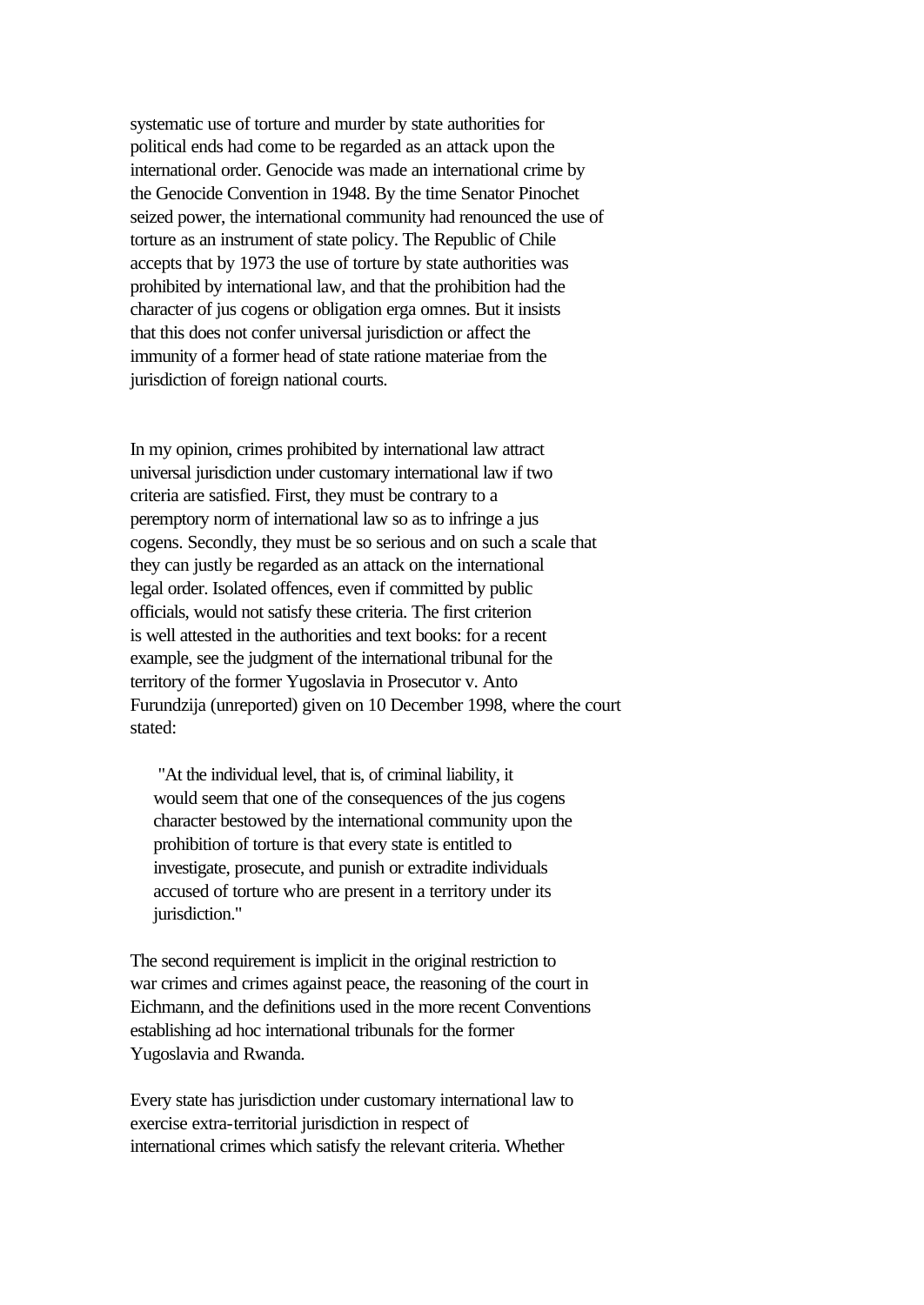its courts have extra-territorial jurisdiction under its internal domestic law depends, of course, on its constitutional arrangements and the relationship between customary international law and the jurisdiction of its criminal courts. The jurisdiction of the English criminal courts is usually statutory, but it is supplemented by the common law. Customary international law is part of the common law, and accordingly I consider that the English courts have and always have had extra-territorial criminal jurisdiction in respect of crimes of universal jurisdiction under customary international law.

 In their handbook on the Convention against Torture (1984), Burgers and Danelius wrote at p. 1:

 "Many people assume that the Convention's principal aim is to outlaw torture and other cruel, inhuman or degrading treatment or punishment. This assumption is not correct insofar as it would imply that the prohibition of these practices is established under international law by the Convention only and that the prohibition will be binding as a rule of international law only for those states which have become parties to the Convention. On the contrary, the Convention is based upon the recognition that the above-mentioned practices are already outlawed under international law. The principal aim of the Convention is to strengthen the existing prohibition of such practices by a number of supportive measures."

 In my opinion, the systematic use of torture on a large scale and as an instrument of state policy had joined piracy, war crimes and crimes against peace as an international crime of universal jurisdiction well before 1984. I consider that it had done so by 1973. For my own part, therefore, I would hold that the courts of this country already possessed extra-territorial jurisdiction in respect of torture and conspiracy to torture on the scale of the charges in the present case and did not require the authority of statute to exercise it. I understand, however, that your Lordships take a different view, and consider that statutory authority is require before our courts can exercise extra-territorial criminal jurisdiction even in respect of crimes of universal jurisdiction. Such authority was conferred for the first time by section 134 of the Criminal Justice Act 1988, but the section was not retrospective. I shall accordingly proceed to consider the case on the footing that Senator Pinochet cannot be extradited for any acts of torture committed prior to the coming into force of the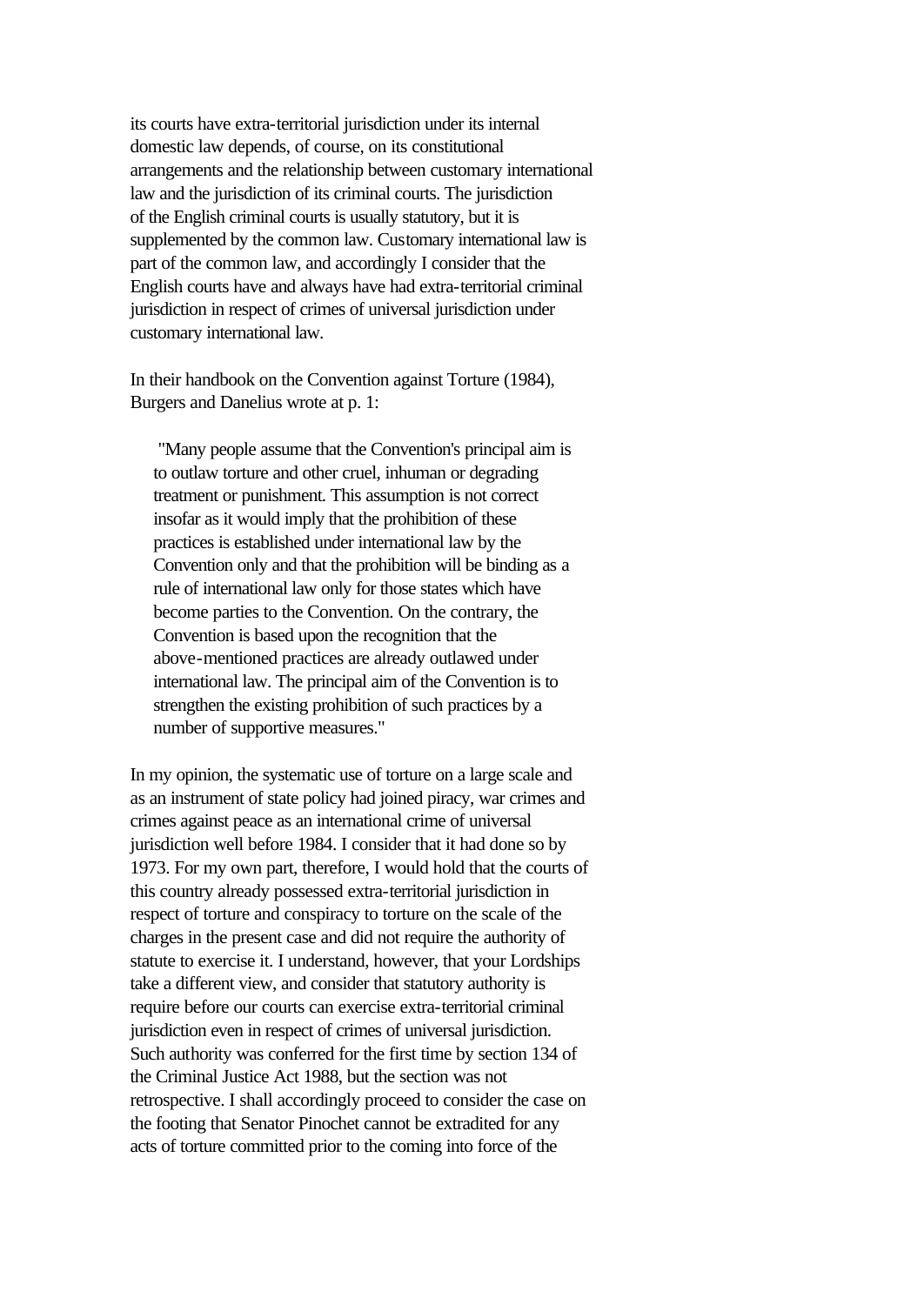section.

 The Convention against Torture (1984) did not create a new international crime. But it redefined it. Whereas the international community had condemned the widespread and systematic use of torture as an instrument of state policy, the Convention extended the offence to cover isolated and individual instances of torture provided that they were committed by a public official. I do not consider that offences of this kind were previously regarded as international crimes attracting universal jurisdiction. The charges against Senator Pinochet, however, are plainly of the requisite character. The Convention thus affirmed and extended an existing international crime and imposed obligations on the parties to the Convention to take measures to prevent it and to punish those guilty of it. As Burgers and Danielus explained, its main purpose was to introduce an institutional mechanism to enable this to be achieved. Whereas previously states were entitled to take jurisdiction in respect of the offence wherever it was committed, they were now placed under an obligation to do so. Any state party in whose territory a person alleged to have committed the offence was found was bound to offer to extradite him or to initiate proceedings to prosecute him. The obligation imposed by the Convention resulted in the passing of section 134 of the Criminal Justice Act 1988.

 I agree, therefore, that our courts have statutory extra-territorial jurisdiction in respect of the charges of torture and conspiracy to torture committed after the section had come into force and (for the reasons explained by my noble and learned friend, Lord Hope of Craighead) the charges of conspiracty to murder where the conspiracy took place in Spain.

 I turn finally to the plea of immunity ratione materiae in relation to the remaining allegations of torture, conspiracy to torture and conspiracy to murder. I can deal with the charges of conspiracy to murder quite shortly. The offences are alleged to have taken place in the requesting state. The plea of immunity ratione materiae is not available in respect of an offence committed in the forum state, whether this be England or Spain.

 The definition of torture, both in the Convention and section 134, is in my opinion entirely inconsistent with the existence of a plea of immunity ratione materiae. The offence can be committed only by or at the instigation of or with the consent or acquiescence of a public official or other person acting in an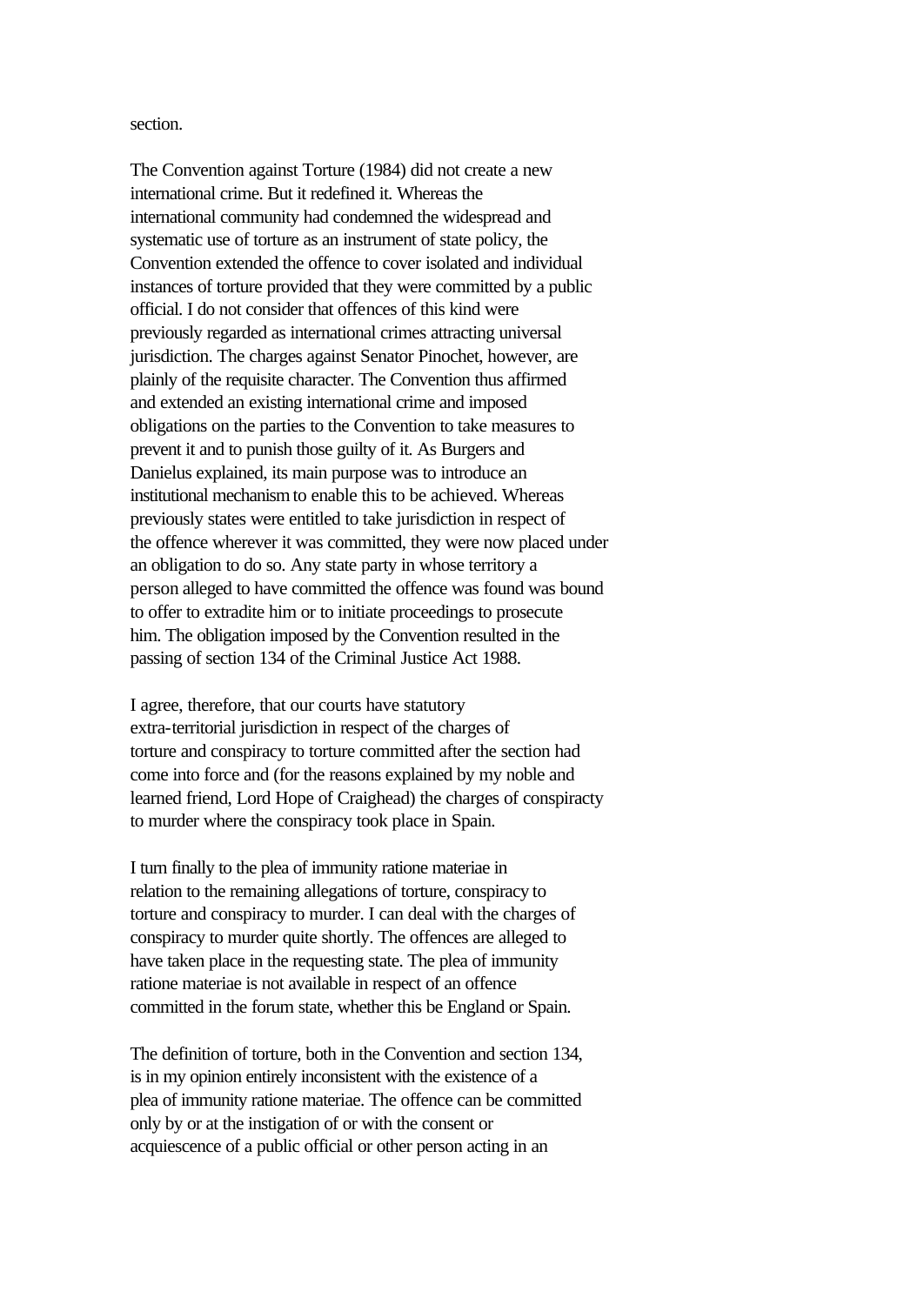official capacity. The official or governmental nature of the act, which forms the basis of the immunity, is an essential ingredient of the offence. No rational system of criminal justice can allow an immunity which is co-extensive with the offence.

 In my view a serving head of state or diplomat could still claim immunity ratione personae if charged with an offence under section 134. He does not have to rely on the character of the conduct of which he is accused. The nature of the charge is irrelevant; his immunity is personal and absolute. But the former head of state and the former diplomat are in no different position from anyone else claiming to have acted in the exercise of state authority. If the respondent's arguments were accepted, section 134 would be a dead letter. Either the accused was acting in a private capacity, in which case he cannot be charged with an offence under the section; or he was acting in an official capacity, in which case he would enjoy immunity from prosecution. Perceiving this weakness in her argument, counsel for Senator Pinochet submitted that the United Kingdom took jurisdiction so that it would be available if, but only if, the offending state waived its immunity. I reject this explanation out of hand. It is not merely far-fetched; it is entirely inconsistent with the aims and object of the Convention. The evidence shows that other states were to be placed under an obligation to take action precisely because the offending state could not be relied upon to do so.

 My Lords, the Republic of Chile was a party to the Torture Convention, and must be taken to have assented to the imposition of an obligation on foreign national courts to take and exercise criminal jurisdiction in respect of the official use of torture. I do not regard it as having thereby waived its immunity. In my opinion there was no immunity to be waived. The offence is one which could only be committed in circumstances which would normally give rise to the immunity. The international community had created an offence for which immunity ratione materiae could not possibly be available. International law cannot be supposed to have established a crime having the character of a jus cogens and at the same time to have provided an immunity which is co-extensive with the obligation it seeks to impose.

 In my opinion, acts which attract state immunity in civil proceedings because they are characterised as acts of sovereign power may, for the very same reason, attract individual criminal liability. The respondents relied on a number of cases which show that acts committed in the exercise of sovereign power do not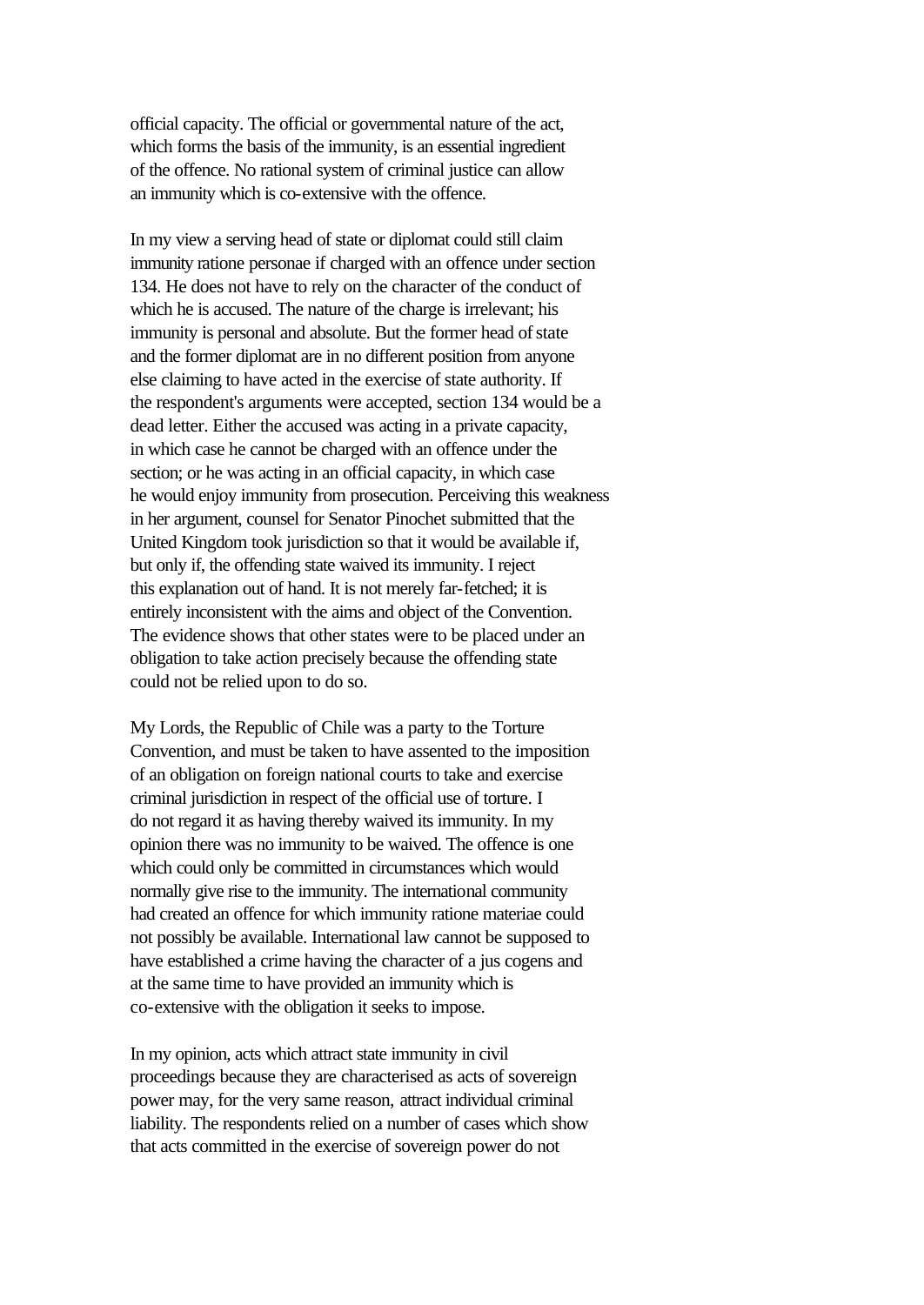engage the civil liability of the state even if they are contrary to international law. I do not find those decisions determinative of the present issue or even relevant. In England and the United States they depend on the terms of domestic legislation; though I do not doubt that they correctly represent the position in international law. I see nothing illogical or contrary to public policy in denying the victims of state sponsored torture the right to sue the offending state in a foreign court while at the same time permitting (and indeed requiring) other states to convict and punish the individuals responsible if the offending state declines to take action. This was the very object of the Torture Convention. It is important to emphasise that Senator Pinochet is not alleged to be criminally liable because he was head of state when other responsible officials employed torture to maintain him in power. He is not alleged to be vicariously liable for the wrongdoing of his subordinates. He is alleged to have incurred direct criminal responsibility for his own acts in ordering and directing a campaign of terror involving the use of torture. Chile insists on the exclusive right to prosecute him. The Torture Convention, however, gives it only the primary right. If it does not seek his extradition (and it does not) then the United Kingdom is obliged to extradite him to another requesting state or prosecute him itself.

 My Lords, we have come a long way from what I earlier described as the classical theory of international law - a long way in a relatively short time. But as the Privy Council pointed out in In re Piracy Jure Gentium [1934] A.C. 586 at p. 597, international law has not become a crystallised code at any time, but is a living and expanding branch of the law. Glueck observed (op.cit. at p. 398) that:

 "unless we are prepared to abandon every principle of growth for international law, we cannot deny that our own day has its right to institute customs."

In a footnote to this passage he added:

 "Much of the law of nations has its roots in custom. Custom must have a beginning; and customary usages of states in the matter of national and personal liability for resort to prohibited methods of warfare and to wholesale criminalism have not been petrified for all time."

The law has developed still further since 1984, and continues to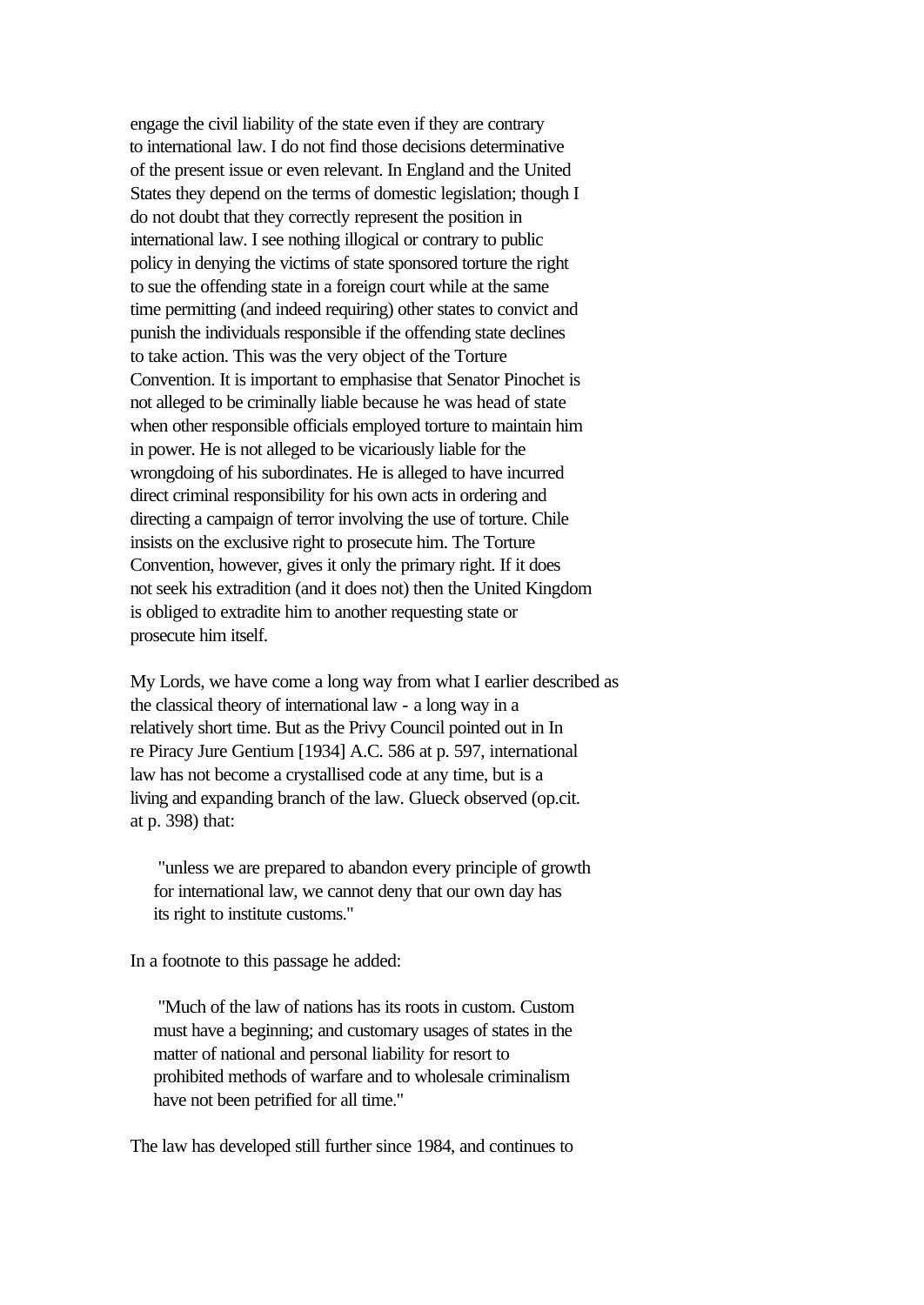develop in the same direction. Further international crimes have been created. Ad hoc international criminal tribunals have been established. A permanent international criminal court is in the process of being set up. These developments could not have been foreseen by Glueck and the other jurists who proclaimed that individuals could be held individually liable for international crimes. They envisaged prosecution before national courts, and this will necessarily remain the norm even after a permanent international tribunal is established. In future those who commit atrocities against civilian populations must expect to be called to account if fundamental human rights are to be properly protected. In this context, the exalted rank of the accused can afford no defence.

 For my own part, I would allow the appeal in respect of the charges relating to the offences in Spain and to torture and conspiracy to torture wherever and whenever carried out. But the majority of your Lordships think otherwise, and consider that Senator Pinochet can be extradited only in respect of a very limited number of charges. This will transform the position from that which the Secretary of State considered last December. I agree with my noble and learned friend Lord Browne-Wilkinson that it will be incumbent on the Secretary of State to reconsider the matter in the light of the very different circumstances which now prevail.

#### LORD PHILLIPS OF WORTH MATRAVERS

### My Lords,

 The Spanish government seeks extradition of Senator Pinochet to stand trial for crimes committed in a course of conduct spanning a lengthy period. My noble and learned friend Lord Browne-Wilkinson has described how, before your Lordships' House, the Spanish Government contended for the first time that the relevant conduct extended back to 1 January 1972, and now covered a significant period before Senator Pinochet became head of state and thus before acts done in that capacity could result in any immunity. This change in the Spanish Government's case rendered critical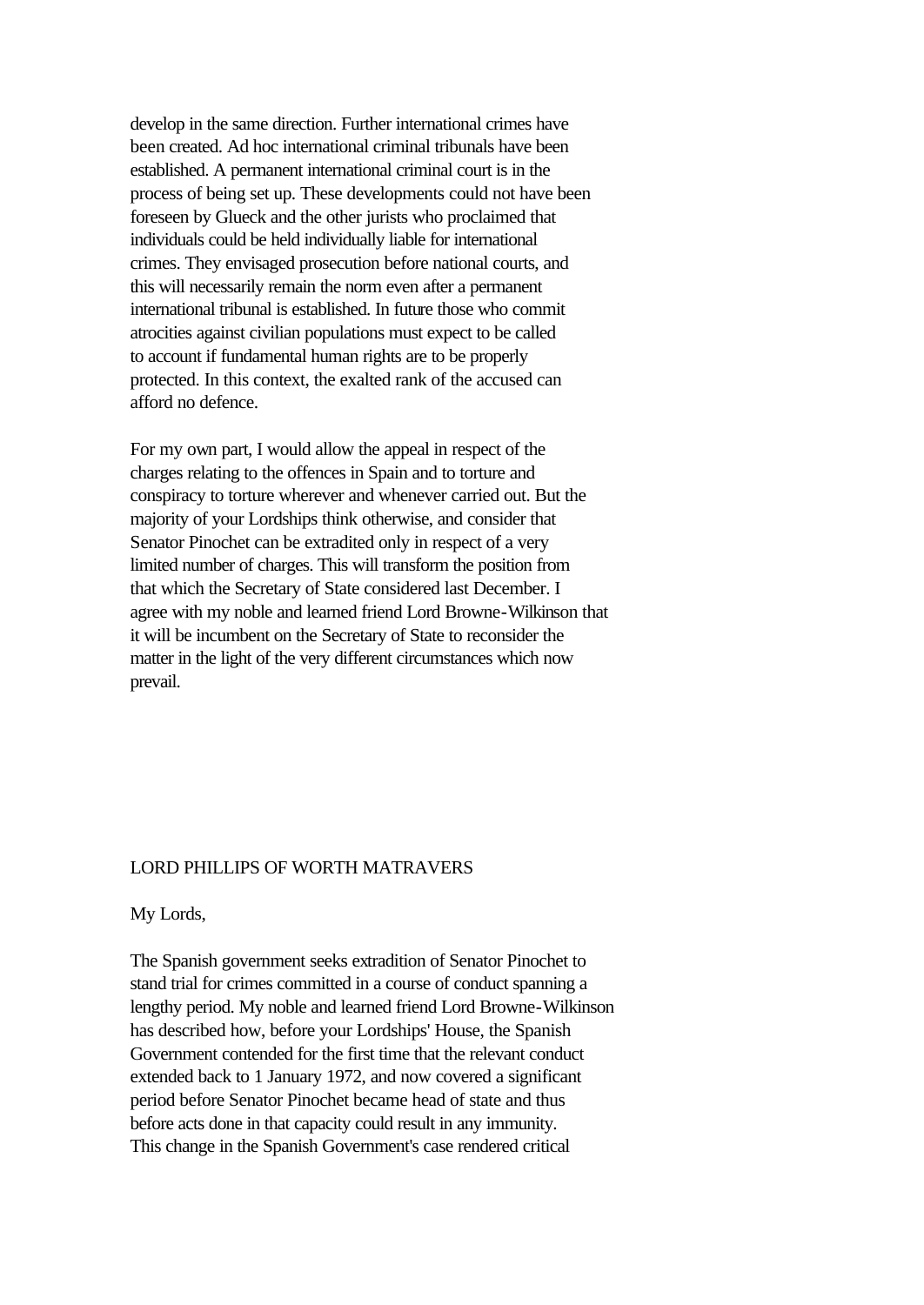issues that have hitherto barely been touched on. What is the precise nature of the double criminality rule that governs whether conduct amounts to an extradition crime and what parts of Senator Pinochet's alleged conduct satisfy that rule? On the first issue I agree with the conclusion reached by Lord Browne-Wilkinson and on the second I agree with the analysis of my noble and learned friend, Lord Hope of Craighead.

 These conclusions greatly reduce the conduct that can properly form the subject of a request for extradition under our law. They leave untouched the question of whether the English court can assert any criminal jurisdiction over acts committed by Senator Pinochet in his capacity of head of state. It is on that issue, the issue of immunity, that I would wish to add some comments of my own.

## State Immunity

 There is an issue as to whether the applicable law of immunity is to be found in the State Immunity Act 1978 or in principles of public international law, which form part of our common law. If the statute governs it must be interpreted, so far as possible, in a manner which accords with public international law. Accordingly I propose to start by considering the position at public international law.

#### The nature of the claim to immunity

 These proceedings have arisen because Senator Pinochet chose to visit the United Kingdom. By so doing he became subject to the authority that this state enjoys over all within its territory. He has been arrested and is threatened with being removed against his will to Spain to answer criminal charges which are there pending. That has occurred pursuant to our extradition procedures. Both the executive and the court has a role to play in the extradition process. It is for the court to decide whether the legal requirements which are a precondition to extradition are satisfied. If they are, it is for the Home Secretary to decide whether to exercise his power to order that Senator Pinochet be extradited to Spain.

 If Senator Pinochet were still the head of state of Chile, he and Chile would be in a position to complain that the entire extradition process was a violation of the duties owed under international law to a person of his status. A head of state on a visit to another country is inviolable. He cannot be arrested or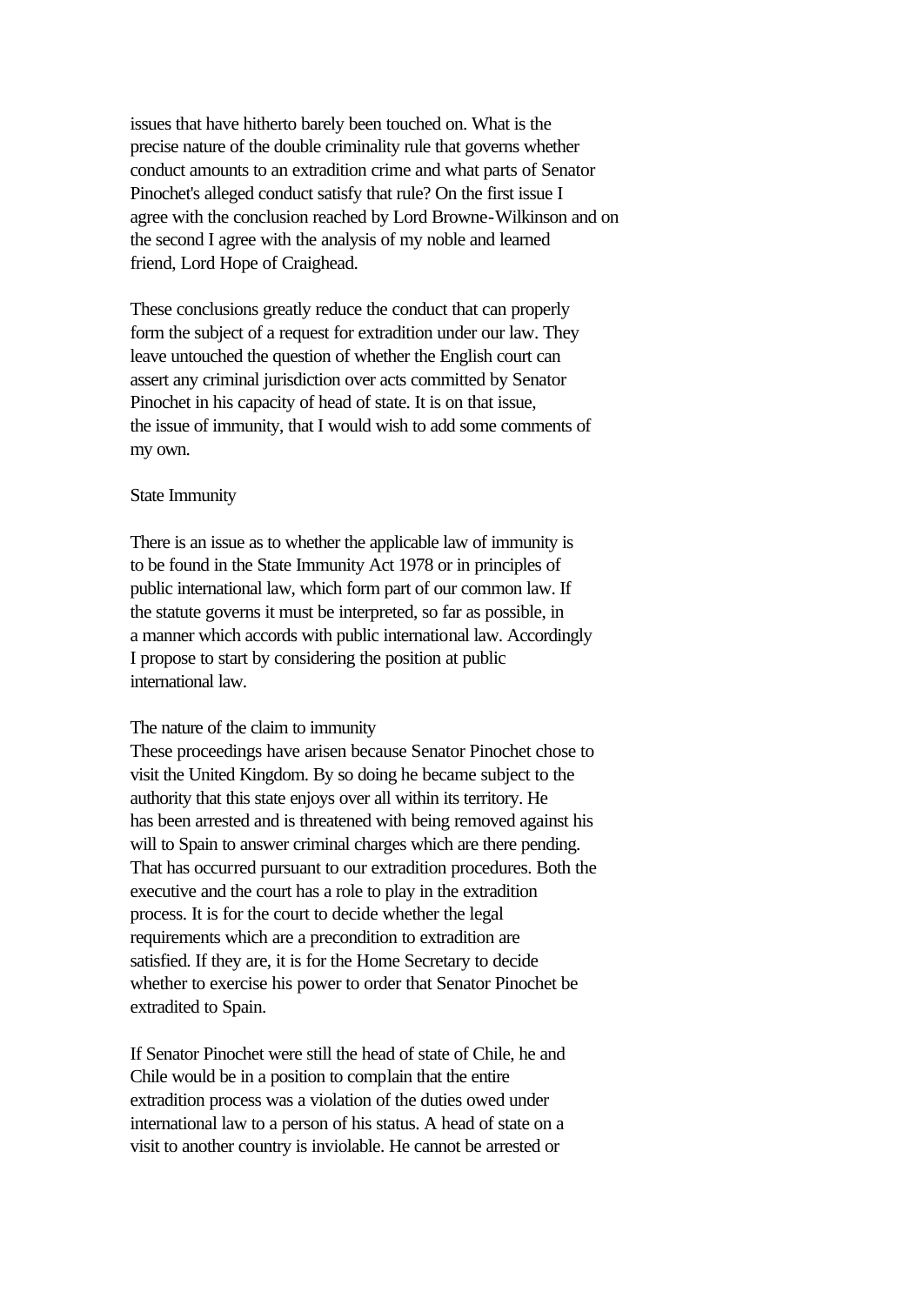detained, let alone removed against his will to another country, and he is not subject to the judicial processes, whether civil or criminal, of the courts of the state that he is visiting. But Senator Pinochet is no longer head of state of Chile. While as a matter of courtesy a state may accord a visitor of Senator Pinochet's distinction certain privileges, it is under no legal obligation to do so. He accepts, and Chile accepts, that this country no longer owes him any duty under international law by reason of his status ratione personae. Immunity is claimed, ratione materiae, on the ground that the subject matter of the extradition process is the conduct by Senator Pinochet of his official functions when he was head of state. The claim is put thus in his written case:

 "There is no distinction to be made between a head of state, a former head of state, a state official or a former state official in respect of official acts performed under colour of their office. Immunity will attach to all official acts which are imputable or attributable to the state. It is therefore the nature of the conduct and the capacity of the Respondent at the time of the conduct alleged, not the capacity of the Respondent at the time of any suit, that is relevant."

 We are not, of course, here concerned with a civil suit but with proceedings that are criminal in nature. Principles of the law of immunity that apply in relation to civil litigation will not necessarily apply to a criminal prosecution. The nature of the process with which this appeal is concerned is not a prosecution but extradition. The critical issue that the court has to address in that process is, however, whether the conduct of Senator Pinochet which forms the subject of the extradition request constituted a crime or crimes under English law. The argument in relation to extradition has proceeded on the premise that the same principles apply that would apply if Senator Pinochet were being prosecuted in this country for the conduct in question. It seems to me that that is an appropriate premise on which to proceed.

 Why is it said to be contrary to international law to prosecute someone who was once head of state, or a state official, in respect of acts committed in his official capacity? It is common ground that the basis of the immunity claimed is an obligation owed to Chile, not to Senator Pinochet. The immunity asserted is Chile's. Were these civil proceedings in which damages were claimed in respect of acts committed by Senator Pinochet in the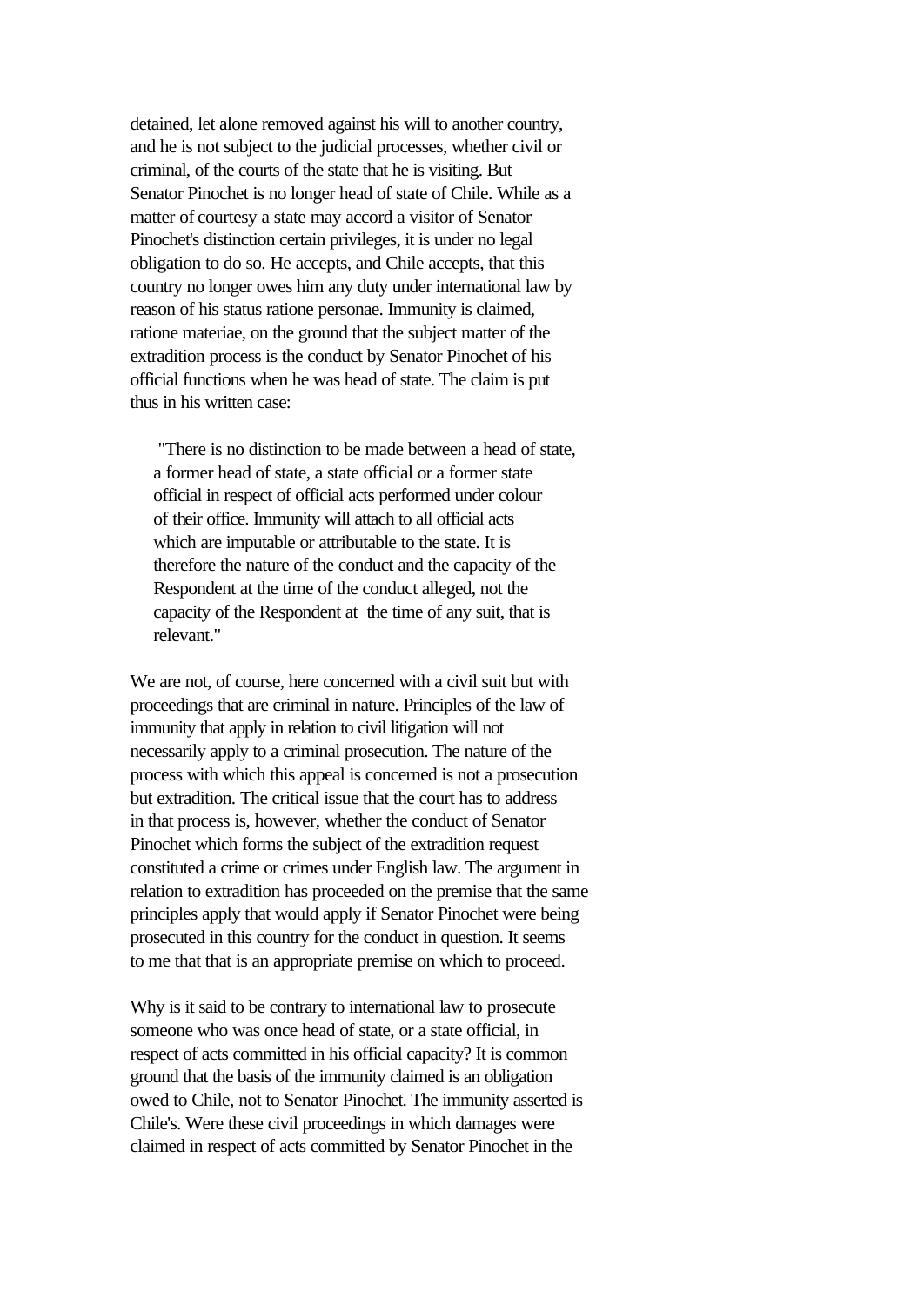government of Chile, Chile could argue that it was itself indirectly impleaded. That argument does not run where the proceedings are criminal and where the issue is Senator Pinochet's personal responsibility, not that of Chile. The following general principles are advanced in Chile's written case as supporting the immunity claimed:

 "(a) the sovereign equality of states and the maintenance of international relations require that the courts of one state will not adjudicate on the governmental acts of another state;

 (b) intervention in the internal affairs of other states is prohibited by international law;

 (c) conflict in international relations will be caused by such adjudication or intervention."

 These principles are illustrated by the following passage from Hatch v. Baez (1876) 7 Hun. 596, 5 Am. Int. L. Cas. 434, a case in which the former President of the Dominican Republic was sued in New York for injuries allegedly sustained at his hands in San Domingo.

 "The counsel for the plaintiff relies on the general principle, that all persons, of whatever rank or condition, whether in or out of office, are liable to be sued by them in violation of law. Conceding the truth and universality of that principle, it does not establish the jurisdiction of our tribunals to take cognizance of the official acts of foreign governments. We think that, by the universal comity of nations and the established rules of international law, the courts of one country are bound to abstain from sitting in judgement on the acts of another government done within its own territory. Each state is sovereign throughout its domain. The acts of the defendant for which he is sued were done by him in the exercise of that part of the sovereignty of St. Domingo which belongs to the executive department of that government. To make him amenable to a foreign jurisdiction for such acts, would be a direct assault upon the sovereignty and independence of his country. The only remedy for such wrongs must be sought through the intervention of the government of the person injured.

"The fact that the defendant has ceased to be president of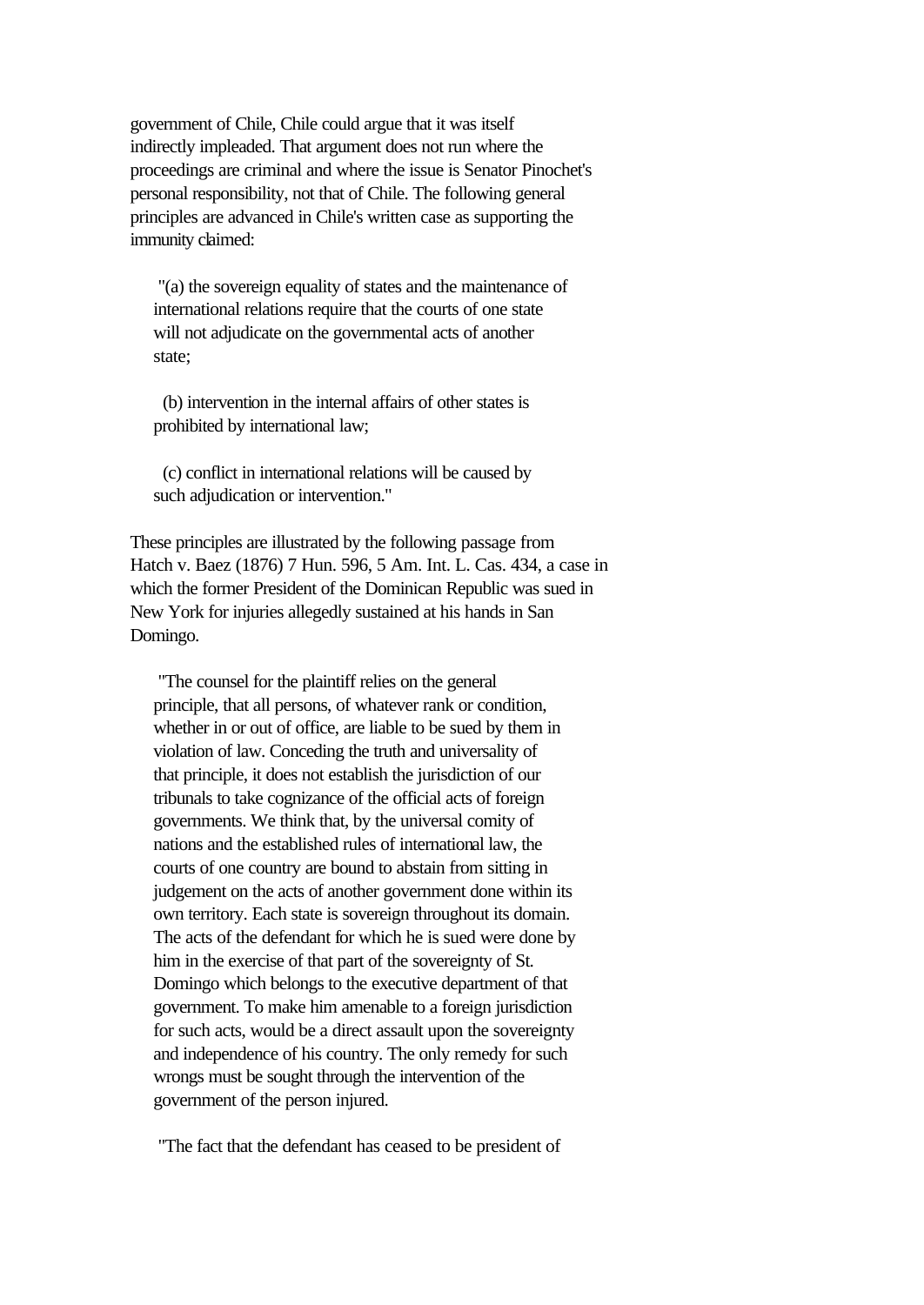St. Domingo does not destroy his immunity. That springs from the capacity in which the acts were done, and protects the individual who did them, because they emanated from a foreign and friendly government."

 This statement was made in the context of civil proceedings. I propose to turn to the sources of international law to see whether they establish that those principles have given rise to a rule of immunity in relation to criminal proceedings.

#### The sources of immunity

 Many rules of public international law are founded upon or reflected in Conventions. This is true of those rules of state immunity which relate to civil suit--see the European Convention on State Immunity 1972. It is not, however, true of state immunity in relation to criminal proceedings. The primary source of international law is custom, that is "a clear and continuous habit of doing certain actions which has grown up under the conviction that these actions are, according to international law, obligatory or right"--Oppenheim's International Law, 9th ed. p. 27. Other sources of international law are judicial decisions, the writing of authors and "the general principles of law recognised by all civilised nations"--see Article 38 of the Statute of the International Court of Justice. To what extent can the immunity asserted in this appeal be traced to such sources?

### Custom

 In what circumstances might a head of state or other state official commit a criminal offence under the law of a foreign state in the course of the performance of his official duties?

 Prior to the developments in international law which have taken place in the last fifty years, the answer is very few. Had the events with which this appeal is concerned occurred in the 19th century, there could have been no question of Senator Pinochet being subjected to criminal proceedings in this country in respect of acts, however heinous, committed in Chile. This would not have been because he would have been entitled to immunity from process, but for a more fundamental reason. He would have committed no crime under the law of England and the courts of England would not have purported to exercise a criminal jurisdiction in respect of the conduct in Chile of any national of that state. I have no doubt that the same would have been true of the courts of Spain.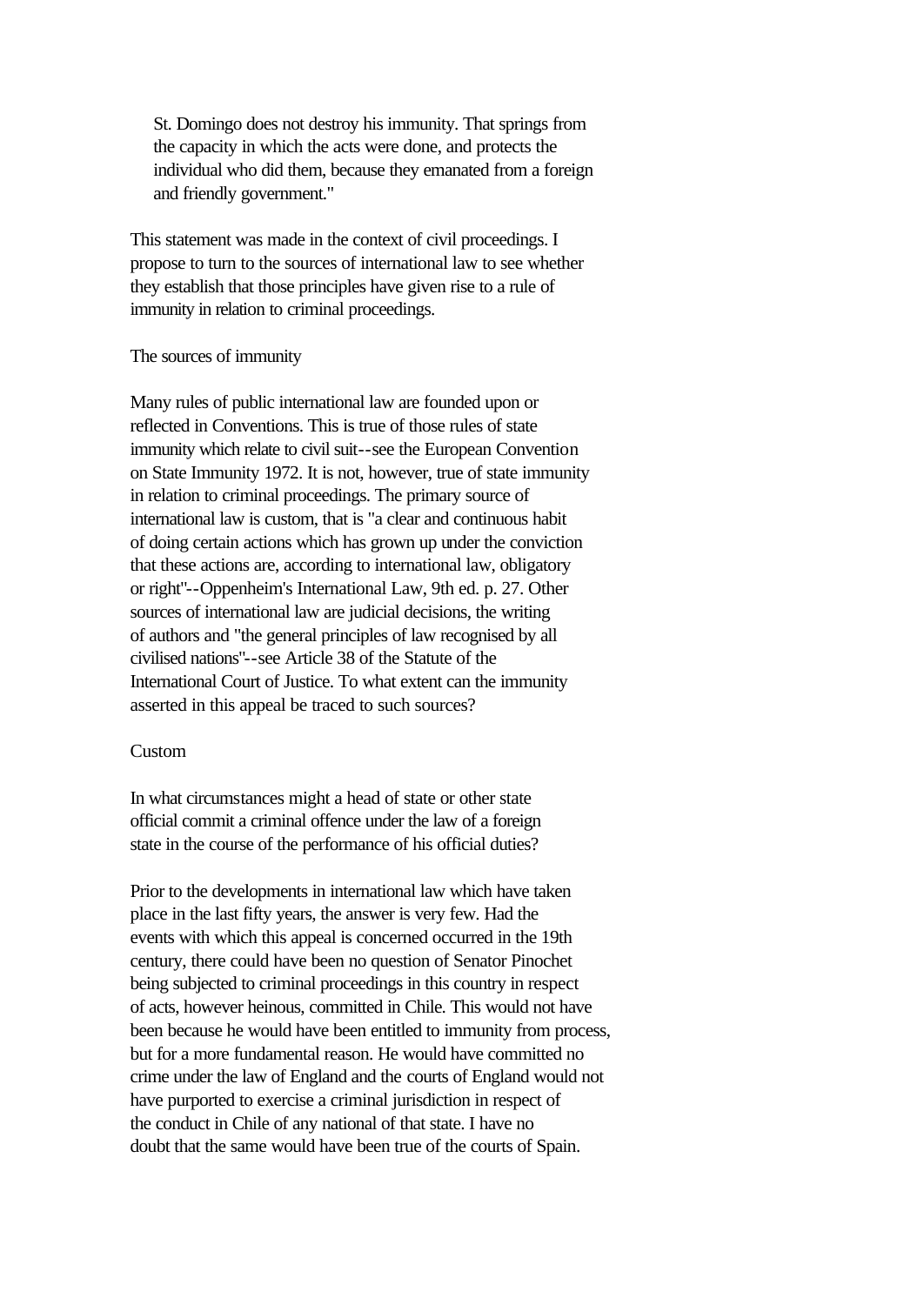Under international practice criminal law was territorial. This accorded with the fundamental principle of international law that one state must not intervene in the internal affairs of another. For one state to have legislated to make criminal acts committed within the territory of another state by the nationals of the latter would have infringed this principle. So it would to have exercised jurisdiction in respect of such acts. An official of one state could only commit a crime under the law of another state by going to that state and committing a criminal act there. It is certainly possible to envisage a diplomat committing a crime within the territory to which he was accredited, and even to envisage his doing so in the performance of his official functions--though this is less easy. Well established international law makes provision for the diplomat. The Vienna Convention on Diplomatic Relations 1961 provides for immunity from civil and criminal process while the diplomat is in post and, thereafter, in respect of conduct which he committed in the performance of his official functions while in post. Customary international law provided a head of state with immunity from any form of process while visiting a foreign state. It is possible to envisage a visiting head of state committing a criminal offence in the course of performing his official functions while on a visit and when clothed with status immunity. What seems inherently unlikely is that a foreign head of state should commit a criminal offence in the performance of his official functions while on a visit and subsequently return after ceasing to be head of state. Certainly this cannot have happened with sufficient frequency for any custom to have developed in relation to it. Nor am I aware of any custom which would have protected from criminal process a visiting official of a foreign state who was not a member of a special mission had he had the temerity to commit a criminal offence in the pursuance of some official function. For these reasons I do not believe that custom can provide any foundation for a rule that a former head of state is entitled to immunity from criminal process in respect of crimes committed in the exercise of his official functions.

#### Judicial decisions

 In the light of the considerations to which I have just referred, it is not surprising that Senator Pinochet and the Republic of Chile have been unable to point to any body of judicial precedent which supports the proposition that a former head of state or other government official can establish immunity from criminal process on the ground that the crime was committed in the course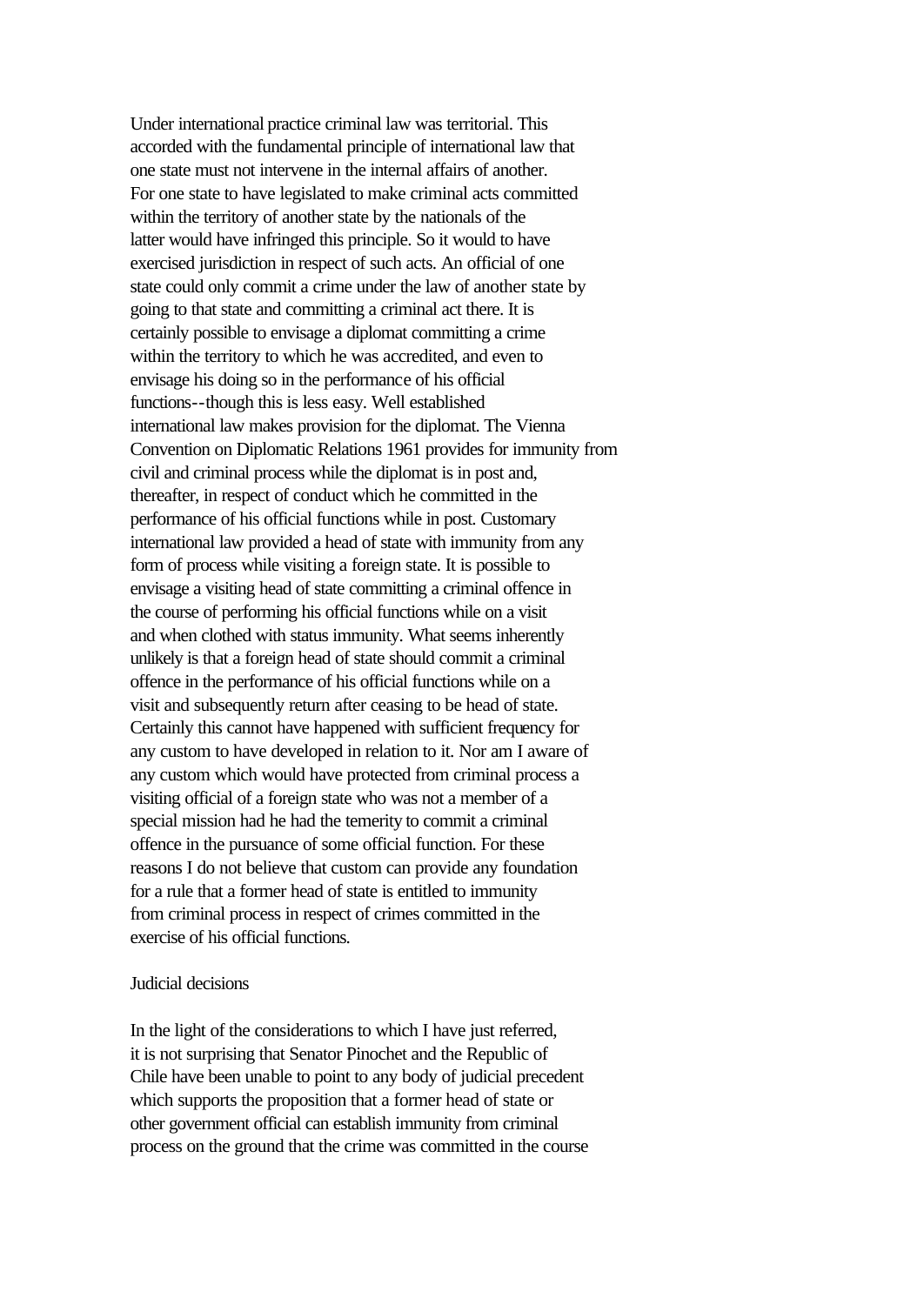of performing official functions. The best that counsel for Chile has been able to do is to draw attention to the following obiter opinion of the Swiss Federal Tribunal in Marcos and Marcos v. Federal Department of Police (1989) 102 I.L.R. 198 at pp. 202-3.

 "The privilege of the immunity from criminal jurisdiction of heads of state . . . has not been fully codified in the Vienna Convention [on Diplomatic Relations]. . . . But it cannot be concluded that the texts of conventions drafted under the aegis of the United Nations grant a lesser protection to heads of foreign states than to the diplomatic representatives of the state which those heads of state lead or universally represent. . . . Articles 32 and 39 of the Vienna Convention must therefore apply by analogy to heads of state."

#### Writings of authors

 We have been referred to the writings of a number of learned authors in support of the immunity asserted on behalf of Senator Pinochet. Oppenheim comments at para. 456:

 "All privileges mentioned must be granted to a head of state only so long as he holds that position. Therefore, after he has been deposed or has abdicated, he may be sued, at least in respect of obligations of a private character entered into while head of state. For his official acts as head of state he will, like any other agent of a state, enjoy continuing immunity."

This comment plainly relates to civil proceedings.

 Satow's Guide to Diplomatic Practice 5th Edition deals in Chapter 2 with the position of a visiting head of state. The authors deal largely with immunity from civil proceedings but state (at p. 10) that under customary international law "he is entitled to immunity--probably without exception--from criminal and civil jurisdiction". After a further passage dealing with civil proceedings, the authors state:

 "A head of state who has been deposed or replaced or has abdicated or resigned is of course no longer entitled to privileges or immunities as a head of state. He will be entitled to continuing immunity in regard to acts which he performed while head of state, provided that the acts were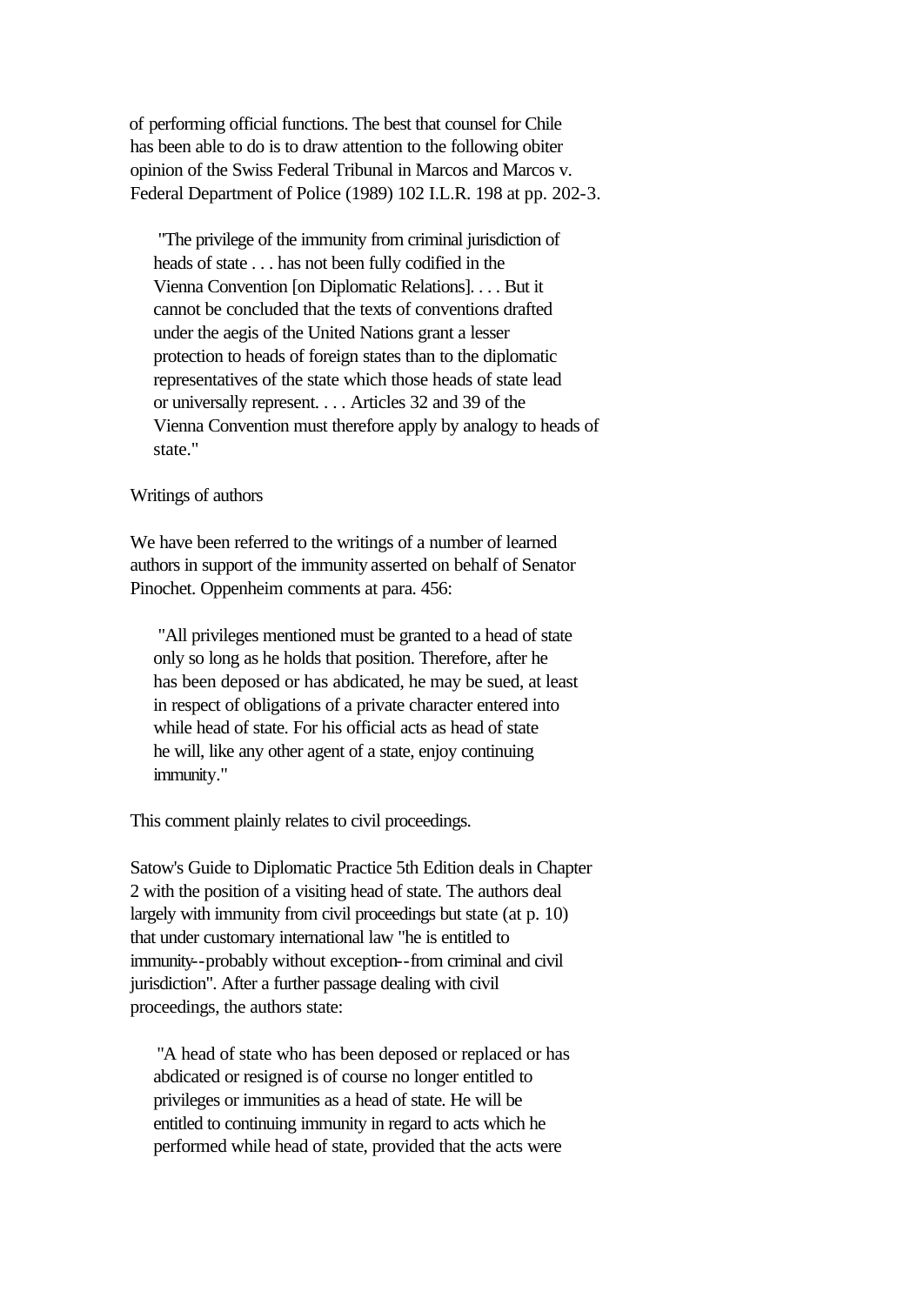performed in his official capacity; in this his position is no different from that of any agent of the state."

 Sir Arthur Watts in his monologue on The Legal Position in International Law of Heads of State, Heads of Government and Foreign Ministers, Recueil des cours, volume 247 (1994--III) deals with the loss of immunity of a head of state who is deposed on a foreign visit. He then adds at p. 89:

 "A head of state's official acts, performed in his public capacity as head of state, are however subject to different considerations. Such acts are acts of the state rather than the head of state's personal acts, and he cannot be sued for them even after he has ceased to be head of state. The position is similar to that of acts performed by an ambassador in the exercise of his functions, for which immunity continues to subsist even after the ambassador's appointment has come to an end."

 My Lords, I do not find these writings, unsupported as they are by any reference to precedent or practice, a compelling foundation for the immunity in respect of criminal proceedings that is asserted.

General principles of law recognised by all civilised nations

 The claim for immunity raised in this case is asserted in relation to a novel type of extra-territorial criminal jurisdiction. The nature of that jurisdiction I shall consider shortly. If immunity from that jurisdiction is to be established it seems to me that this can only be on the basis of applying the established general principles of international law relied upon by Chile to which I have already referred, rather than any specific rule of law relating to immunity from criminal process.

 These principles underlie some of the rules of immunity that are clearly established in relation to civil proceedings. It is time to take a closer look at these rules, and at the status immunity that is enjoyed by a head of state ratione personae.

Immunity from civil suit of the State itself.

 It was originally an absolute rule that the court of one state would not entertain a civil suit brought against another state. All states are equal and this was said to explain why one state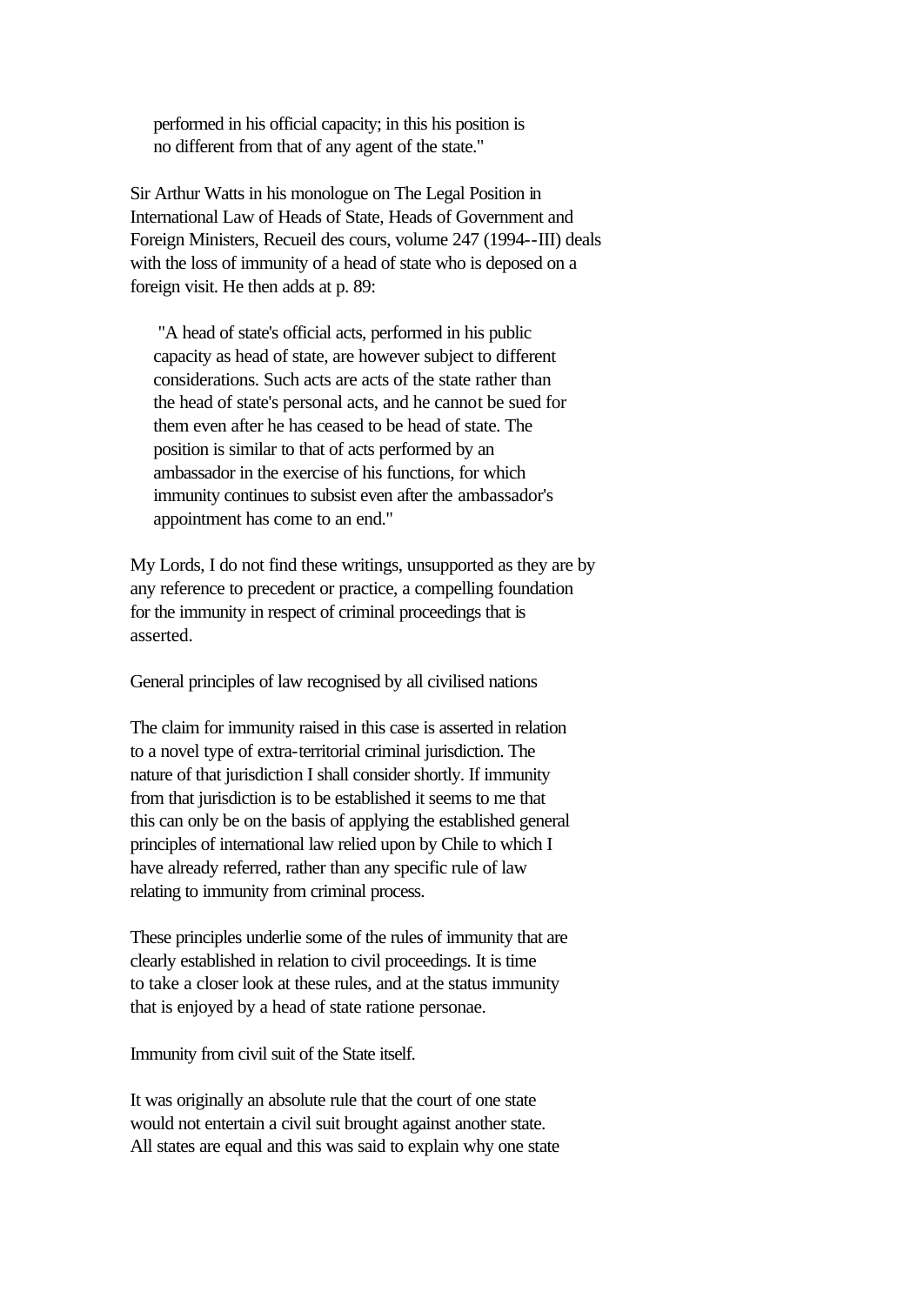could not sit in judgment on another. This rule was not viable once states began to involve themselves in commerce on a large scale and state practice developed an alternative restrictive rule of state immunity under which immunity subsisted in respect of the public acts of the state but not for its commercial acts. A distinction was drawn between acts done jure imperii and acts done jure gestionis. This refinement of public international law was described by Lord Denning, M.R. in Trendtex Trading Corporation v. Central Bank of Nigeria [1977] 1 Q.B. 529. In that case the majority of the Court of Appeal held that the common law of England, of which international law forms part, had also changed to embrace the restrictive theory of state immunity from civil process. That change was about to be embodied in statute, the State Immunity Act 1978, which gave effect to the European Convention on State Immunity of 1972.

Part I of the Act starts by providing:

"1. General immunity from jurisdiction

 (1) A state is immune from the jurisdiction of the courts of the United Kingdom except as provided in the following provisions of this Part of this Act."

 Part I goes on to make provision for a number of exceptions from immunity, the most notable of which is, by Section 3, that in relation to a commercial transaction entered into by the state. Part I does not apply to criminal proceedings--Section 16 (4).

The immunity of a head of state ratione personae.

 An acting head of state enjoyed by reason of his status absolute immunity from all legal process. This had its origin in the times when the head of state truly personified the state. It mirrored the absolute immunity from civil process in respect of civil proceedings and reflected the fact that an action against a head of state in respect of his public acts was, in effect, an action against the state itself. There were, however, other reasons for the immunity. It would have been contrary to the dignity of a head of state that he should be subjected to judicial process and this would have been likely to interfere with the exercise of his duties as a head of state. Accordingly the immunity applied to both criminal and civil proceedings and, insofar as civil proceedings were concerned, to transactions entered into by the head of state in his private as well as his public capacity.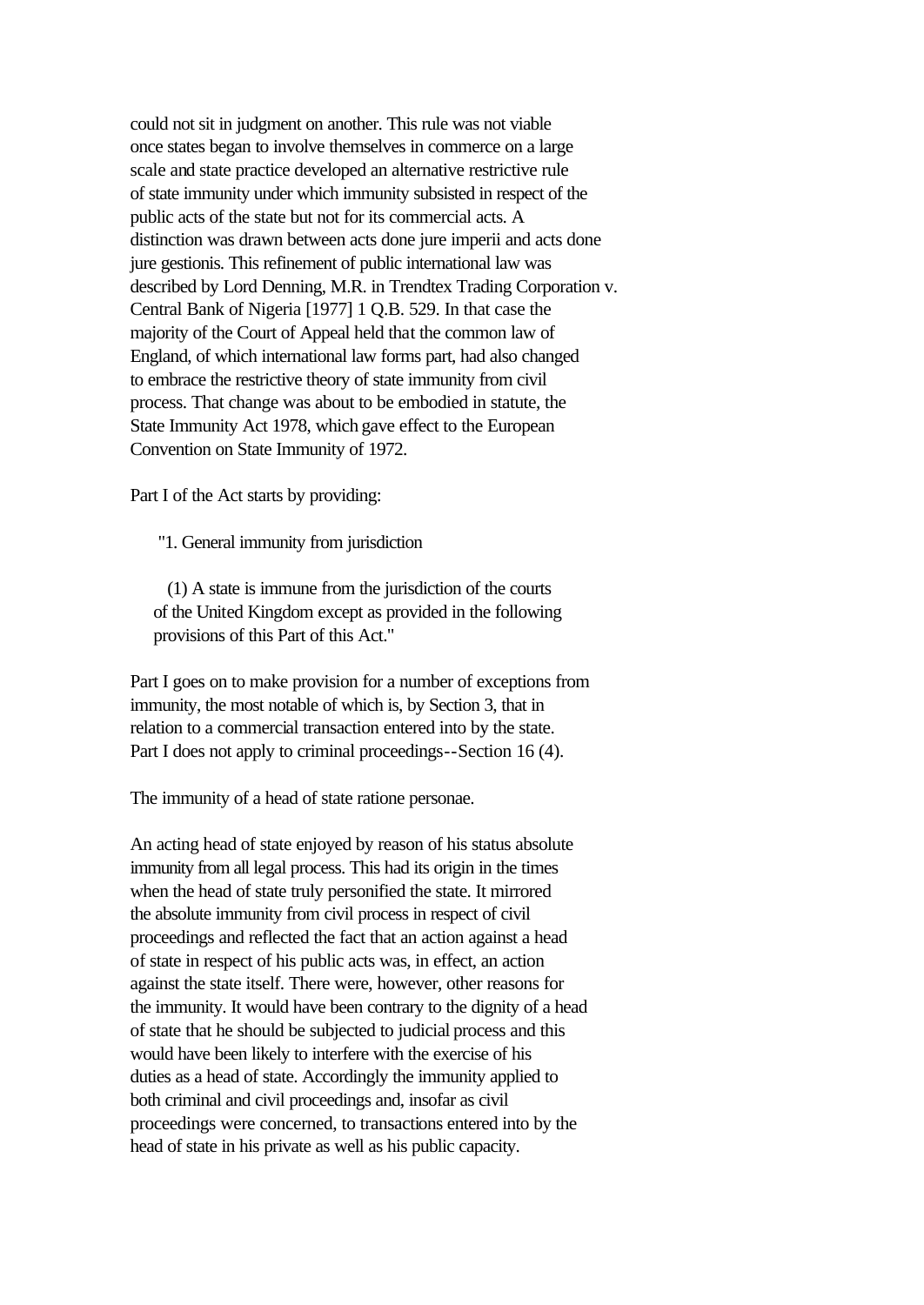When the immunity of the state in respect of civil proceedings was restricted to exclude commercial transactions, the immunity of the head of state in respect of transactions entered into on behalf of the state in his public capacity was similarly restricted, although the remainder of his immunity remained--see Sections 14 (1) (a) and 20 (5) of the Act of 1978.

Immunity ratione materiae.

 This is an immunity of the state which applies to preclude the courts of another state from asserting jurisdiction in relation to a suit brought against an official or other agent of the state, present or past, in relation to the conduct of the business of the state while in office. While a head of state is serving, his status ensures him immunity. Once he is out of office, he is in the same position as any other state official and any immunity will be based upon the nature of the subject matter of the litigation. We were referred to a number of examples of civil proceedings against a former head of state where the validity of a claim to immunity turned, in whole or in part, on whether the transaction in question was one in which the defendant had acted in a public or a private capacity: Ex King Farouk of Egypt v. Christian Dior, S.A.R.L. (1957) 24 I.L.R. 228; Soc. Jean Desses v. Prince Farouk (1963) 65 I.L.R. 37; Jiminez v. Aristeguieta 311 F. 2d. 547; U.S. v. Noriega (1997) 117 F. 3rd. 1206.

 [ There would seem to be two explanations for immunity ratione materiae. The first is that to sue an individual in respect of the conduct of the state's business is, indirectly, to sue the state. The state would be obliged to meet any award of damage made against the individual. This reasoning has no application to criminal proceedings. The second explanation for the immunity is the principle that it is contrary to international law for one state to adjudicate upon the internal affairs of another state. Where a state or a state official is impleaded, this principle applies as part of the explanation for immunity. Where a state is not directly or indirectly impleaded in the litigation, so that no issue of state immunity as such arises, the English and American courts have nonetheless, as a matter of judicial restraint, held themselves not competent to entertain litigation that turns on the validity of the public acts of a foreign state, applying what has become known as the act of state doctrine. Two citations well illustrate the principle: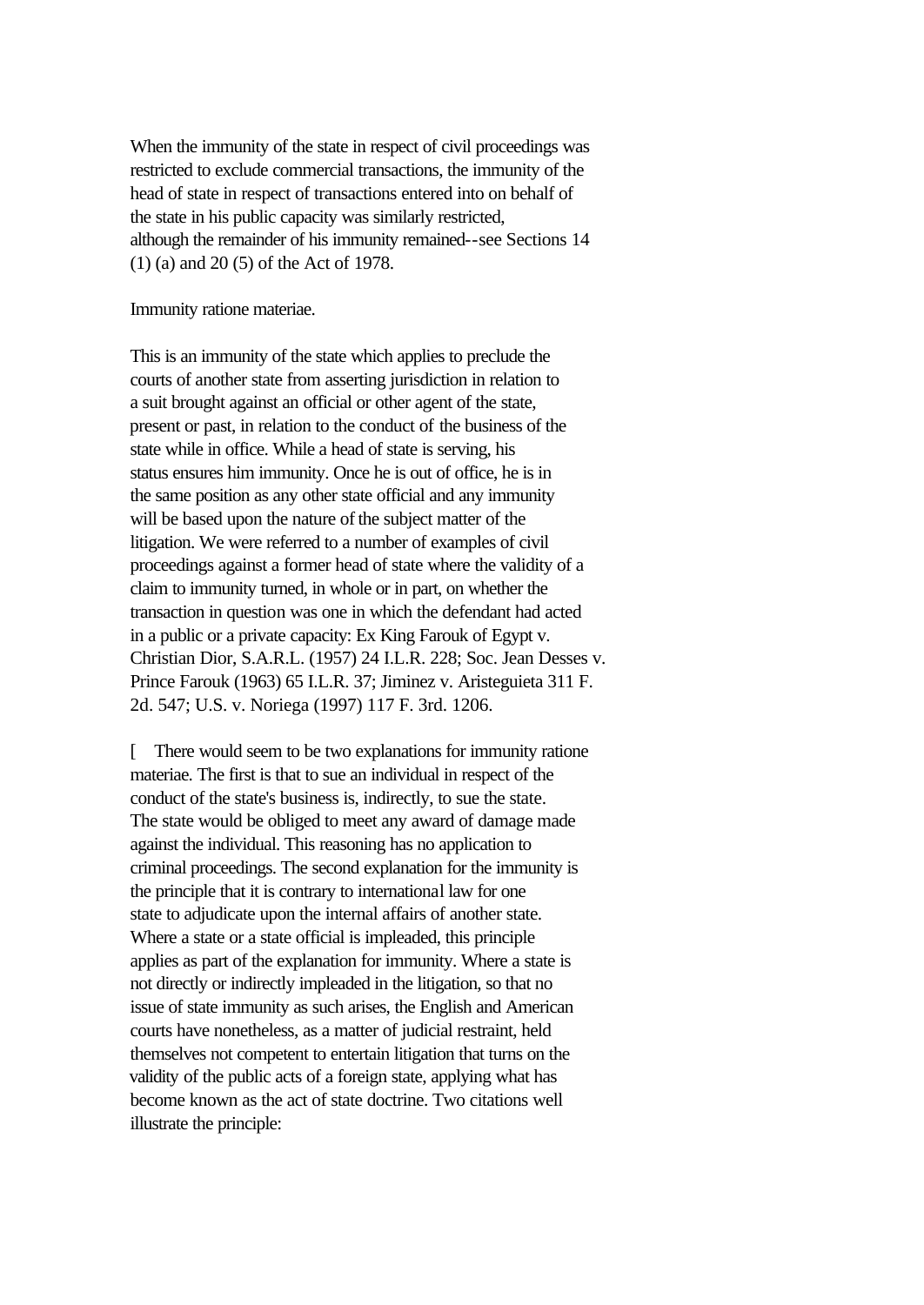1. Underhill v. Hernandez (1897) 168 U.S. 456 at p. 457 (per Fuller C.J.):

 "Every sovereign state is bound to respect the independence of every other sovereign state, and the courts of one country will not sit in judgment on the acts of the government of another done within its own territory. Redress of grievances by reason of such acts must be obtained through the means open to be availed of by sovereign powers as between themselves . . . The immunity of individuals from suits brought in foreign tribunals for acts done within their own states, in the exercise of governmental authority, whether as civil officers or as military commanders, must necessarily extend to the agents of governments ruling by paramount force as matter of fact."

2. Buck v. Att. Gen. [1965] Ch. 475, 770, per Diplock L.J.

 "As a member of the family of nations, the Government of the United Kingdom (of which this court forms part of the judicial branch) observes the rules of comity, videlicet, the accepted rules of mutual conduct as between state and state which each state adopts in relation to other states to adopt in relation to itself. One of those rules is that it does not purport to exercise jurisdiction over the internal affairs of any other independent state, or to apply measures of coercion to it or to its property, except in accordance with the rules of public international law. One of the commonest applications of this rule by the judicial branch of the United Kingdom Government is the well-known doctrine of sovereign immunity. A foreign state cannot be impleaded in the English courts without its consent: see Duff Development Co. v. Kelantan Government. As was made clear in Rahimtoola v. Nizam of Hyderabad, the application of the doctrine of sovereign immunity does not depend upon the persons between whom the issue is joined, but upon the subject-matter of the issue. For the English court to pronounce upon the validity of a law of a foreign sovereign state within its own territory so that the validity of that law became the res of the res judicata in the suit, would be to assert jurisdiction over the internal affairs of that state. That would be a breach of the rules of comity"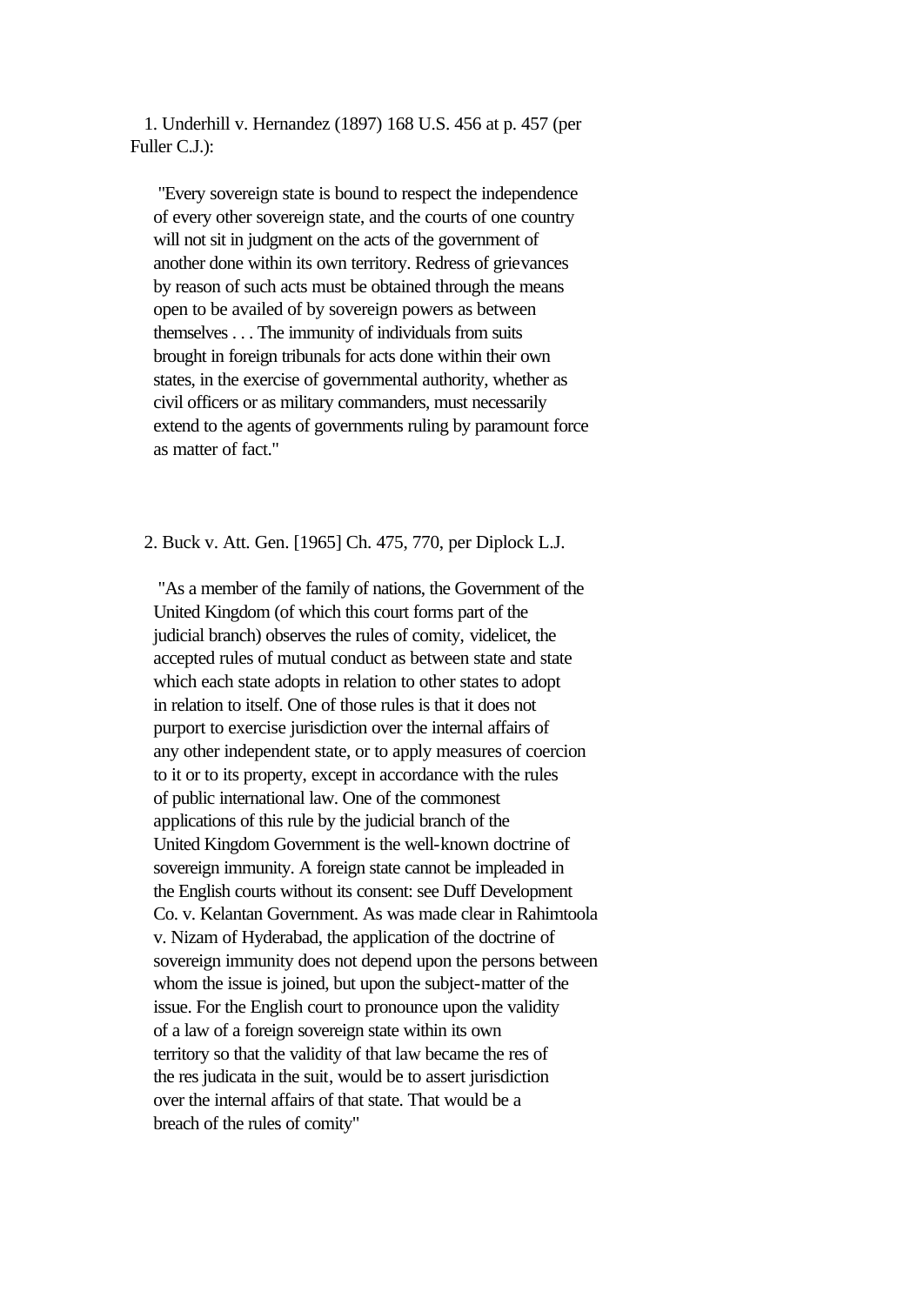It is contended on behalf of the respondent that the question of whether an official is acting in a public capacity does not depend upon whether he is acting within the law of the state on whose behalf he purports to act, or even within the limits of international law. His conduct in an official capacity will, whether lawful or unlawful, be conduct of the state and the state will be entitled to assert immunity in respect of it. In the field of civil litigation these propositions are supported by authority. There are a number of instances where plaintiffs have impleaded states claiming damages for injuries inflicted by criminal conduct on the part of state officials which allegedly violated international law. In those proceedings it was of the essence of the plaintiffs' case that the allegedly criminal conduct was conduct of the state and this was not generally in issue. What was in issue was whether the criminality of the conduct deprived the state of immunity and on that issue the plaintiffs failed. Counsel for the Respondent provided us with an impressive, and depressing, list of such case:

 Saltany v. Reagan (1988) 702 F. Supp. 319 (claims of assassination and terrorism); Siderman de Blake v. Republic of Argentine (1992) 965 F.2d 699 (claim of torture); Princz v. Federal Republic of Germany (1994) 26 F. 3d 1166 (D.C. Cir. 1994) (claim in respect of the holocaust); Al-Adsani v. Government of Kuwait (1996) 107 I.L.R. 536 (claim of torture); Sampson v. Federal Republic of Germany 975 F. Supp. 1108 (N.D. I11. 1997) (claim in respect of the holocaust); Smith v. Libya, 886 F. Supp. 406 (EDNY, 1995) 101 F. 3d 239 (2d Cir. 1996) (claim in respect of Lockerbie bombing); Persinger v. Islamic Republic of Iran 729 F.2d 835, (D.C. Cir. 1984) (claim in relation to hostage taking at the U.S. Embassy).

 It is to be observed that all but one of those cases involved decisions of courts exercising the federal jurisdiction of the United States, Al-Adsani v. Government of Kuwait being a decision of the Court of Appeal of this country. In each case immunity from civil suit was afforded by statute--in America, the Foreign Sovereign Immunities Act and, in England, the State Immunity Act 1978. In each case the court felt itself precluded by the clear words of the statute from acceding to the submission that state immunity would not protect against liability for conduct which infringed international law.

The vital issue.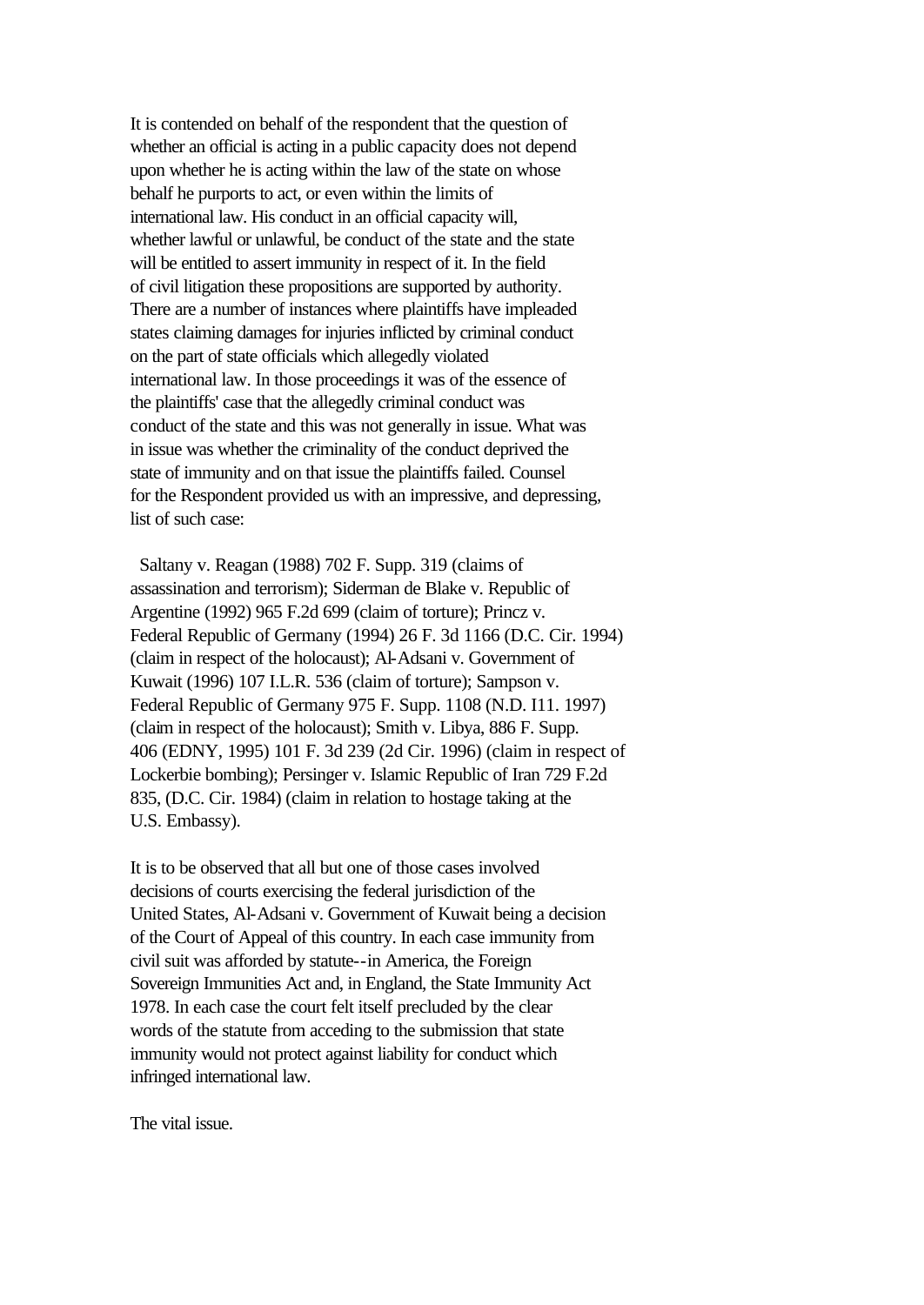The submission advanced on behalf of the respondent in respect of the effect of public international law can, I believe, be summarised as follows:

 1. One state will not entertain judicial proceedings against a former head of state or other state official of another state in relation to conduct performed in his official capacity.

 2. This rule applies even if the conduct amounts to a crime against international law.

 3. This rule applies in relation to both civil and criminal proceedings.

 For the reasons that I have given and if one proceeds on the premise that Part I of the State Immunity Act correctly reflects current international law, I believe that the first two propositions are made out in relation to civil proceedings. The vital issue is the extent to which they apply to the exercise of criminal jurisdiction in relation to the conduct that forms the basis of the request for extradition. This issue requires consideration of the nature of that jurisdiction.

The development of international criminal law.

 In the latter part of this century there has been developing a recognition among states that some types of criminal conduct cannot be treated as a matter for the exclusive competence of the state in which they occur. In the 9th edition of Oppenheim, published in 1992, the authors commented at p. 998:

 "While no general rule of positive international law can as yet be asserted which gives to states the right to punish foreign nationals for crimes against humanity in the same way as they are, for instance, entitled to punish acts of piracy, there are clear indications pointing to the gradual evolution of a significant principle of international law to that effect. That principle consists both in the adoption of the rule of universality of jurisdiction and in the recognition of the supremacy of the law of humanity over the law of the sovereign state when enacted or applied in violation of elementary human rights in a manner which may justly be held to shock the conscience of mankind."

The appellants, and those who have on this appeal been given leave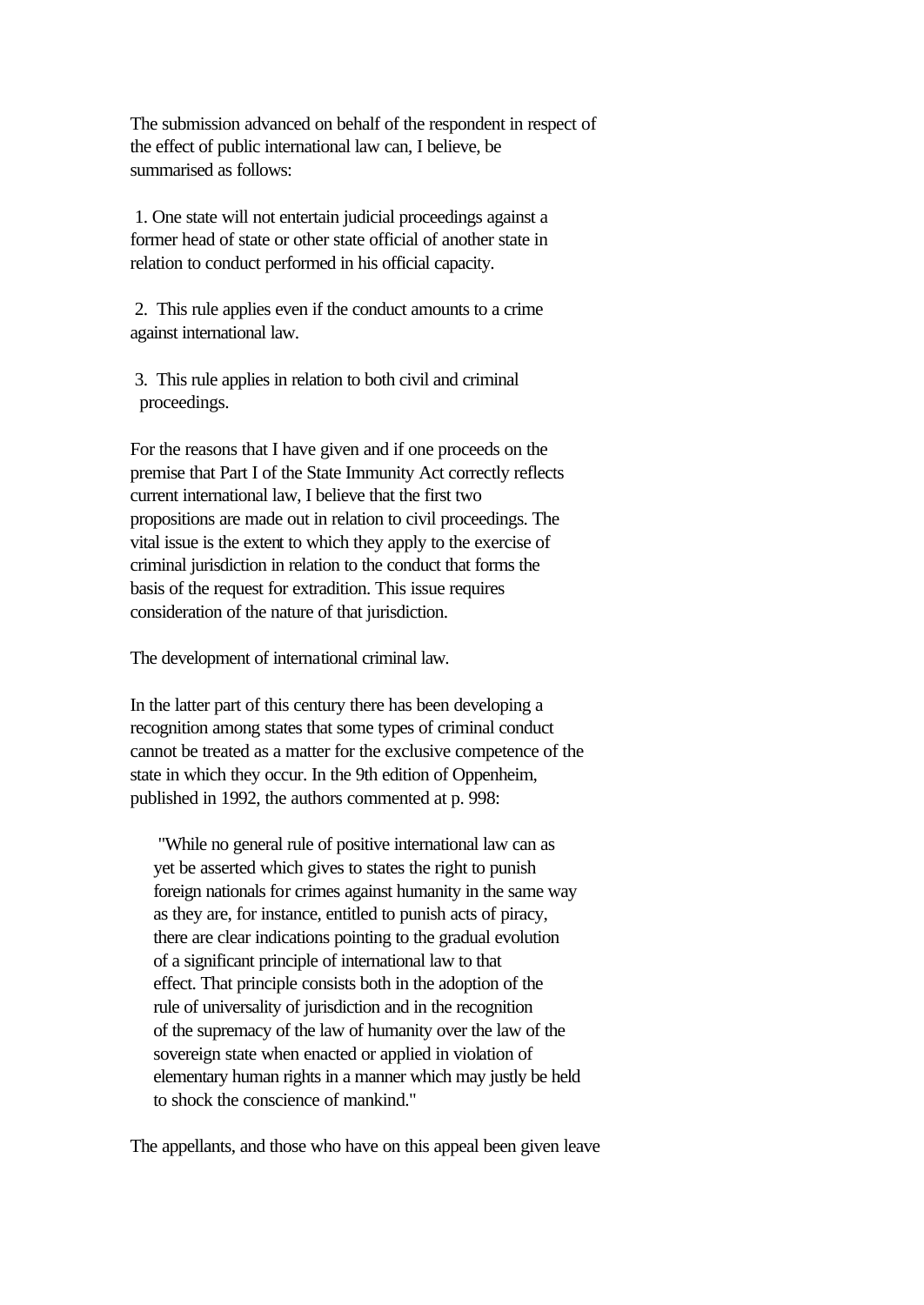to support them, contend that this passage, which appears verbatim in earlier editions, is out of date. They contend that international law now recognises a category of criminal conduct with the following characteristics:

 1) It is so serious as to be of concern to all nations and not just to the state in which it occurs.

 2) Individuals guilty of it incur criminal responsibility under international law.

 3) There is universal jurisdiction in respect of it. This means that international law recognises the right of any state to prosecute an offender for it, regardless of where the criminal conduct took place.

4) No state immunity attaches in respect of any such prosecution.

 My Lords, this is an area where international law is on the move and the move has been effected by express consensus recorded in or reflected by a considerable number of international instruments. Since the Second World War states have recognised that not all criminal conduct can be left to be dealt with as a domestic matter by the laws and the courts of the territories in which such conduct occurs. There are some categories of crime of such gravity that they shock the consciousness of mankind and cannot be tolerated by the international community. Any individual who commits such a crime offends against international law. The nature of these crimes is such that they are likely to involve the concerted conduct of many and liable to involve the complicity of the officials of the state in which they occur, if not of the state itself. In these circumstances it is desirable that jurisdiction should exist to prosecute individuals for such conduct outside the territory in which such conduct occurs.

 I believe that it is still an open question whether international law recognises universal jurisdiction in respect of international crimes--that is the right, under international law, of the courts of any state to prosecute for such crimes wherever they occur. In relation to war crimes, such a jurisdiction has been asserted by the State of Israel, notably in the prosecution of Adolf Eichmann, but this assertion of jurisdiction does not reflect any general state practice in relation to international crimes. Rather, states have tended to agree, or to attempt to agree, on the creation of international tribunals to try international crimes. They have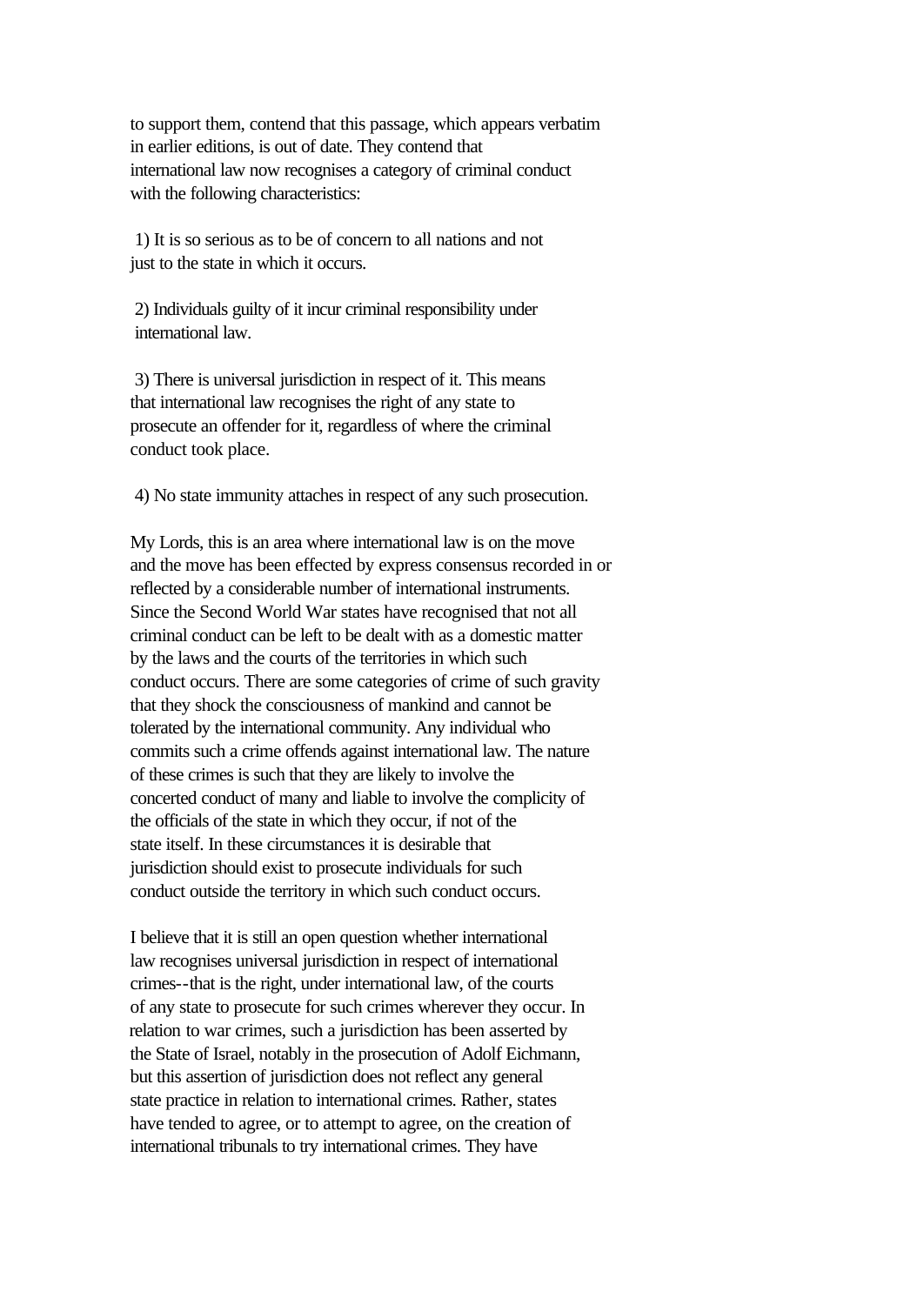however, on occasion, agreed by conventions, that their national courts should enjoy jurisdiction to prosecute for a particular category of international crime wherever occurring.

 The principle of state immunity provides no bar to the exercise of criminal jurisdiction by an international tribunal, but the instruments creating such tribunals have tended, nonetheless, to make it plain that no exception from responsibility or immunity from process is to be enjoyed by a head of state or other state official. Thus the Charter of the Nuremberg Tribunal 1945 provides by Article 7:

 "The official position of defendants, whether as head of state or responsible officials in Government Departments shall not be considered as freeing them from responsibility or mitigating punishment"

 The Tokyo Charter of 1946, the Statute of the International Criminal Tribunal for the former Yugoslavia of 1993, the Statute of the International Criminal Tribunal for Rwanda 1994 and the Statute of the International Criminal Court 1998 all have provisions to like effect.

 Where states, by convention, agree that their national courts shall have jurisdiction on a universal basis in respect of an international crime, such agreement cannot implicitly remove immunities ratione personae that exist under international law. Such immunities can only be removed by express agreement or waiver. Such an agreement was incorporated in the Convention on the Prevention and Suppression of the Crime of Genocide 1984, which provides:

 "Persons committing genocide or any of the other acts enumerated in Article III shall be punished, whether they are constitutionally responsible rulers, public officials, or private individuals."

 Had the Genocide Convention not contained this provision, an issue could have been raised as to whether the jurisdiction conferred by the Convention was subject to state immunity ratione materiae. Would international law have required a court to grant immunity to a defendant upon his demonstrating that he was acting in an official capacity? In my view it plainly would not. I do not reach that conclusion on the ground that assisting in genocide can never be a function of a state official. I reach that conclusion on the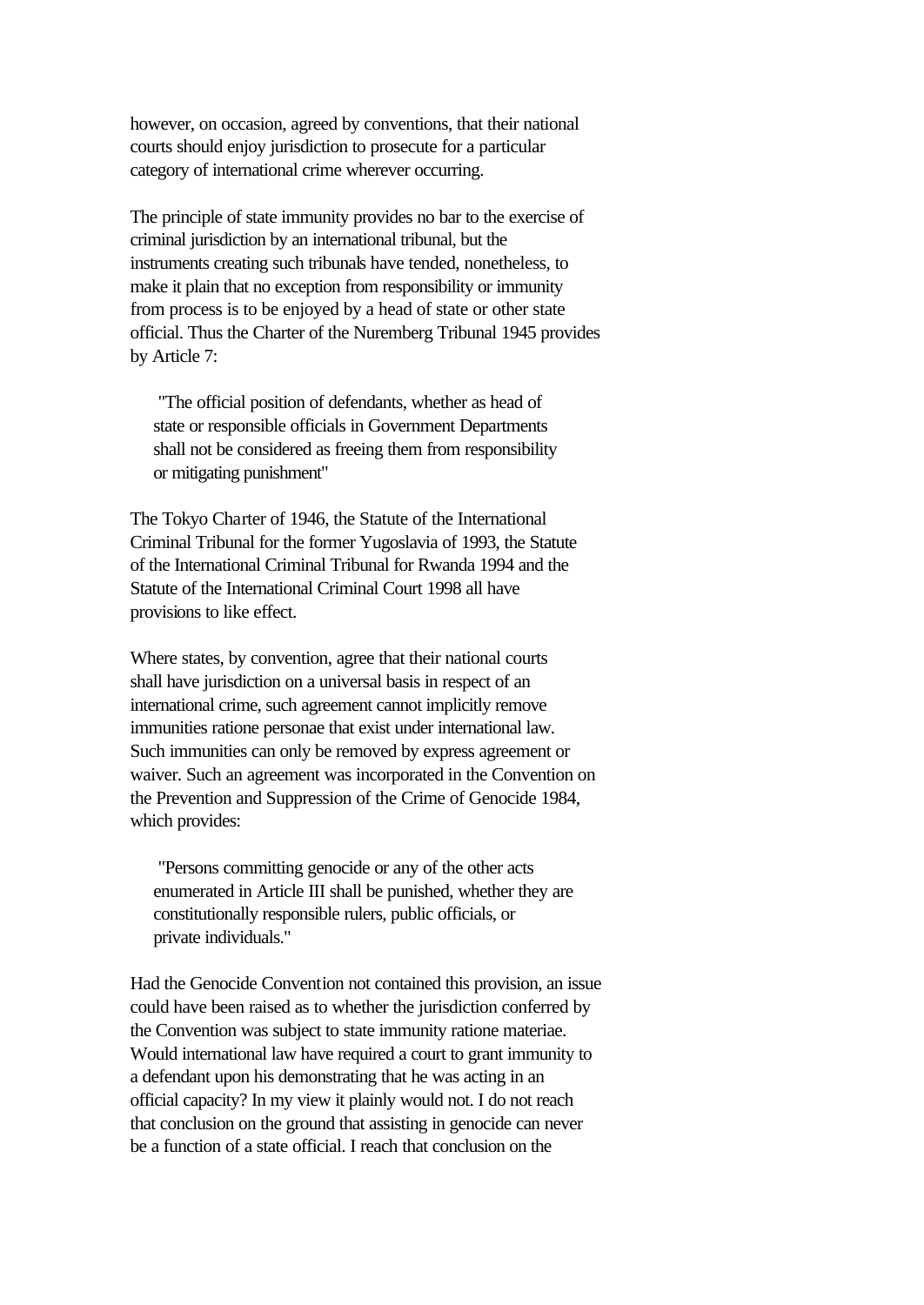simple basis that no established rule of international law requires state immunity ratione materiae to be accorded in respect of prosecution for an international crime. International crimes and extra-territorial jurisdiction in relation to them are both new arrivals in the field of public international law. I do not believe that state immunity ratione materiae can co-exist with them. The exercise of extra-territorial jurisdiction overrides the principle that one state will not intervene in the internal affairs of another. It does so because, where international crime is concerned, that principle cannot prevail. An international crime is as offensive, if not more offensive, to the international community when committed under colour of office. Once extra-territorial jurisdiction is established, it makes no sense to exclude from it acts done in an official capacity.

 There can be no doubt that the conduct of which Senator Pinochet stands accused by Spain is criminal under international law. The Republic of Chile has accepted that torture is prohibited by international law and that the prohibition of torture has the character of jus cogens and or obligation erga omnes. It is further accepted that officially sanctioned torture is forbidden by international law. The information provided by Spain accuses Senator Pinochet not merely of having abused his powers as head of state by committing torture, but of subduing political opposition by a campaign of abduction, torture and murder that extended beyond the boundaries of Chile. When considering what is alleged, I do not believe that it is correct to attempt to analyse individual elements of this campaign and to identify some as being criminal under international law and others as not constituting international crimes. If Senator Pinochet behaved as Spain alleged, then the entirety of his conduct was a violation of the norms of international law. He can have no immunity against prosecution for any crime that formed part of that campaign.

 It is only recently that the criminal courts of this country acquired jurisdiction, pursuant to Section 134 of the Criminal Justice Act 1984, to prosecute Senator Pinochet for torture committed outside the territorial jurisdiction, provided that it was committed in the performance, or purported performance, of his official duties. Section 134 was passed to give effect to the rights and obligations of this country under the Convention against Torture and Other Cruel, Inhuman or Degrading Treatment or Punishment of 1984, to which the United Kingdom, Spain and Chile are all signatories. That Convention outlaws the infliction of torture "by or at the instigation of or with the consent or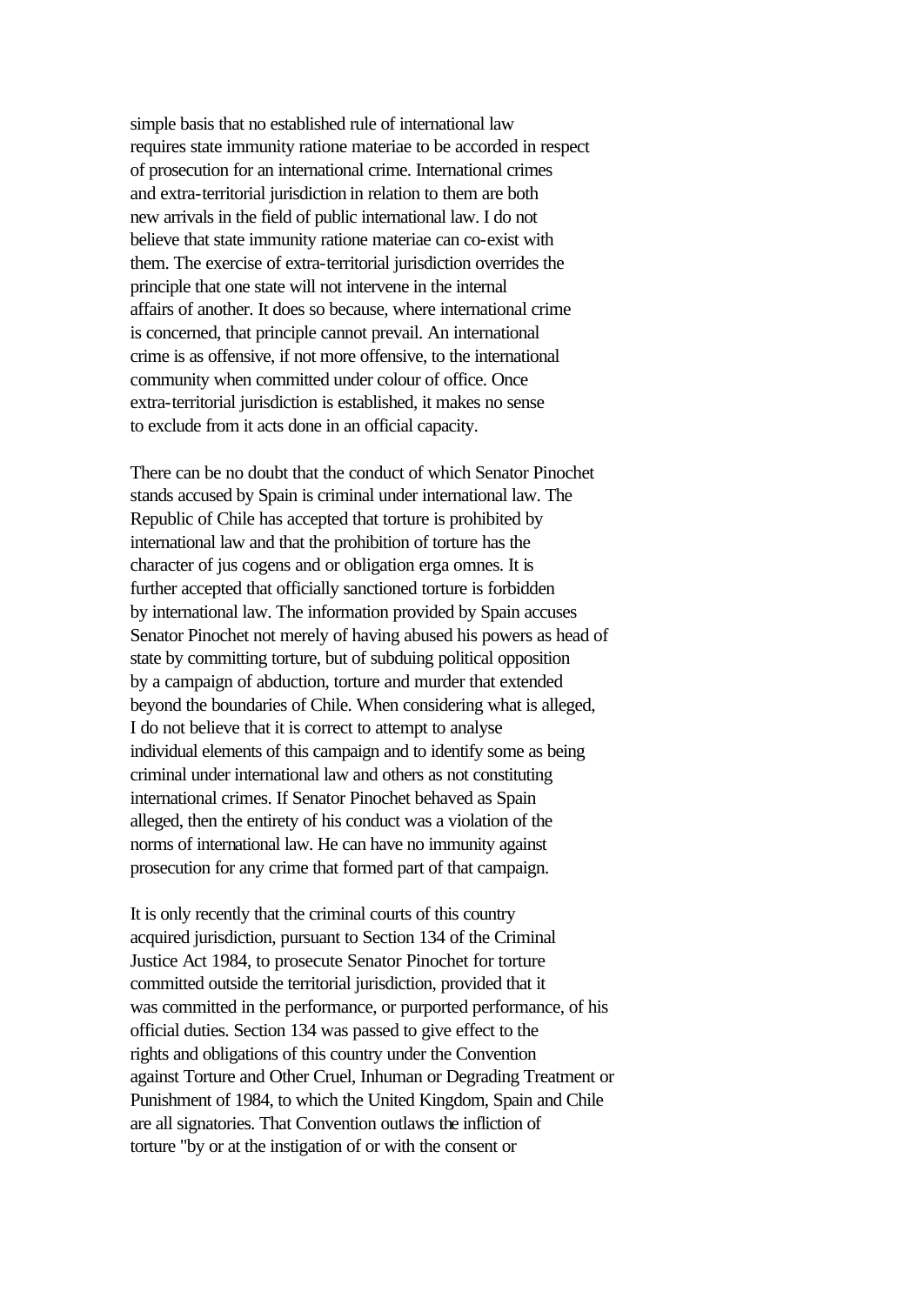acquiescence of a public official or other person acting in an official capacity". Each state party is required to make such conduct criminal under its law, wherever committed. More pertinently, each state party is required to prosecute any person found within its jurisdiction who has committed such an offence, unless it extradites that person for trial for the offence in another state. The only conduct covered by this Convention is conduct which would be subject to immunity ratione materiae, if such immunity were applicable. The Convention is thus incompatible with the applicability of immunity ratione materiae. There are only two possibilities. One is that the States Parties to the Convention proceeded on the premise that no immunity could exist ratione materiae in respect of torture, a crime contrary to international law. The other is that the States Parties to the Convention expressly agreed that immunity ratione materiae should not apply in the case of torture. I believe that the first of these alternatives is the correct one, but either must be fatal to the assertion by Chile and Senator Pinochet of immunity in respect of extradition proceedings based on torture.

The State Immunity Act 1978.

 I have referred earlier to Part I of the State Immunity Act 1978, which does not apply to criminal proceedings. Part III of the Act, which is of general application is headed "Miscellaneous and Supplementary". Under this Part, Section 20 provides:

 "(1) Subject to the provisions of this section and to any necessary modifications, the Diplomatic Privileges Act 1964 shall apply to-

(a) a sovereign or other head of state;

 (b) members of his family forming part of his household; and

(c) his private servants,

 as it applies to the head of a diplomatic mission, to members of his family forming part of his household and to his private servants."

 The Diplomatic Privileges Act 1964 was passed to give effect to the Vienna Convention on Diplomatic Relations of 1961. The preamble to the Convention records that "peoples of all nations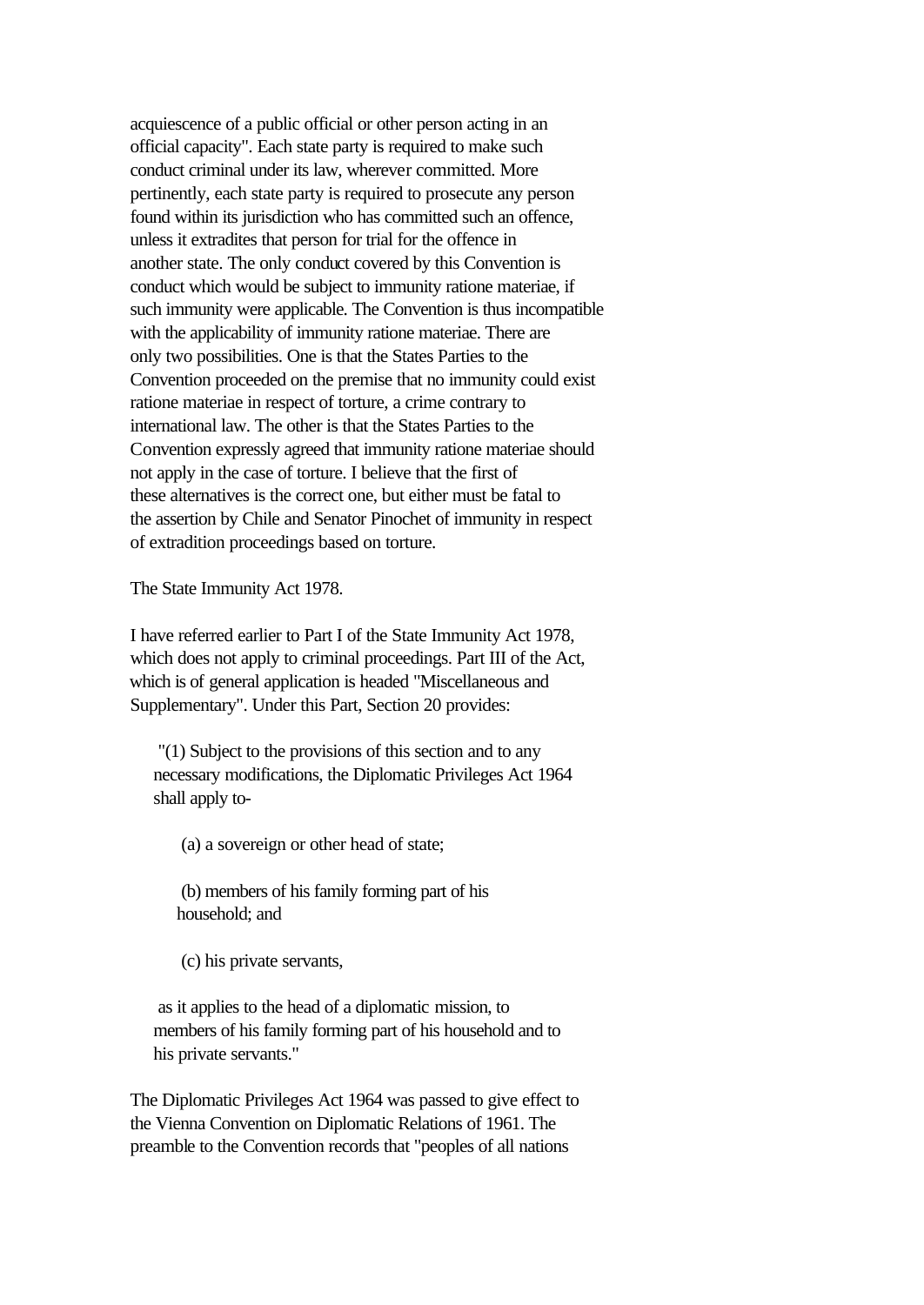from ancient times have recognised the status of diplomatic agents". The Convention codifies long standing rules of public international law as to the privileges and immunities to be enjoyed by a diplomatic mission. The Act of 1964 makes applicable those Articles of the Convention that are scheduled to the Act. These include Article 29, which makes the person of a diplomatic agent immune from any form of detention and arrest, Article 31 which confers on a diplomatic agent immunity from the criminal and civil jurisdiction of the receiving state and Article 39, which includes the following provisions:

 "1. Every person entitled to privileges and immunities shall enjoy them from the moment he enters the territory of the receiving state on proceedings to take up his post or, if already in its territory, from the moment when his appointment is notified to the Ministry for Foreign Affairs or such other ministry as may be agreed.

 "2. When the functions of a person enjoying privileges and immunities have come to an end, such privileges and immunities shall normally cease at the moment when he leaves the country, or on expiry of a reasonable period in which to do so, but shall subsist until that time, even in case of armed conflict. However, with respect to acts performed by such a person in the exercise of his functions as a member of the mission, immunity shall continue to subsist."

 The question arises of how, after the "necessary modifications", these provisions should be applied to a head of state. All who have so far in these proceedings given judicial consideration to this problem have concluded that the provisions apply so as to confer the immunities enjoyed by a diplomat upon a head of state in relation to his actions wherever in the world they take place. This leads to the further conclusion that a former head of state continues to enjoy immunity in respect of acts committed "in the exercise of his functions" as head of state, wherever those acts occurred.

 For myself, I would not accord Section 20 of the Act of 1978 such broad effect. It seems to me that it does no more than to equate the position of a head of state and his entourage visiting this country with that of a diplomatic mission within this country. Thus interpreted, Section 20 accords with established principles of international law, is readily applicable and can appropriately be described as supplementary to the other Parts of the Act. As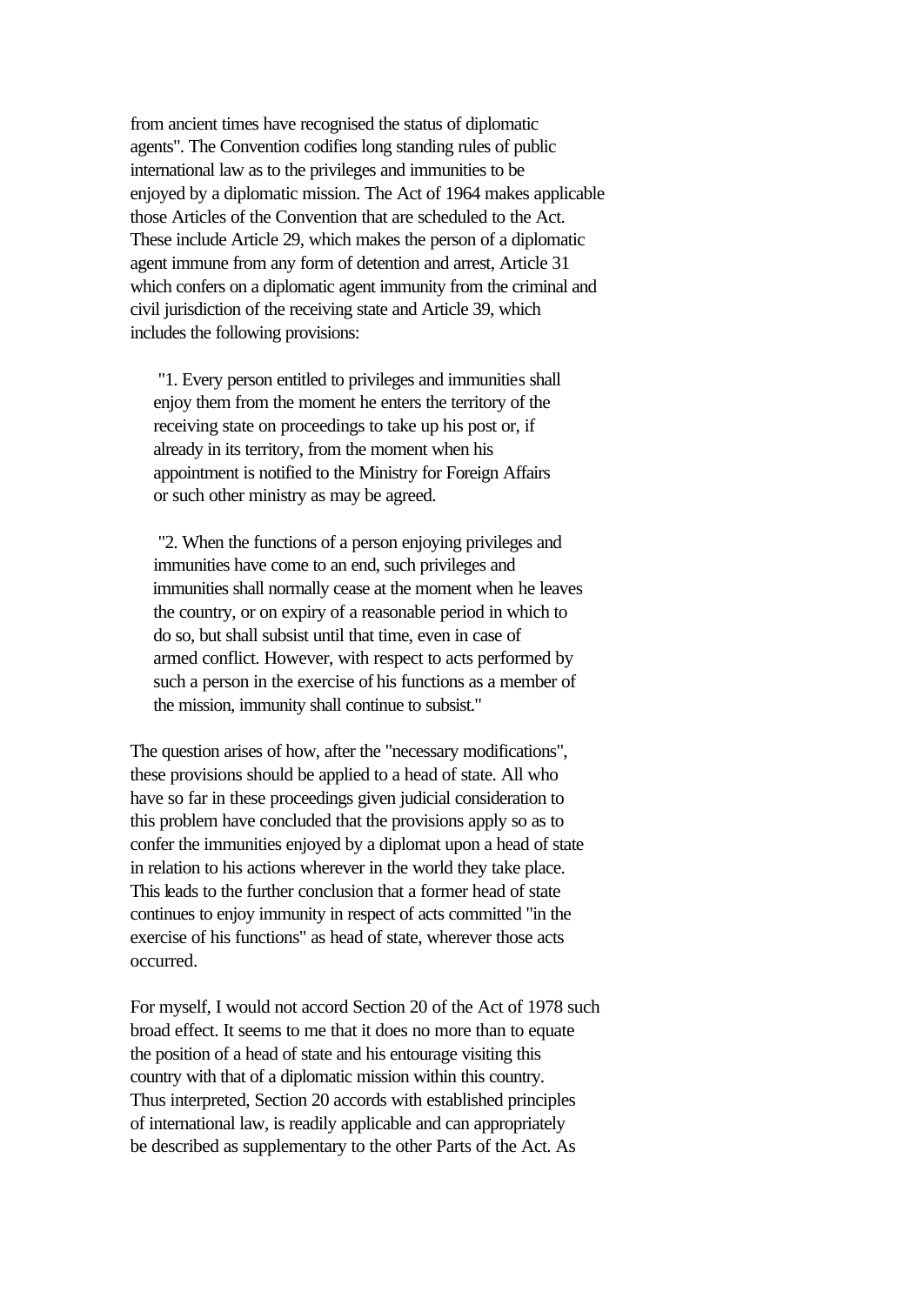Lord Browne-Wilkinson has demonstrated, reference to the parliamentary history of the Section discloses that this was precisely the original intention of Section 20, for the section expressly provided that it applied to a head of state who was "in the United Kingdom at the invitation or with the consent of the Government of the United Kingdom". Those words were deleted by amendment. The mover of the amendment explained that the object of the amendment was to ensure that heads of state would be treated like heads of diplomatic missions "irrespective of presence in the United Kingdom".

 Senator Pinochet and Chile have contended that the effect of Section 20, as amended, is to entitle Senator Pinochet to immunity in respect of any acts committed in the performance of his functions as head of state anywhere in the world, and that the conduct which forms the subject matter of the extradition proceedings, insofar as it occurred when Senator Pinochet was head of state, consisted of acts committed by him in performance of his functions as head of state.

 If these submissions are correct, the Act of 1978 requires the English court to produce a result which is in conflict with international law and with our obligations under the Torture Convention. I do not believe that the submissions are correct, for the following reasons:

 As I have explained, I do not consider that Section 20 of the Act of 1978 has any application to conduct of a head of state outside the United Kingdom. Such conduct remains governed by the rules of public international law. Reference to the parliamentary history of the section, which I do not consider appropriate, serves merely to confuse what appears to me to be relatively clear.

 If I am mistaken in this view and we are bound by the Act of 1978 to accord to Senator Pinochet immunity in respect of all acts committed "in performance of his functions as head of state", I would not hold that the course of conduct alleged by Spain falls within that description. Article 3 of the Vienna Convention, which strangely is not one of those scheduled to the Act of 1964, defines the functions of a diplomatic mission as including "protecting in the receiving state the interests of the sending state and of its nationals, within the limits permitted by international law" [the emphasis is mine].

Insofar as Part III of the Act of 1978 entitles a former head of